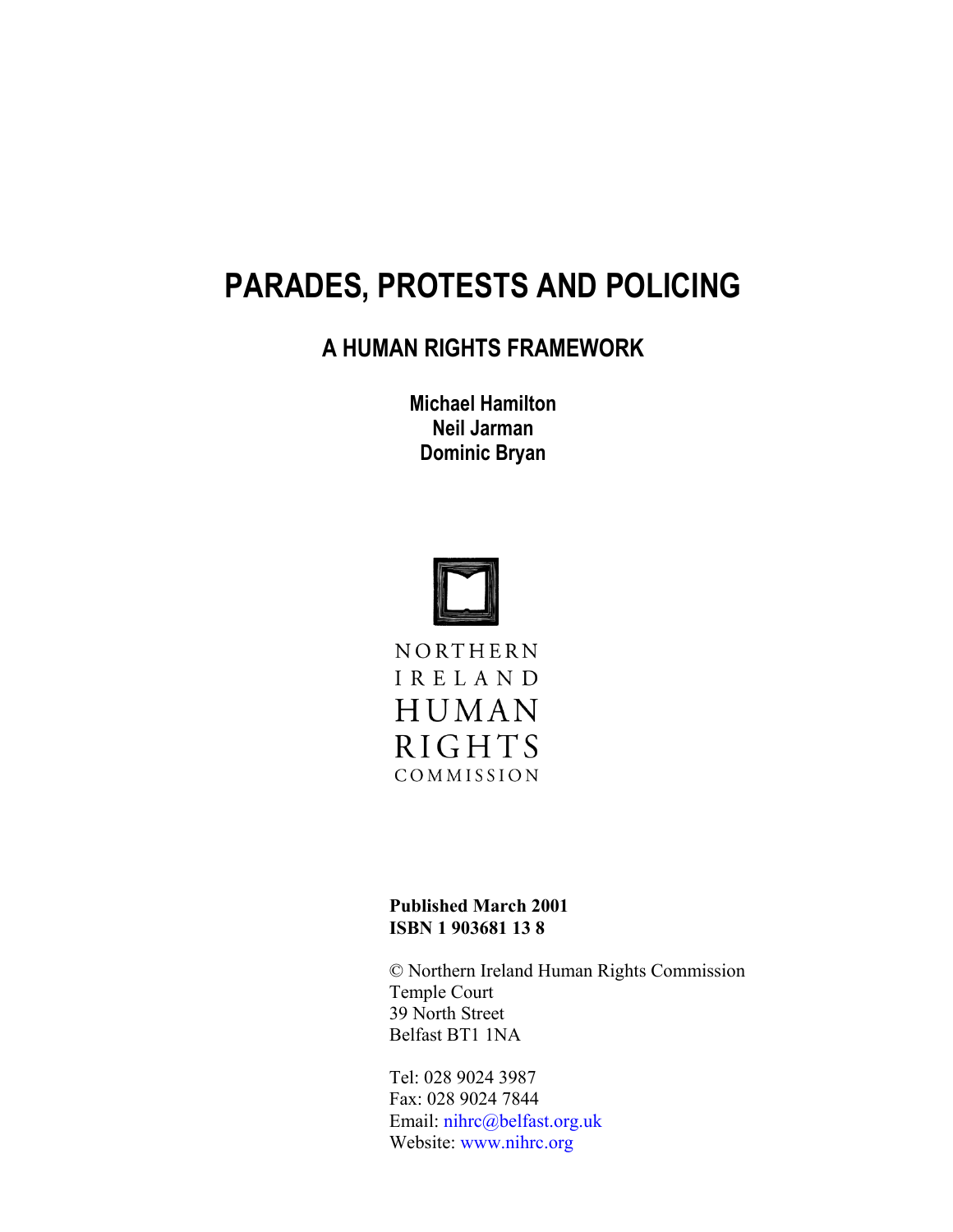# **FOREWORD**

The Northern Ireland Human Rights Commission commissioned this report because it wished to make a contribution to the information available to the general public on the relevant legal principles affecting the rights of individuals in relation to parades in Northern Ireland. This is in line with the Commission's Strategic Plan for 2000-2002.

With the coming into force of the Human Rights Act 1998 on 2 October 2000, all public authorities in Northern Ireland – including the Parades Commission, the police and the courts – must adhere to the standards laid down by the European Convention on Human Rights. This report therefore surveys what those standards are, in the light of opinions and judgments issued to date on the Convention by the European Commission and Court of Human Rights in Strasbourg.

The Human Rights Commission is very grateful to the authors of the report, Dominic Bryan, Michael Hamilton and Neil Jarman, for their careful work in compiling it. The authors would no doubt be the first to admit that the report provides few black and white answers to the many questions that can be raised about the right to freedom of peaceful assembly and the right to protest in Northern Ireland, but no-one could deny that the report nevertheless supplies valuable information for everyone who needs to know more about where they stand legally in relation to marching and demonstrating.

While the views expressed in the report are those of the authors alone (and are not necessarily those of the Human Rights Commission itself), the Commission is pleased to be able to put the report in the public domain. We hope it will be viewed as making a useful and thought-provoking contribution to what is an important debate.

**Brice Dickson Chief Commissioner**

**27 March 2001**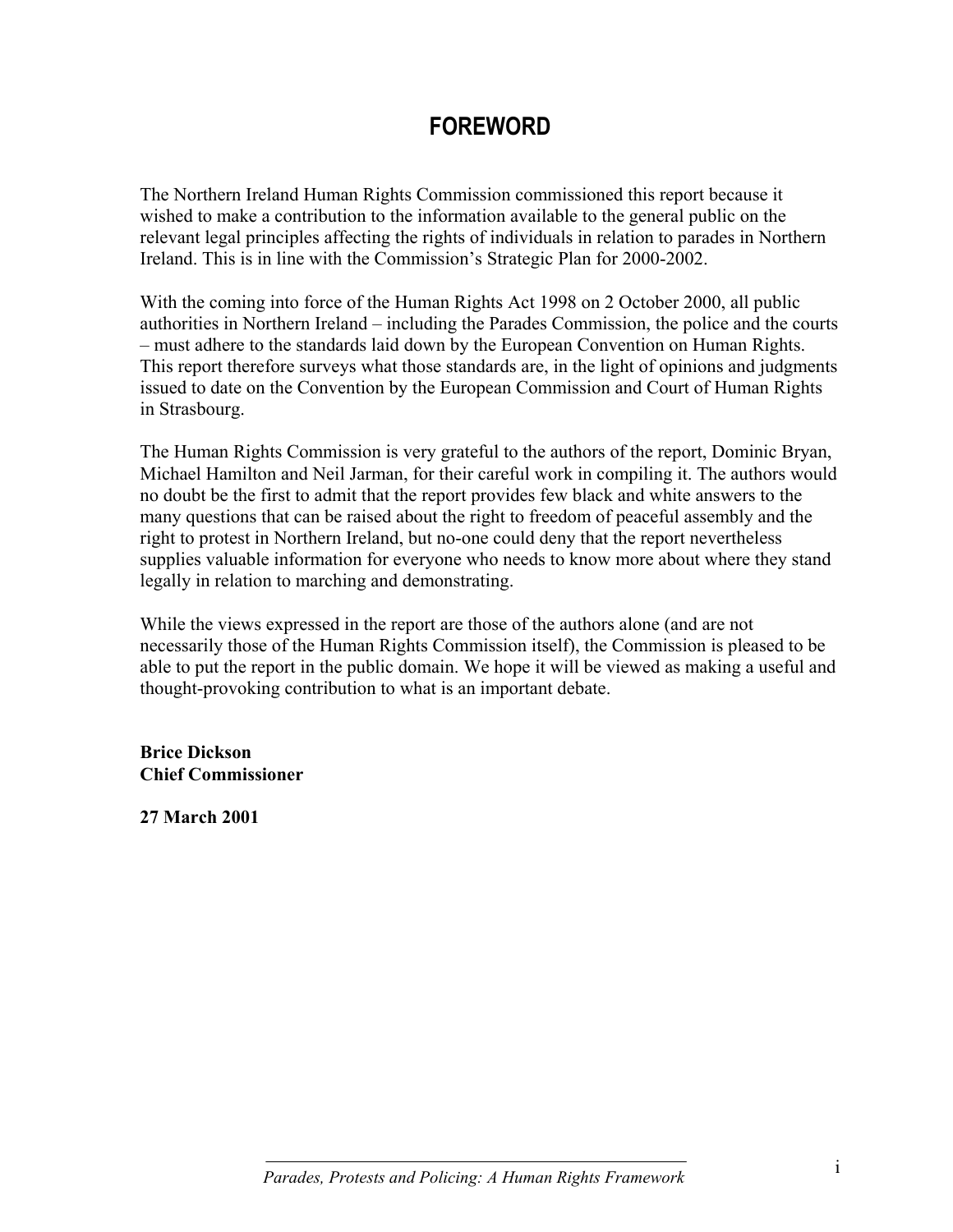# **THE AUTHORS**

Dominic Bryan is a lecturer at the Institute of Irish Studies at the Queens University, Belfast and a research associate with the think-tank Democratic Dialogue in Belfast. He is author of *Orange Parades: The Politics of Ritual, Tradition and Control* (Pluto Press 2000).

Michael Hamilton is based at the School of Public Policy, Economics and Law at the University of Ulster. He is researching the impact of public order legislation in Northern Ireland, and has lectured on human rights law and parades and on theories of public order.

Neil Jarman is assistant director of the Community Development Centre, North Belfast. He has worked extensively on the parades issue for six years and his publications include *Material Conflicts* (Berg 1997). He has been involved in research on policing and conflict management in South Africa and Belgium.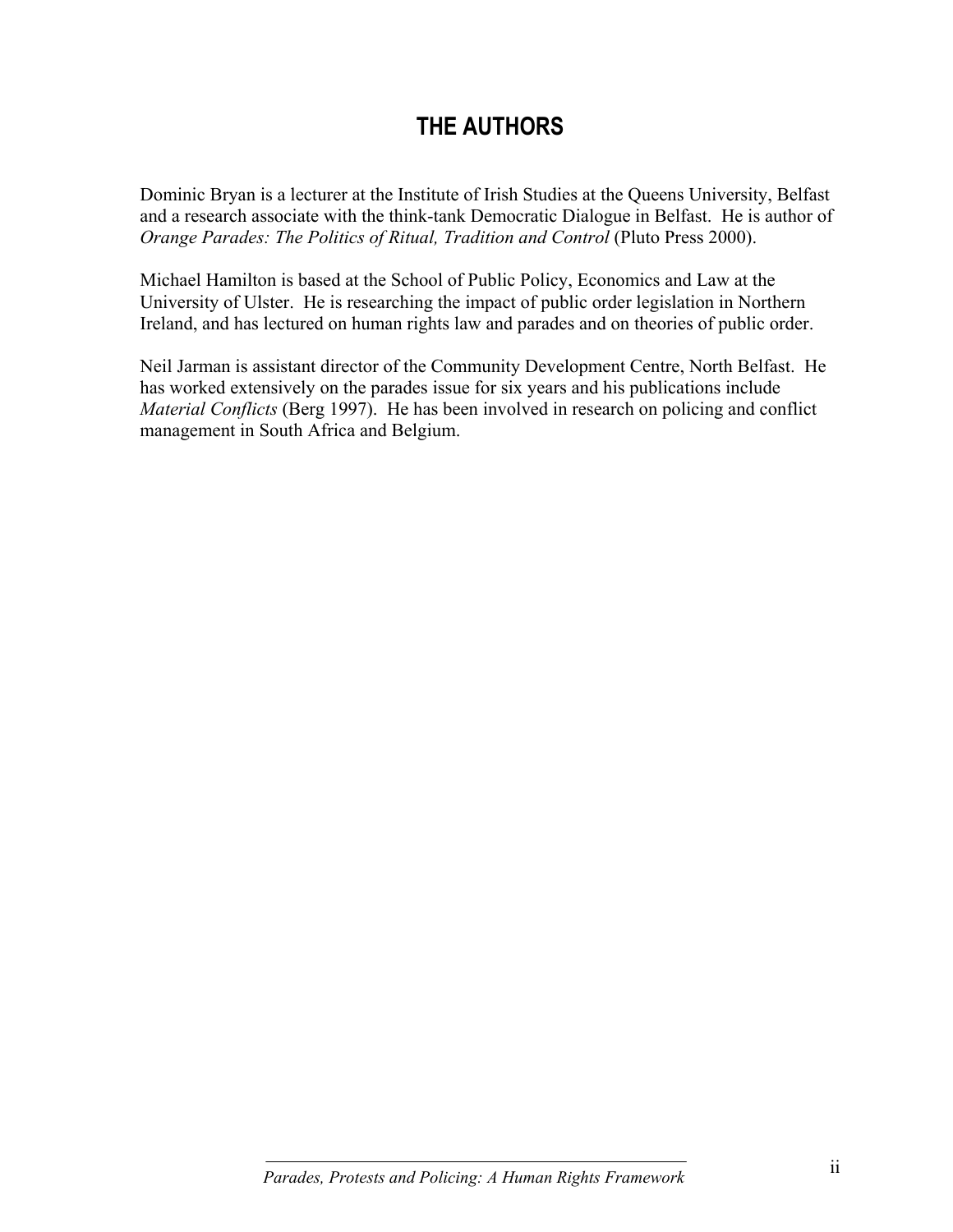# **CONTENTS**

| Foreword<br><b>The Authors</b><br><b>Summary</b> |                                                                                                                                                                                                                                                                                                                                                                                                                                                                                                                                                                                                  | Page<br>$\mathbf{1}$                                                             |
|--------------------------------------------------|--------------------------------------------------------------------------------------------------------------------------------------------------------------------------------------------------------------------------------------------------------------------------------------------------------------------------------------------------------------------------------------------------------------------------------------------------------------------------------------------------------------------------------------------------------------------------------------------------|----------------------------------------------------------------------------------|
|                                                  |                                                                                                                                                                                                                                                                                                                                                                                                                                                                                                                                                                                                  | ii<br>$\bf V$                                                                    |
|                                                  |                                                                                                                                                                                                                                                                                                                                                                                                                                                                                                                                                                                                  |                                                                                  |
| 1.1<br>1.2                                       | <b>The Context</b><br>International Human Rights - A Brief Guide<br>1.2.1 The Role of the State<br>1.2.2 A Hierarchy of Rights                                                                                                                                                                                                                                                                                                                                                                                                                                                                   | $\mathbf{1}$<br>$\overline{2}$<br>$\overline{3}$<br>$\overline{5}$               |
| 1.3<br>1.4                                       | The Human Rights Act 1998<br><b>Human Rights in Northern Ireland</b>                                                                                                                                                                                                                                                                                                                                                                                                                                                                                                                             | 5<br>6                                                                           |
| 2.                                               | <b>Parades and Related Protests: A Rights Framework</b>                                                                                                                                                                                                                                                                                                                                                                                                                                                                                                                                          | 8                                                                                |
| 2.1                                              | The Right to Freedom of Assembly<br>2.1.1 Freedom of Assembly in Domestic Law                                                                                                                                                                                                                                                                                                                                                                                                                                                                                                                    | 8<br>10                                                                          |
| 2.2                                              | 'Peaceful Assembly'<br>2.2.1 'Peaceful'<br>2.2.2 'Assembly'<br>2.2.3 A Right to March?<br>2.2.4 A Right to Counter-demonstrate?                                                                                                                                                                                                                                                                                                                                                                                                                                                                  | 12<br>13<br>14<br>15<br>15                                                       |
| 2.3                                              | <b>Restricting the Right to Freedom of Peaceful Assembly</b><br>2.3.1 The Requirement to Give Notice<br>2.3.2 Non-discrimination<br>2.3.3 The Margin of Appreciation<br>2.3.4 Prescribed by Law<br>2.3.5 Necessary in a Democratic Society<br>2.3.6 Proportionality – Time, Place, Manner and Tradition<br>2.3.6.1 Traditional Parades<br>2.3.7 Legitimate Aims<br>2.3.7.1 National Security or Public Safety<br>2.3.7.2 The Prevention of Disorder or Crime<br>(a) The message of a parade<br>(b) Whether there are likely to be any 'hangers on'<br>(c) The intentions of the parade organiser | 16<br>17<br>17<br>19<br>20<br>20<br>21<br>22<br>23<br>23<br>24<br>24<br>26<br>27 |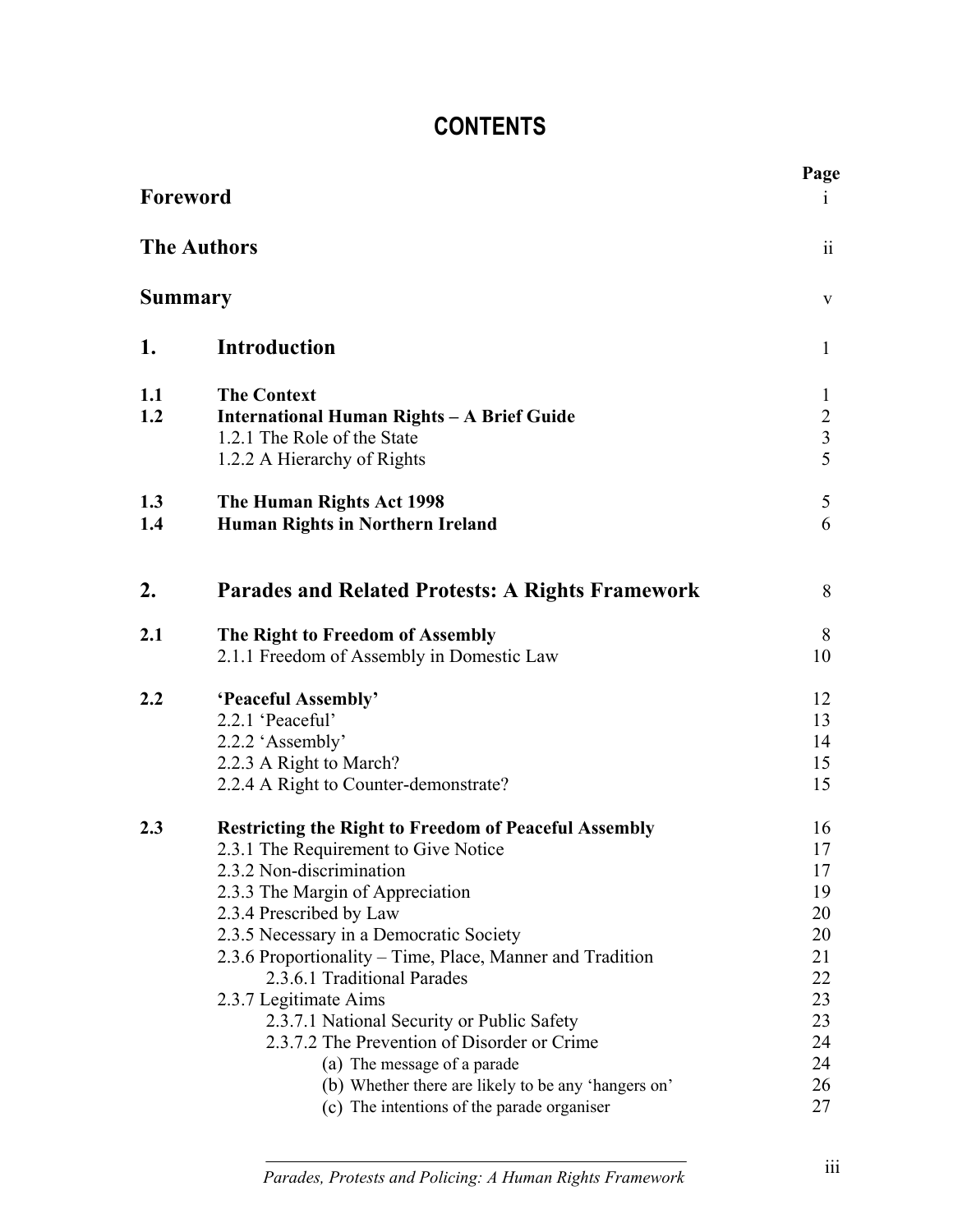|     | (d) Whether there is to be a related protest                   | 28 |
|-----|----------------------------------------------------------------|----|
|     | (e) Any history of disorder connected with a particular parade |    |
|     | or location                                                    | 30 |
|     | (f) The potential for disorder in areas other than the         |    |
|     | immediate vicinity                                             | 31 |
|     | (g) The current political climate                              | 31 |
|     | (h) Evidence of steps taken towards a peaceful                 |    |
|     | resolution of a dispute                                        | 31 |
|     | (i) The likely impact of a parade on relationships             |    |
|     | within the community                                           | 32 |
|     | 2.3.7.3 The Protection of Health or Morals                     | 33 |
|     | 2.3.7.4 The Protection of the Rights and Freedoms of Others    | 33 |
| 2.4 | A Right to a Fair Hearing                                      | 35 |
|     | 2.4.1 Are the Commission's Judgments Pronounced Publicly?      | 38 |
|     | 2.4.2 Is the Parades Commission 'Independent and Impartial'?   | 38 |
|     | 2.4.3 'The Opportunity to have Knowledge of and Comment on the |    |
|     | Observations Filed or Evidence Adduced by the Other Party'     | 39 |
| 3.  | <b>Affected Individuals and Communities</b>                    | 41 |
| 3.1 | A Right to Freedom from Sectarian Harassment?                  | 41 |
| 3.2 | <b>Degrading Treatment</b>                                     | 42 |
| 3.3 | <b>Private and Family Life</b>                                 | 43 |
| 3.4 | <b>Peaceful Enjoyment of Possessions</b>                       | 44 |
| 3.5 | <b>The Rights of Minorities</b>                                | 45 |
| 3.6 | A Right to be Consulted?                                       | 47 |
| 4.  | <b>Policing Public Assemblies</b>                              | 49 |
| 4.1 | <b>Policing and Human Rights</b>                               | 49 |
| 4.2 | <b>Human Rights and Public Order</b>                           | 50 |
| 4.3 | <b>Policing Freedom of Assembly</b>                            | 51 |
| 4.4 | <b>Policing Protests</b>                                       | 52 |
| 4.5 | <b>Use of Force by Police Officers</b>                         | 54 |
| 4.6 | <b>Right to Life and the Use of Force</b>                      | 56 |
| 4.7 | <b>Policing – Rights and Responsibilities</b>                  | 58 |
|     | <b>Appendix: Legal Cases</b>                                   | 60 |
|     | <b>Parades – Resources/Research</b>                            | 63 |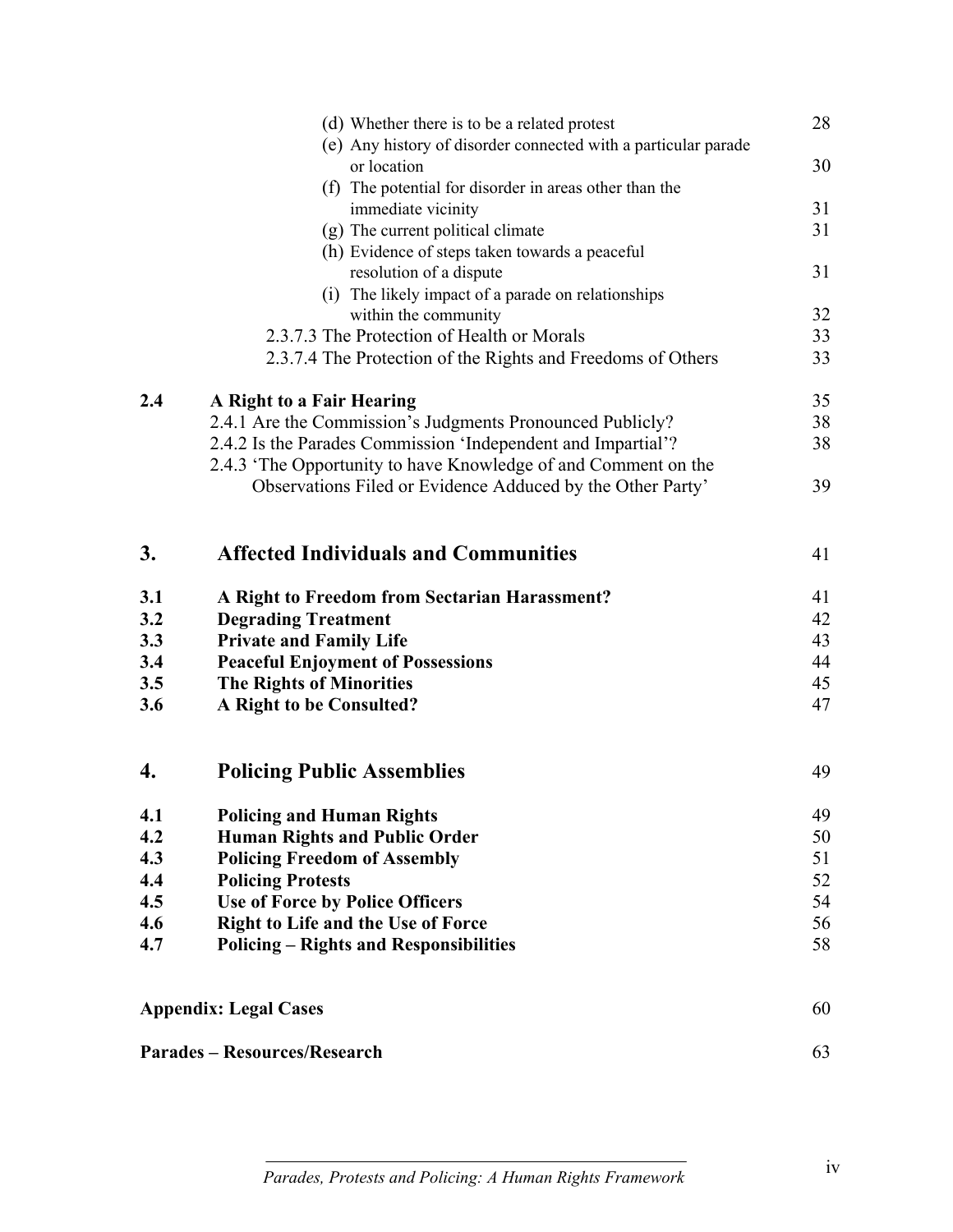# **SUMMARY**

This report explores the relevance of international human rights standards, particularly European standards, to parades and protests and the policing of those events in Northern Ireland. If nothing else it reveals the complexity of the issue. There are few simple answers and on occasion case law generated by the European Convention on Human Rights (ECHR) appears contradictory. Human rights legislation will not provide easy solutions to political and community relations problems. However, human rights legislation should make a contribution to providing structures within which disputes can be justly resolved. We have tried to collate some provisional conclusions as to how these human rights standards impinge upon:

- Freedom of assembly and expression;
- Affected individuals and communities; and
- The policing of public events.

The right to freedom of assembly, and effectively the right to march, is viewed as one of the foundations of democratic society and one not to be interpreted restrictively. Article 11 of the European Convention on Human Rights holds that 'Everyone has the right to freedom of peaceful assembly and to freedom of association with others, including the right to form and join trade unions for the protection of his interests'. No restrictions shall be placed on the exercise of these rights other than such are prescribed by law and are necessary in a democratic society:

- In the interests of national security or public safety;
- For the protection of disorder or crime;
- For the protection of health or morals;
- Or for the protection of the rights and freedoms of others.

This article shall not prevent the imposition of lawful restrictions on the exercise of these rights by members of the armed forces, of the police or of the administration of the state.

From international human rights standards, from legal cases referring to those standards (numbers in brackets refer to cases in appendix), and from international practice we can summarise the position as the following. It has to be remembered, however, that not all the cases are recent ones and not all were decided by the European Court of Human Rights.

#### **Peaceful assembly includes the right to:**

- Peaceful protest  $(27, 42, 49)$ .
- Annoy or give offence to opponents  $(27, 42)$ .
- Parade (14, 19, 42).
- Counter-demonstrate (42).
- A degree of protection from the state to exercise right to assembly (42).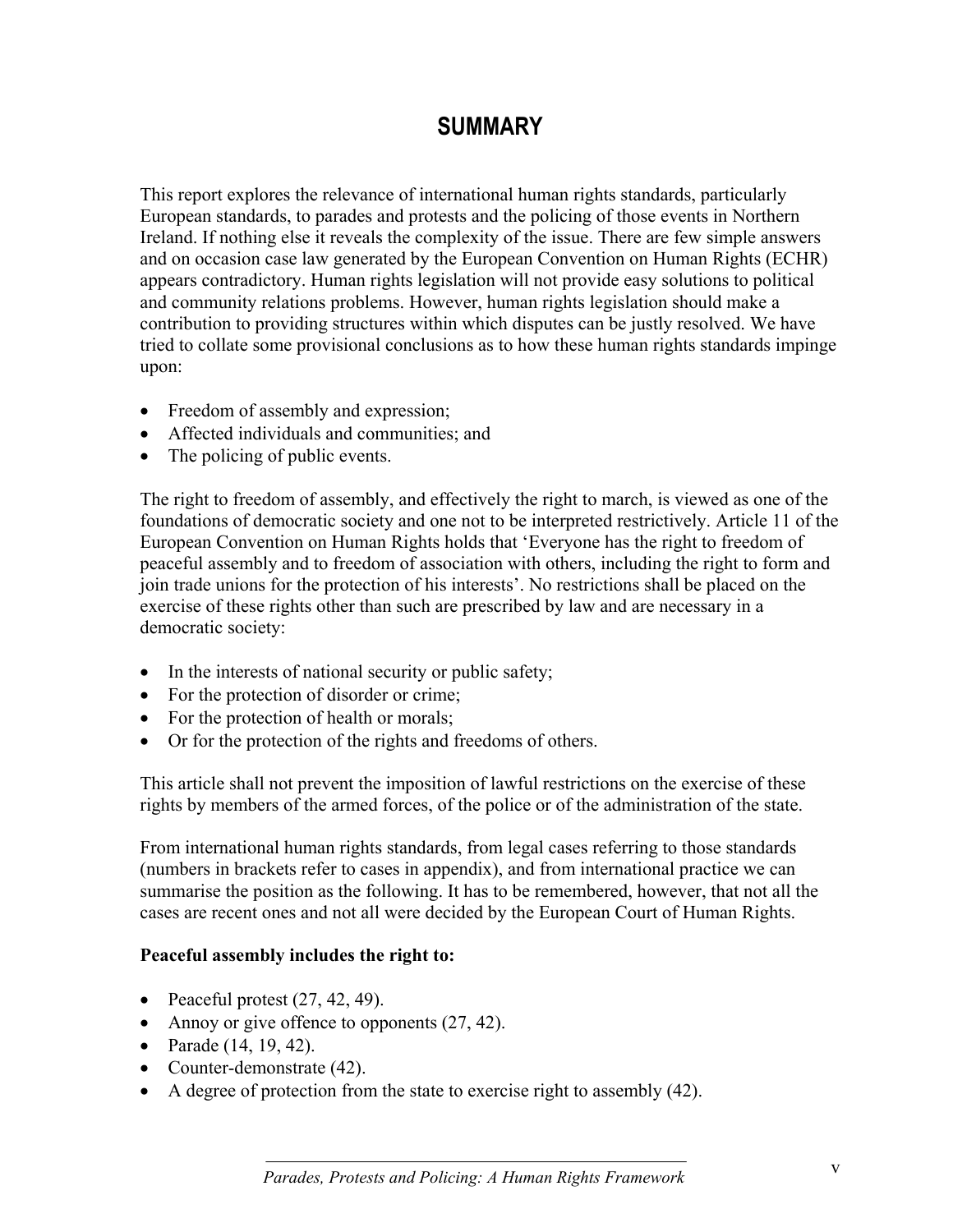- Peaceful protest even if a counter protest threatens disorder (19)
- Impede vehicular traffic and pedestrians (23)

#### **Peaceful assembly does not include the right to:**

- Assemble for an indefinite length of time (47).
- Assemble for purely social reasons (6).
- Pass and re-pass in a public place (6).
- Provoke others to violence (15, 49).
- Hold a parade or protest if 'hangers-on' threaten disorder (3).
- Offend religious sensibilities (39, 54).
- Offend public morality (36).

#### **Assembly can reasonably be restricted if:**

- There is a fear of public disorder, whether by those demonstrating or opponents  $(15,14, 44)$ .
- There is a recent history of violence at the location (41).
- There is unreasonable disruption to traffic or pedestrians (23, 47).
- The state feels it could not control disorder (14, 42).
- A ban is imposed for a limited time  $(14, 41, 44)$ .
- A ban covers a defined geographical area  $(14, 41, 44)$ .
- The event could take place in an alternative location (43).
- The event could take place in an alternative manner (41).

It is clear from the above lists that decisions over the right of assembly can be very difficult. A parade or protest is allowed to impede vehicular traffic and pedestrians but not cause unreasonable disruption. A parade or protest is allowed to annoy or offend opponents but not to provoke violence. If there is a parade and a counter protest how does one decide on where the threat of violence is coming from? What level of disorder should be tolerated before the state intervenes to restrict peoples' rights? These issues can only be resolved in the context of each case. However, from the cases we have looked at we can draw some basic conclusions:

- **Decisions taken by the European Court have often given a wide 'margin of appreciation' to national governments over freedom of assembly.** In other words, the court has preferred to find in favour of the institutions of the state rather than the applicant who has complained of an infringement by the state. The Court has argued that the state is best placed to adjudicate over the local context. With the incorporation of the ECHR into domestic law under the Human Rights Act 1998 local courts could actively re-interpret decisions when a 'wide margin of appreciation' has been relied upon.
- **Freedom of assembly covers not only static meetings, but also public processions.** The state has a positive obligation to enable peaceful demonstrations to take place and should take reasonable and appropriate measures to facilitate this.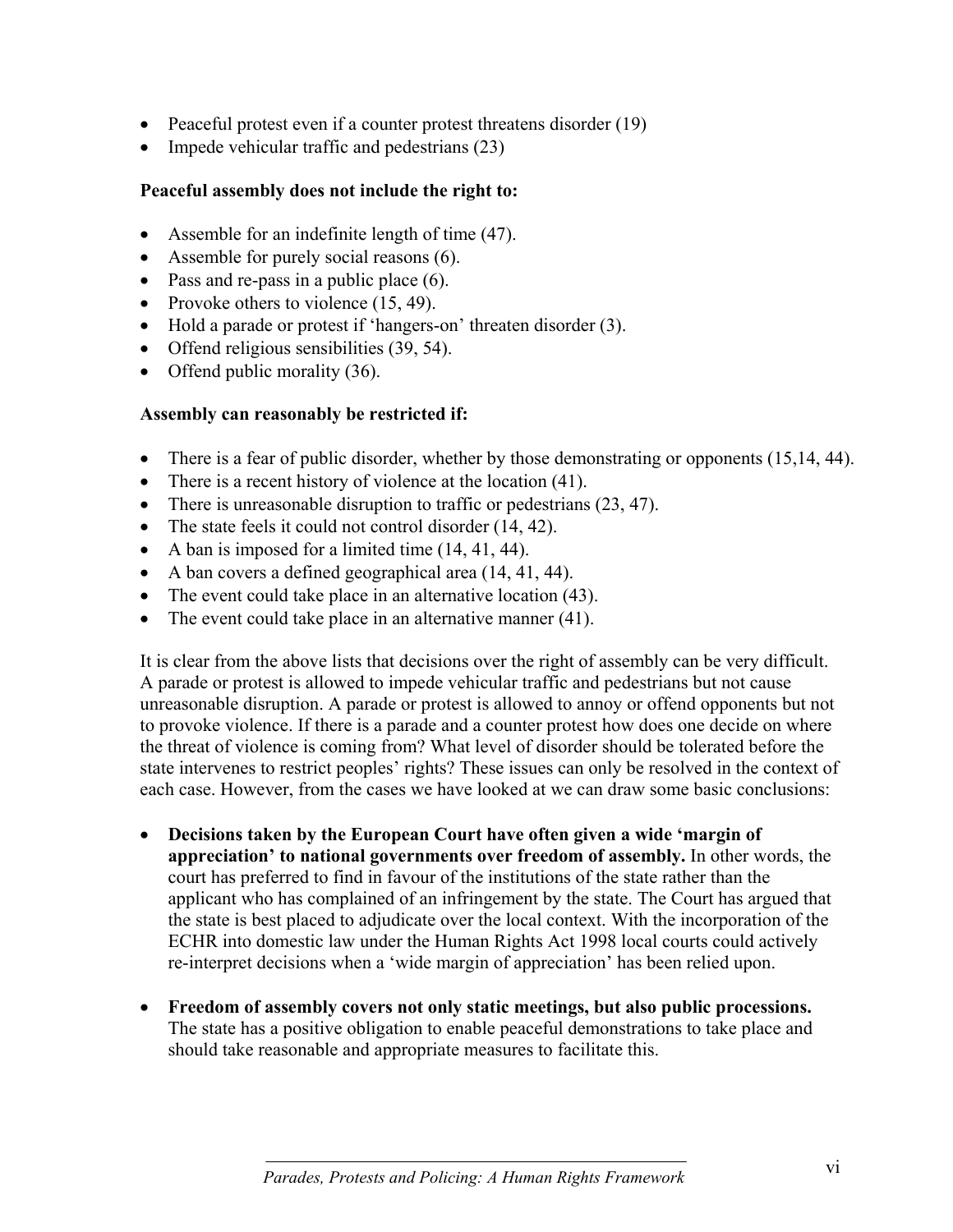- **There is no absolute right to assemble or parade.** While central to the democratic process, the state can place restrictions upon the right so long as those restrictions are prescribed by law, are necessary in a democratic society, and are imposed for one of a number of legitimate purposes including securing public safety, preventing disorder, and protecting the rights and freedoms of others.
- **Route restrictions have been held to be an infringement of the right to peaceful assembly.** But infringements have been allowed if they are proportionate to the legitimate aim being pursued.
- **The likelihood of public disorder at an event has been a central issue for the European Court.** It has frequently made adjudications that accept the decision made by the local courts in restricting freedom of assembly, particularly if it can be shown that violence is possible, or there has been a history of violence, from any party involved.
- **A policy of communal consent, whereby marches through residential areas would be permitted only if the march organiser had obtained the consent of the residents, has no basis in international human rights law.** Nonetheless, it could be argued that there is a responsibility on event organisers to create conditions in which an assembly might take place peacefully, and this could include liaising with local communities.
- **The rights of individuals and communities affected by parades may include the right to respect for private and family life, the right to respect for one's freedom of thought, conscience and religion, and the right to peaceful enjoyment of one's possessions.** As with the right to freedom of assembly, however, these rights are not absolute and can be restricted in similar circumstances.
- **The police have a dual role to protect people's rights and to adjudicate between those rights.** They therefore have the responsibility to facilitate the exercise of human rights and the authority to restrict such practice. This is particularly pertinent with regard to issues related to freedom of assembly and maintaining public order.
- **The police have the authority to prevent or to disperse any assemblies that might create unreasonable disruption, that threatens to disturb public order or that have the potential to provoke violence from others because it interferes with their rights and freedoms.**
- **In dispersing assemblies the police should always attempt to use peaceful means in the first instance.** The police do have the right to use force to disperse assemblies but such force must always be both proportionate and necessary in the circumstances. Police should only use firearms to disperse violent demonstrations in so far as it is necessary for self-defence, to protect others from threat of death or serious injury, or to facilitate the arrest or prevent the escape of someone presenting such dangers.
- **The police also have a positive obligation to protect life and they have a responsibility to ensure that all operations are prepared and planned with this in**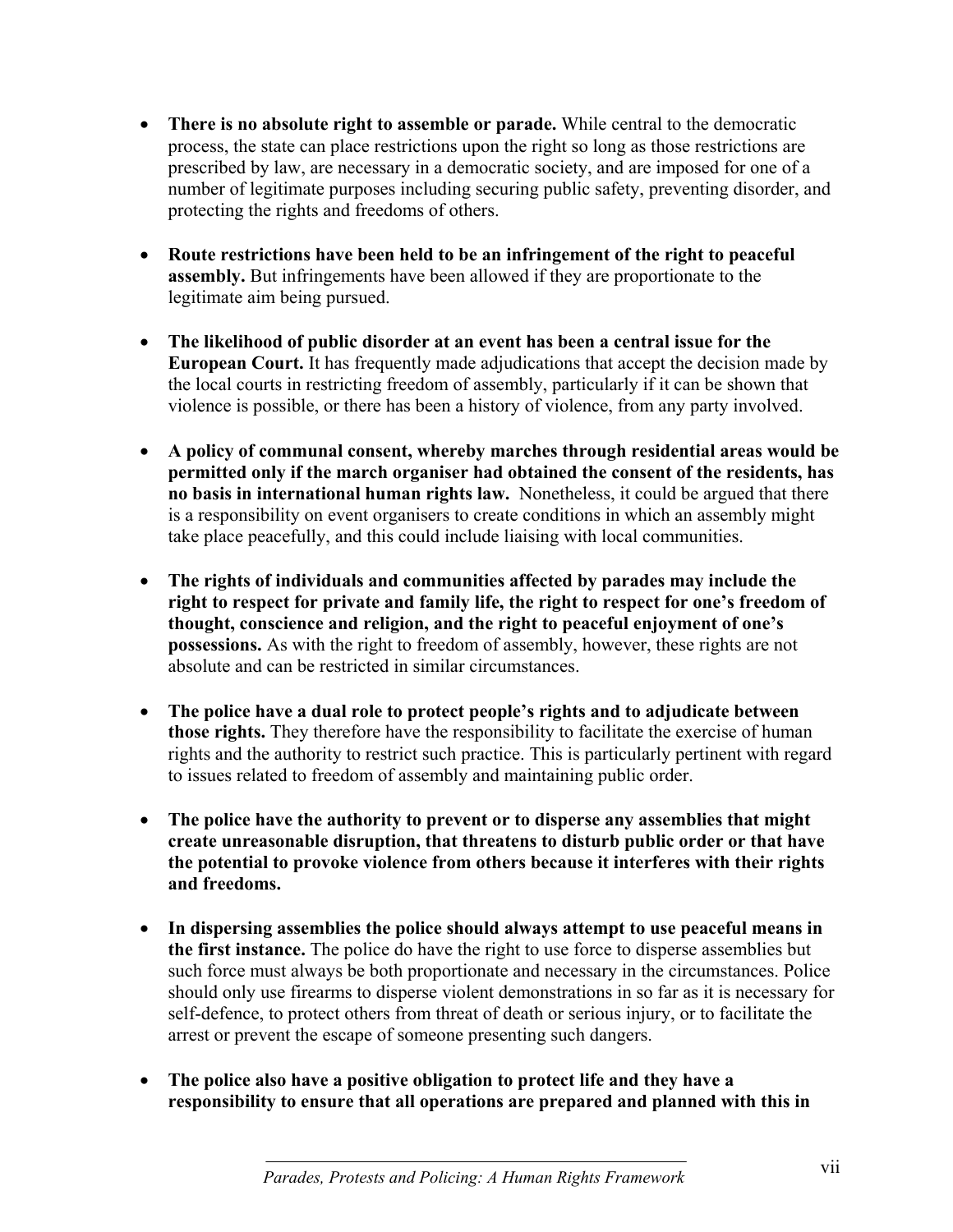**mind**. Preparation may extend to the training given and equipment supplied to police officers.

- **In relation to the procedure of making determinations on the right to peaceful assembly account should be taken of the right to a fair hearing.**
- **In relation to policing peaceful assembly account should be taken of the right not to be subjected to inhuman or degrading treatment or punishment**.
- **Issues over the protection of minority rights remain problematic in Northern Ireland.**

This report considers whether and how the following factors should influence decisions that involve restricting the right to freedom of assembly in Northern Ireland:

- The message of a parade;
- Whether there are likely to be any 'hangers-on';
- The intentions of the parade organiser;
- Whether there is to be a related protest;
- Any history of disorder connected with a particular parade or location;
- The potential for disorder in areas other than the immediate vicinity of a parade;
- The current political climate;
- Evidence of any steps taken towards a peaceful resolution of the dispute; and
- The likely impact of the parade on relationships within the community.

It reveals that, whilst the ECHR, and the cases that have been taken, offers some guidance to the problems around peaceful assembly in Northern Ireland, the lessons to be drawn are often inconclusive. As such, the Parades Commission is uniquely positioned to further develop thinking around freedom of peaceful assembly. Furthermore, since the ECHR became fully incorporated into UK law on 2 October 2000, the 'margin of appreciation' that existed in the cases we have examined will not be as significant. This opens the possibility of local jurisprudence developing around this issue which can give far greater guidance. The situation may thus become clearer when cases are brought before Northern Ireland's courts. However, the courts cannot solve all the problems. A longterm resolution of the parades issue will depend on a greater understanding of rights and responsibilities, improved community relations and political accommodation.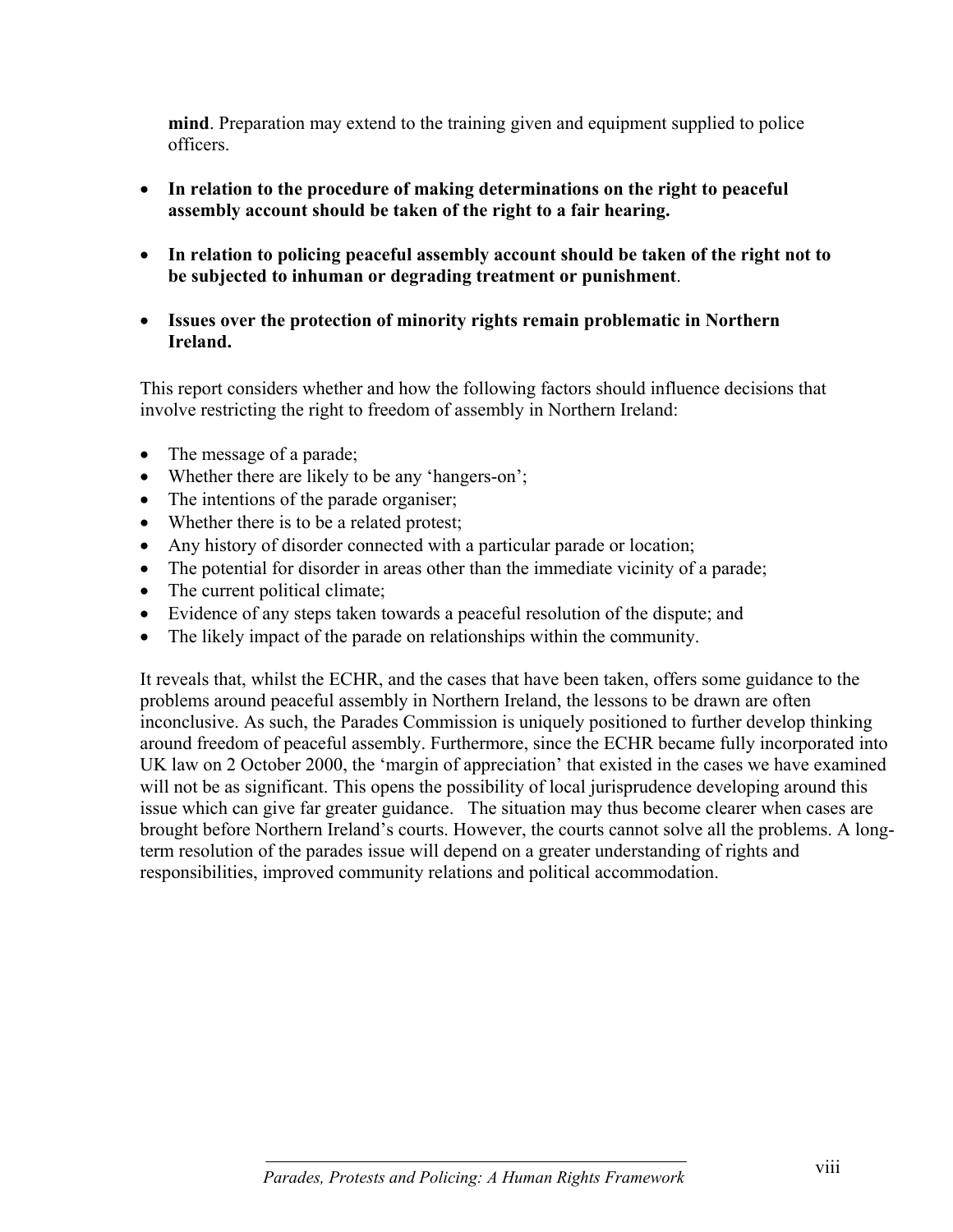# **1. INTRODUCTION**

# **1.1 The Context**

People in Northern Ireland, like people all over the world, hold parades, festivals, demonstrations, commemorations, carnivals, and protests that reflect their communities, their identity, their politics, their culture, their traditions, their sense of fun, their communal memory, their creativity, their sense of place and their beliefs. Clearly, therefore, there is a substantial overlap between public assembly and public expression. Furthermore, both freedom of assembly and freedom of expression have been recognised as fundamental human rights. However, public events inevitably impinge upon the life of others. In Northern Ireland, and around the world, these public events take place within the context of rights held by those *not* taking part. This is most evident when the public expression of belief and identity occurs where there are sharp political differences, differences that are played out in historical and contemporary animosity and violence. In such cases the right to freedom of assembly must be balanced against other rights, and the need to maintain public order.

The politics of difference, territory and legitimacy in Ireland has left a history of violent confrontation over public events. This has been particularly true of the north. Since the middle of the eighteenth century local 'fleets', Volunteers, Masons, Defenders, Peep O'Day Boys, the Orange Order, the United Irishmen, the yeomanry and militia, Ribbonmen, O'Connolites, marching bands and drumming parties of all sorts, open-air preachers, the Tenant Right movement, the Blackmen, the Apprentice Boys, the Ancient Order of Hibernians, the Forresters, the Independent Orange Order, the Ulster Volunteer Force, the Gaelic Athletic Association, Republicans, the Unemployed Workers Committee, the Civil Rights Movement, the Ulster Defence Association, and the Ulster Workers Council, to mention just a selection, have held public events that have ended in violence. How many of these organisations either carry 'symbolic' weapons or pictures of weapons or battles or wear uniforms or play music remembering battles or fallen heroes? The state has enacted a variety of repressive legal measures including banning all parades from 1832 to 1845 and 1850 to 1872 and Public Order Acts (or Orders), the more significant of which were in 1951, 1971 and 1987. And magistrates and police have used both discretion and extreme violence in controlling or stopping events. In periods of unrest connected to such events hundreds, perhaps thousands have died, thousands, maybe hundreds of thousands have been made homeless and the cost must run into hundreds of millions of pounds.

For democracy to work people must be allowed to express their politics even if others do not agree with those politics. The right to free public political, cultural and religious expression must be at the heart of both governance and citizenship in Northern Ireland. Yet, an event that is central to one person's cultural or religious identity is often seen by another as a threat. How can Northern Ireland develop an environment in which freedom of assembly and expression can take place peacefully?

This document does not presume to answer that question outright. Rather, it reflects upon the possible contribution to be made by human rights law. It aims to explain why understanding human rights is important for Northern Ireland, and in particular, examines the interpretation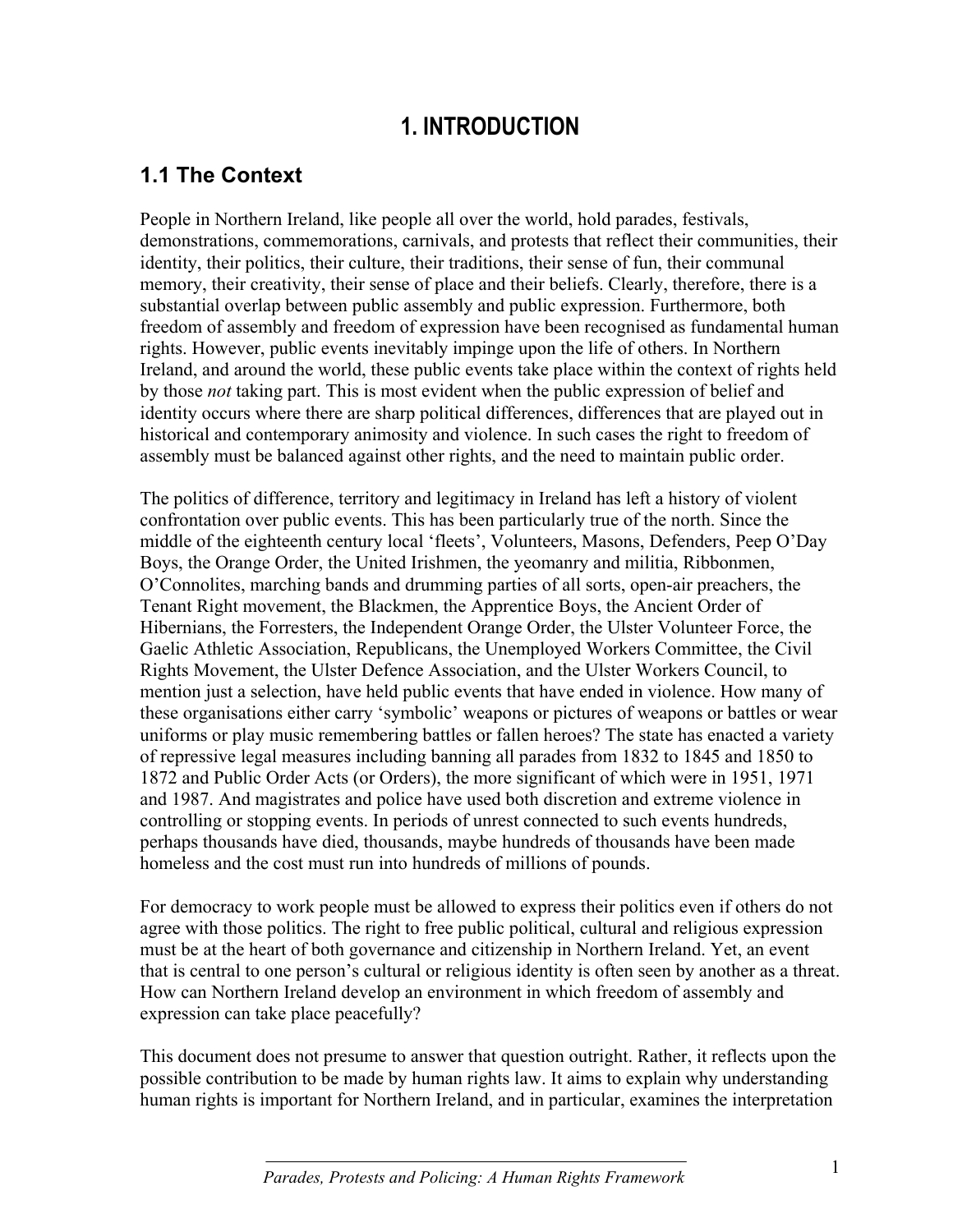of international human rights standards, and the attendant responsibilities of the state, in relation to:

- Freedom of assembly and expression;
- Affected individuals and communities; and
- The policing of public events.

It is appropriate to begin with a brief guide to international human rights standards – how they have developed, what forms they take, and what obligations they give rise to.

# **1.2 International Human Rights – A Brief Guide**

Human rights are an entitlement derived from the inherent dignity and worth of all human beings. They are universal, although, of-course, many countries have provided for the protection of particular human rights within their own constitution or bill or rights. In 1948, following the atrocities of the Second World War, the United Nations' Universal Declaration of Human Rights became the first widely held standard on human rights. Since then, a number of international and regional 'treaties' ('conventions' and 'covenants') and 'declarations' have been produced. These are sometimes described using the umbrella term, 'instruments'. For the most, these have been arrived at under the aegis of the United Nations or the Council of Europe.

The Council of Europe should not be confused with the institutions of the European Union – it is both older and larger than the latter, and entirely separate. Any references to the 'European Court' in this document are, therefore, to the European Court of Human Rights and not the European Court of Justice. Furthermore, the dual machinery of the European Commission on Human Rights and the European Court on Human Rights was replaced by a single Court in November 1998.

The 1948 UN Declaration was followed in 1966 by two international Covenants:

- The UN International Covenant on Civil and Political Rights; and
- The UN International Covenant on Economic, Social and Cultural Rights.

The rights enshrined in the International Covenant on Civil and Political Rights (ICCPR) are sometimes known as first generation rights whilst those in the International Covenant on Economic, Social, and Cultural Rights (ICESCR) are there to promote social justice and are described as second generation rights. There are also third generation rights called 'collective rights' which are conferred upon individuals as members of communities or ethnic groups. Examples include:

- The UN Declaration on the Rights of Persons belonging to National or Ethnic, Religious and Linguistic Minorities (1992);
- The European Framework Convention for the Protection of National Minorities (1995).

In addition, a range of more specific instruments have been developed including: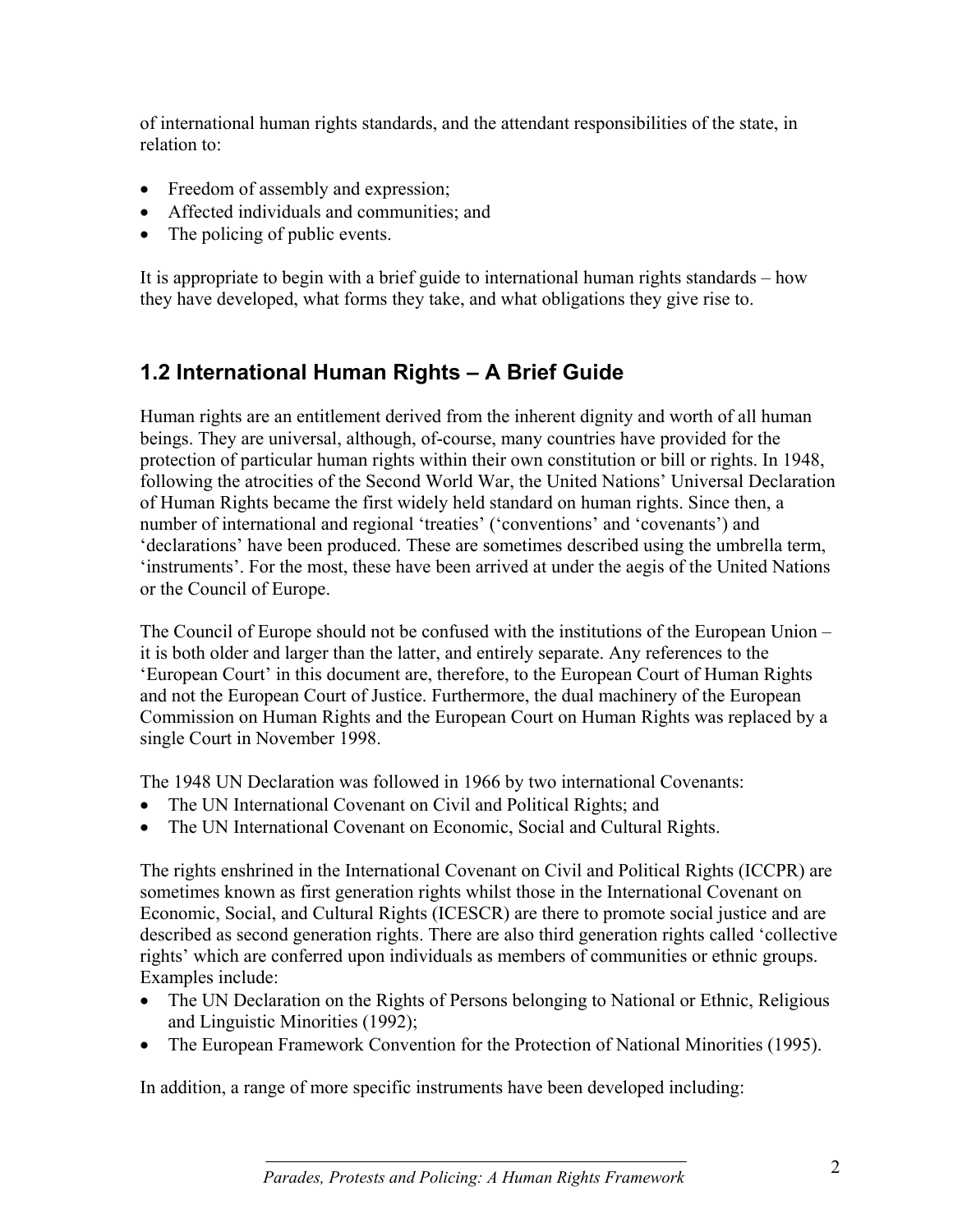- The UN Convention on the Elimination of All forms of Racial Discrimination (1966);
- The UN Convention on the Elimination of Discrimination Against Women (1979);
- The European Convention on the Compensation of Victims of Violent Crime (1983);
- The European Convention for the Prevention of Torture and Inhuman or Degrading Treatment or Punishment (1987); and
- The UN Convention on the Rights of the Child (1989).

There are also international standards which deal exclusively with law enforcement, and these are particularly relevant to our purposes here:

- The United Nations Code of Conduct for Law Enforcement Officers (1979);
- The Council of Europe Declaration on the Police (1979); and
- The Basic Principles on the Use of Force and Firearms by Law Enforcement Officials (1990).

The three most important regional instruments are:

- The European Convention on Human Rights (1950);
- The American Convention on Human Rights (1969); and
- The African Charter on Human and Peoples' Rights and Duties (1981).

All of these instruments have one thing in common: they confer rights upon individuals (or minority groups in the case of third generation rights). The next question to address is how those rights are enforced.

#### **1.2.1 The Role of the State**

It is the *government* of the country in which a violation of rights is alleged to have taken place which will be held accountable by the appropriate international tribunal, commission, court or committee. This can be clearly seen from the case names listed in the appendix. The appropriate court will be the one which oversees the operation of the instrument in question – for example, the UN Human Rights Committee will hear cases involving an alleged breach of the International Covenant on Civil and Political Rights, whereas the European Court on Human Rights will deal with cases concerning alleged violations of the European **Convention** 

What then are the duties of the state in regard to the array of international instruments named above? Three points should be made. First of all, normally the international court will grant a certain amount of leeway to domestic authorities when determining whether or not a government has failed to live up to its obligations. This leeway is known as the 'margin of appreciation' (see further **2.3.3**). Secondly, it is important to distinguish between declarations, which are not intended to be legally binding (exhortations rather than obligations), and treaties (*ie* conventions and covenants) which do impose legal obligations on the parties to them. This means, for example, that although the UN Universal Declaration of Human Rights paved the way for many subsequent conventions and covenants, it of itself contains no legal undertakings, and merely urges governments to promote its standards. States voted for it by resolution, but no country has signed or ratified it. And this leads to the third point – that the level of a state's obligations will depend on the manner in which it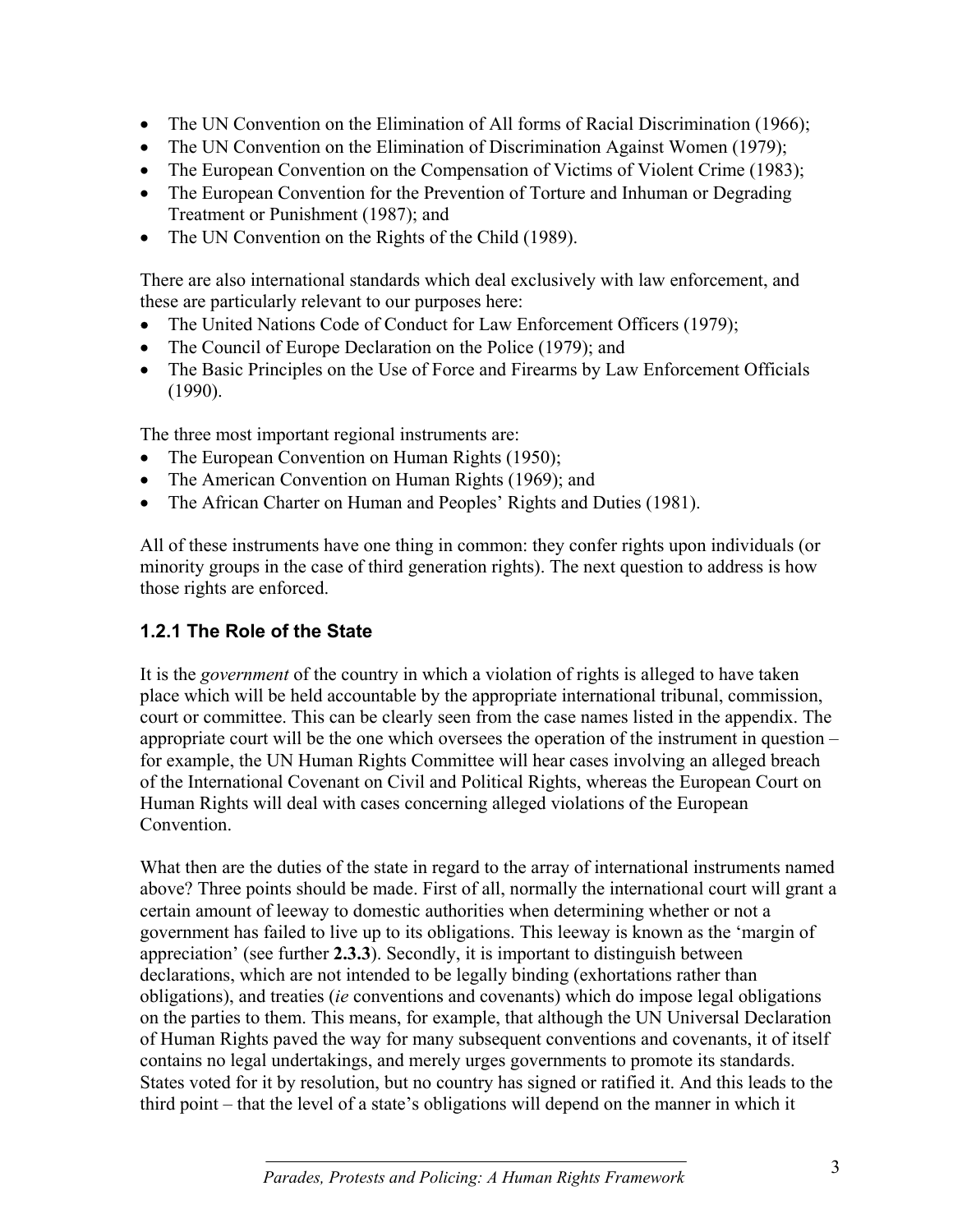agrees to any treaty. Essentially, there are three possibilities  $-$  (a) signature, (b) ratification or accession, and (c) incorporation.

#### **(a) Signature**

Signing an instrument, while not a legally binding step, creates an obligation of good faith that a state signatory will refrain from any action calculated to defeat or undermine the goals of the instrument. Signature is often followed by ratification at a later date, but this is not necessarily so.

#### **(b) Ratification/Accession**

Ratification by a government means that any individual, non-governmental organisation or group of individuals within its jurisdiction can petition the appropriate international court alleging a violation of a right (or rights) contained in that instrument. Accession is virtually the same as ratification, except that it is not preceded by any act of signature. The ICCPR, for example, was ratified by the UK in 1976, and both the British and Irish governments have recently ratified the European Framework Convention for the Protection of National Minorities.

Once an instrument has been ratified by a member state, that state is bound by its terms even though it is not incorporated into domestic law. Domestic statutes ought to comply with the instrument, and local courts may look to that instrument for guidance when construing any ambiguity in domestic  $law<sup>1</sup>$ .

That said, when ratifying a treaty, a contracting state may make a **reservation** in respect of any of its provisions if municipal laws in force at that time do not conform. The state, therefore, only accepts the obligation imposed by the treaty to a limited degree. In addition, in times of public emergency, a state may make a **derogation** from the terms of a treaty. This means that the State may take measures which would otherwise be in breach of the treaty so long as such measures are not inconsistent with the state's other obligations under international law. Any such derogation is susceptible to legal challenge, and some rights are regarded as non-derogable (see **1.2.2** below).

#### **(c) Incorporation**

The crucial distinction between ratification and incorporation is that ratification does not give rise to directly enforceable rights in local courts, whereas incorporation does. In general terms, unincorporated treaties have no legislative effect and do not form part of the law of the country. Incorporation, on the other hand, renders an instrument part of domestic law. The ECHR has now been incorporated into UK law by the Human Rights Act 1998, and this is discussed further in **1.3** below.

<sup>&</sup>lt;sup>1</sup> See, for example, *Attorney-General v Guardian Newspapers Ltd (No 2)* [1990] 1 AC 109 at 283G per Goff LJ, and *Derbyshire County Council v Times Newspapers Ltd.* [1992] QB 770, at 830B-C per Butler-Sloss LJ.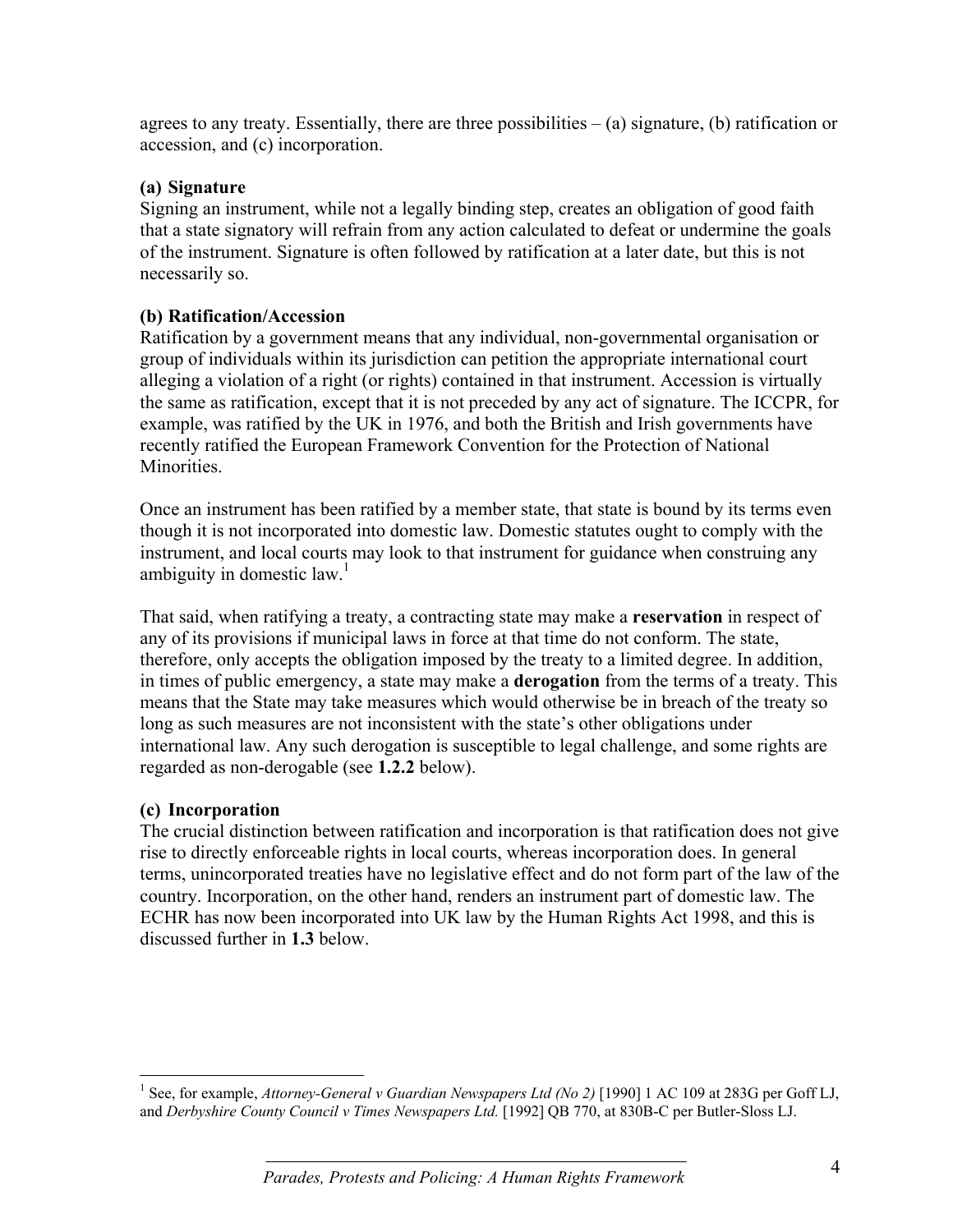#### **1.2.2 A Hierarchy of Rights**

Some human rights are seen as 'absolute' or 'non-derogable'. These include freedom from inhuman and degrading treatment and punishment, and a state cannot opt out of an absolute right. Other rights *are* 'derogable', and these can be sub-divided into two further categories - 'limited' rights and 'qualified' rights. Limited rights are those in relation to which the government can enter a derogation but which are not to be balanced with any general public interest. An example is the right to a fair trial. Many other rights, however, fall into the 'qualified' category. These rights must be balanced with the general public interest given that their exercise and enjoyment will often bring them into conflict with other rights. Obvious examples, with particular relevance to the subject of this study, are the rights to freedom of expression, freedom of assembly, and respect for private and family life. The qualifying paragraphs in the Convention (for example Article 11(2)) therefore allow restrictions to be placed on these rights in pursuit of certain legitimate aims which include the interests of national security or public safety, the protection of health or morals, and the protection of the rights and freedoms of others. Restrictions must also be non-discriminatory, prescribed by law, and necessary in a democratic society (see further **2.3**).

# **1.3 The Human Rights Act 1998**

In 1998, the British parliament enacted the Human Rights Act which came into force on 2 October 2000. This legislation incorporates the European Convention on Human Rights (ECHR) into UK law, and enables, for the first time, victims of human rights abuses to obtain remedies in local (domestic) courts rather than having to go to the European Court in Strasbourg. Domestic courts will be required to interpret legislation so as to uphold the Convention rights. The only qualification to this is where the High Court or Court of Appeal decides that the legislation itself (or a part of it) is incompatible with the Convention. In such instances, the court can make a 'declaration of incompatibility' but this does not affect the validity or continued operation and enforcement of the legislation.

The Act also imposes a duty on all public authorities (such as the Parades Commission) to act in a way which is compatible with the Convention. Thus, not only can individuals now rely on the ECHR as a defence in criminal or civil cases, but they may also rely on the Convention when applying for judicial review. The Human Rights Act effectively creates a new freestanding ground for review in addition to the three traditional grounds of illegality, irrationality and procedural irregularity. This new ground is whether or not a public body's decision is compatible with the Convention. Already, an application for judicial review of a decision of the Parades Commission has argued (albeit unsuccessfully) that the Commission overstepped the legitimate aims listed in Article 11(2) of the Convention (see **2.3.7.2 (i)**).2

This fourth ground will invariably extend the scope of the other three. In so far as illegality is concerned, a court might now be able to declare a decision of a public body to be illegal if it

 $\overline{a}$ <sup>2</sup> *In the matter of an Application by David Alexander Tweed for Leave to Apply for Judicial Review*. Heard by Kerr, J in the High Court on 25 October 2000, and by the Court of Appeal on 26 October 2000. Written judgment delivered by Carswell, LCJ.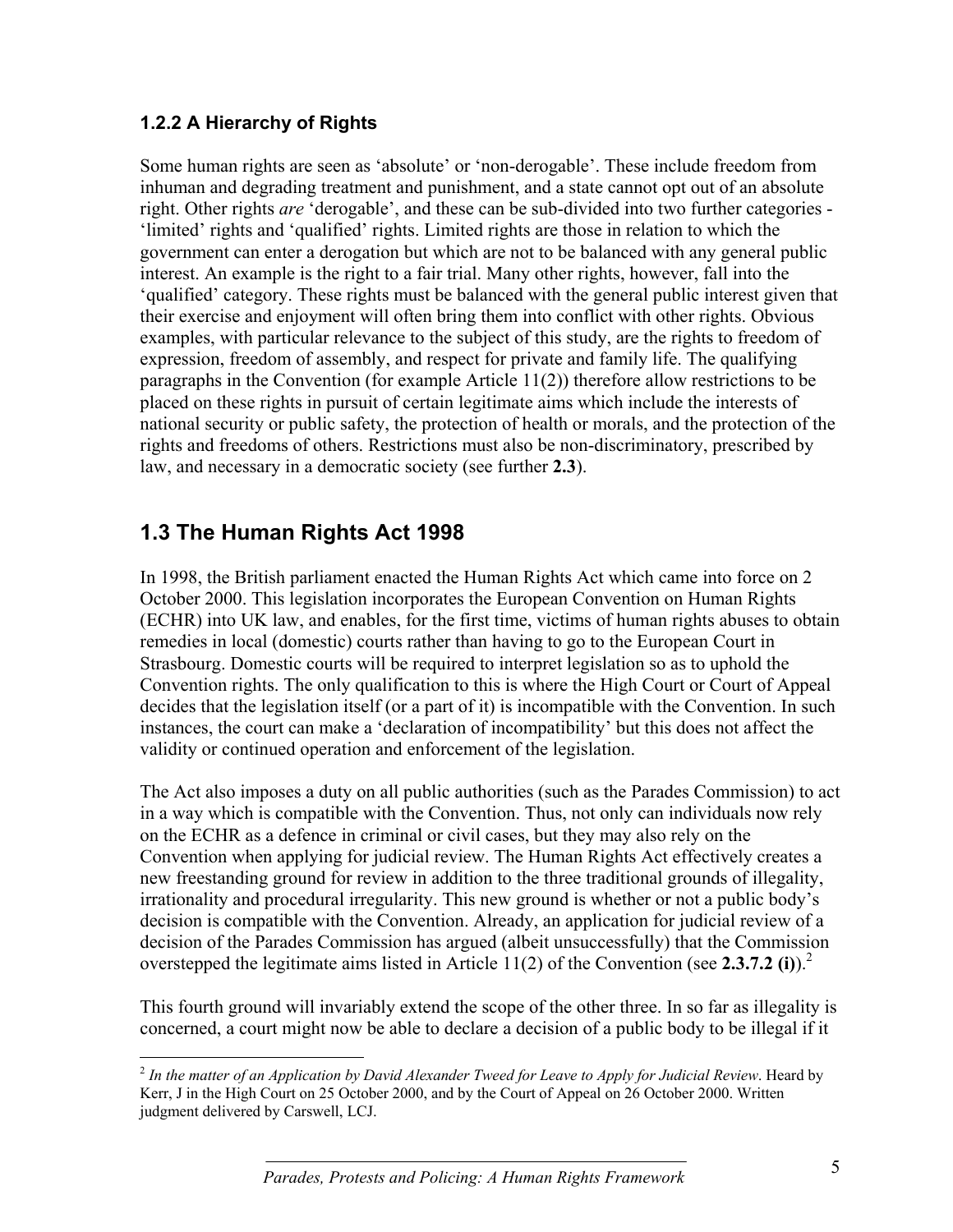fails to comply with the Convention. In relation to irrationality, an applicant may no longer need to satisfy the court that a disputed decision was so irrational that no rational authority could have taken it (a legal standard known as *Wednesbury unreasonableness*). Instead, the question may become whether or not a restriction placed upon a Convention right was *proportionate* (see further **2.3.6**). And in so far as procedural irregularity is concerned, the accepted rules of natural justice are now likely to be supplemented by the requirement that the procedures adopted by a public body must not compromise the individual's Convention rights (see, for example, **2.4** concerning the right to a fair hearing). Furthermore, for applicants relying on this fourth ground, the long established rule that individuals applying for judicial review must demonstrate a *sufficient interest* in relation to the unlawful act, will only be satisfied if he or she is, or would be, a *victim* of the act as defined by s7(7) of the Act.

# **1.4 Human Rights in Northern Ireland**

## **The Belfast (Good Friday) Agreement 1998:**

*The participants endorse the commitment made by the British and Irish Government that…they will:*

*…affirm that whatever choice is freely exercised by a majority of the people of Northern Ireland, the power of the sovereign government with jurisdiction there shall be exercised with rigorous impartiality on behalf of all the people in the diversity of their identities and traditions and shall be founded on the principles of full respect for, and equality of, civil, political, social, and cultural rights, of freedom from discrimination for all citizens, and of parity of esteem and of just and equal treatment for the identity, ethos, and aspirations of both communities. (p2)*

*The Parties affirm their commitment to the mutual respect, the civil rights and the religious liberty of everyone in the community. Against the background of the recent history of communal conflict, the parties affirm in particular:*

- *the right of free political thought;*
- *the right to freedom of expression or religion;*
- *the right to pursue democratically national and political aspirations;*
- *the right to seek constitutional change by peaceful and legitimate means;*
- *the right to freely choose one's place of residence;*
- *the right to equal opportunity in all social and economic activity, regardless of class, creed, disability, gender, or ethnicity;*
- *the right to freedom from sectarian harassment; and*
- *the right of women to full and equal political participation . (p16)*

Increased activity in the field of human rights, however, has not been confined to the international, or even national, arena. A key part of the future development of Northern Ireland will be the greater recourse to human rights legislation. The Belfast (Good Friday)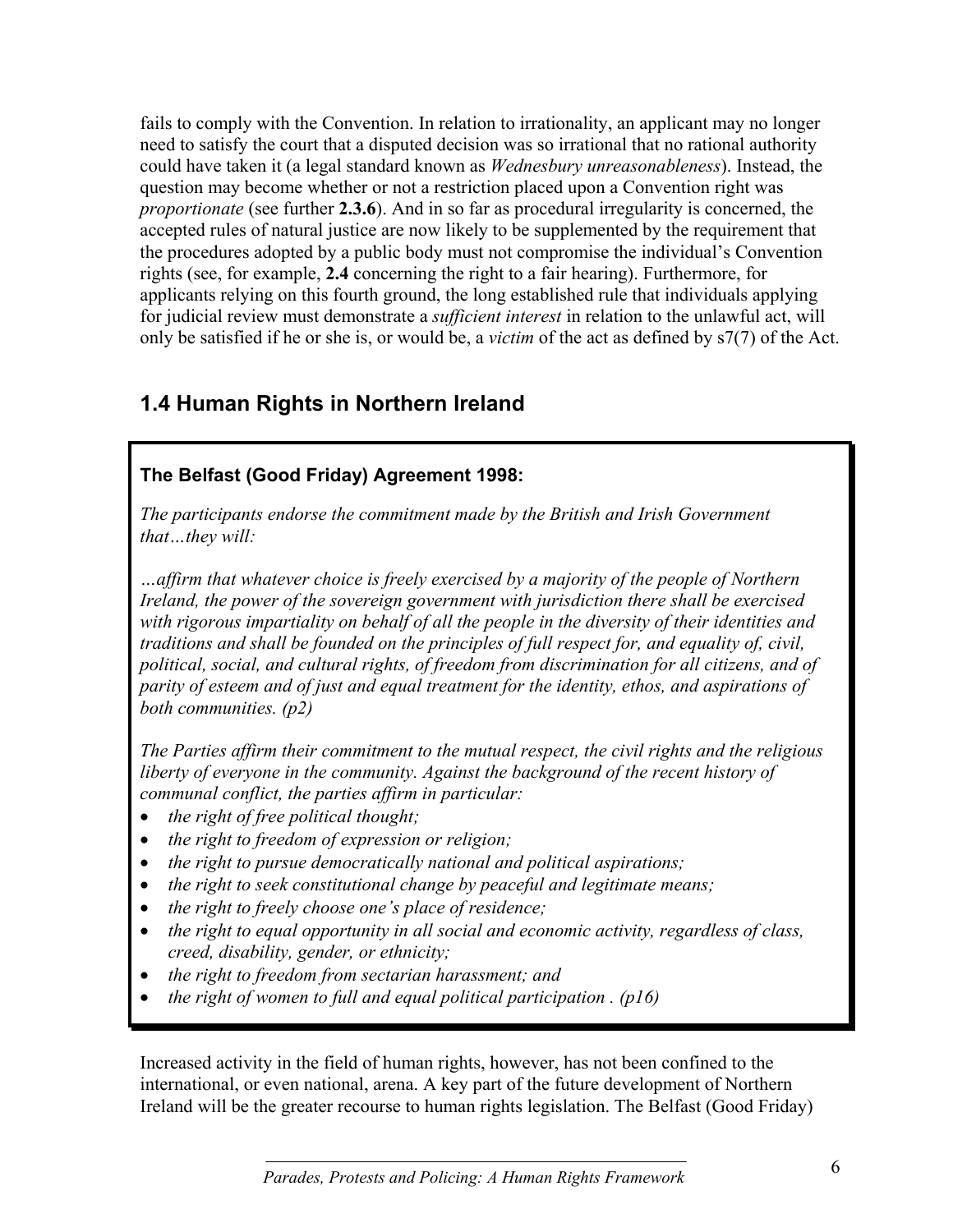Agreement was explicit about this. Whether one supported the Belfast (Good Friday) Agreement or not, few would disagree with the sentiments expressed on human rights. Both British and Irish governments are committed to the maintenance of human rights within their jurisdiction. Indeed, the Northern Ireland Human Rights Commission itself was a product of the Belfast (Good Friday) Agreement. Under section 69 of the Northern Ireland Act 1998, the Commission is required to:

- Keep under review the adequacy and effectiveness in Northern Ireland of laws and practice relating to the protection of human rights;
- Advise the Secretary of State and the Executive Committee of the Assembly of legislative and other measures which ought to be taken to protect human rights;
- Advise the Assembly whether a Bill is compatible with human rights;
- Promote understanding and awareness of the importance of human rights in Northern Ireland.

So how will this international, national and regional enthusiasm for human rights influence disputes over parades and marches? Certainly, human rights standards have the potential to set a benchmark against which the regulation of parades and related protests can be measured (including the premium properly attached to reaching local agreement). By establishing such principles, these standards may act as a catalyst in transforming the climate in which the public expression of one's culture, politics and/or religion takes place.

The remainder of this document looks at how some of these international instruments have been interpreted, and elicits the significance of those interpretations for disputes around parades. It concentrates primarily upon the European Convention on Human Rights and also, to a lesser degree, on the International Covenant on Civil and Political Rights. The reason for this bias is twofold. Firstly, it is only the European Convention which has been incorporated into UK law, and thus *it* is the instrument which will receive the greatest attention in local courts. While other instruments do include provisions relating to the right to freedom of assembly, and thus augment the Convention and Covenant jurisprudence, their utility is of a comparative nature rather than directly bearing on the legal protection of rights in Northern Ireland. Secondly, the volume of case law generated by the Convention is much greater than that generated by any other international human rights treaty. It therefore stands to offer the most comprehensive guidance.

This work does not purport to be an exhaustive inventory of international human rights provisions as they relate to issues around parades. Notwithstanding, other treaties will be cited where they illuminate discussion of the key issues, for a secondary objective of this work is to highlight the *different* ways in which rights have been both framed and interpreted. In the context of the Human Rights Commission's consultation on a Bill of Rights for Northern Ireland, this work should therefore further encourage reflection on what rights might be included in such a Bill.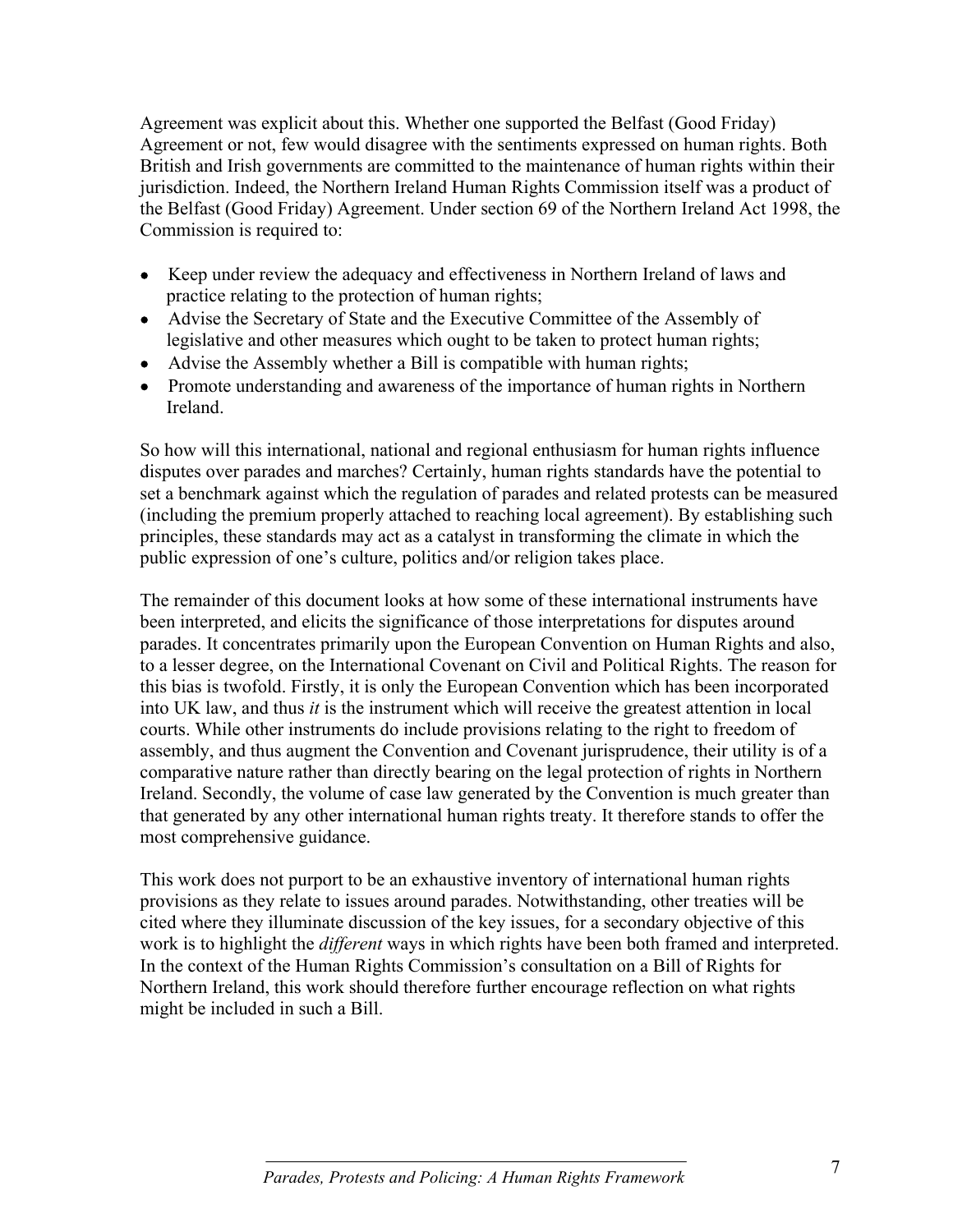# **2. PARADES AND RELATED PROTESTS: A RIGHTS FRAMEWORK**

The Parades Commission, established under the Public Processions (NI) Act 1998, has declared itself to be born out of a failure to reach local accommodation over parade disputes in a number of areas. Such failure, as we emphasised above, is best understood against a historical backdrop of political uncertainty and agitation. It is the legacy of an embittered and sometimes violent past, often reduced to a zero-sum game in which the public expression of one's own identity is perceived by others to threaten theirs. The *Guidelines* published by the Parades Commission outline the principles that the Commission will consider when deciding whether or not to impose restrictions on a parade.

#### **The Parades Commission Guidelines:**

 $\overline{a}$ 

*The Guidelines are based on the fundamental premise that the rights to peaceful assembly and freedom of expression as outlined in the European Convention on Human Rights are important rights to be enjoyed equally by all. The Commission will not therefore seek to raise obstacles to the exercise of these rights unless there are compelling arguments to do so.*

In this chapter we examine the source and content of these rights as well as the arguments which have been made concerning their scope.

# **2.1 The Right to Freedom of Peaceful Assembly**

In international human rights law, the right to freedom of peaceful assembly is guaranteed principally by Article 11 of the European Convention on Human Rights (ECHR) and Article 21 of the International Covenant on Civil and Political Rights (ICCPR).

The right to freedom of peaceful assembly has been recognised as one of the foundations of democratic society, and one not to be interpreted restrictively.<sup>3</sup> It can be exercised by both individuals and corporate bodies.<sup>4</sup> The introductory section highlighted the evanescent distinction between public assembly and public expression. Thus, in many cases, consideration of the right to freedom of assembly cannot logically be separated from that of the right to freedom of expression (Article 10, ECHR and Article 19(2) and (3), ICCPR) and also the right to freedom of religion (Article 9, ECHR and Article 18, ICCPR). Indeed, where issues under all three rights are raised, the United Nations Human Rights Committee and both the European Court and Commission have elected to explore the substantive issues under the Article *most* relevant to the facts, and to treat the others as subsidiary.

<sup>3</sup> *Rassemblement Jurassien & Unité Jurassien v Switzerland* (1979) at p.119; *Christians Against Racism and Facism v UK* (*CARAF*) (1980) at p.148; *G v The Federal Republic of Germany* (1989) at p.263; *Anderson et al v UK (1997).*

<sup>&</sup>lt;sup>4</sup> CARAF at p.148. Similarly, Article 9 can be exercised by a church body, or an association with religious and philosophical objects, *ARM Chappell v UK* (1987) at p.246.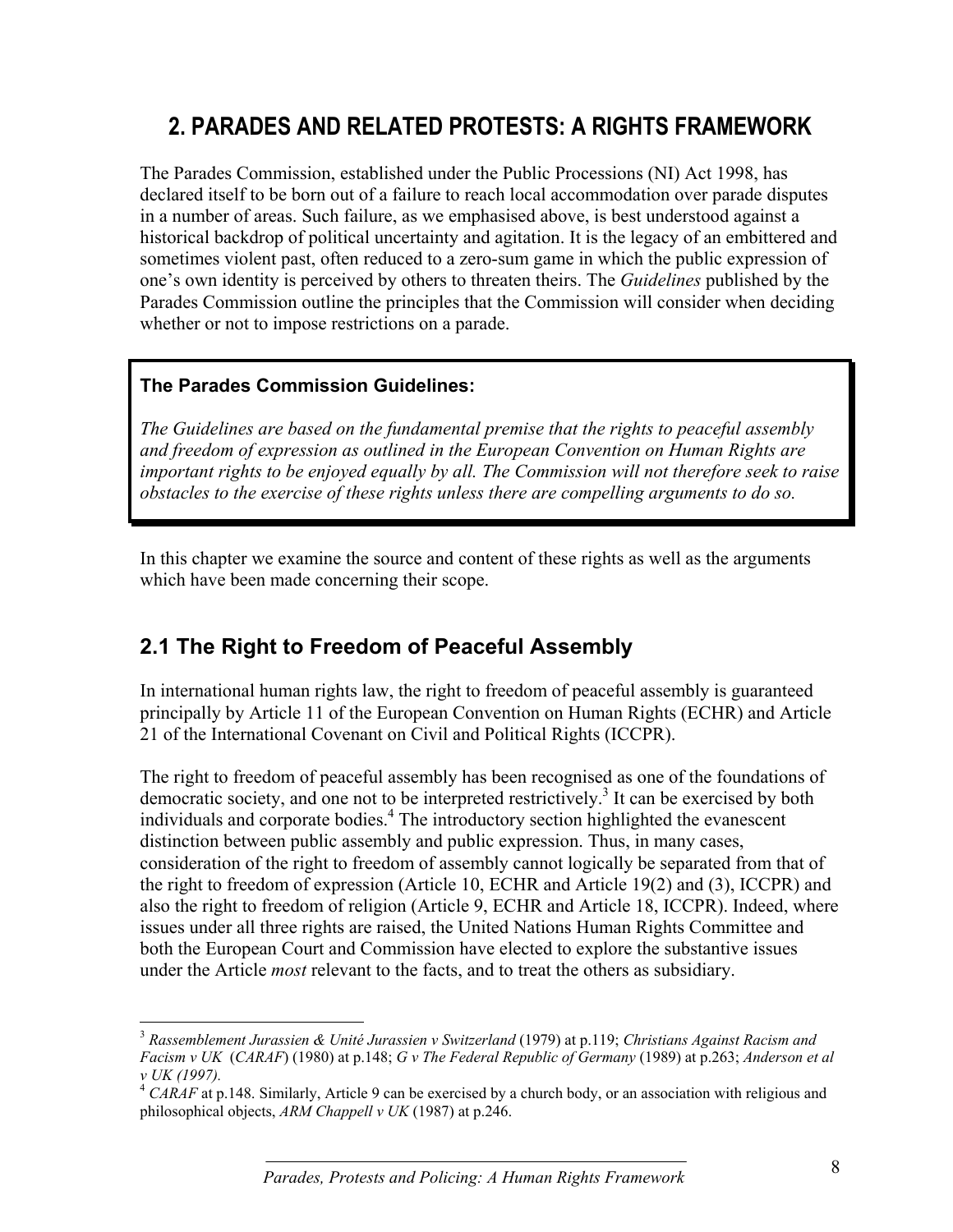#### **Article 11, European Convention on Human Rights:**

- **(1)** *Everyone has the right to freedom of peaceful assembly and to freedom of association with others, including the right to form and join trade unions for the protection of his interests.*
- **(2)** *No restrictions shall be placed on the exercise of these rights other than such as are prescribed by law and are necessary in a democratic society in the interests of national security or public safety, for the prevention of disorder or crime, for the protection of health or morals or for the protection of the rights and freedoms of others. This article shall not prevent the imposition of lawful restrictions on the exercise of these rights by members of the armed forces, of the police or of the administration of the state.*

## **Article 21, International Covenant on Civil and Political Rights:**

*The right of peaceful assembly shall be recognized. No restrictions may be placed on the exercise of this right other than those imposed in conformity with the law and which are necessary in a democratic society in the interests of national security or public safety, public order, the protection of public health or morals or the protection of the rights and freedoms of others.*

As far as parades are concerned, freedom of thought and freedom of expression are subsidiary to freedom of assembly and do not require separate consideration.<sup>5</sup> Furthermore, the European Court has explicitly stated that the Convention is to be read as a whole, and that therefore the application of any individual Article must be in harmony with the overall logic of the Convention<sup>6</sup>

 5  *Ciraklar v Turkey* (1995), *Platform "Ärzte für das Leben" v Austria* (1988). <sup>6</sup> *Otto-Preminger-Institut v Austria* (1994), para. 47.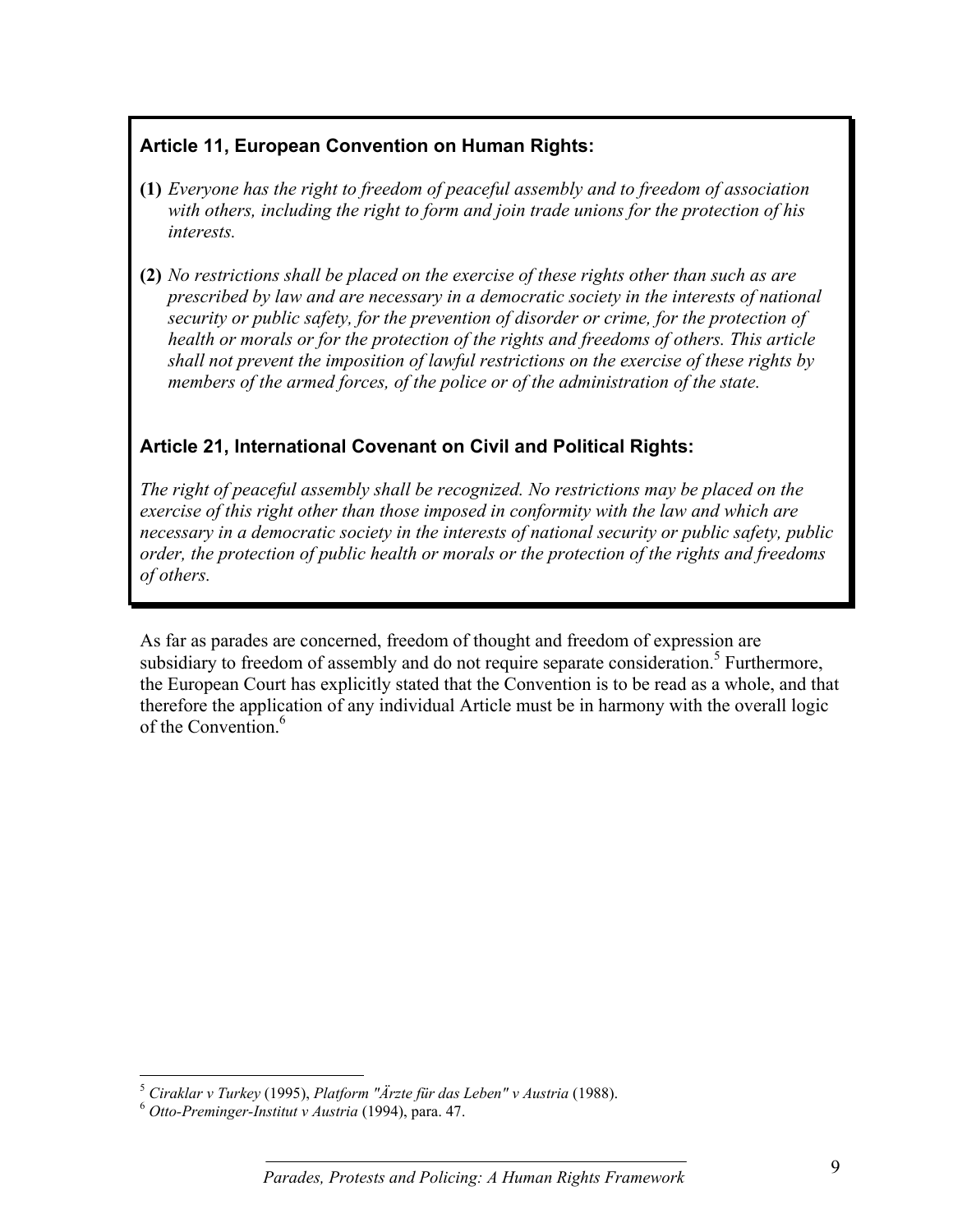## **Article 10, European Convention on Human Rights:**

- **(1)** *Everyone has the right to freedom of expression. This right shall include freedom to hold opinions and receive and impart information and ideas without interference by public authority and regardless of frontiers. This article shall not prevent the State from requiring the licensing of broadcasting, television or cinema enterprises.*
- **(2)** *The exercise of these freedoms, since it carries with it duties and responsibilities, may be subject to such formalities, conditions, restrictions or penalties as are prescribed by law and are necessary in a democratic society, in the interests of national security, territorial integrity or public safety, for the prevention of disorder or crime, for the protection of health or morals, for the protection of the reputation or rights of others, for preventing the disclosure of information received in confidence, or for maintaining the authority and impartiality of the judiciary.*

## **Article 19(2) and (3), International Covenant on Civil and Political Rights:**

- **(2)** *Everyone shall have the right to freedom of expression; this right shall include freedom to seek, receive and impart information and ideas of all kinds, regardless of frontiers, either orally, in writing or in print, in the form of art, or through any other media of his choice.*
- **(3)** *The exercise of the rights provided for in paragraph 2 of this article carries with it special duties and responsibilities. It may therefore be subject to certain restrictions, but these shall only be such as are provided by law and are necessary:*
- (a) *For respect of the rights or reputations of others;*
- (b) *For the protection of national security or of public order, of public health or morals.*

Before examining how these rights have been interpreted in the international courts – and thus, how they *might* be applied in cases involving parades in Northern Ireland – it is appropriate, briefly, to outline the principles developed in domestic courts regarding the right to peaceful assembly. The following section, therefore, sketches the common law position in the UK prior to incorporation of the European Convention.

## **2.1.1 Freedom of Assembly in Domestic Law**

In the English case of *Director of Public Prosecutions v Jones (Margaret) and Another* (1999), Lord Irvine (in the majority) argued that UK law recognized the highway to be a public place on which all manner of activities may occur:

Provided these activities are reasonable, do not involve the commission of a public or private nuisance, and do not amount to an obstruction of the highway unreasonably impeding the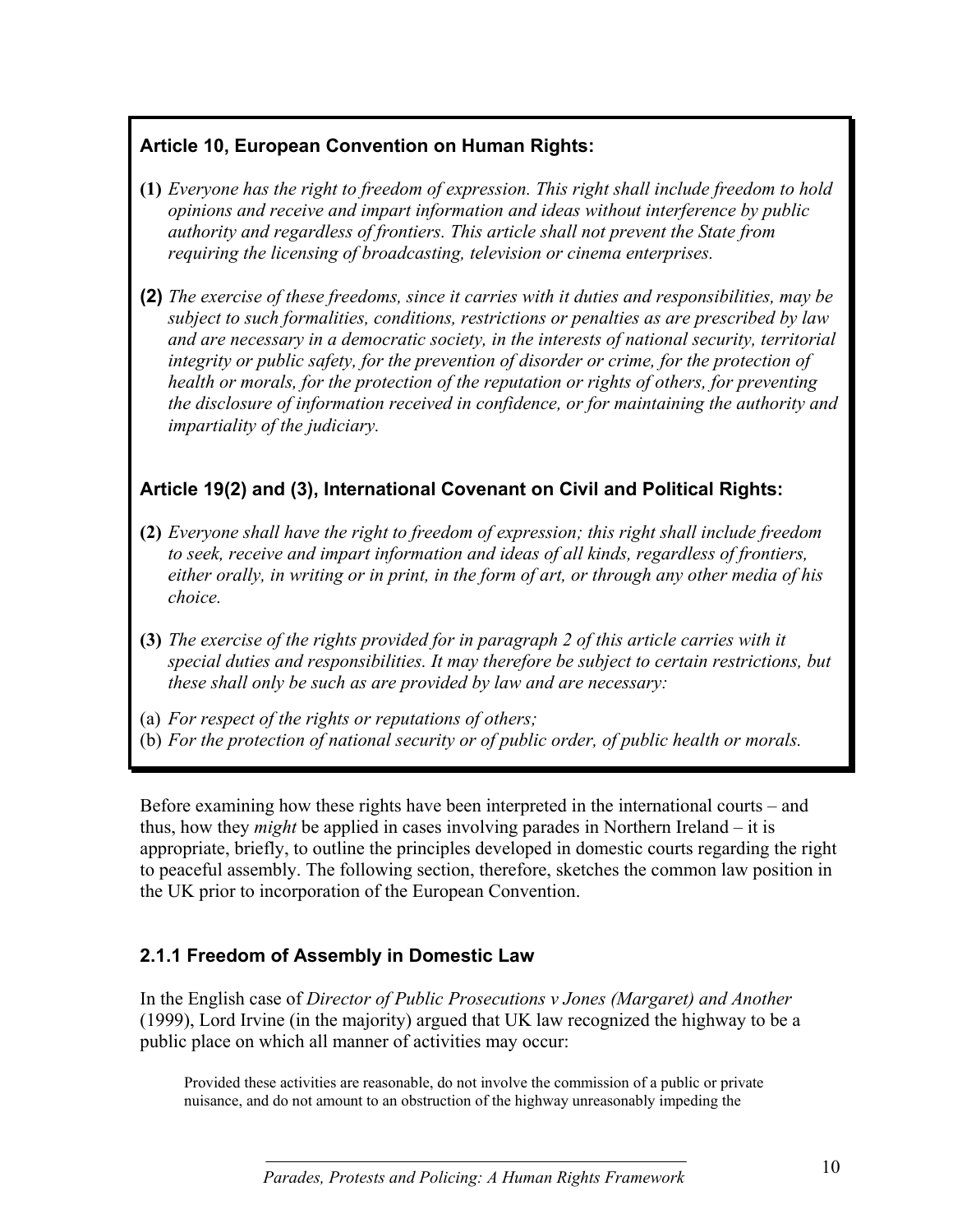primary right of the general public to pass and repass, they should not constitute trespass. Subject to these qualifications, therefore, there would be a public right of peaceful assembly on the public highway…

…Provided an assembly is reasonable and non-obstructive, taking into account its size, duration and the nature of the highway on which it takes place, it is irrelevant whether it is premeditated or spontaneous: what matters is its objective nature…These judgments are ever ones of fact and degree for the court of trial.<sup>7</sup>

Arguably, Lord Irvine's conclusions go beyond even the protection afforded to freedom of assembly by Article 11 of the European Convention (see, in particular, the *Anderson* case in **2.2.2** below regarding the right to pass and re-pass). Certainly, his "unreasonable user" test is broader than that relied upon in the Divisional Court and in the dissenting judgments of Lord Slynn and Lord Hope. In their minority submissions, they argue that the public right of assembly has been, and ought to be, restricted merely to activities incidental or ancillary to the right of passage. Any activity which exceeds these limits (even if peaceful and nonobstructive) amounts to trespass. They considered that this rule was not unduly restrictive if applied pragmatically, for in practice, other uses of the highway are frequently tolerated. Lord Irvine, though, asserts that "mere toleration does not secure a fundamental right":

Unless the common law recognizes that assembly on the public highway may be lawful, the right contained in Article  $11(1)$  of the Convention is denied.<sup>8</sup>

Lord Clyde, while also in the majority, advocates a slightly more cautious approach. Nevertheless, he notes the express limitations on the right of assembly laid down in Article 11 of the European Convention, and gives the following example of reasonable usage:

…A road may properly be used for the purposes of a procession. It would still be a perfectly proper use of the road if the procession was intended to serve some particular purpose, such as commemorating some particular event or achievement. And if an individual may properly stop at a point on the road for any lawful purpose, so too should a group of people be entitled to do so. All such activities seem to me to be subsidiary to the use for passage...<sup>9</sup>

Thus, following the majority decision in *Jones*, it would certainly be tenable to suggest that the common law position in the UK relating to freedom of assembly has evolved so as to be entirely consonant with a rights based approach. The question of what constitutes an 'unreasonable use' of the highway will be similar to the questions posed in any given situation by Article 11 of the Convention – does that use threaten national security, public safety, public order, the rights and freedoms of others *etc.*? In the words of Lord Clyde,

The test then is not one which can be defined in general terms but has to depend upon the circumstances as a matter of degree. It requires a careful assessment of the nature and extent of the activity in question. $10$ 

 $\overline{a}$ 

<sup>7</sup> [1999] 2 All ER 257 at 263A; 265F. Considered in *Birch v Director of Public Prosecutions* [2000] Crim LR 301.

<sup>&</sup>lt;sup>8</sup> [1999] 2 All ER 257 at 267B-C.

 $9$  Ibid. at 286J.

<sup>10</sup> Ibid. at 287C-D.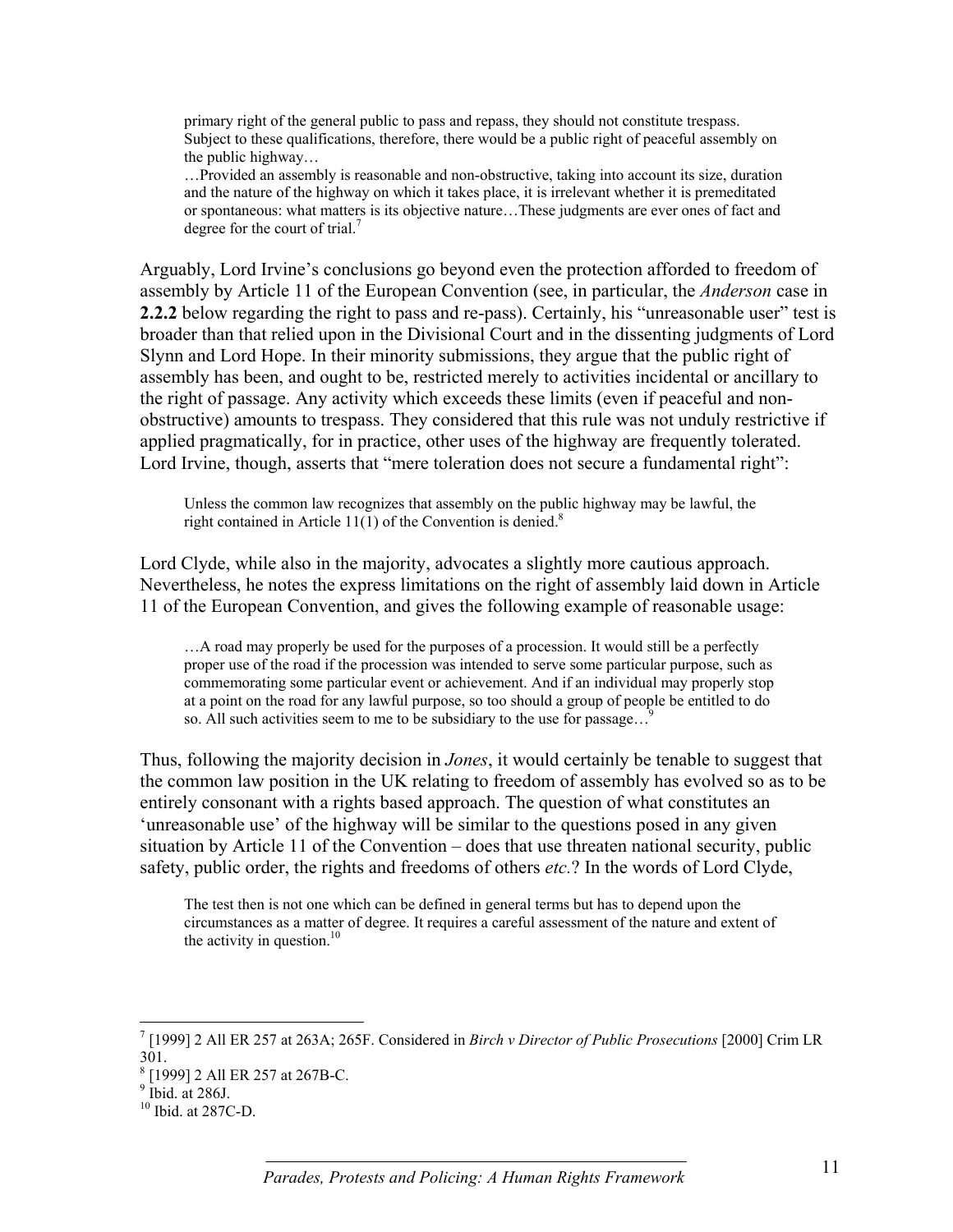Local courts must now look to the case law of the European Court of Human Rights for guidance when making this assessment, and the remainder of this chapter therefore focuses on these European cases. Just as Article 11 of the Convention is divided into two parts, analysis of the key issues here can be similarly arranged. The first section identifies the sorts of demonstration which fall within the definitional confines of "peaceful assembly". This is followed by an examination of the circumstances in which "peaceful assembly" can reasonably be restricted.

# **2.2 'Peaceful Assembly'**

The right to freedom of assembly as secured by the ECHR and ICCPR extends only to '*peaceful* assembly'. Likewise, the American Convention on Human Rights only covers 'peaceful assembly without arms', as does section 17 of the Bill of Rights Chapter in the South African Constitution 1996. While the African Charter on Human and Peoples' Rights and Duties does not so limit what it terms 'the right to assemble freely with others', the preamble insists that 'the enjoyment of rights and freedoms also implies the performance of duties on the part of everyone'.

## **Article 15, American Convention on Human Rights:**

*The right of peaceful assembly, without arms, is recognised.*

*No restrictions may be placed on the exercise of this right other than those imposed in conformity with the law and necessary in a democratic society in the interest of national security, public safety or public order, or to protect public health or morals or the rights or freedoms of others.*

## **Section 17 of Chapter 2 (Bill of Rights), South African Constitution:**

*Everyone has the right, peacefully and unarmed, to assemble, to demonstrate, to picket and to present petitions.*

## **Article 11, African Charter on Human and Peoples' Rights and Duties:**

*Every individual shall have the right to assemble freely with others.*

*The exercise of this right shall be subject only to necessary restrictions provided for by law in particular those enacted in the interest of national security, the safety, health, ethics and rights and freedoms of others.*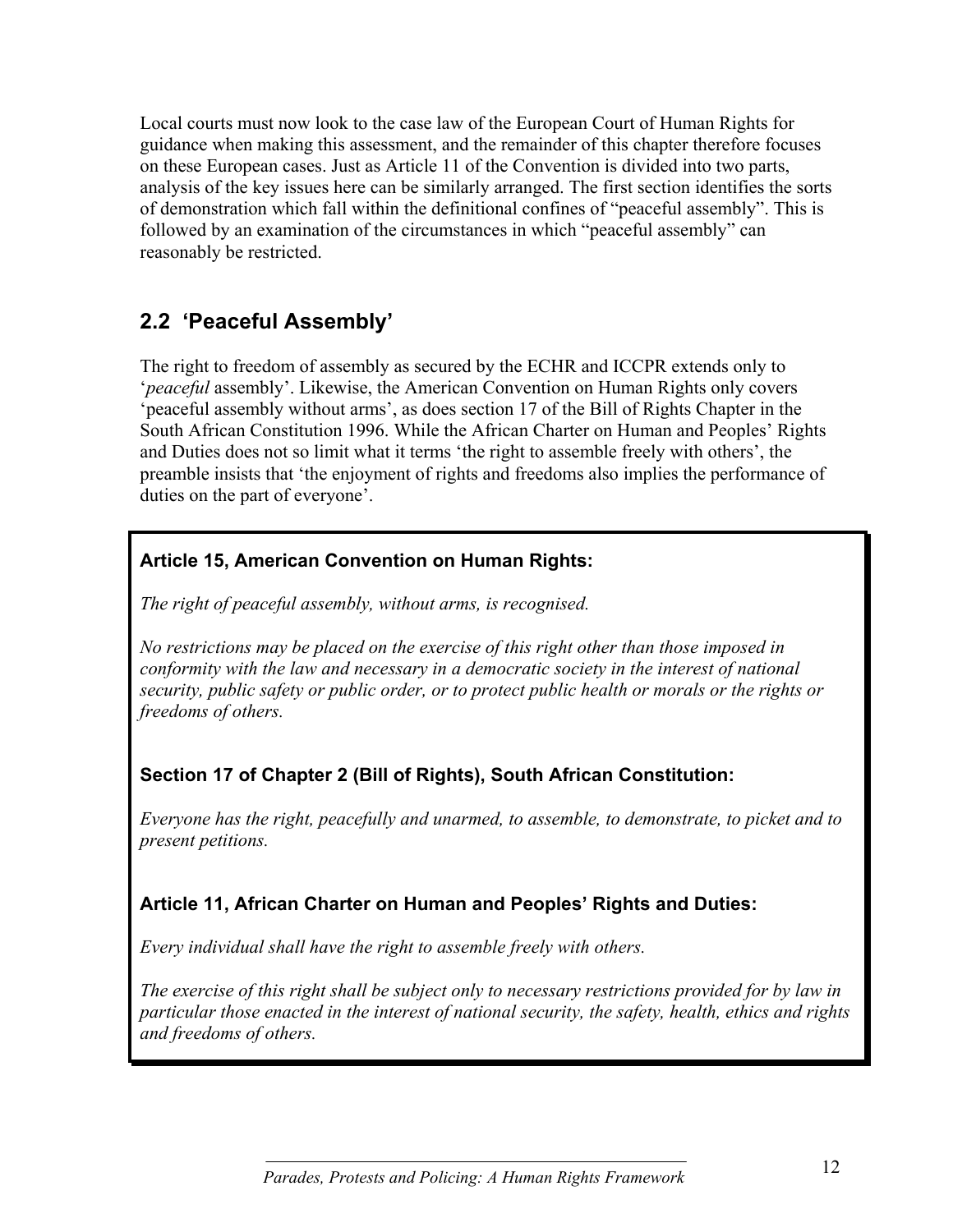#### **2.2.1 'Peaceful'**

The European Court and Commission have attempted to delimit the boundaries of 'peaceful' behaviour. By and large, 'peaceful' has been held to include behaviour that may annoy or insult others, but to exclude behaviour which actually obstructs the activities of others, or which has the potential to incite others to violence (see further the English case of *Redmond-Bate* in **2.3.7.2(d)**). It is clearly a fine line to tread. Moreover, an illegal assembly (*eg* one that has not satisfied a statutory obligation to notify the relevant authorities) may be regarded as a 'peaceful' assembly, yet, as we shall see in the later part of this chapter, even legal peaceful assemblies can reasonably be restricted in certain circumstances.

In the case of *Plattform "Ärzte für das Leben" v Austria* (1988), which concerned a procession and open-air service organised by anti-abortion protesters, the European Court held that a peaceful demonstration "may annoy or give offence to persons opposed to the ideas or claims that it is seeking to promote."11 In *G v The Federal Republic of Germany* (1989), however, the European Commission stated that 'peaceful assembly' does not cover a demonstration where the organisers and participants *have violent intentions which result in public disorder*. 12

The latter case concerned an illegal demonstration (notice had not been given to the German authorities) in front of the US military barracks in support of nuclear disarmament. Demonstrators blocked the road for twelve minutes every hour, but the sit-in still fell within the accepted definition of a 'peaceful assembly'.<sup>13</sup>

Two 'freedom of expression' cases also shed light on what is likely to be considered 'peaceful' with regard to freedom of assembly. In the case of *Steel and others v UK* (1998), the first and second applicants, who were involved in protests against a Grouse Shoot and an extension to the M11 respectively, physically impeded the activities of which they disapproved. The European Court found that the police had been justified in fearing that this behaviour, if persisted in, might provoke others to violence.

In contrast, the actions of the remaining applicants in *Steel* (who handed out leaflets and displayed banners to protest against the sale of arms outside a conference on fighter helicopters) was held to be "entirely peaceful". The Court found no indication that these protesters "significantly obstructed or attempted to obstruct those attending the conference, or took any other action likely to provoke these others to violence"<sup>14</sup> – their arrest and subsequent detention *had* violated their right to peaceful assembly.

In another Article 10 case, *Hashman and Harrup v UK* (1999), two hunt saboteurs had tried to distract hounds by shouting and blowing a hunting horn. While the Crown Court had

 $\overline{a}$  $11$  Para. 32.

 $12$  At p.263.

<sup>&</sup>lt;sup>13</sup> As explained below, however, the Commission held that the blocking of a road caused more obstruction than would normally arise from the exercise of the right of peaceful assembly, and that therefore, the applicant's conviction did not constitute a violation of his right – an example of peaceful assembly being reasonably restricted (or an unreasonable exercise of the right). 14 Para. 64.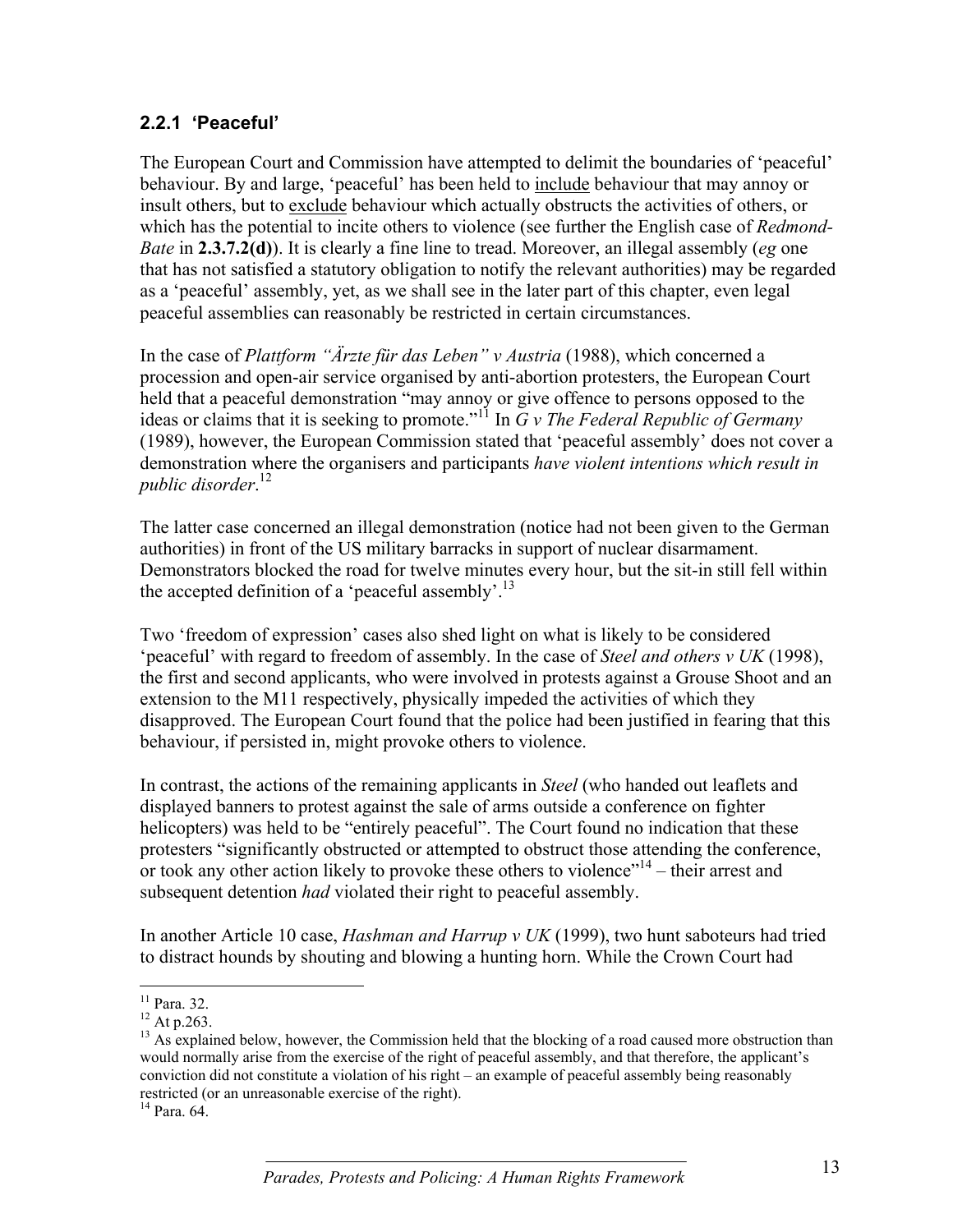previously ruled that such actions had not resulted in "violence or threats of violence", it is less clear whether the European Court would have described the saboteurs' protest as peaceful, for it openly acknowledged that the protest *had* impeded the activities of others. Judge Baka, although dissenting on the question of whether the *restriction* was 'prescribed by law', argued that the protesters were "avowed hunt saboteurs and as such they deliberately tried to seriously disturb other people's lawfully organised pleasure and leisure activity or even make it impossible."

## **2.2.2 'Assembly'**

While an explicit definition of 'assembly' has not been forthcoming, its interpretation has been qualified in some important respects. The right to freedom of assembly can only be relied upon by those assembling for a specific purpose. In *Anderson and others v UK* (1997) – a case concerning the prohibition of nine individuals from entering a shopping mall – the European Commission concluded that there is no indication "that freedom of assembly is intended to guarantee a right to pass and re-pass in public places, or to assemble for purely social purposes anywhere one wishes." Article 11 was held not to apply to the circumstances of the case because the applicants had no history of using the shopping centre for "any form of organised assembly or association".

In a similar vein, the Commission's decision to deal with the issues in both *WG v Austria* (1992) and *GS v Austria* (1992) "under the more general guarantee of Article 10" (*ie* freedom of expression) suggests that an 'assembly' must be organised so as to enable the participation of a number of people for a particular purpose. The Commission thought it unnecessary to consider whether setting up tables from which to distribute information to passers-by, even with the intention of motivating persons present to take future common action, amounted to an 'assembly' within the meaning of Article 11.

Furthermore, even if purpose *is* established, an assembled group still may not conform to the notion of 'assembly' as protected by the international provisions on freedom of assembly. There is the secondary question of whether an 'assembly' must be organised and have a finite number of participants. This was partially addressed in the case of *Kivenmaa v Finland* (1994) which came before the United Nations' Human Rights Committee*.* It concerned twenty-five members of an organisation, summoned by Ms Kivenmaa for the purpose of distributing leaflets and displaying a banner to protest against the human rights record of a visiting foreign head of State. The twenty-five, however, merely formed part of a larger crowd of demonstrators, and the Human Rights Committee had to determine whether their gathering constituted a 'public meeting' which should have been notified to the authorities.

Ms Kivenmaa argued that it was not a public meeting but rather, simply, an exercise of her right to freedom of expression that did not require prior notification. The Committee agreed, concluding that a "gathering of several individuals at the site of the welcoming ceremonies for a foreign head of State on an official visit, publicly announced in advance by the State party authorities, cannot be regarded as a demonstration."<sup>15</sup> Therefore, Ms Kivennma's subsequent prosecution for holding a 'public meeting' without prior notification had been in

<sup>&</sup>lt;u>.</u> <sup>15</sup> Para 9.2.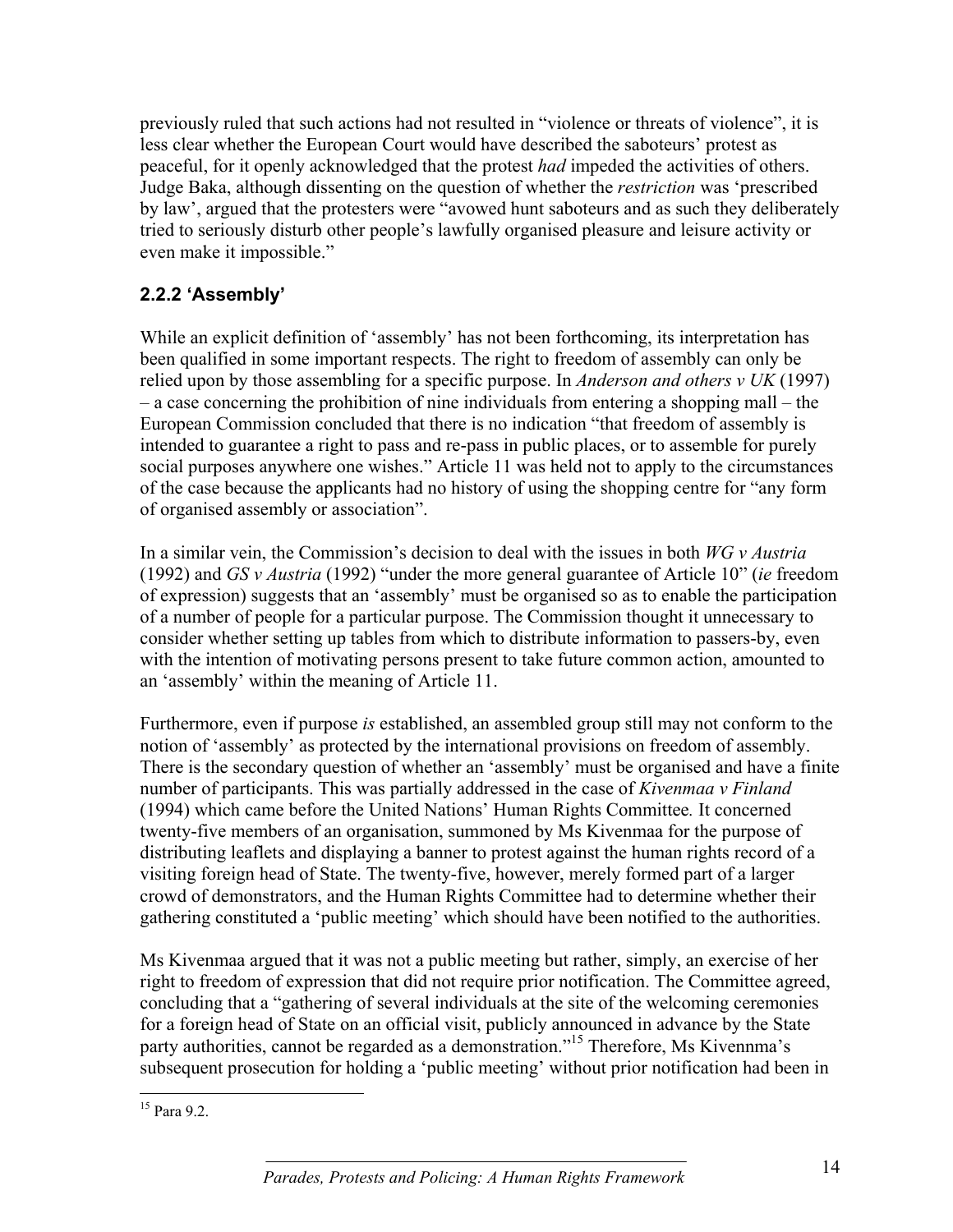violation of both articles 19 and 21 of the Covenant (even given that Finnish law requires only six hours notice compared, for example, with the 14 days required for parade related protests in Northern Ireland).

A dissenting member of the Committee pursued the issue further and cited the following commentary on Article 21:

The term 'assembly' is not defined but rather presumed in the Covenant. Therefore, it must be interpreted in conformity with the customary, generally accepted meaning in national legal systems, taking into account the object and purpose of this traditional right. It is beyond doubt that not every assembly of individuals requires special protection. Rather, only *intentional*, temporary gatherings of several persons for a specific purpose are afforded the protection of freedom of assembly.16

## **2.2.3 A Right to March?**

In *Christians Against Racism and Fascism (CARAF)* (1980), the European Commission accepted "that the freedom of peaceful assembly covers not only static meetings, but also public processions."17 This understanding has been relied upon in a number of cases coming before the European Commission and Court, including *Plattform Ärzte* (1988) and *Ezelin v France* (1991). In the latter, the Commission stated that the right to freedom of assembly "is exercised in particular by persons taking part in public processions."<sup>18</sup>

## **2.2.4 A Right to Counter-demonstrate?**

The Public Processions (NI) Act 1998 defines 'protest meeting' as a meeting held in the vicinity of, and at about the same time as, a procession "the purpose (or one of the purposes) of which is to demonstrate opposition to the holding of that procession on that route or proposed route."<sup>19</sup>

The right to take part in such a meeting is, *de facto*, no different from the right to participate in a parade. However, in *Plattform Ärzte* (1988)*,* the European Court noted that the right to counter-demonstrate must not be allowed to inhibit the exercise of the right to demonstrate (see also *CARAF* (1980),  $^{20}$  **2.3.7.2(d)** and **4.3** below). The State therefore has a duty to take reasonable and appropriate measures to enable lawful demonstrations to take place without participants fearing that they will be subjected to physical violence by their opponents. In this case, participants in the counter-demonstration (which had been prohibited) threw clumps of grass and shouted down a recitation of the rosary. The police, though, did not attempt to stop this behaviour, and argued that it had neither caused serious damage nor actually prevented the procession and religious service from taking place. The Court held that the police had acted reasonably in the circumstances.

 $\overline{a}$ 16 Nowak, Manfred, *UN Covenant on Civil and Political Rights, CCPR Commentary*, Engel Publisher, Kehl-Strasbourg-Arlington, 1993, p.373.

<sup>&</sup>lt;sup>17</sup> At p148, para. 4.

 $^{18}$  Commission, para. 32.

 $19$  Section 17.

 $^{20}$  At p.148.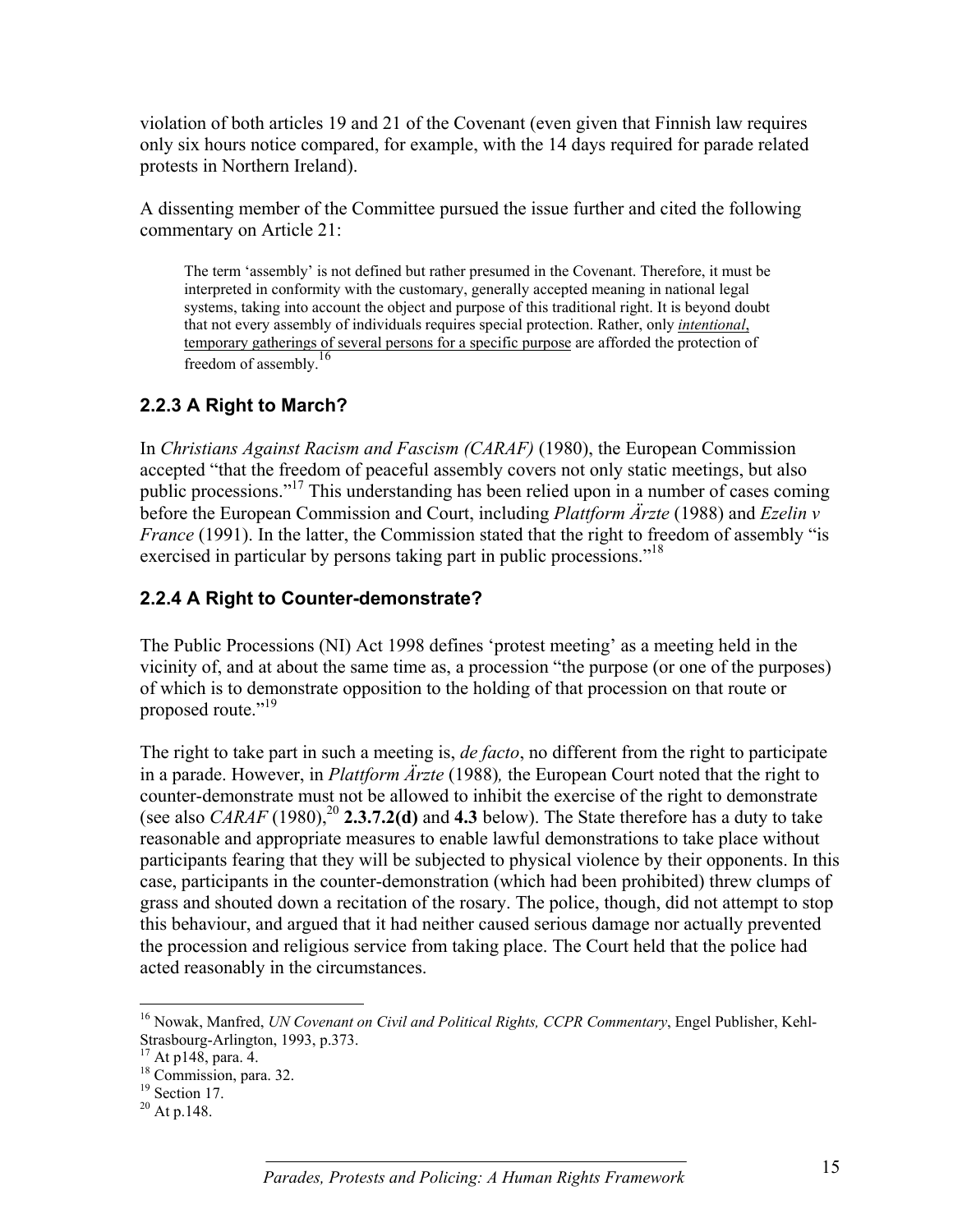It could plausibly be argued that it was unnecessary for the Court in *Plattform Ärzte* to make such a statement. If a counter-demonstration becomes violent then the counter-demonstrators have themselves already overstepped the legitimate exercise of the right to freedom of *peaceful* assembly and should thus forfeit the protection offered by that right.

Furthermore, this is one area in which the margin of appreciation has previously allowed contracting States a wide discretion. The Court added that the State "cannot guarantee this absolutely and they have a wide discretion in the choice of the means to be used."<sup>21</sup> Just as the adjective 'peaceful' defies easy definition, the level of violence which ought to be tolerated (if any), and what should be regarded as 'inhibitive', has not been prescribed but rather left to police discretion.

Thus, the Austrian government in *Chorherr v Austria* (1993) successfully argued (*inter alia*) that the arrest and detention of a demonstrator who, at a military ceremony, had worn a large banner on his rucksack (apparently blocking the view of some spectators) and distributed leaflets calling for a referendum on the sale of fighter aircraft, was merely in satisfaction of this positive duty to enable legal demonstrations to take place without interference. Interestingly, in *Chorherr* the European Commission had previously ruled – and three dissenting judges in the Court followed the Commission's reasoning – that the interference was *dis*proportionate given that the impairment of the spectators' view could have been remedied by less stringent measures (see further **2.3.6**, **2.3.7.2** and chapter **4**).22

# **2.3 Restricting the right to freedom of peaceful assembly**

Already, it is clear that neither the right to freedom of expression, nor that of assembly, are absolute rights. As can be seen, Articles 10(2) and 11(2) of the European Convention, Articles 19(3) and 21 of the International Covenant, Article 15 of the American Convention on Human Rights, and Article 11 of the African Charter on Human and Peoples' Rights and Duties all outline the conditions under which limitations may legitimately be imposed on the exercise of these rights. Section 36 of the South African Constitution similarly notes that the rights contained therein may be limited to the extent that the limitation is reasonable and justifiable in an open and democratic society based on human dignity, equality and freedom, taking into account all relevant factors, including –

- a) The nature of the right;
- b) The importance of the purpose of the limitation;
- c) The nature and extent of the limitation;
- d) The relation between the limitation and its purpose; and
- e) Less restrictive means to achieve the purpose.

In Northern Ireland, conditions may be imposed on public processions by the Parades Commission, the Police, and the Secretary of State under the Public Processions (NI) Act 1998. Related protests which do not take the form of a parade may be restricted by the Police

 $\overline{a}$  $21$  Para. 34.

<sup>22</sup> See particularly, Commission, para. 47.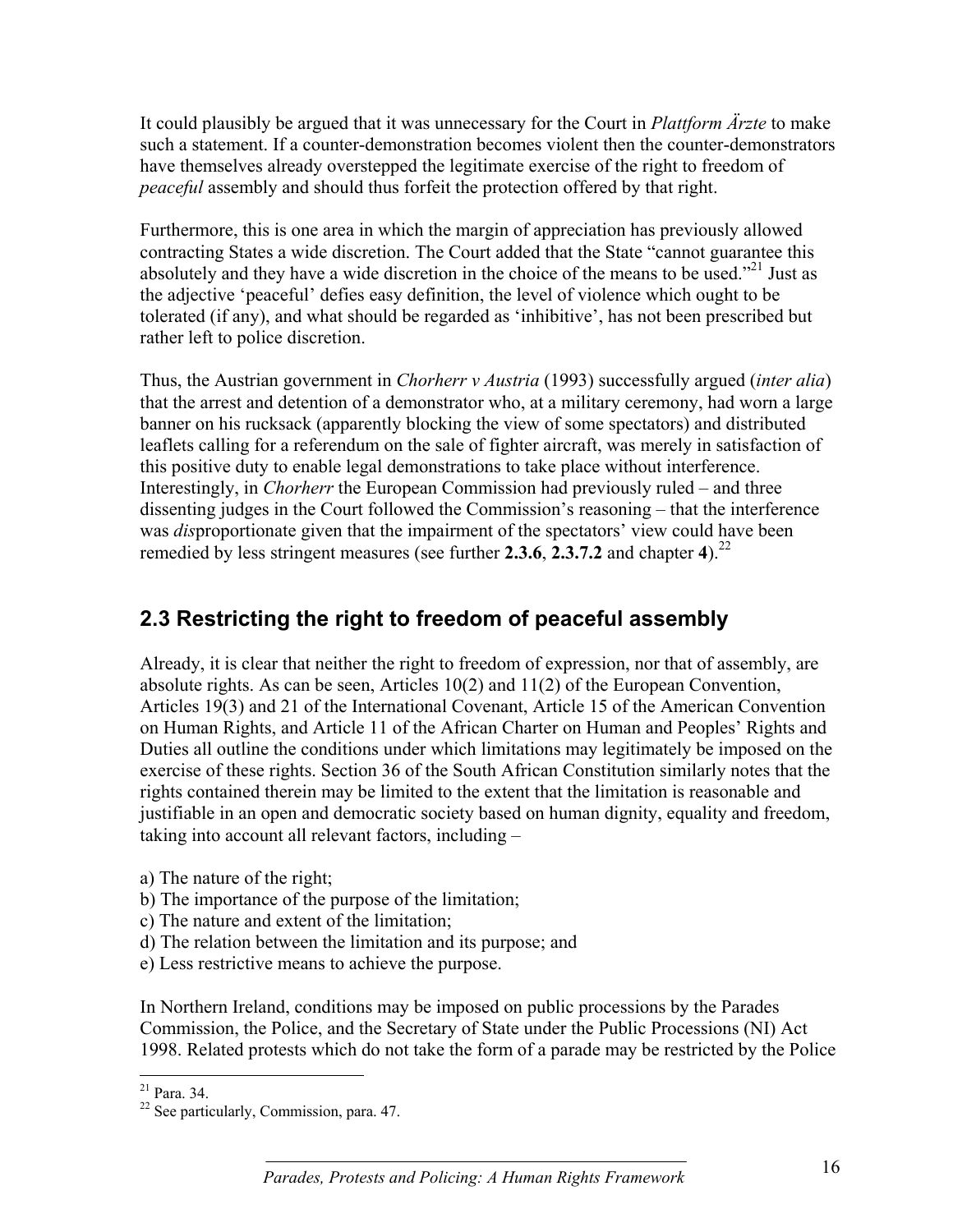or the Secretary of State under the Public Order (NI) Order 1987. Restrictions upon the exercise of the right to freedom of peaceful assembly do not, though, only include sanctions by way of prior restraint but also subsequent punitive measures such as fines and convictions (see further  $2.3.7.2(d)$ ).<sup>23</sup>

#### **2.3.1 The Requirement to Give Notice**

The UN Human Rights Committee has held that a requirement to give notice is compatible with the permitted limitations laid down in Article 21, ICCPR.<sup>24</sup> Similarly, the European Commission in *Rassemblement Jurassien* (1979) stated that:

subjection to an authorisation procedure does not normally encroach upon the essence of the right. Such a procedure is in keeping with the requirements of Article 11(1), if only in order that the authorities may be in a position to ensure the peaceful nature of the meeting, and accordingly does not as such constitute interference with the exercise of the right.<sup>25</sup>

The Commission's decisions in two more recent cases support this stance – *WG v Austria* (1992) and *GS v Austria* (1992). Each applicant had disseminated information from tables set up, respectively, on a public road (without obstructing traffic) and in a pedestrian area. While they *had* notified the police, they had not obtained prior authorisation from the local council as required by Road Traffic Regulations. The Commission held that the requirement of prior authorisation "could be regarded as justified" and that the fines for violation of the regulations were not disproportionate to the aim pursued.

#### **2.3.2 Non-discrimination**

Restrictions imposed on the exercise of rights must not be discriminatory in effect. This is itself guaranteed by Article 14 of the European Convention and Article 26 of the Covenant.

This right is always exercised in conjunction with one or more other substantive rights such as that to freedom of assembly, although Protocol 12 of the Convention (not yet ratified by the UK) will make the right into a freestanding one. Furthermore, while the Convention does not guarantee specific rights to minorities (see **3.5** below), Article 14 does secure the enjoyment of the Convention rights and freedoms without discrimination on any ground, including association with a national minority.<sup>26</sup>

In *Pendragon v UK* (1998), the prevention of a Druidic celebration of the summer solstice at Stonehenge was held not to discriminate against the Druids – despite the particular significance of both the time and place to their beliefs – on the basis that there was no

 $\overline{a}$ 

<sup>&</sup>lt;sup>23</sup> See *eg Ezelin v France* (1991), Court, para. 39.<br><sup>24</sup> *Kivenmaa v Finland* (1994).<br><sup>25</sup> At p.119.

<sup>26</sup> *G and E v Norway* (1983), p.35.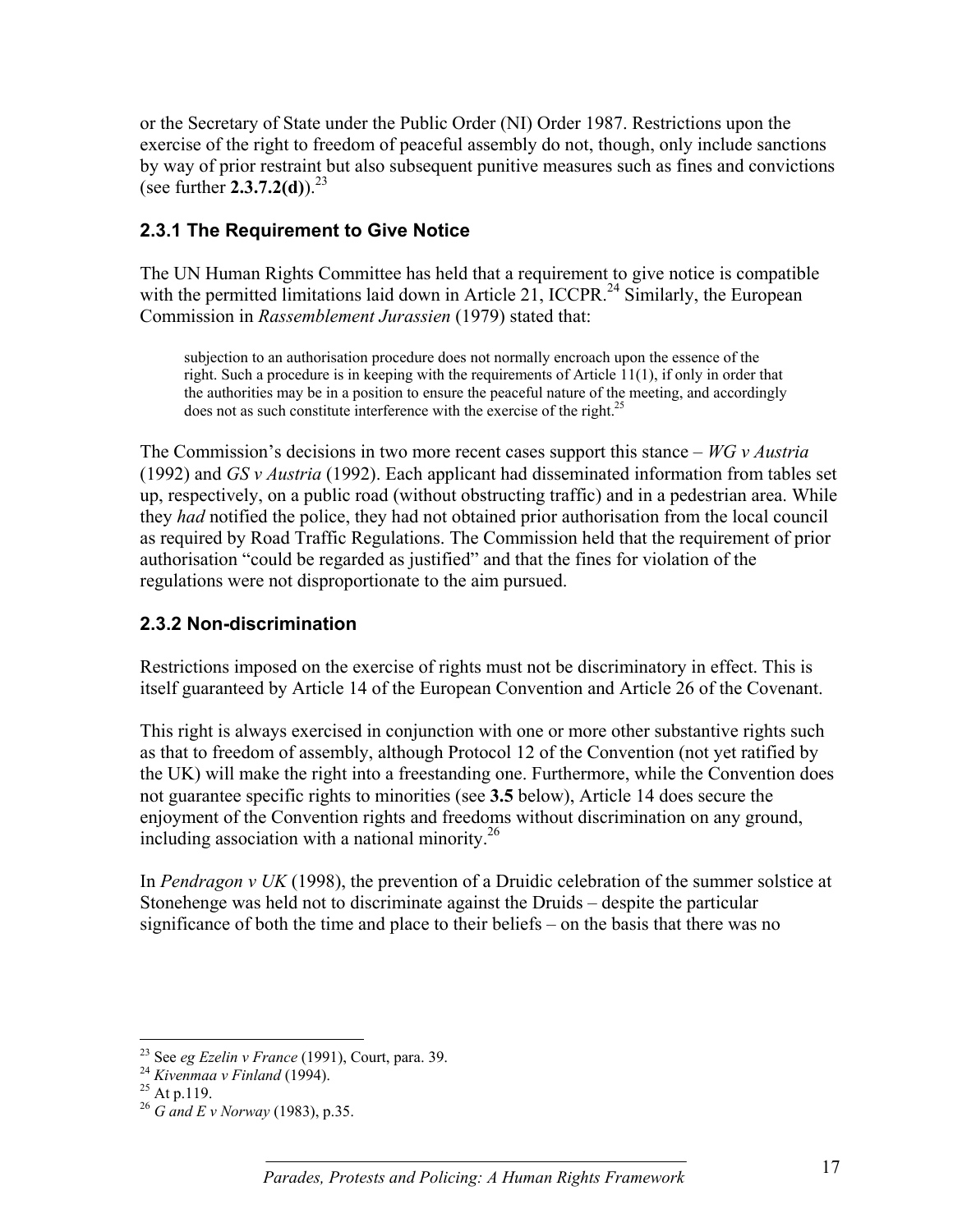## **Article 14, European Convention on Human Rights:**

*The enjoyment of the rights and freedoms set forth in this Convention shall be secured without discrimination on any ground such as sex, race, colour, language, religion, political or other opinion, national or social origin, association with a national minority, property, birth or other status.*

## **Article 26, International Covenant on Civil and Political Rights:**

*All persons are equal before the law and are entitled without any discrimination to the equal protection of the law. In this respect, the law shall prohibit any discrimination and guarantee to all persons equal and effective protection against discrimination on any ground such as race, colour, sex, language, religion, political or other opinion, national or social origin, property, birth or other status.*

evidence that Druids were treated in any way differently from any other groups of people wishing or attempting to observe the summer solstice in the vicinity of Stonehenge. This is precisely the same argument as was sucessfully advanced in the English case of *R v Tunbridge Wells Borough Council and another ex parte Gipsy Council for Education Culture Welfare & Civil Rights and another* (2000), albeit prior to the Human Rights Act 1998 coming into force:

Whilst the Order may disproportionately impact on gypsies and travellers in respect of this event, it is not in itself discriminatory in that it applies equally to any person trespassing or intending to trespass within the area to which the Order applies... $^{27}$ 

In *CARAF* (1980), the Commission held that the provision in the Public Order Act 1936 which enabled a ban to be placed on *all* processions or on any class of public processions in a certain area during a specified time was "designed to ensure an even application of the law in that it aims at the exclusion of any possibility for the taking of arbitrary measures against a particular demonstration."28 Furthermore, the Commission acceded to the judgment of the national authorities when addressing the question of whether the exemption from the ban of processions "customarily held within the Metropolitan Police District" was discriminatory. The Commission assumed that the competent national authorities must have been "able to foresee that none of the customary processions in London during the relevant time were likely to cause trouble…".<sup>29</sup>

 $\overline{a}$ 

<sup>&</sup>lt;sup>27</sup> 7 September 2000, Judgment of David Pannick QC, para 11, citing para 9 of the submission made by Mr Stewart Baxter, senior officer of the public order section of the Home Office, LEXIS transcript.

 $^{28}_{29}$  At p.150.<br>
<sup>29</sup> At p.152.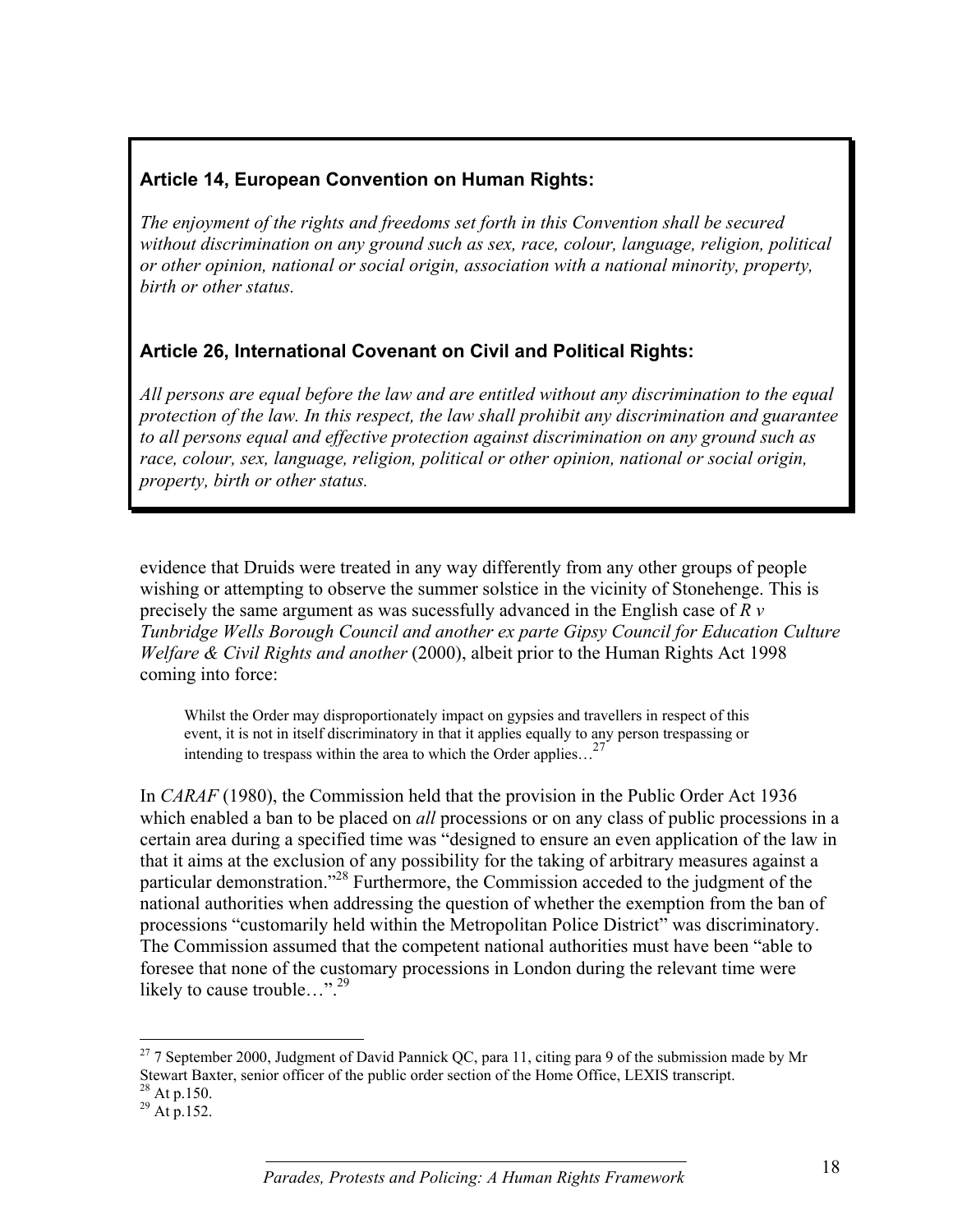There is no similar exemption clause for processions 'customarily held' in Northern Ireland. However, the powers under the 1936 Act *are* similar to the Secretary of State's powers contained in sections 11(2) and 11(3) of the Public Processions (NI) Act 1998.<sup>30</sup> If the criteria enumerated in those sections are satisfied, the Secretary of State may prohibit the holding of all public processions in any 'area'<sup>31</sup> for up to 28 days. Such a ban might be argued to be discriminatory given that in the financial year 1999-2000 the ratio of parades classified as loyalist to those classified as nationalist was  $13:1.^{32}$  Again, though, because of the present conjunctive nature of Article 14, the European Commission appears to have considered the *proportionality* of the restrictions when deciding whether or not they were discriminatory. Thus, if the restrictions can be shown to be proportionate to the aim being pursued by the Secretary of State (*eg* for the prevention of disorder), then they are less likely to be deemed discriminatory.<sup>33</sup>

Importantly, the United Nations Human Rights Committee has stated that Article 26 of the ICCPR does not provide a right to see another person prosecuted, nor does the absence of prosecution against one person render the prosecution of another person involved in the same offence necessarily discriminatory, in the absence of specific circumstances revealing a deliberate policy of unequal treatment before the law.<sup>34</sup>

#### **2.3.3 The Margin of Appreciation**

 $\overline{a}$ 

In determining the necessity of a restriction, the European Court and Commission have always accorded a certain margin of appreciation to the national authorities. The margin has been said to extend in particular to the choice of reasonable and appropriate means to be used by the authorities to ensure that lawful manifestations can take place peacefully.<sup>35</sup> In the vast majority of cases, the European Commission and Court have held that the restrictions imposed *did* fall within this margin, and therefore, did not breach the Convention. In other words, the European Court has been reluctant to override domestic courts which are viewed as better placed to understand the context in which decisions restricting particular rights have been made. Moreover, a wider margin has been conferred on the national authorities when dealing with politically sensitive matters,36 as was the basis of the decision in *Rai, Allmond & Negotiate Now* (1995):

In the circumstances of Northern Ireland, where sensitive and complex issues arise as to the causes of the conflict and any possible solutions, the Government can be considered in its general

 $30$  Although, the Secretary of State may also prohibit the holding of any individual procession under s11(1) of the Act.

<sup>&</sup>lt;sup>31</sup> Defined under section 17 of Act as "The whole or any part of Northern Ireland".

 $32$  In the year 1<sup>st</sup> April 1999 – 31<sup>st</sup> March 2000, there were 2,644 loyalist and 203 nationalist parades; Report of the Chief Constable, 1999/2000, p.99.<br>
<sup>33</sup> Pendragon v UK (1998); G and E v Norway (1983); CARAF (1980) p.152.

<sup>&</sup>lt;sup>34</sup> Leonardus Johannes Maria de Groot v The Netherlands, Communication No 578/1994, UN Doc

CCPR/C/54/D/578/1994 (1995) at para. 4.6.<br><sup>35</sup> Plattform Ärzte für das Leben v Austria (1988), Court, para. 34; Chorherr v Austria (1993), Court, para. 32.

<sup>&</sup>lt;sup>36</sup> See further Prebensen, Soren C, "The Margin of Appreciation and Articles 9,10 and 11 of the Convention" *19.1 Human Rights Law Journal [30 April 1998]* pp.13-17, at 17; Also, Schokkenbroek, Jeroen, "The Basis, Nature and Application of the Margin of Appreciation Doctrine in the Case-Law of the European Court of Human Rights", pp.30-36, at 34.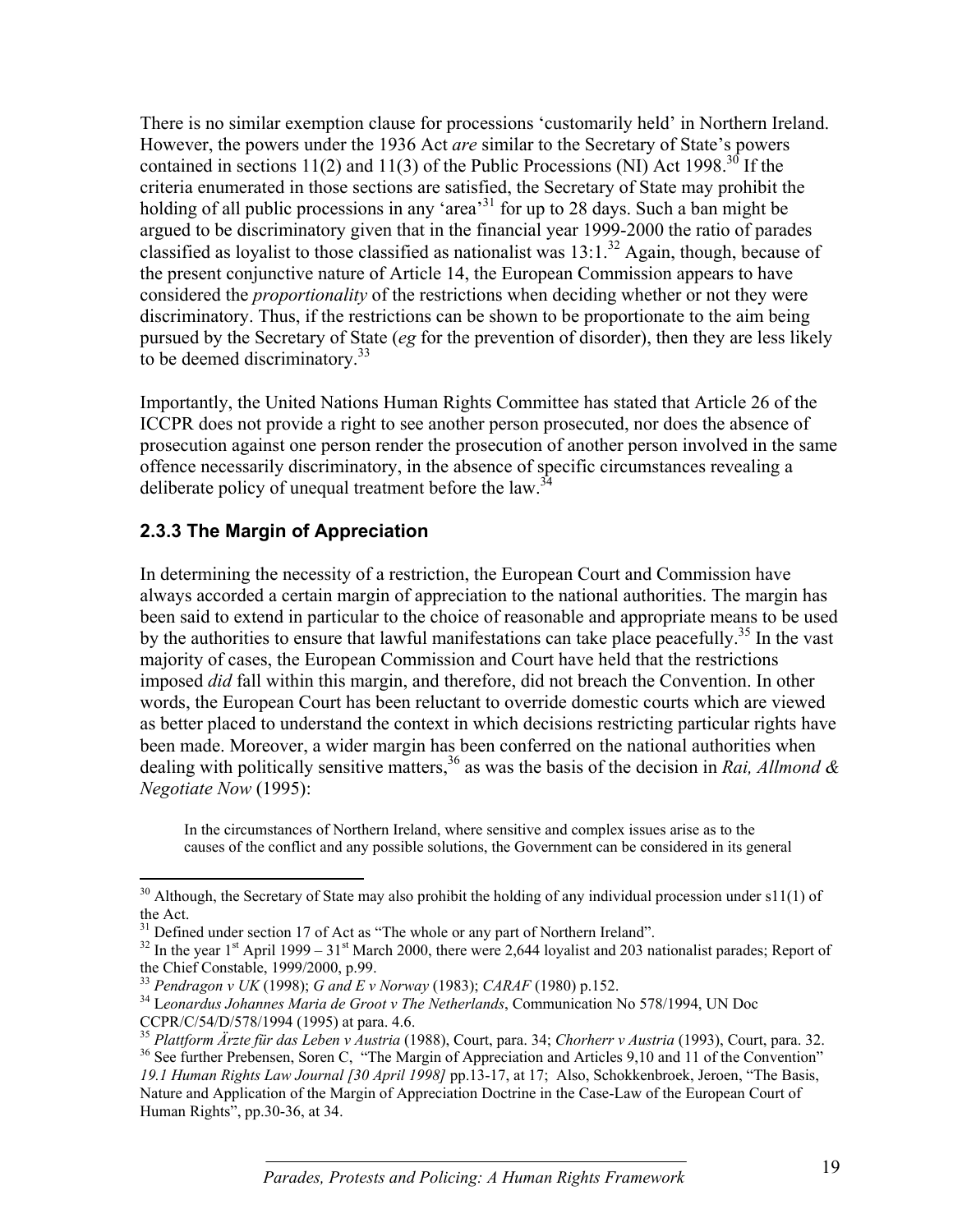policy of banning demonstrations concerning the subject to be pursuing the aim of preventing disorder and protecting the rights and freedoms of others.

However, following incorporation of the ECHR into domestic law through the Human Rights Act 1998 (which came fully into force on 2 October 2000), the scope of the domestic courts' review of any restrictions imposed on Convention rights by, for example, the Parades Commission, may be significantly greater than that exercised by the European Court. The margin of appreciation is a fundamentally international doctrine,  $37$  and the Northern Ireland courts could, in theory, scrutinize the necessity of any impugned measure much more closely. Indeed, rather than blindly applying the European jurisprudence, the Courts here could actively re-interpret those cases in which the decision relied heavily upon the wide margin granted to national authorities (*eg Chorherr v Austria* (1993) and *Rai, Allmond and Negotiate Now* (1995)).

#### **2.3.4 Prescribed by Law**

Any restrictions must be "prescribed by law". The test here is whether the strictures have a basis in domestic law, and this itself must be formulated with sufficient precision to enable the individual – if need be, with appropriate advice – to foresee, to a degree that is reasonable in the circumstances, the consequences which a given action may entail.<sup>38</sup> In *Hashman and Harrup v UK* (1999) the order by which the hunt saboteurs were bound over to keep the peace and not to behave *contra bonos mores* (*ie* in a way which is wrong rather than right in the judgment of the majority of fellow citizens) was held to violate Article 10, ECHR because it was not sufficiently precise so as to be 'prescribed by law'.

That said, in Northern Ireland the most frequently invoked basis for interfering with the rights of the individual under the common law is action taken to prevent a *breach of the peace*. While this does not constitute a criminal offence, the European Court has held it to be sufficiently defined so as to be 'prescribed by law' within the terms of the Convention.<sup>39</sup>

## **2.3.5 'Necessary in a Democratic Society'**

Restrictions must also be 'necessary in a democratic society'. 'Necessary' means that any restrictions imposed upon the exercise of the right must correspond to a 'pressing social need', and, in particular, must be *proportionate* to the legitimate aim being pursued by the authorities (see **2.3.6** below). In assessing whether the need was pressing, the Court in *Ahmed and Others v UK* (2000) looked at the extent of the national debate about the issue. In this case, the regulation of the political activities of civil servants had been examined in detail by

 $\overline{a}$ <sup>37</sup> See Fenwick, Helen, "The Right to Protest, the Human Rights Act and the Margin of Appreciation" (1999) 62:4 *Modern Law Review* 491-514. Also *R. v DPP ex parte Kebilene* [1999] 3 WLR per Lord Hope: "This technique is not available to the national courts when they are considering Convention issues arising within their own countries", although "[i]n some circumstances it will be appropriate for the courts to recognize that there is an area of judgment within which the judiciary will defer, on *democratic* grounds, to the considered opinion of the *elected* body or person whose act or decision is said to be incompatible with the Convention" [emphasis added].<br> $\frac{38}{38}$  See, for example, *Ezelin v France* (1991), Court, para.45.

<sup>&</sup>lt;sup>39</sup> See *Steel and Others v UK* (1998); *Hashman and Harrup v UK* (1999).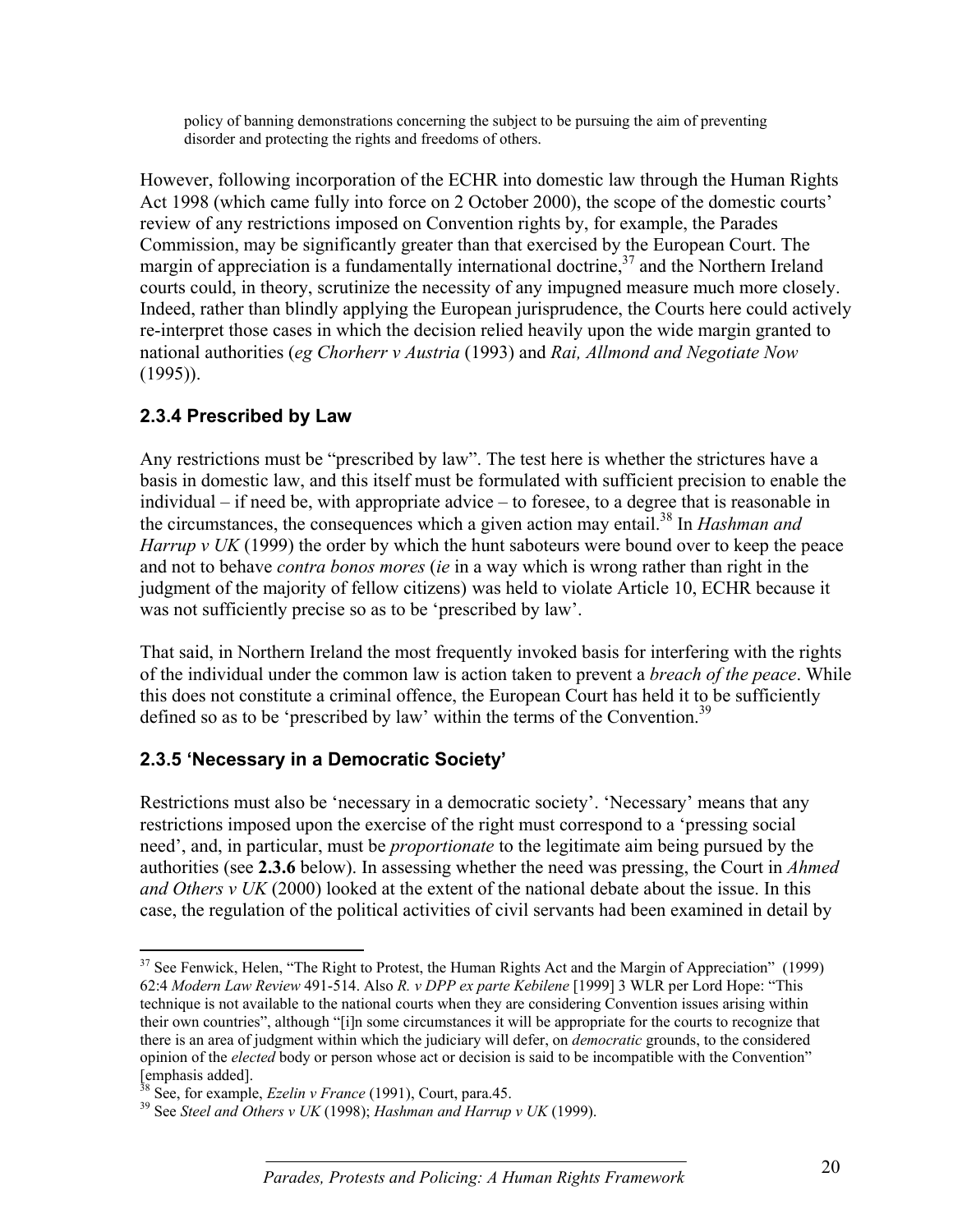the Widdecombe Committee which had concluded that regulation was necessary. It is likely that a court examining the need for the regulation of parades in Northern Ireland would take similar account of the North Report and any subsequent reviews of the Parades Commission.

One particularly relevant question raised in the assessment of whether a pressing social need exists is that of the weight to be accorded to *perceptions*. As the North Report noted, "in Northern Ireland perceptions are realities even though the basis of the perceptions may be false."40 Notwithstanding, the European Commission in *Ezelin v France* (1991) stated that "a sanction based on the impression that the applicant's behaviour might have given is incompatible with the strict requirement of a 'pressing social need."<sup>31</sup> In apparent contrast, however, in the case of *CARAF* (1980) the history of disorder arising from National Front marches and related counter-demonstrations appears to have persuaded the European Commission that perceptions of the proposed anti-Fascist march (based on the publicly declared aims of the organiser) were such that disorder was likely, and the march ban was therefore upheld (see further  $2.3.7.2(a)$ , (c) and (d) below).

## **2.3.6 Proportionality – Time, Place, Manner and Tradition**

It is sometimes said that even though there may be a right to assemble – even a right to march – this in no way implies a right to assemble or march in a particular place, or along a particular route, at a particular time. Strictly speaking, this interpretation is incorrect. Route restrictions *have* been held to be an infringement of the right to peaceful assembly, for the right itself has not been interpreted restrictively (see **2.1** above).

Any restrictions upon the right to freedom of peaceful assembly must, however, be *proportionate* to the legitimate aim being pursued (see **2.3.7** below). Hadden and Donnelly argue that the authorities have to 'give proper consideration to competing rights and interests involved' and that the measures the authorities adopt should be 'reasonably proportional in relation to those rights and interests and the risks of public disorder.'42 Thus, in *CARAF* (1980), when considering whether a two month ban on all parades within the London Police District was proportionate, the Commission considered that the applicant's right to freedom of assembly had *not* been violated as the organisation –

- Could have held its procession two days after the date applied for,
- Could have held it on the date applied for anywhere outside the district, or
- Could have held a meeting in another form other than a public procession on that date and within the London district.

Similarly, in *Rai, Allmond and 'Negotiate Now'* (1995), the Department of National Heritage's refusal to grant permission for a demonstration in Trafalgar Square *did* amount to an infringement of the organisation's right to freedom of peaceful assembly. This infringement, however, was held to be a proportionate one, and thus did not violate the organiser's Convention rights. The Commission noted that "the refusal of permission did not

<u>.</u>

<sup>40</sup> Para 1.1.

 $41$  Commission, at para. 56.

<sup>42</sup> Hadden, T and Donnelly, A. *The Legal Regulation of Marches in Northern Ireland*, Community Relations Council, (1997), p.50.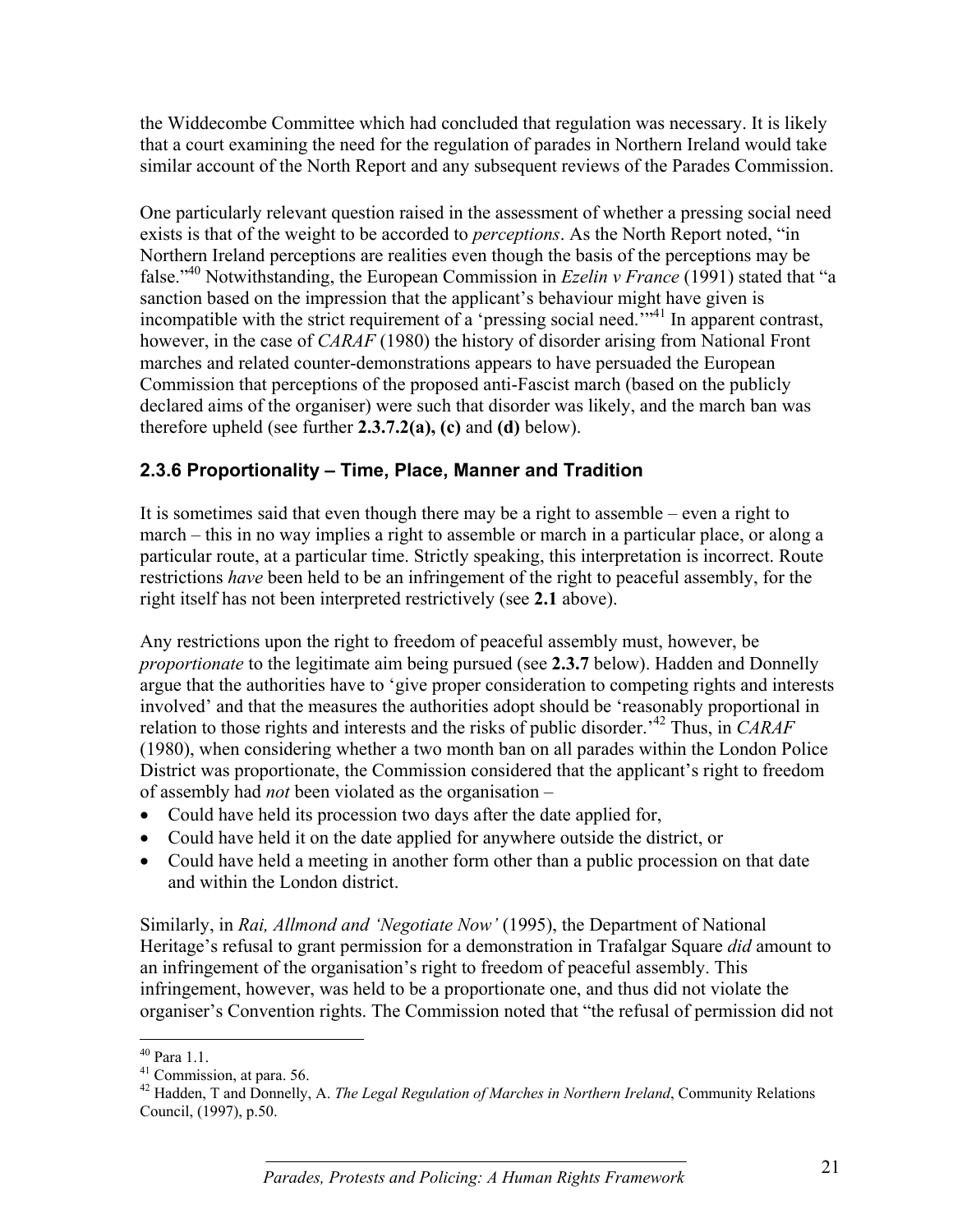amount to a blanket prohibition on the holding of the applicants' rally but only prevented the use of a high profile location (other venues being available in central London)…".

The Parades Commission's *Guidelines* echo this proportionality test, stating in relation to disruption to the life of the community and to the impact on relationships within the community, respectively:

- *The question the Commission must therefore address is whether the level of disruption caused by the exercise of the right to assembly is disproportionate to the significance of the procession to those participating, or to the community they claim to represent (para. 3.1).*
- *Where residents and parade organisers are in conflict over proposals for parades to pass through individual areas, the Commission will take account [inter alia] of the … purpose of the parade and whether the route is necessary or proportional to that; the availability of alternative routes which are not controversial (para. 4.2).*

## *2.3.6.1 Traditional Parades*

The significance and purpose of parades is often framed as being a function of their perceived traditionality. As required by section  $8(6)(e)$  of the Public Processions (NI) Act 1998, the Parades Commission must have regard to the desirability of allowing a parade which has been customarily held on that route to continue to be allowed to do so. In the European case law, the importance attached by participants to the concept of tradition has been one of the factors taken into account when assessing the proportionality of any interference with the exercise of the rights to freedom of assembly and expression. It has not, though, been an overriding factor.

In both *ARM Chappell v UK* (1987) and *Pendragon v UK* (1998), the Druids claimed that their being prevented from celebrating the midsummer solstice at Stonehenge was a violation of their rights (under Articles 9 and 11, and articles 9, 10, 11, and 14 respectively) since they had performed a religious ceremony at Stonehenge at sunrise on the longest day of the year for many thousands of years. Moreover, Stonehenge was thought to have been built by the Druids some 4,500 years ago.

The European Commission held that the public order implications of large numbers of visitors arriving at Stonehenge outweighed the perceived significance of the summer solstice for Druids. Indeed, the fact that no alternative venue could be found, because of the unique historical and archaeological importance of Stonehenge, did not work in the Druids' favour, but rather led to the conclusion that closing the Stonehenge area over the immediate period of the solstice was the only and thus the least stringent means of preventing disorder, and was thus proportionate.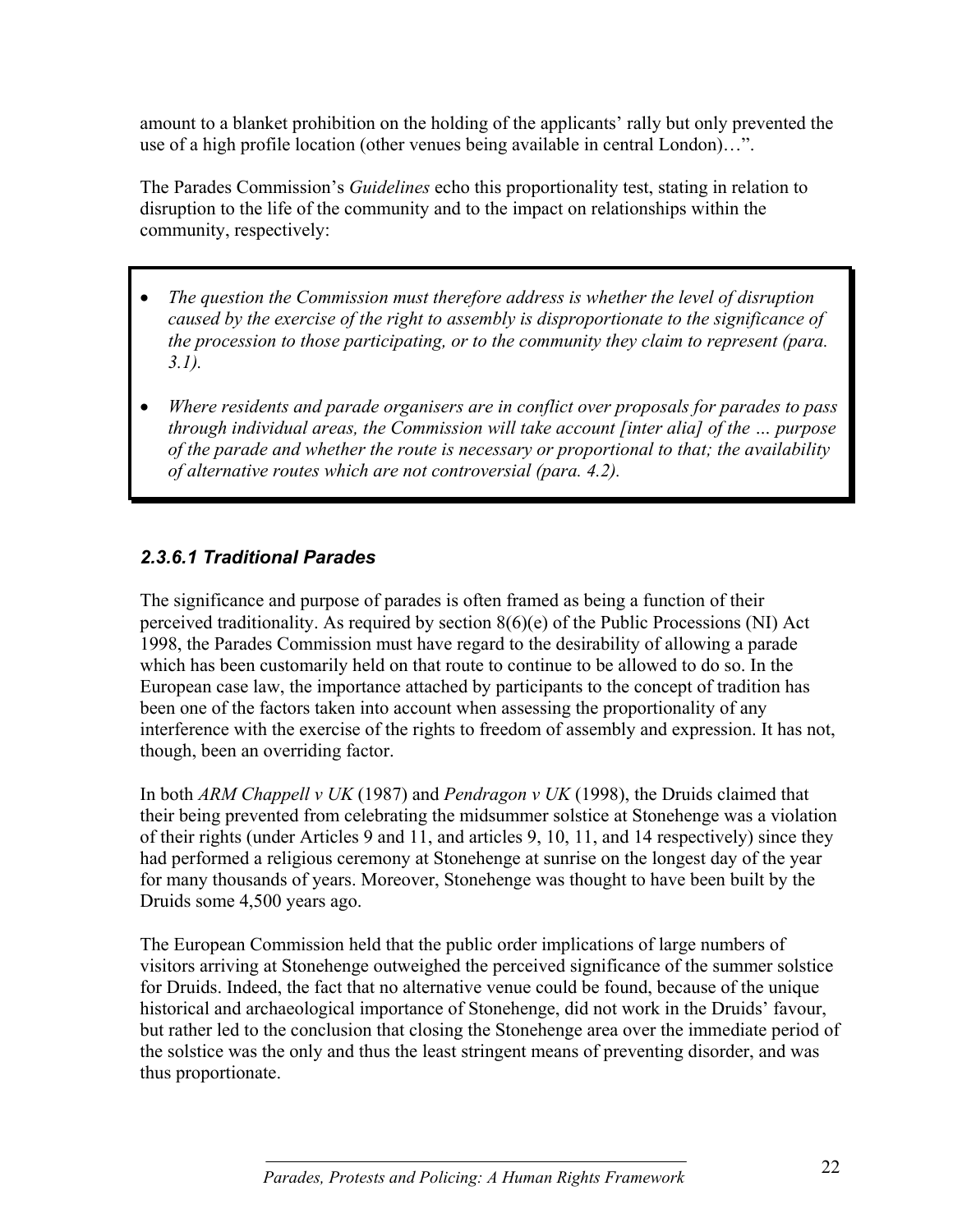#### **2.3.7 Legitimate Aims**

The aims which may legitimately be pursued by the authorities in restricting the exercise of any right are listed in the particular Article securing that right. In terms of freedom of assembly, the Convention and Covenant are virtually identical. The exercise of the right can reasonably be restricted for the following purposes:

- The interests of national security or public safety,
- The prevention of disorder or crime,
- The protection of health or morals, or
- The protection of the rights and freedoms of others.

These are examined in greater detail below.

#### *2.3.7.1 National Security or Public Safety*

Clearly, in considering parades, public safety is a more pertinent consideration than national security. There is a significant overlap between public safety considerations and those concerning the maintenance of public order, and no cases have been decided by the European Court solely on the grounds of public safety. Conceivably, though, should the Secretary of State consider it "*necessary in the public interest*" to invoke his/her power to prohibit public processions as outlined by section 11 of the Public Processions Act, the aim of ensuring public safety may become more significant. Public safety arguments are also likely to be advanced where a large parade is notified to take place in a confined area.

The aim of protecting public safety may prove difficult to counter. In the English case of *R v Tunbridge Wells Borough Council and another ex parte Gipsy Council for Education Culture Welfare & Civil Rights and another* (2000) the Divisional Court readily accepted the 'official' assessment of the threat to public safety should the Horsmonden Horse Fair be allowed to take place, despite the serious implications for the rights of the Romany Gypsies as protected by Articles 8 and 11 of the Convention. David Pannick QC stated:

It is quite plain, in my judgment, that the primary concern of the Borough Council (and indeed of the Secretary of State) is with safety implications...<sup>43</sup>

…Articles 8 and 11 of the Convention recognise that a balance must be struck between the interests of the individual – in this case, the interests of the Romany community – and the interests of society generally. This Court sees no reason, in the circumstances of this case, to interfere on public law grounds with the judgment of the Borough Council and the Secretary of State in the light of the advice from the Chief Constable that the balance has to be struck by reference to the making of this order, and that is particularly so in the light of the express consideration given by Mr Baxter on behalf of the Secretary of State to whether such an order is necessary and proportionate.<sup>44</sup>

 $\overline{a}$ 

<sup>43 7</sup> September 2000, para. 17. It is noteworthy that this case was heard *prior to* the full implementation of the Human Rights Act 1998.

<sup>44</sup> Para. 32.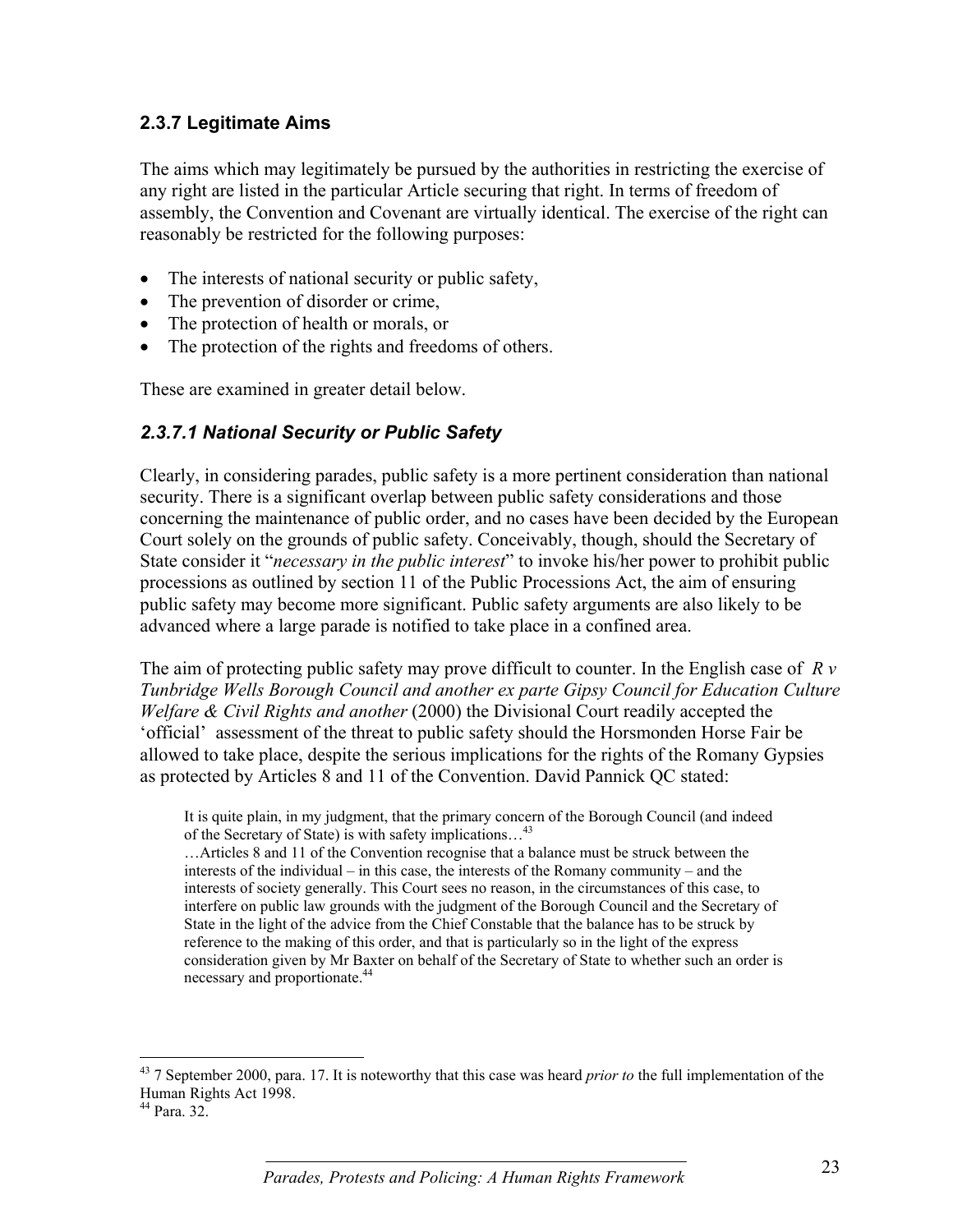#### *2.3.7.2 The Prevention of Disorder or Crime*

We have already sketched the boundaries of the right to *peaceful* assembly. Paradoxically though, peaceful assembly can be legitimately restricted on grounds of disorder. In *G v The Federal Republic of Germany* (1989), 'disorder' was synonymous with obstruction. The Commission upheld the applicant's conviction for participating in a sit-in protest on a public road.45 In *G and E v Norway* (1983), the Commission stated that "a demonstration by setting up a tent for several days in an area open to public traffic must necessarily cause disorder."<sup>46</sup> The prevention of 'acoustic terror' – the use of megaphones, whistles, rattles and saucepan lids – in *S v Austria* (1990) was justified (*inter alia*) on grounds of disorder. And in *Chorherr v Austria* (1993), the European Court – whilst relying heavily on the doctrine of the margin of appreciation – concluded that the behaviour of a demonstrator who at a military ceremony blocked the view of some spectators with his banner was also disorderly.

What is considered to be 'disorderly' thus varies according to the situation, and is contingent upon a number of factors. As far as parades in Northern Ireland are concerned, the relevance of the following aspects falls to be determined:

- (a) The message of a parade;
- (b) Whether there are likely to be any 'hangers-on';
- (c) The intentions of the parade organiser;
- (d) Whether there is to be a related protest;
- (e) Any history of disorder connected with a particular parade or location;
- (f) The potential for disorder in areas other than the immediate vicinity of a parade;
- (g) The current political climate;
- (h) Evidence of any steps taken towards a peaceful resolution of the dispute; and
- (i) The likely impact of the parade on relationships within the community.

#### **(a) The message of a parade**

Restrictions based entirely on the subject matter or message of a demonstration (both verbal and symbolic) risk confusing 'disorder' with 'controversy' (see also **2.3.5** above). Thus, while the right to freedom of expression as set down in section 17 of the Bill of Rights Chapter of the South African Constitution explicitly excludes:

- (i) Propaganda for war,
- (ii) Incitement of imminent violence, or
- (iii) Advocacy of hatred that is based on race, ethnicity, gender or religion, and that constitutes incitement to cause harm,

and Article 20(2), ICCPR states that "[a]ny advocacy of national, racial or religious hatred that constitutes incitement to discrimination, hostility or violence shall be prohibited by law", the ECHR does not attempt such proscription. Article 10, ECHR stresses that the exercise of the right to freedom of expression carries with it special duties and responsibilities (as does Article 19, ICCPR), but the European Court has severally re-stated the principle that freedom of expression, subject to Article 10(2):

 $\overline{a}$  $45$  At p.263.

 $46$  At p.37.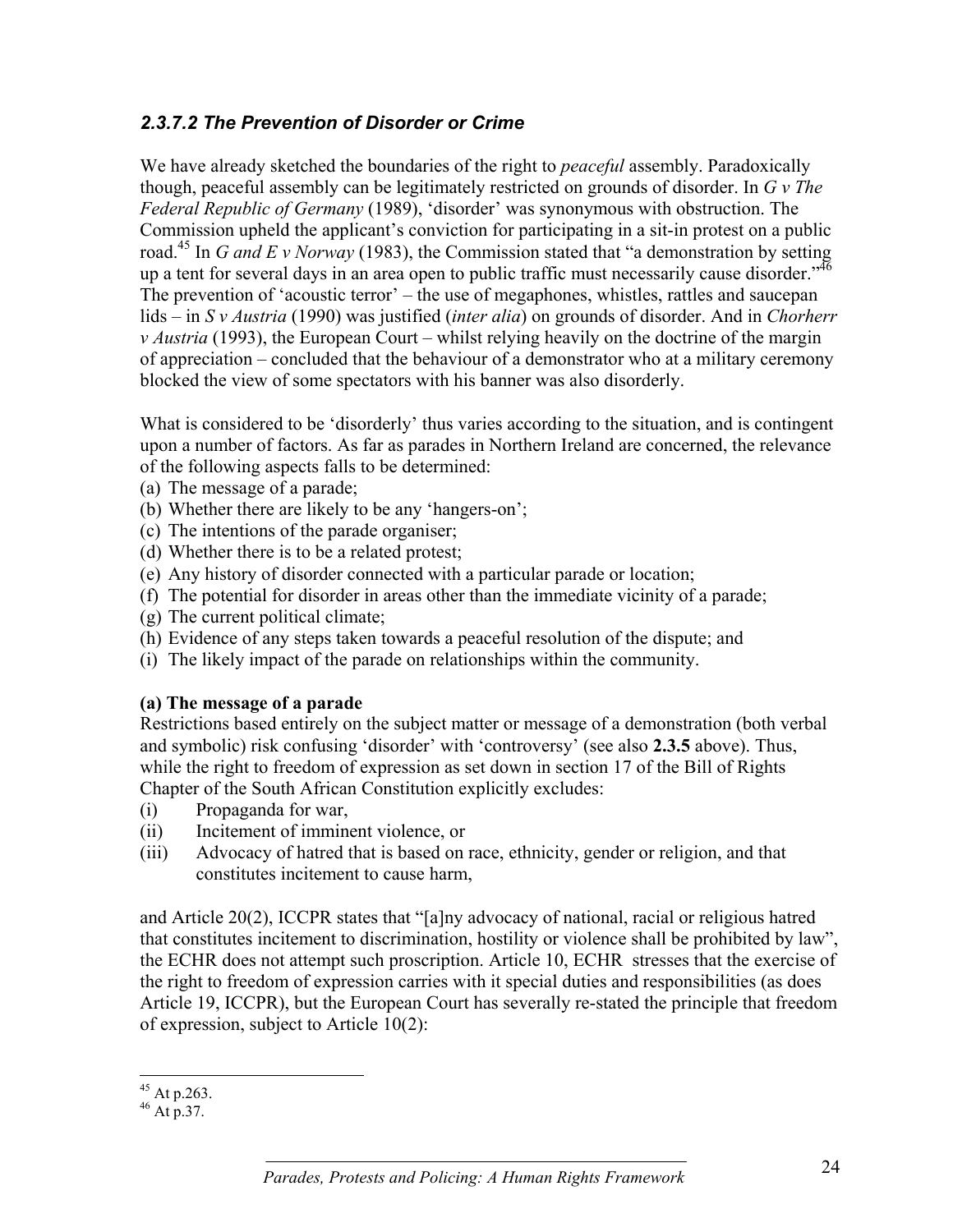…is applicable not only to 'information' or 'ideas' that are favourably received or regarded as inoffensive or as a matter of indifference, but also to those that offend, shock or disturb the State or any sector of the population. Such are the demands of pluralism, tolerance and broadmindedness without which there is no 'democratic society'.<sup>4</sup>

In *Incal v Turkey* (1998), the applicant's conviction for helping to prepare a political leaflet which urged the population of Kurdish origins to band together and "set up Neighbourhood Committees based on the people's own strength" was held by the European Court to have violated the applicant's freedom of expression under Article 10. Read in context, the leaflet could not be taken as incitement to the use of violence, hostility or hatred between citizens.<sup>48</sup> Moreover, the Court stated that the "limits of permissible criticism are wider with regard to the government than in relation to a private citizen.<sup> $349$ </sup>

## **The First Amendment to the US Constitution:**

*Congress shall make no law respecting an establishment of religion, or prohibiting the free exercise thereof; or abridging the freedom of speech, or of the press; or the right of the people peaceably to assemble, and to petition the Government for a redress of grievances.*

By way of comparison, in America, judicial interpretation of the First Amendment to the Constitution has given even greater protection to these fundamental rights. The First Amendment has been held to protect symbolic speech such as the burning of the national flag,<sup>50</sup> as well as the advocacy of racist theories as propagated by groups such as the Ku Klux Klan.51 Time, place and manner restrictions must be justified, *inter alia*, *without* reference to the content or message of the activity in question. Other restrictions penalizing speakers or parade organisers for the *reaction* produced by a controversial message are subjected to even closer scrutiny (see further **(c)** and **(d)** below).

Of particular relevance to the parades issue is the *Skokie* case.<sup>52</sup> The National Socialist Party of America (NSPA) – a neo-Nazi organisation – planned a parade and demonstration in the village of Skokie which had a largely Jewish community. The local authority imposed a ban on the NSPA's demonstration but, on appeal, the Supreme Court held that the restrictions were unconstitutional and the march and rally should be allowed despite being deeply offensive to the residents of the village. While this case is often cited in support of an absolute right to freedom of assembly, less attention has focused on the fact that the NSPA's rally was eventually held at a non-contentious location.

 $\overline{a}$ 

<sup>47</sup> *Handyside v The United Kingdom* (1976), para. 49. Applied in *Incal v Turkey* (1998), para. 46; *Otto-Preminger-Institut v Austria* (1994), para. 49, and joint dissenting judgment, para. 3; *Müller and Others v Switzerland* (1988), para. 33; *Observer and Guardian v United Kingdom* (1991), para. 59; *Chorherr v Austria* (1993), Commission, para. 39.

 $48$  Para. 50.

<sup>&</sup>lt;sup>49</sup> Para. 54.<br><sup>50</sup> *Texas v Johnson* 109 S Ct 2533 (1989); *Eichman v US* 110 S Ct 2404 (1990).

<sup>&</sup>lt;sup>51</sup> Brandenburg v Ohio, 395 US 444 (1969).<br><sup>52</sup> Village of Skokie v National Socialist Party of America, 363 NE 2d 347 (1977) and 373 NE 2d 21 (1978); Also *Collin v Smith* 447 F Supp. 676 (1978).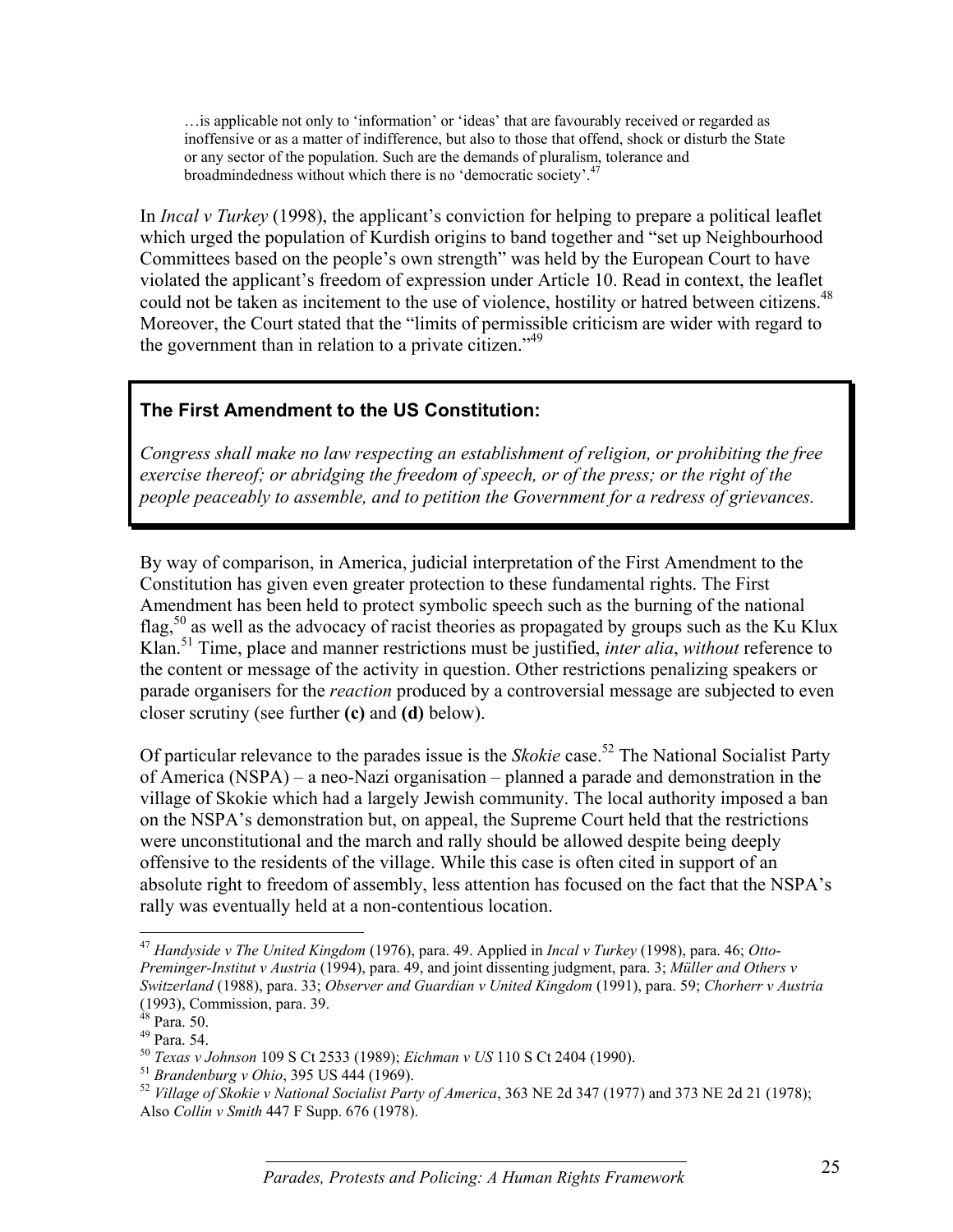Even provocative speech and incitement to commit unlawful activity is given limited protection by the First Amendment. In the case of *Brandenberg v Ohio* (1969), the Supreme Court overturned the conviction of a Ku Klux Klan leader and declared unconstitutional the statute under which he was prosecuted because it punished the mere advocacy of using violence to achieve political change. The court held that restrictions upon the advocacy of force or crime could only be sustained if the provocation was both *intended* and *likely* to produce "imminent lawless action" (rather than a mere, abstract threat of violence). This test supercedes the "clear and present danger test" previously developed by the Supreme Court.<sup>53</sup>

In the UK, processions and demonstrations thought likely to inflame *political* passions appear to have been particularly susceptible to restriction, whereas those of a solely *religious* character have been offered special protection. The history of restrictions imposed on demonstrations in London is well documented in the facts of  $CARAF(1980)^{54}$  which itself is an interesting case given the attempts by the organisers to have their proposed procession recognised as a religious demonstration as between two cathedrals and led by choirs in robes. In *Rai, Allmond and Negotiate Now* (1995), the Department of National Heritage's decision (upheld by the European Commission), not to allow the rally to take place in Trafalgar Square, was influenced by the fact that an Apprentice Boys' 'rally with hymns' ten years previously had been used 'as a *political* arena' despite prior assurances to the contrary (see further **(e)** below).

In international case law, any bias favouring religious assemblies is not so obvious. While the European Court has generally assessed politically sensitive events on public order grounds, events with religious overtones have instead largely been examined in light of their implications for *the rights and freedoms of others*. This is therefore examined in greater detail under that heading (**2.3.7.4**).

#### **(b) Whether there are likely to be any 'hangers on'**

The problem of non-participant hangers-on is frequently encountered in parade and protest situations. In *ARM Chappell v UK* (1987)*,* the applicant argued that for eighty years up until 1985 the religious ceremony known as the midsummer solstice had taken place without interference by any public or private body. In recent years, however, the ceremony had attracted a large gathering of on-lookers, which developed over successive years into an event known as the Stonehenge free festival (attended in 1984 by an estimated 30,000 people). This event was not sanctioned or encouraged by the Druids and formed no part of the Druids' ritual or ceremony. More importantly, by 1983 and 1984 a group of people known as 'the peace convoy' introduced an unruly element into the festival, and were disruptive and disrespectful of the law. Yet despite the Druids' abdication of any responsibility for the actions of hangers-on, the restriction upon their solstice celebration was upheld.

 $\overline{a}$ 53 O'Neill, KF, "Disentangling the Law of Public Protest", *Loyola Law Review* 1999 Vol.45 (Fall) pp.411-526, at p.484, n.376.

 $^{54}$  At p.143.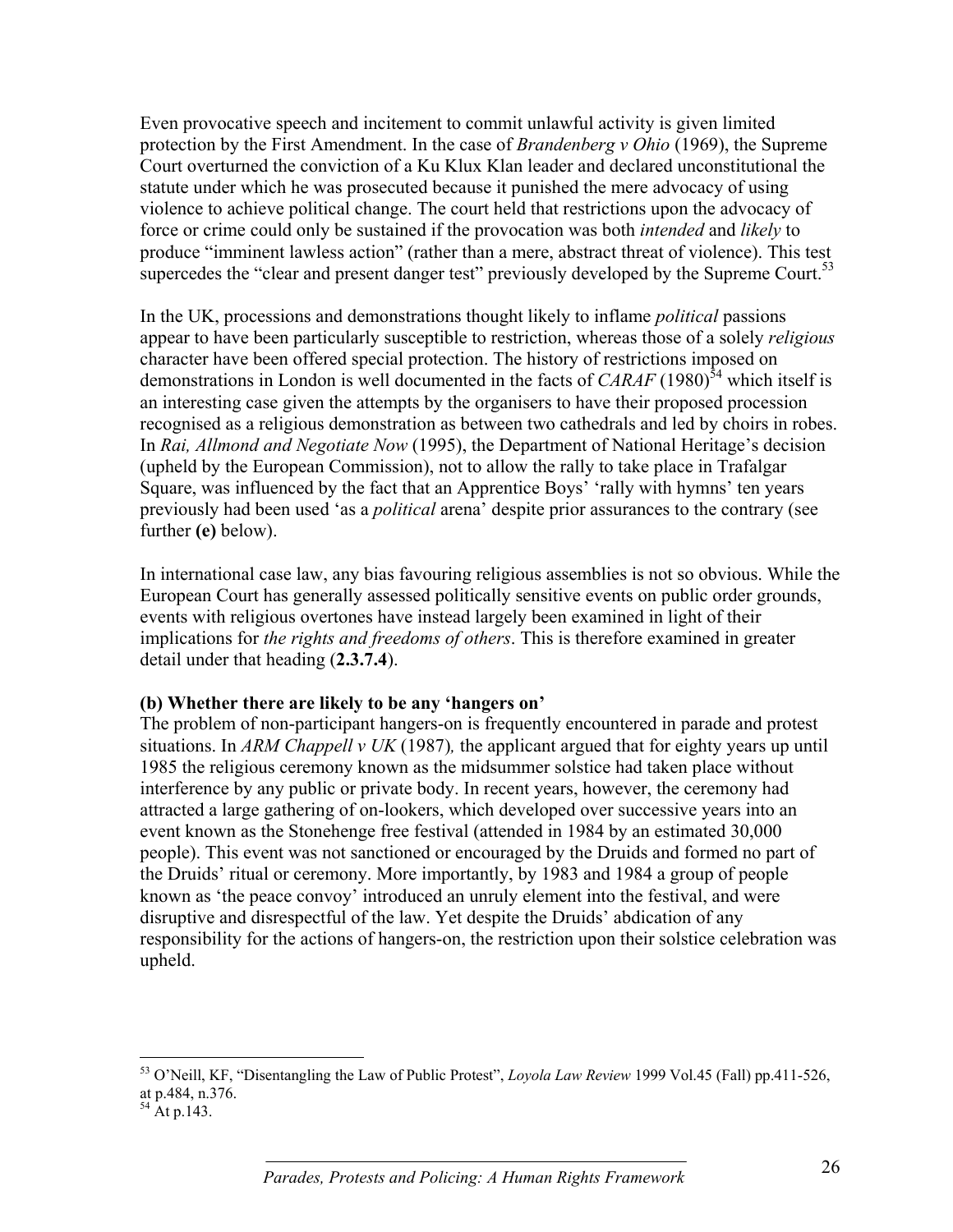#### **(c) The intentions of the parade organiser**

The European Commission has often stated that the right to freedom of peaceful assembly is guaranteed to everyone who has the intention of organising a peaceful demonstration. Thus, in Northern Ireland, some enquiry as to, and assessment of, the intentions of the organisers can legitimately be made by the police and Parades Commission.

While noting that actual objectives or intentions may sometimes differ from those notified, unless there is evidence of any concrete action which might belie the sincerity of the aim declared by the organiser, the Court has previously been willing to accept the organiser's declared intention at face value.<sup>55</sup>

Peaceful intentions, though, have not necessarily led the European Commission and Court to conclude that restrictions placed on the right to freedom of assembly were unwarranted. In *Rai, Allmond & Negotiate Now* (1995), the applicants' peaceful intentions were not disputed – moreover, they had offered to use **stewards** and **co-operate with the police as to organisational details**. Notwithstanding, the restrictions placed on their proposed Trafalgar Square demonstration were deemed necessary in a democratic society.

In *Rassemblement Jurassien* (1979), the organisers stated that their planned demonstrations were to be peaceful. Again, the European Commission – noting the fairly broad margin of appreciation accorded to national authorities when confronted with foreseeable danger affecting public safety and public order<sup>56</sup> – held that as there was considerable tension and serious clashes could be foreseen, the banning order had been legitimate.

In *CARAF* (1980), the Commission noted that "whilst it was clear that the applicant association had wholly peaceful intentions it is nevertheless true that its statutory purposes were expressly directed against the National Front policies and it could therefore not be excluded that the proposed procession could also give rise to disorder."<sup>57</sup> Furthermore, the central issue was the likelihood of demonstrations to result in public disorder, irrespective of the source of such a risk, and thus "it was not unreasonable for the authorities to apply an objective criterion rather than a subjective test relating to the violent or peaceful intentions of the organisers of such demonstrations."<sup>58</sup>

This objective test, however, appears to contradict the tests used in both *Plattform Ärzte* (1988) and *Ezelin v France* (1991), which were heard by the European Court. In the latter, the European Commission (whose reasoning the Court followed) stated that:

…generally speaking, an individual does not cease to enjoy the right to freedom of peaceful assembly simply because sporadic violence or other punishable acts take place in the course of the assembly, if he himself remains peaceful in his intentions and behaviour.<sup>59</sup>

 $\overline{a}$ 

<sup>&</sup>lt;sup>55</sup> *Incal v Turkey*, para.51; *United Communist Party of Turkey and Others*, para.58; <br><sup>56</sup> At p.120.

 $^{56}_{57}$  At p.120.<br> $^{57}_{57}$  At p.151.

 $58$  At p.152.

<sup>59</sup> Commission, para. 34.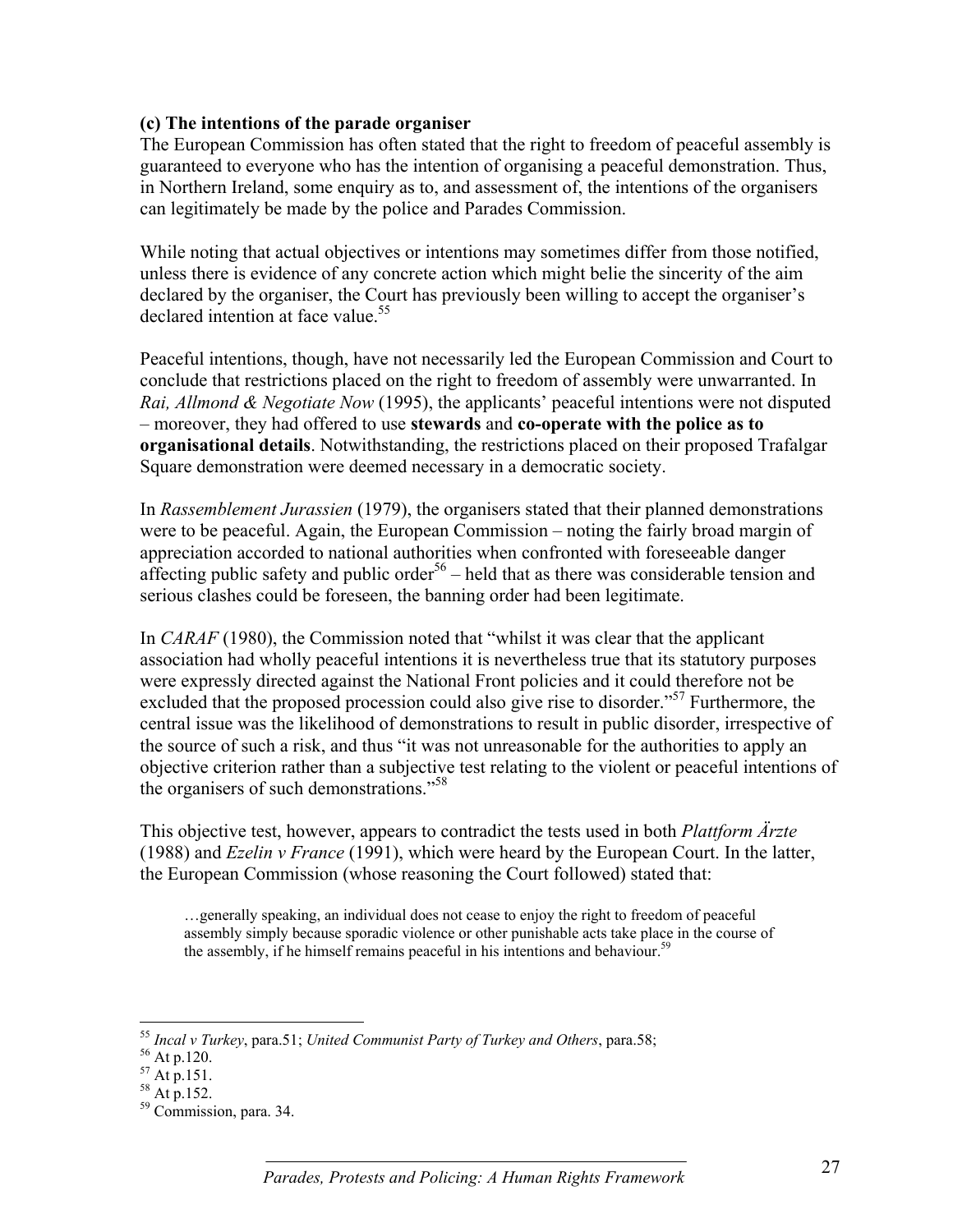It remains to be seen which test the European Court will rely upon in the case of *Boris Stankov v Bulgaria* (1998) and *United Macedonian Organisation 'ILINDEN' v Bulgaria* (1998). In the admissibility proceedings, the Bulgarian government submitted that there had been clashes between supporters of the applicant association and other persons in the past, whereas the applicants insisted that it had always been the police who had initiated the disorder. Furthermore, they stated that even if the authorities had reason to believe that their meetings and marches would meet opposition by other people, it was the duty of the police to protect their right to demonstrate.

#### **(d) Whether there is to be a related protest**

In **2.2.4** above, we noted that it was largely a question of police discretion as to what level of disorder caused by protest activity should be tolerated, that the European Court has often been sympathetic to the police prognosis, and that a wide margin has previously been granted to national authorities in deciding *how* to facilitate peaceful demonstrations. Thus, while making idealistic statements of principle such as that in the *Plattform Ärzte* case, evidence pointing to the possibility of a violent protest (see, for example, **(e) Any history of disorder** below), *could* serve to justify restrictions being placed on an entirely peaceful and legal demonstration. The following example extracted from the European Commission's report in *CARAF* reiterates the point. The Commission held that:

…the right to freedom of peaceful assembly is secured to everyone who has the intention of organising a peaceful demonstration…[T]he possibility of violent counter-demonstrations, or the possibility of extremists with violent intentions, not members of the organising association, joining the demonstration cannot as such take away that right. Even if there is a real risk of a public procession resulting in disorder by developments outside the control of those organising it, such procession does not for this reason alone fall outside the scope of Article  $11(1) \dots$ <sup>60</sup>

But the Commission then noted that restrictions could still be imposed on such an assembly so long as they are "in conformity with the terms of Article 11(2)" *ie* that the restrictions are proportionate to the legitimate aim sought to be achieved.

In contrast, the Court in *Ezelin* adopted a much stricter test:

It is not 'necessary' in a democratic society to restrict those freedoms in any way unless the person in question has committed a reprehensible act when exercising his rights.<sup>6</sup>

Extending this principle, it would seem that if the organisers and participants of a parade have themselves remained peaceful, on no account may they be restricted because of disorder threatened or caused by a related protest. The person or group organising a parade or protest can only be restricted if they are shown to have acted 'reprehensibly' (although no definition of 'reprehensible' has been forthcoming).

The subjective *Ezelin* test is similar to that used in the English case, *Redmond-Bate v Director of Public Prosecutions* (1999). Three women, preaching on the steps of Wakefield

 $\overline{a}$  $60$  At pp. 148-9.

<sup>61 [1991] 14</sup> EHRR 362 at 363.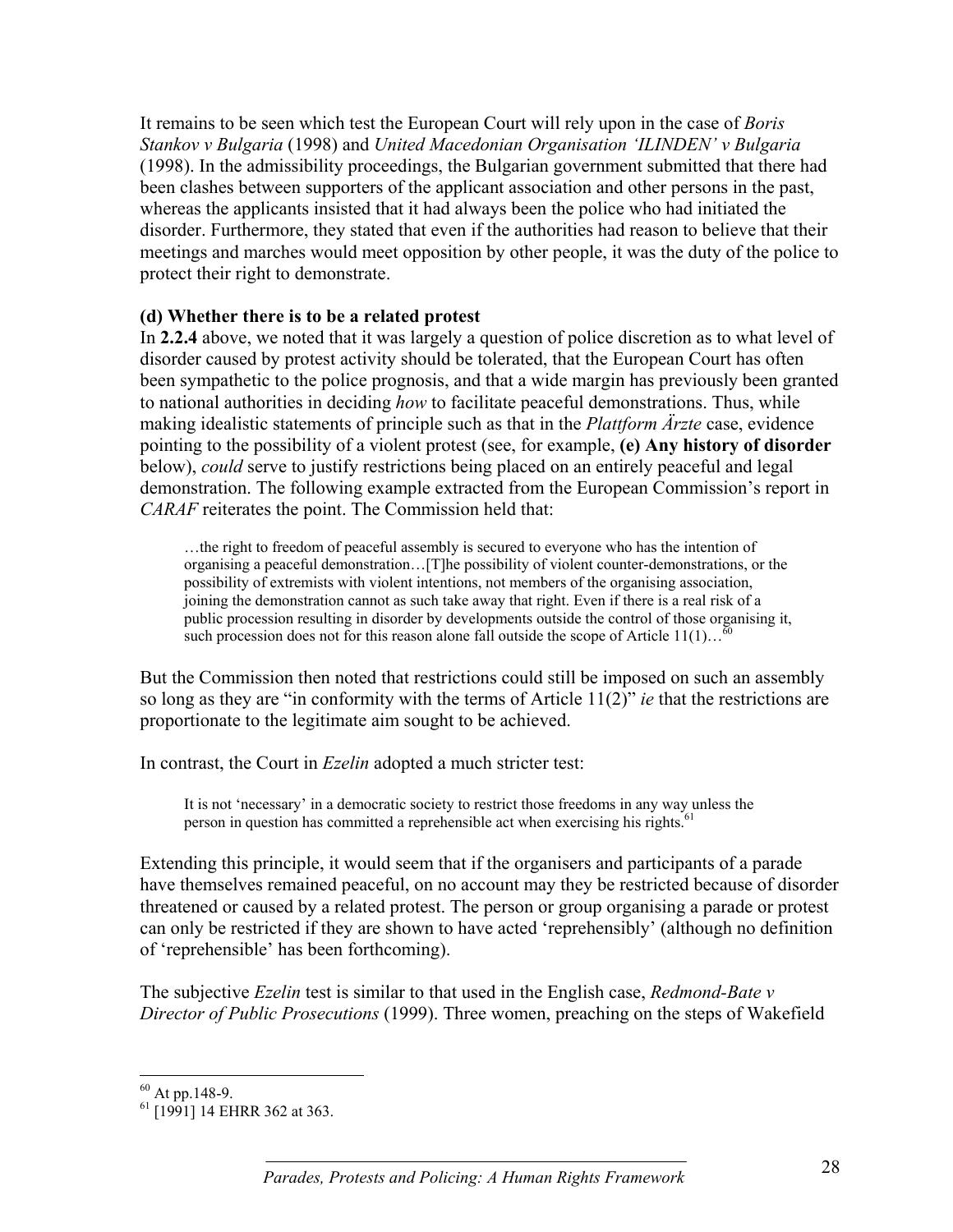Cathedral, were arrested for a breach of the peace when some members of the gathered crowd became hostile towards them. The Court of Appeal held that:

If the threat of disorder or violence was coming from passers-by who were taking the opportunity to react so as to cause trouble … then it was they and not the preachers who should be asked to desist and arrested if they would not.<sup>62</sup>

Lord Justice Sedley noted that lawful conduct should not be restricted unless it is so provocative so as to give rise to a reasonable apprehension of violence. Moreover, the test for provocation is not whether the message is offensive, but rather whether the conduct in question interferes with the rights or liberties of others:

…violence is not a natural consequence of what a person does *unless it clearly interferes with the rights of others* so as to make a violent reaction not wholly unreasonable.<sup>63</sup>

Unfortunately, the Court of Appeal did not elaborate any further on what might constitute clear interference with the rights of others. Guidance, therefore, may be obtained from the relevant European case law – see **2.3.7.4** below and chapter **3** generally.

It may, though, be significant that the 'restriction' in both *Ezelin* and *Redmond–Bate* was a retrospective sanction. In contrast, the restriction in *CARAF* was by way of prior restraint – a preventative measure based upon the objective threat of disorder. Arguably, therefore, distinguishing the source of disorder has been more important when assessing the rectitude of retrospective or reactive restrictions (eg an arrest for breach of the peace) than it has been when considering the necessity of pre-emptive restrictions (*eg* a ban or re-routing of a parade). Where preventative measures are concerned, an objective assessment of the potential for disorder would appear to suffice (see also **(c)** above).

In any case, in explaining how the Parades Commission will consider the factor, 'disruption to the life of the community', their *Guidelines* appear to adopt the more subjective test. They pledge that "the Commission will take care to distinguish between disruption caused by the procession itself and disruption caused by any associated protest activity or police action taken in response to that activity."64 Furthermore, while it could be argued that Parades Commission determinations are themselves retrospective sanctions (based, as they often are, upon the previous conduct of the parade organiser and participants), and that therefore, the strict *Ezelin* test ought to be applied, in any determination where the Parades Commission relies upon breaches of the Code of Conduct, the *Ezelin* test will already have been satisfied (assuming that a breach of the Code would amount to 'reprehensible' behaviour in *Ezelin* terms).

In America, sanctions which punish a parade organiser for the actions of counterdemonstrators are more closely scrutinized than time, place or manner restrictions. The rationale here is that to restrict freedom of assembly because of a hostile audience would be to create a law-breaker's charter. In *Christian Knights of the Ku Klux Klan Invisible Empire,*

<sup>1</sup> 62 Para.18.

<sup>63</sup> Para.16 [emphasis added].

<sup>64</sup> Para. 3.1.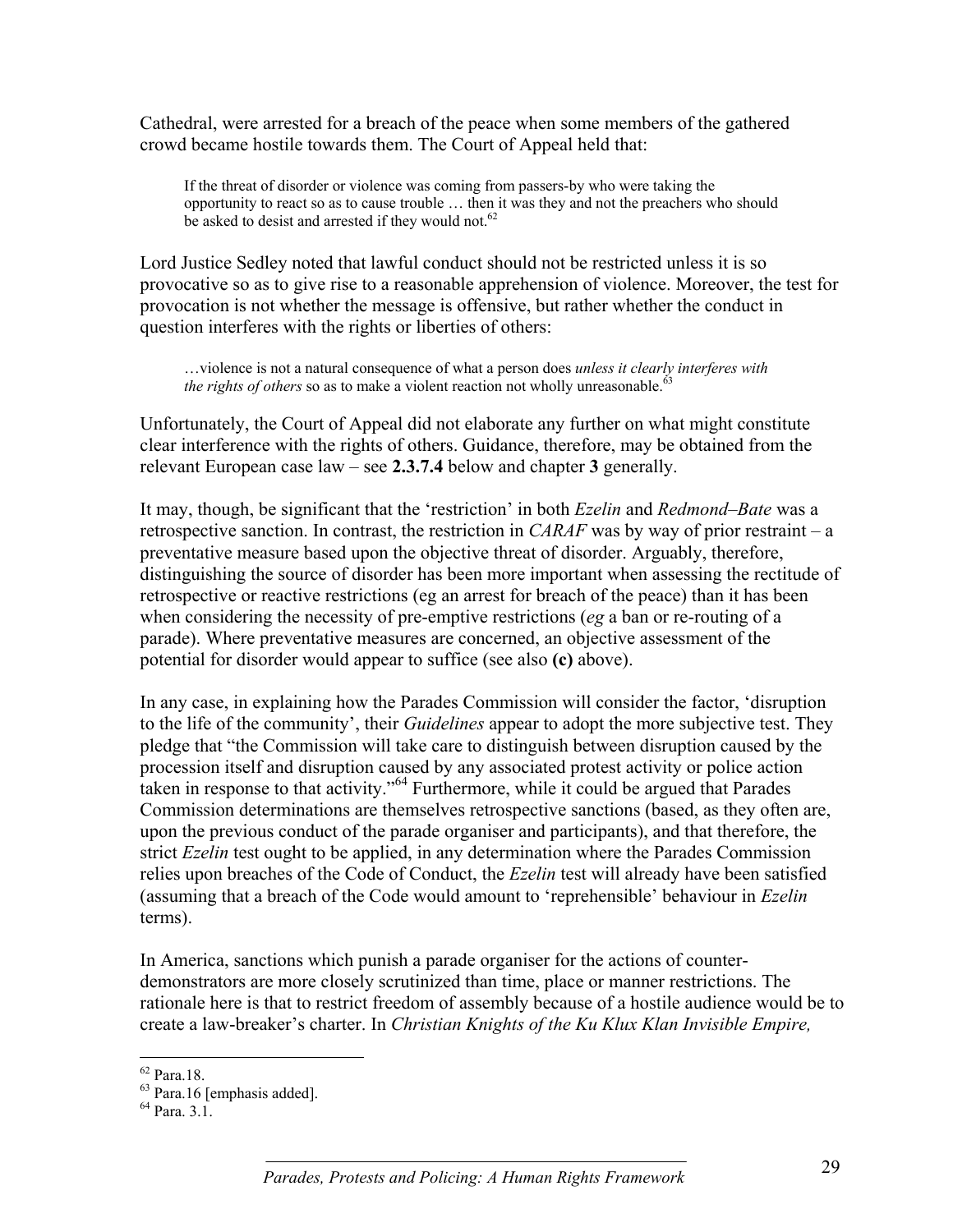*Inc. v District of Columbia* (1992),<sup>65</sup> the KKK was permitted to march in Washington DC even though previous rallies there had resulted in violence, injuries and multiple arrests. The DC Circuit court held that even where there was a substantial threat of violence, restrictions would be content-based and thus unconstitutional unless the violence was "beyond reasonable control." While the court rejected the police assessment of the gravity of the threat of disorder, it did recognize that the potential for violence because of a controversial message could legitimately give rise to time, place and manner restrictions:

When the choice is between an abbreviated march or a bloodbath, government must have some leeway to make adjustments necessary for the protection of participants, innocent onlookers, and others in the vicinity.<sup>66</sup>

#### **(e) Any history of disorder connected with a particular parade or location**

The European Commission noted in both *ARM Chappell v UK* (1987) and *Pendragon v UK* (1998) that there had been serious disorder at Stonehenge in previous years. In this light, neither an absolute ban in the case of the former, nor a four-day ban for four miles around Stonehenge in the latter, were considered disproportionate. Similarly, in *S v Austria* (1990), a protest to criticize the courts was banned on the grounds of public order and the protection of the rights and freedoms of others. This was justified because of the disorder and disruption caused by previous similar demonstrations where shouting, megaphones, whistles, rattles and saucepan lids had been used.

In another case, *Rassemblement Jurassien* (1979), the Commission held that the Government's banning of all political demonstrations for two days in the town of Moutier – which had "always been a trouble spot, where latent tension was particularly high"<sup>67</sup> – was not disproportionate. It may be that what is proportionate in one town might be considered disproportionate in another.

Of particular relevance to Northern Ireland, *Rai, Allmond & 'Negotiate Now'* (1995) concerned the Government's refusal of an application by 'Negotiate Now' to hold a rally in Trafalgar Square, the purpose of which was to publicly ask the Government to enter into peace negotiations in Northern Ireland without a prior cease-fire. The Commission noted that in 1984 an Apprentice Boys rally had been allowed in Trafalgar Square, and despite assurances given by the parade organiser that the meeting would not be political, it *was* used as a political arena. The British Government argued that they were anxious to avoid a repetition of this, and the Commission did not question the fact that the Government's assessment of the history of rallies in Trafalgar Square were not confined to previous parades organised by the same organiser or even with the same participants. This would appear to support an argument that *any* history of disorder or derogation from conditions imposed on a rally or parade in a particular location, irrespective of the persons involved, may legitimately be taken into account when considering future parades and assemblies there (although see the comments pertaining to the margin of appreciation in **2.3.3** above).

<sup>1</sup> <sup>65</sup> 972 F 2.d 365 (DC Cir. 1992). See also *Hurwitt v City of Oakland* 247 F. Supp. 995 (N.D. Cal. 1965).

 $^{66}$  Ibid., at 374.<br><sup>67</sup> At p.112.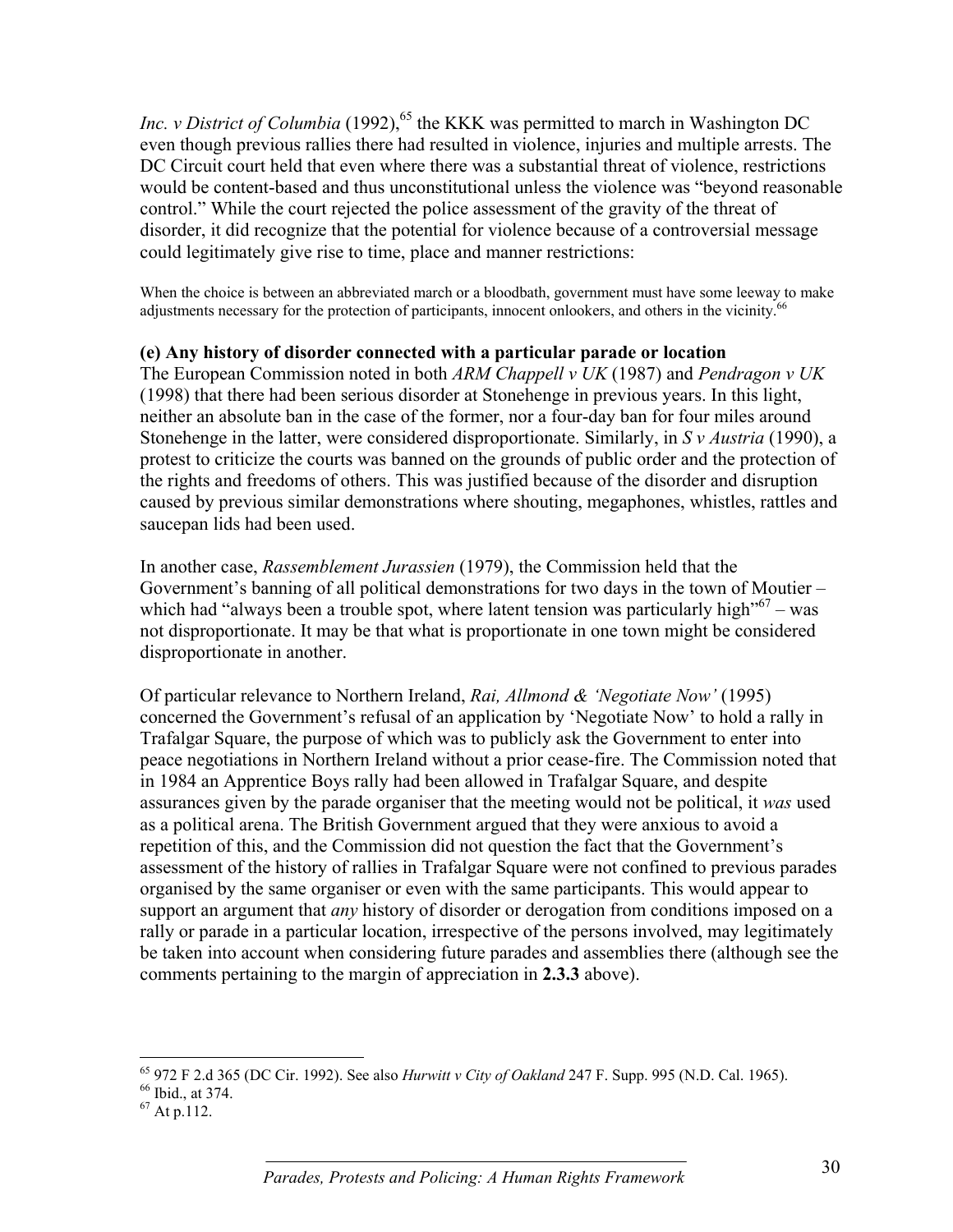#### **(f) The potential for disorder in areas other than the immediate vicinity of a specific parade**

In *CARAF* (1980) the Commission considered the 'proportionality' of the ban on all processions in London in light of "the situation existing in England at the time". This was "characterised by a tense atmosphere resulting from a series of riots and disturbances, having been occasioned by public processions of the National Front and counter-demonstrations in connection therewith.<sup>"68</sup> This would suggest that disorder related to a parade dispute in one part of Northern Ireland may legitimately be considered in determining the conditions to be imposed on parades elsewhere in Northern Ireland.

#### **(g) The current political climate**

Likewise, in *Rassemblement Jurassien* (1979), a decision to ban all political meetings taken because of "the present tension which has arisen in a climate of provocation" (following, in particular, two referenda to revise the Canton constitution) in order to "avoid clashes whose consequences would be unforeseeable<sup>"69</sup> was held by the Commission to be proportional and not to violate Article 11. The prevailing political climate would also appear to be a legitimate consideration in determining the necessity of a restriction.

#### **(h) Evidence of steps taken towards a peaceful resolution of the dispute**

Again in *Rassemblement Jurassien*, the Government was allowed to ban all political demonstrations despite the fact that the local council had already imposed conditions on the proposed demonstration which, moreover, the organisers had accepted. However, a demonstration, organised in Moutier by the same group one month after the banned demonstration, *was* allowed to take place and did so peacefully. The applicants argued that the decision not to allow the earlier demonstration but to allow the later demonstration was irrational. The Commission did not dispute the government's justification for allowing the second demonstration – namely that it was taken in fundamentally different circumstances, including the fact that it followed a tripartite meeting and the establishment of a round-table conference to which the parties concerned had been invited to settle arrangements for the demonstrations<sup>70</sup>

When balancing the right to freedom of assembly with the objective possibility of disorder, it therefore seems that the European Court has taken account of the commitment and resolve of the organisers to ensure that disorder will not result. In the context of Northern Ireland, any requirement imposed by the Parades Commission that organisers of a parade engage in dialogue with residents may conceivably be interpreted under Article 11(2) as a means of diffusing tension, and therefore as necessary in a democratic society for the prevention of disorder (see also **(i)** below).

Clear guidance as to what is expected of those organising parades and protests might be drawn from the joint dissenting opinion (which included the current Vice-President of the Court) in *Otto-Preminger-Institut* (1994). This case, though, relates to freedom of expression rather than freedom of assembly directly:

<sup>1</sup>  $68$  At p.150.

 $^{69}$  At p.109.

<sup>70</sup> At pp.113-4, para.16, and p.121, para.11.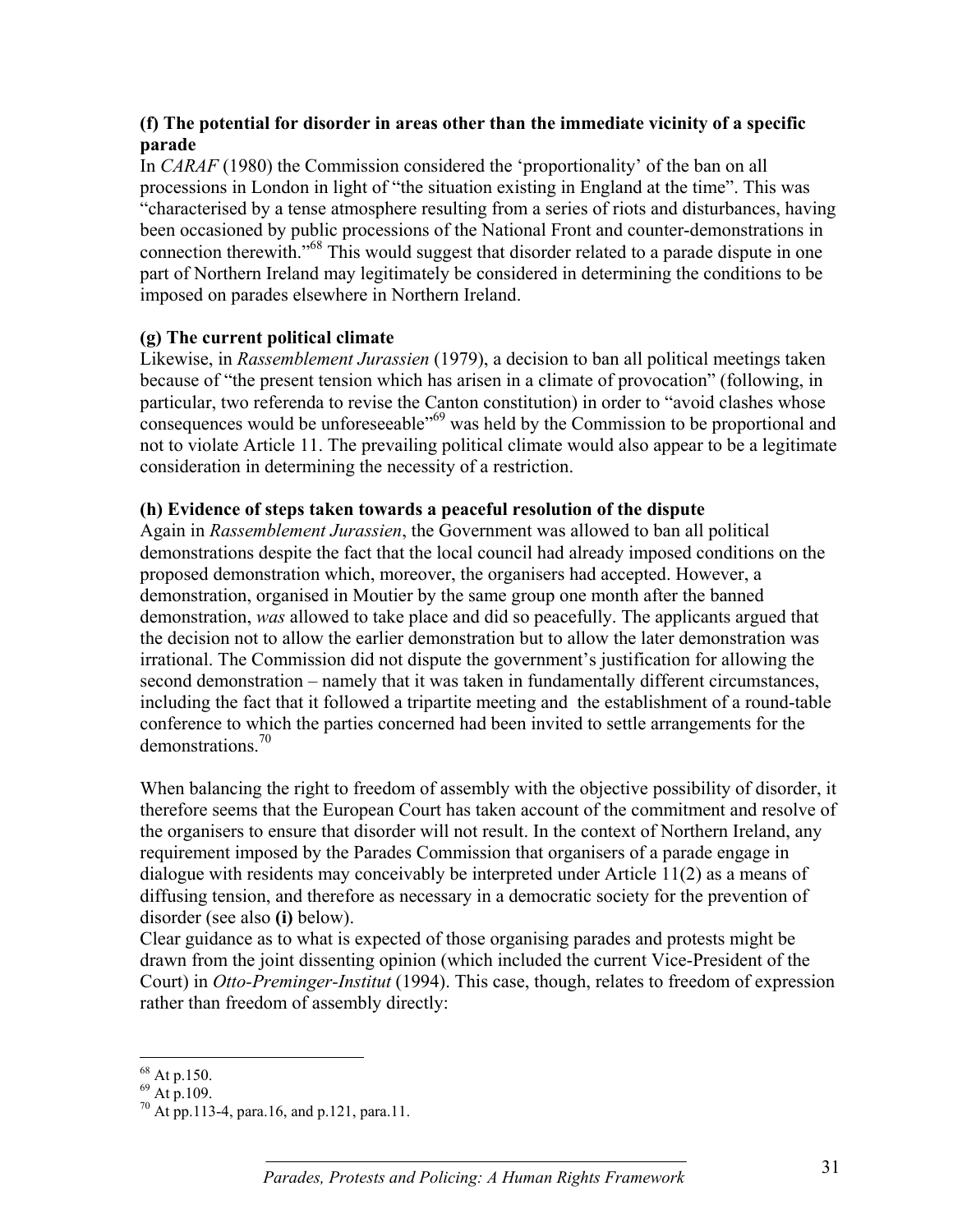The duty and the responsibility of a person seeking to avail himself of his freedom of expression should be to limit, as far as he can reasonably be expected to, the offence that his statement may cause to others. Only if he fails to take necessary action, or if such action is shown to be insufficient, may the State step in. $71$ 

#### **(i) The likely impact of the parade on relationships within the community**

While this is one of the factors to which the Parades Commission is to have regard under the Public Processions Act 1998, none of the European cases have considered the relevance of this factor, and it is not one of the legitimate aims listed in Article 11(2) of the European Convention.72 As such, it has already been the subject of a judicial review of a Parades Commission determination.73

The application for judicial review concerned the Commission's determination preventing the Dunloy LOL No.496 parade from entering the village of Dunloy on Sunday 29<sup>th</sup> October 2000. This determination relied upon two of the statutory criteria in the Public Processions Act – the potential for disorder and the likely impact on relationships within the community (both locally and wider afield)<sup>74</sup> should the parade proceed as notified.

Counsel for the applicant accepted that there would have been no case to answer had the Parades Commission relied exclusively on the potential for disorder, this being one of the legitimate aims in Article 11(2). He argued, however, that the Commission was not entitled to take into account factors other than those contained in Article 11(2), and that included both the impact of the parade on relationships within the community, and the fact that the Orange Order had not engaged with local residents.

Kerr J dismissed the application, stating first that the nexus between the potential for disorder and the absence of agreement was clear, and second, that the *principal* reason for the Commission's decision was the significant risk of the potential for disorder. The applicants appealed, and in the appeal judgment, Carswell LCJ similarly stated that:

[The Commission] was bound to have regard to the other matters specified in section 8(6) of the 1998 Act, but they did not form the ground for its decision to impose the restrictions, which was placed firmly on the prevention of public disorder. The other considerations came into play in that part of the Commission's decision which was concerned with the issue whether those restrictions were necessary in a democratic society and proportionate.

Preventing a breakdown in relationships within the community, therefore, cannot be an *aim* of the Commission, but rather only a factor to be considered when gauging whether any restriction corresponds to a pressing social need and is proportionate (see **2.3.5** and **2.3.6** above). Carswell LCJ continued:

 $\overline{a}$ <sup>71</sup> Joint Dissenting Opinion of Judges Palm, Pekkanen and Makarczyk, para.7.

 $72$  Section 8(6)(c).

<sup>73</sup> *In the matter of an Application by David Alexander Tweed for Leave to Apply for Judicial Review*. Heard by Kerr J in the High Court on 25 October 2000, and by the Court of Appeal on 26 October 2000. Written judgment delivered by Carswell LCJ.

<sup>&</sup>lt;sup>4</sup> See the definition of "community" approved by the High Court in 3.5 below.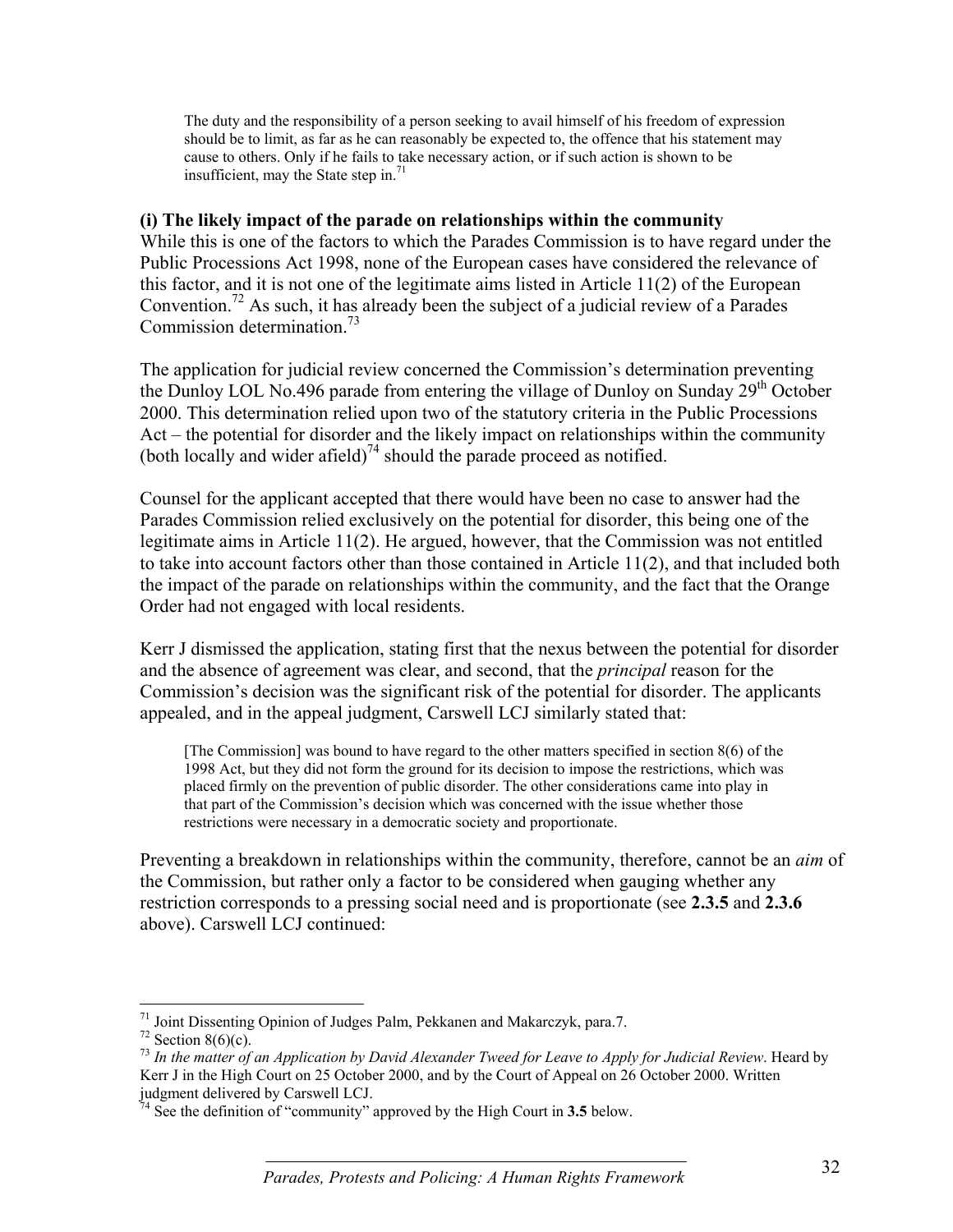…even if it can be said that the Commission, in reaching its decision had regard to factors other than those specified in Article 11(2) of the Convention, that does not necessarily invalidate it. In domestic law the decision must be made by reference to the correct factors, and this requirement was satisfied in the present case…The issue is whether the restriction imposed on the parade can properly be said to be justified on one of the grounds specified in Article 11(2), whatever factors the Commission may have taken into account in reaching its decision. We are quite satisfied that the restrictions in the present case were necessary in a democratic society for the prevention of disorder, and that they were proportionate. We therefore consider that on this basis also the Commission's determination was a valid exercise of its powers and was not in breach of Article 11.

Like steps taken to reach a peaceful resolution, or the lack of them (see **(h)** above), it would appear that concerns about a parade having an adverse impact on community relations cannot, themselves, be used to justify the imposition of restrictions on freedom of assembly. Instead, they are relegated to being a litmus test of the potential for disorder. Ultimately, though, this remains to be decided by the courts. Indeed, no attempt was made in the proceedings to argue that this provision of the Public Processions Act is incompatible with the Convention.

### *2.3.7.3 The Protection of Health or Morals*

The protection of morals are of limited relevance to parade disputes. In any case, *Hashman and Harrup v UK* (1999) serves as a reminder that any restrictions must have a basis in domestic law which is sufficiently clear and precise so as to satisfy the requirement of 'prescribed by law' (see **2.3.4** above). It is not enough for behaviour merely to offend morality, but it must be behaviour which is deemed *criminal* and has been defined by Parliament as such.

While entirely speculative, there is perhaps an argument to be made around the health implications of living in an area where parades are contentious and where the dispute has been sustained at a particularly high and consistent level. None of the freedom of expression or assembly cases have relied upon this proviso.

### *2.3.7.4 The Protection of the Rights and Freedoms of Others*

No individual or group in society (majority or minority) ought to be able to deny others the freedom to exercise their right to peaceful assembly. A policy of communal consent, whereby marches through residential areas would be permitted only if the march organiser had obtained the consent of the residents, has no basis in international human rights law. It runs counter to the principles of tolerance and pluralism which can be adduced from the international jurisprudence.

Nonetheless, given the 'trickle-down' effect of public order considerations, efforts to solicit and take into account the views of local residents or even a requirement that parade organisers engage in dialogue with them *may* ultimately be related back to the aim of preventing disorder. Judge Pettiti, in *Wingrove v UK* (1996), argues that the same decision could have been reached on grounds such as the prevention of public disorder rather than blasphemy and the rights and freedoms of others.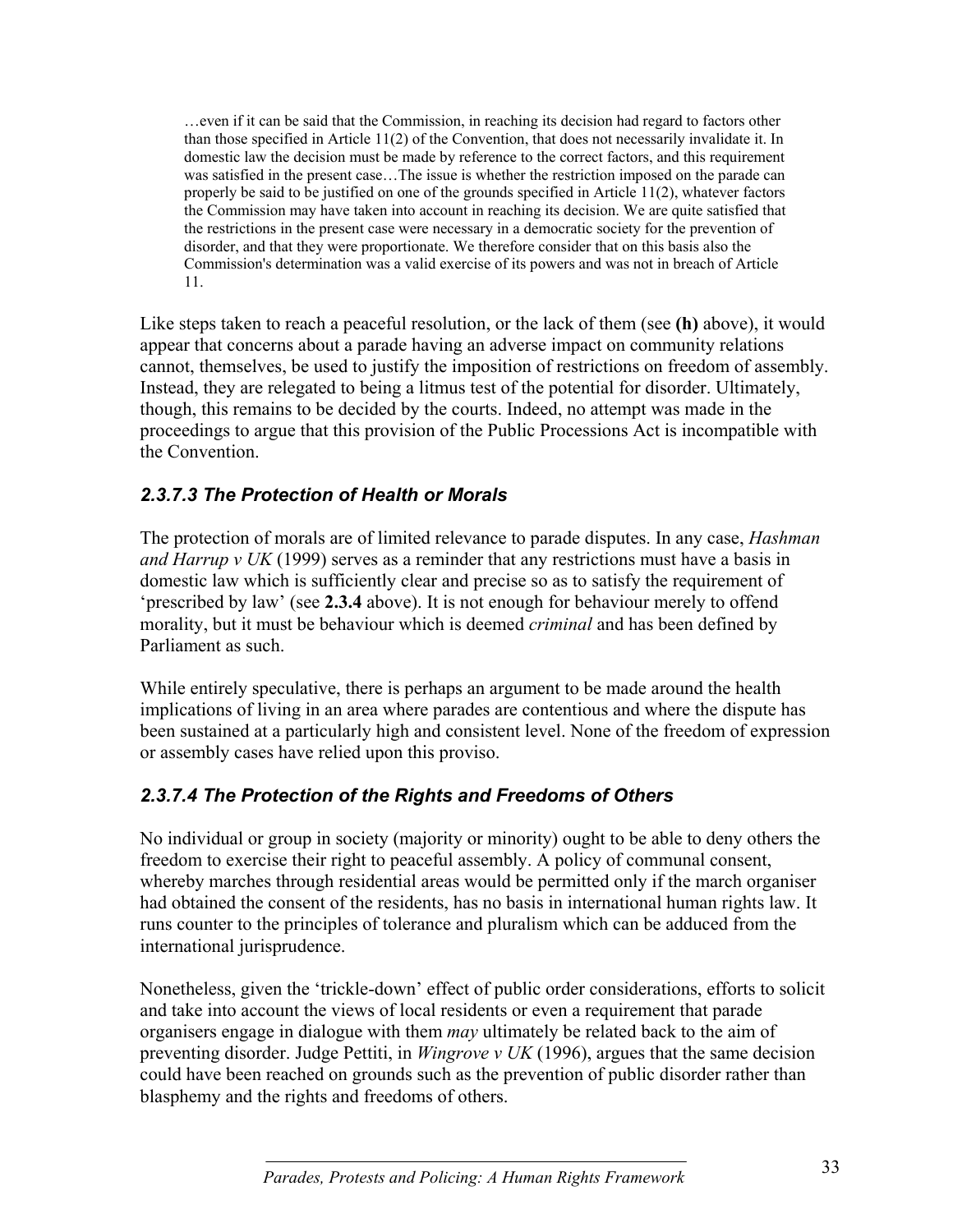As already mentioned, the aim of protecting the rights and freedoms of others tends to be relied upon to a greater extent where people's religious identities are offended. This was explained in the European Court's majority judgment in *Wingrove*:

…there is little scope under Article 10(2) of the Convention for restrictions on political speech or on debate of questions of public interest…a wider margin of appreciation is generally available to the Contracting States when regulating freedom of expression in relation to matters liable to offend intimate personal convictions within the sphere of morals or, especially, religion. Moreover, as in the field of morals, and perhaps to an even greater degree, there is no uniform European conception of the requirements of "the protection of the rights of others" in relation to attacks on their religious convictions.75

Yet, despite granting such latitude to national authorities where the rights and freedoms of others are concerned, reliance on this aim has sometimes sparked disagreement within the European Court itself. Some judges appear to have relied on it as a means of giving extra protection to religious groupings, whereas other judges have argued that to give such special protection runs counter to the spirit of the Convention.

In *Wingrove*, the British Board of Film Classification rejected an application for a distribution certificate for the film, 'Visions of Ecstasy'. The film director argued that 'the rights of others' in Article 10(2) must mean an actual positive right not to be offended rather than a mere hypothetical right at the prospect of some people possibly being offended.<sup>76</sup> The European Court dismissed the director's argument, and held that the Board's aim, which was to protect against the treatment of a religious subject which was *bound to* (irrespective of how it was intended) outrage those who have an understanding of, sympathy towards and support for the Christian story *was* legitimate and entirely consonant with the protection of the rights of others within the meaning of Article  $10(2)$ .<sup>77</sup>

Translating this argument to a parades scenario, irrespective of the intention of either a parade or protest organiser, anything which is *bound* to offend the religious sensibilities of the other community may, on this understanding, be restricted to protect the rights and freedoms of others.

Similarly, in *Otto-Preminger-Institut* (1994), the majority of the Court stated that it could not disregard the fact that the proportion of Roman Catholic believers in the Tyrolean region of Austria (where the film, 'Council in Heaven', was advertised and scheduled to be shown) was as high as 87%. The Cinema Operator's right to freedom of expression had to be balanced with the community's right to proper respect for their freedom of thought, conscience and religion under Article 9 of the ECHR:

Those who choose to exercise the freedom to manifest their religion, irrespective of whether they do so as members of a religious majority or minority, cannot reasonably expect to be exempt from all criticism. They must tolerate and accept the denial by others of their religious beliefs and even the propagation by others of doctrines hostile to their faith. However, the manner in which

 $\overline{a}$ 

<sup>75</sup> Para. 58. See also *Otto-Preminger-Institut v Austria* (1994), para. 50; *Müller and Others v Switzerland* (1988), paras. 30 and 35.

 $76$  Para. 45.

 $77$  Para. 48; also para. 57.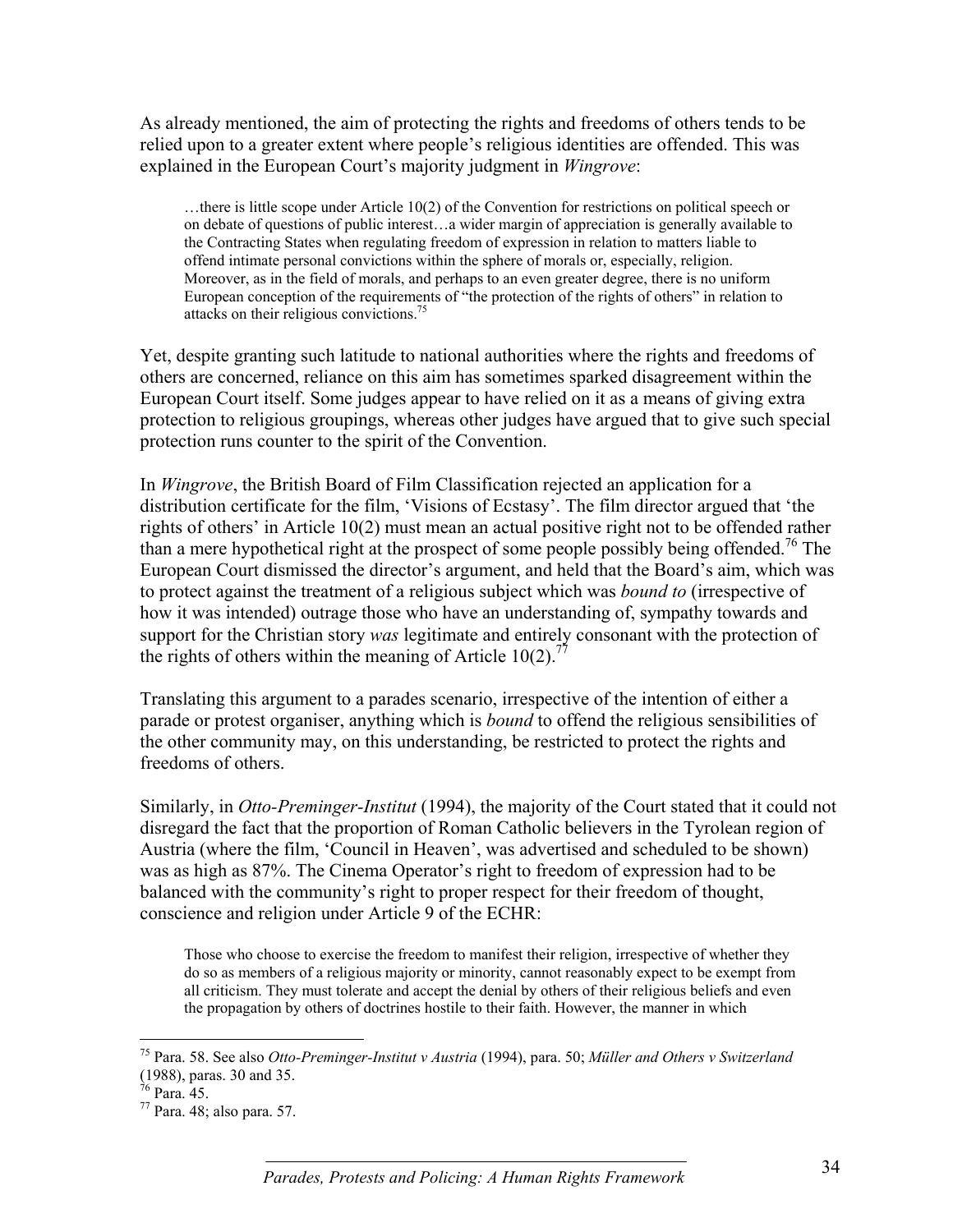religious beliefs and doctrines are opposed or denied is a matter which may engage the responsibility of the State, notably its responsibility to ensure the peaceful enjoyment of the right guaranteed under Article 9 to the holders of those beliefs and doctrines. Indeed, in extreme cases the effect of particular methods of opposing or denying religious beliefs can be such as to inhibit those who hold such beliefs from exercising their freedom to hold and express them.<sup>78</sup>

The Court – over-ruling the decision of the Commission by a majority of 6-3 – accepted the Government's submission that there was a pressing social need for the preservation of religious peace, and held that it had not overstepped its margin of appreciation in confiscating the film. This sits well with the Swiss Government's assertion in *Rassemblement Jurassien* (1979) that "the public interest in the freedom of peaceful assembly was bound temporarily to take second place to the equally legitimate public interest in harmonious community life among citizens in a democratic society."<sup>79</sup> The European Commission did not debate this argument.

However, in contrast, the minority dissenting opinion in *Otto-Preminger-Institut* argued that:

The Convention does not, in terms, guarantee a right to protection of religious feelings. More particularly, such a right cannot be derived from the right to freedom of religion, which in effect includes a right to express views critical of the religious opinions of others. $\frac{80}{30}$ 

This dissenting opinion accords with the rationale in *Ezelin v France* (1991) where the Commission stated that a sanction based on *the impression* that the applicant's behaviour *might have given* is incompatible with the strict requirement of a 'pressing social need' and is, thus, insufficient to justify restricting the applicant's freedom.

Further consideration of the rights and freedoms of others is contained in the next chapter.

## **2.4 The Right to a Fair Hearing**

The right to a fair hearing is guaranteed by Article 6(1), ECHR, and Article 14(1), ICCPR. It provides a safeguard not only in criminal trials but also in quasi-judicial or administrative hearings where a person's 'civil rights and obligations' are being determined. That said, the *applicability* of the right to the procedures by which the Parades Commission and the police take decisions about parades and demonstrations is problematic. It cannot be assumed that the determination of the right to freedom of peaceful assembly, as guaranteed by Article 11 of the Convention, attracts the protection afforded by Article 6.

 $\overline{a}$ 

<sup>78</sup> Paras. 52 and 55.

<sup>79</sup> At p.115,para. 20.

<sup>80</sup> Joint Dissenting Opinion, para.6.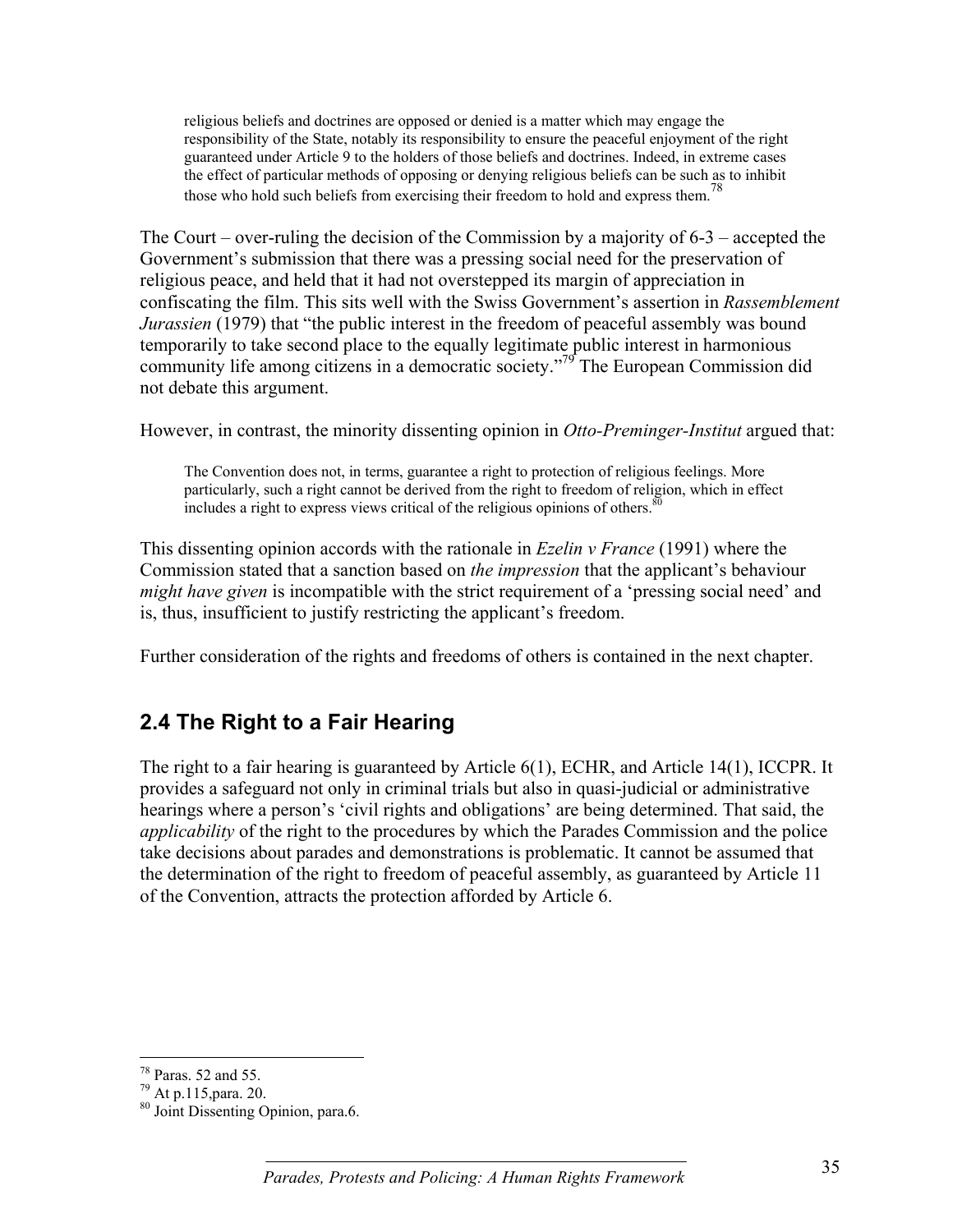#### **Article 6(1), European Convention on Human Rights :**

*1) In the determination of his civil rights and obligations or of any criminal charge against him, everyone is entitled to a fair and public hearing within a reasonable time by an independent and impartial tribunal established by law. Judgment shall be pronounced publicly but the press and public may be excluded from all or part of the trial in the interests of morals, public order or national security in a democratic society, where the interests of juveniles or the protection of the private life of the parties so require, or to the extent strictly necessary in the opinion of the court in special circumstances where publicity would prejudice the interests of justice.*

#### **Article 14(1), International Covenant on Civil and Political Rights :**

*1) All persons shall be equal before the courts and tribunals. In the determination of any criminal charge against him, or of his rights and obligations in a suit of law, everyone shall be entitled to a fair and public hearing by a competent, independent and impartial tribunal established by law. The press and the public may be excluded from all or part of a trial for reasons of morals, public order or national security in a democratic society, or when the interest of the private lives of the parties so requires, or to the extent strictly necessary in the opinion of the court in special circumstances where publicity would prejudice the interests of justice; but any judgment rendered in a criminal case or in a suit at law shall be made public except where the interest of juvenile persons otherwise requires or the proceedings concern matrimonial disputes or the guardianship of children.*

The first question raised is whether there is a dispute ('contestation') over a 'right' which, at least arguably, is recognised under domestic law. The dispute must be genuine and serious; it may relate not only to the existence of a right but also to its scope and the manner of its exercise; and the outcome of the proceedings must be directly decisive for the right in question – mere tenuous connections or remote consequences are not sufficient to bring Article  $6(1)$  into play.<sup>81</sup> The Parades Commission directly 'determines' the exercise of the right to freedom of peaceful assembly $82$  and, arguably, the exercise of a number of other rights which are to be balanced against the latter (see further **2.3.7.4** and **3**). It therefore seems likely that a 'contestation' *would* be held to exist where disputes over contentious parades are concerned.

The second question to be addressed is whether the right to freedom of peaceful assembly, or the rights of affected individuals and communities, constitute '*civil* rights' – a phrase which has an autonomous Convention meaning. While bodies such as the Gaming Board,<sup>83</sup> Patent Office,  $84$  Board of Visitors<sup>85</sup> and Pensions Review Board<sup>86</sup> have previously been held to be

 $\overline{a}$ <sup>81</sup> *Zander v Sweden* 25/11/93, Series A no.279-B, p.38, para.22; *M.S. v Sweden* 17/8/97, para.47, *Fayed v*

*United Kingdom* 25/8/94, 18 EHRR 393, para.56.<br><sup>82</sup> Under section 2(2)(b) of the Public Processions (NI) Act 1998.<br><sup>83</sup> *Kingslev v UK*, 7/11/2000.

<sup>&</sup>lt;sup>84</sup> British-American Tobacco Company Ltd v The Netherlands, 20/11/95.<br><sup>85</sup> *Campbell and Fell v UK*, 28/6/84, para.76.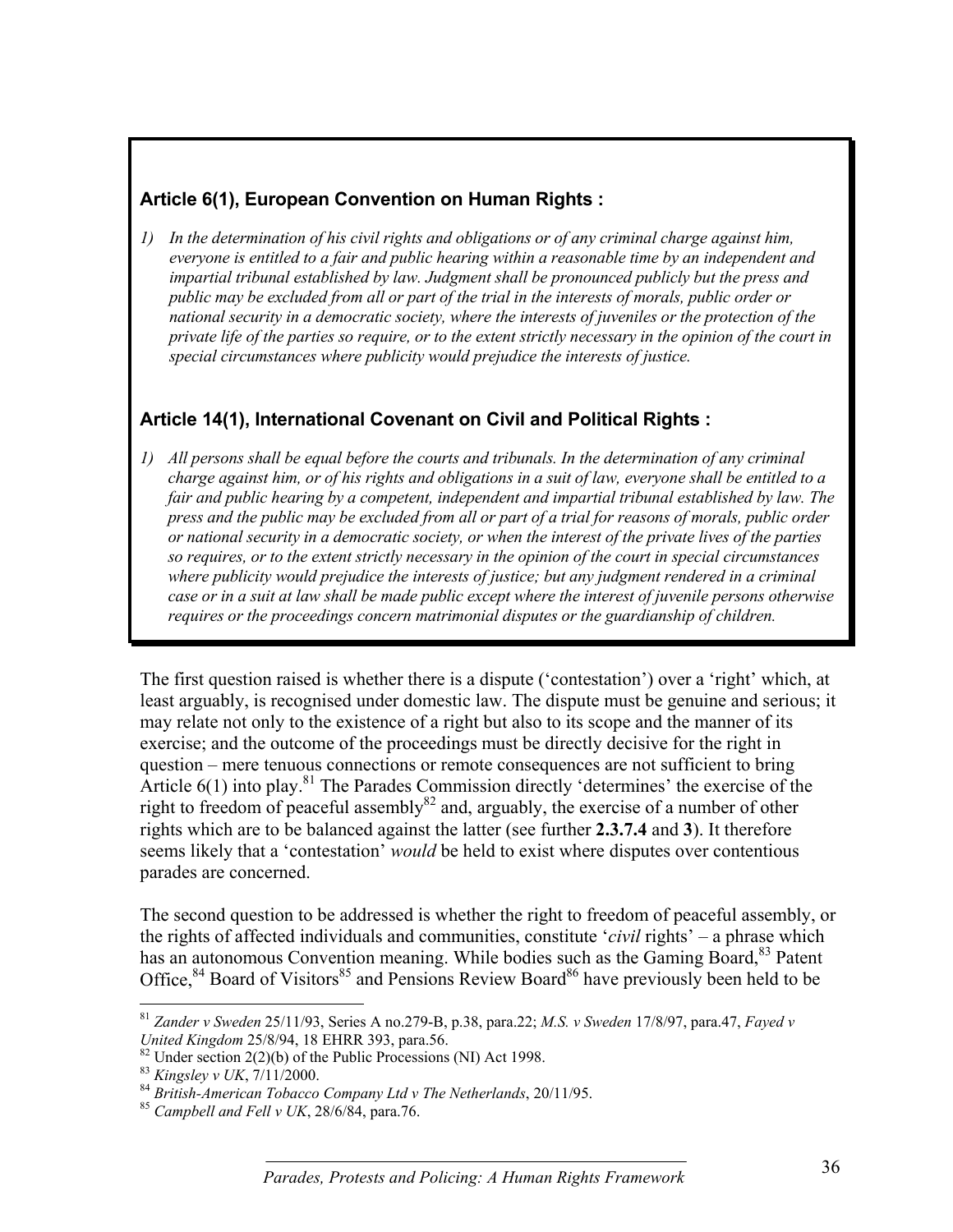bound by the requirements of Article 6(1), it is the *character of the right* being determined which is relevant, and not the nature of the body determining it. $87$  Moreover, the European Court has declined to formulate a definition of 'civil' rights and obligations,  $88$  preferring instead an inductive approach according to the particular facts of individual cases (a substantial number of which have addressed this question).

The phrase '*civil* rights and obligations' has traditionally been interpreted as meaning '*private law* rights and obligations'. These rights cover disputes between individuals, and between individuals and the state, so long as the state is not acting in its sovereign capacity. In practice, the majority of cases in which the definition of 'civil rights' has been satisfied have involved rights of an exclusively pecuniary, economic or proprietary nature. The right to peacefully enjoy one's possessions as protected by Article 1 of Protocol 1 of the Convention (see **3.4** below) *may* therefore qualify as a 'civil right'. It is important to note, however, that "proceedings do not become 'civil' merely because they also raise an economic issue."<sup>89</sup>

While the determination of rights of a *public* nature has not generally been safeguarded by the fair trial provisions, the European Court in *König v FRG* (1978) stated that it did not have to decide "whether the concept of 'civil rights and obligations'…extends beyond those rights which have a private nature."<sup>90</sup> Indeed, Harris, O'Boyle and Warbrick note that Article 6 has been invoked in many more kinds of disputes between individual and state than the traditional understanding of 'civil rights' might suggest.<sup>91</sup> The jurisprudence might also be argued to indicate an incremental extension of 'civil rights' so as to include other Convention rights – most notably the right to private and family life under Article 8 of the Convention.<sup>92</sup>

None of the cases dealing with this 'characterisation of rights' issue have involved the right to freedom of peaceful assembly. However, in *Pierre-Bloch v France* (1997), the European Court explicitly distinguished between 'civil rights' and 'political rights'. This case concerned a politician who had exceeded the prescribed spending limit for election campaigns and was thus disqualified from standing for election by the Constitutional Council. The Court held that the right to stand for election was a political right and not a civil one, and that therefore, disputes concerning its determination lay outside the scope of Article  $6(1)$ <sup>93</sup> Interestingly, the dissenting judgment of Judge De Meyer lamented the majority decision's nervous withdrawal "into the cocoon of a strict, fainthearted interpretation." On the definition of 'civil rights and obligations', he argued that

Once again, [the Court] has missed the opportunity to acknowledge and assert the full extent of the meaning to be given to…those concepts…The distinction between civil rights and political

 <sup>86</sup> *Y.L. v Canada*, UN Human Rights Committee, 112/1981 – despite the fact that Article 14, ICCPR is ostensibly restricted to hearings involving a criminal charge or the determination of a person's rights and obligations *in a suit of law.*<br><sup>87</sup> *König v FRG* (1978) A 27 para. 90.<br><sup>88</sup> *Bentham v Netherlands* (1985) A97 para. 34.<br><sup>89</sup> *Pierre-Bloch v France*, 21/10/97, para.51.<br><sup>90</sup> A 27 para. 95.

<sup>91</sup> Harris, DJ, O'Boyle, M, and Warbrick, C. *Law of the European Convention on Human Rights*, Butterworths, (1995), p.184.

<sup>&</sup>lt;sup>92</sup> For example, *MS v Sweden*, 17/8/97.<br><sup>93</sup> Para.50.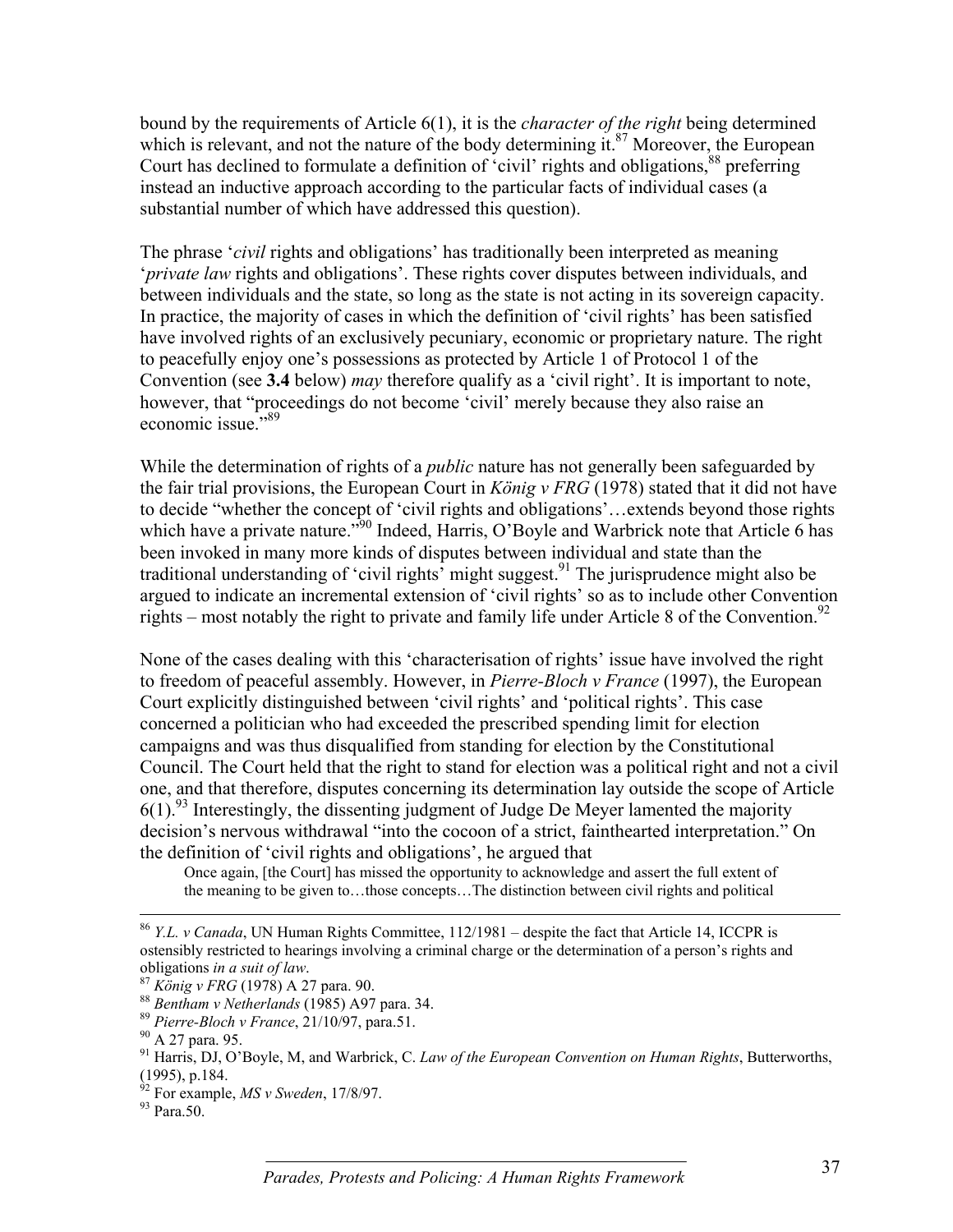rights…– like the one between private law and public law, to which it is linked – has all too often served to remove from the scope of the ordinary law situations affecting the exercise of what is called public authority…and to reduce the scope of the protection of citizens in relation to such situations…In reality 'political' rights are a special category of 'civil' rights. Indeed, they are more 'civil' than others in that they are more directly inherent in citizenship...<sup>94</sup>

Certainly, if it were held that the Parades Commission does *directly* determine certain rights held by affected individuals and communities, it would be strange if the Commission was required to comply with Article 6 in the determination of those rights, but not required to do so in the determination of the right to freedom of peaceful assembly. In any case, should the Commission be deemed justiciable under Article 6, there are a number of different issues which might arise in relation to its compliance.

### **2.4.1 Are The Commission's Judgments Pronounced Publicly?**

The Commission's determinations, which are first communicated to the parties involved and later posted on the internet, will likely satisfy the demand that they are publicly announced. In *The Axen Case* (1983), the European Court considered "that in each case the form of publicity to be given to the 'judgment' under the domestic law of the respondent State must be assessed in the light of the special features of the proceedings in question and by reference to the object and purpose of Article  $6(1)$ ."<sup>95</sup>

#### **2.4.2 Is The Parades Commission 'Independent And Impartial'?**

Given the power of the Secretary of State under section 9 of the Public Processions Act 1998 to review a determination issued by the Commission, it is not clear whether the Parades Commission of itself has the requisite degree of independence so as to satisfy the requirements of Article 6(1). In *Bryan v UK* (1995), the European Court held that a planning inspector whose powers could be revoked by the Secretary of State "notwithstanding the limited exercise of the power in practice", for that reason alone, was not sufficiently independent:

In order to establish whether a body can be considered "independent", regard must be had, inter alia, to the manner of appointment of its members and to their term of office, to the existence of guarantees against outside pressures and to the question of whether the body presents an appearance of independence.<sup>96</sup>

The Court, however, then stated that even where an adjudicatory body does not comply with Article 6(1) in this respect, "no violation of the Convention can be found if the proceedings before that body are subject to subsequent control by a judicial body that has full jurisdiction and does provide the guarantees of Article 6.1.<sup> $\cdot$ 97</sup> The judicial body must be able to quash the impugned decision and to remit the case for a new decision.

 $\overline{a}$ <sup>94</sup> See also the dissenting opinion of Messrs Melchior and Frowein in the *Benthem* case, B 80 para.10 (1983).<br><sup>95</sup> *The Axen Case*, 25/10/83, para.31.<br><sup>96</sup> *Bryan v UK* (1995), paras. 37-8. See also *Kingsley v UK* (2000

para.51.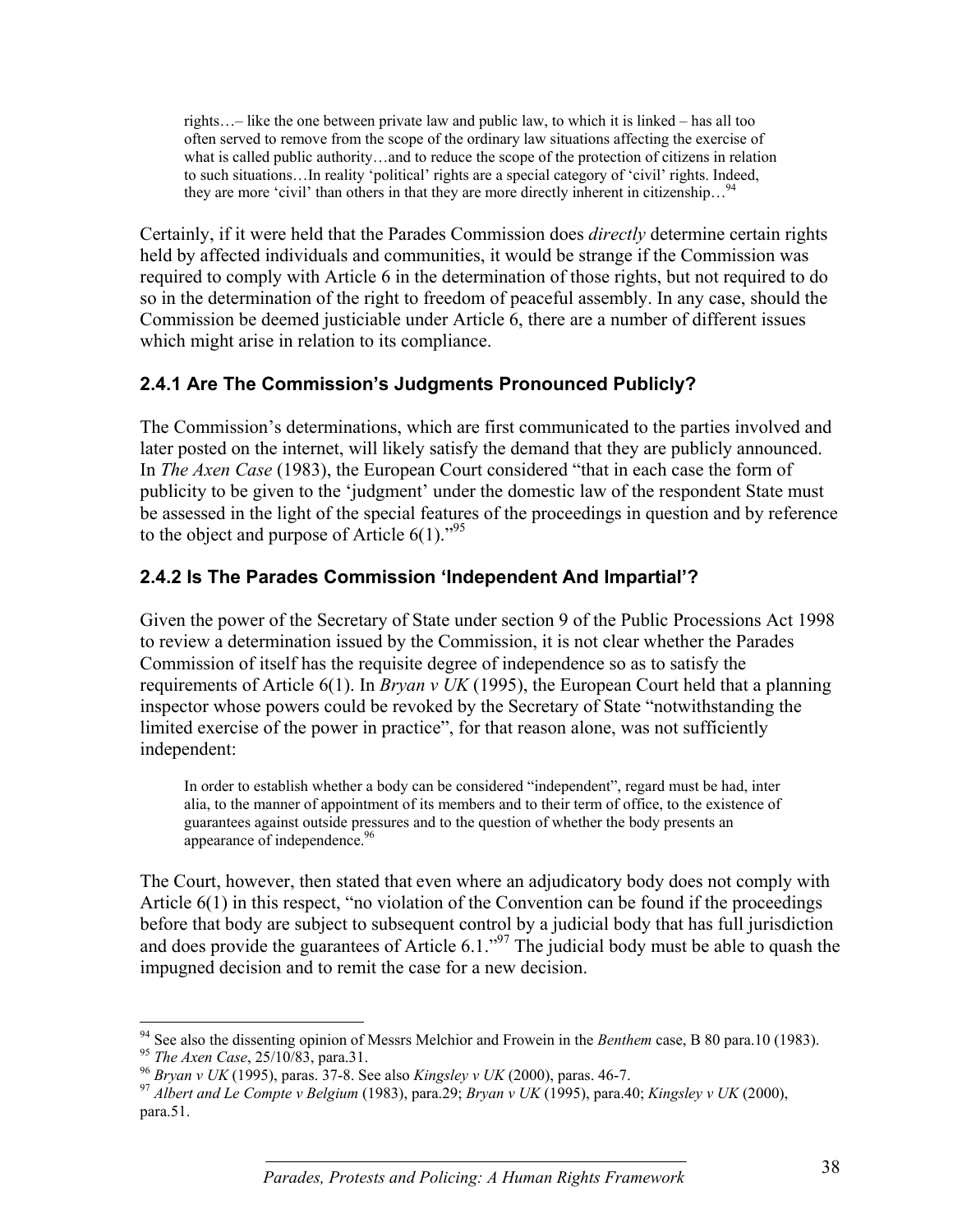Following the Human Rights Act 1998, though, this 'composite' approach is problematic. Should the availability of Judicial Review effectively release a 'public authority' from its duty to act in a way which is compatible with the Convention, (see **1.3** above), or should the public authority of *itself* fulfill all the requirements of Article 6(1)? Because there *is* the fallback of the Parades Commission's own review procedure (under rule 6.1 of its *Procedural Rules*), the question then arises as to whether the procedures involved at the Commission's *initial* decision making stage are in any way constrained by the demands of the right to a fair hearing.

#### **2.4.3 'The Opportunity to have Knowledge of and Comment on the Observations Filed or Evidence Adduced by the Other Party'**

In *Ruiz-Mateos v Spain* (1993), where the tribunal of first instance was a constitutional court (separate from and with different rules to the civil and criminal courts), these demands were held to include the right to an adversarial trial, whereupon the parties must be given the opportunity to have knowledge of and comment on the observations filed or evidence adduced by the other party.<sup>98</sup>

In *McMichael v UK* (1995), the refusal to disclose vital social documents, which was considered by the children's hearing, to a party in that hearing was held to be in breach of Article 6(1). The European Court did not consider it necessary to differentiate between the different stages of hearing and appeal, but rather considered the fairness of the care proceedings as a whole. $^{99}$ 

### **Rule 3.3 of the Parades Commission's Procedural Rules:**

*3.3 All evidence provided to the Commission, both oral and written, will be treated as confidential and only for the use of the Commission, those employed by the Commission and Authorised Officers. The Commission, however, reserves the right to express unattributed general views heard in evidence but only as part of an explanation of its decision.*

In this light, it might be argued that rule 3.3 of the Commission's Procedural Rules places parties to the dispute at a substantial disadvantage on three accounts:<sup>100</sup>

- In respect of influencing the outcome of the Commission's initial decision;
- In assessing their prospects of bringing an appeal; and
- In the subsequent presentation of any appeal.

The right to a fair hearing raises sensitive issues about anonymity and the non-disclosure of witnesses' identities. The interests of witnesses, however, must be seen as being protected by

 $\overline{a}$ 

<sup>98</sup> *Ruiz-Mateos v Spain*, 23/6/93, para.63.

<sup>99</sup> *McMichael v UK* (1995), para.78. 100 See *McMichael*, paras.80 and 82.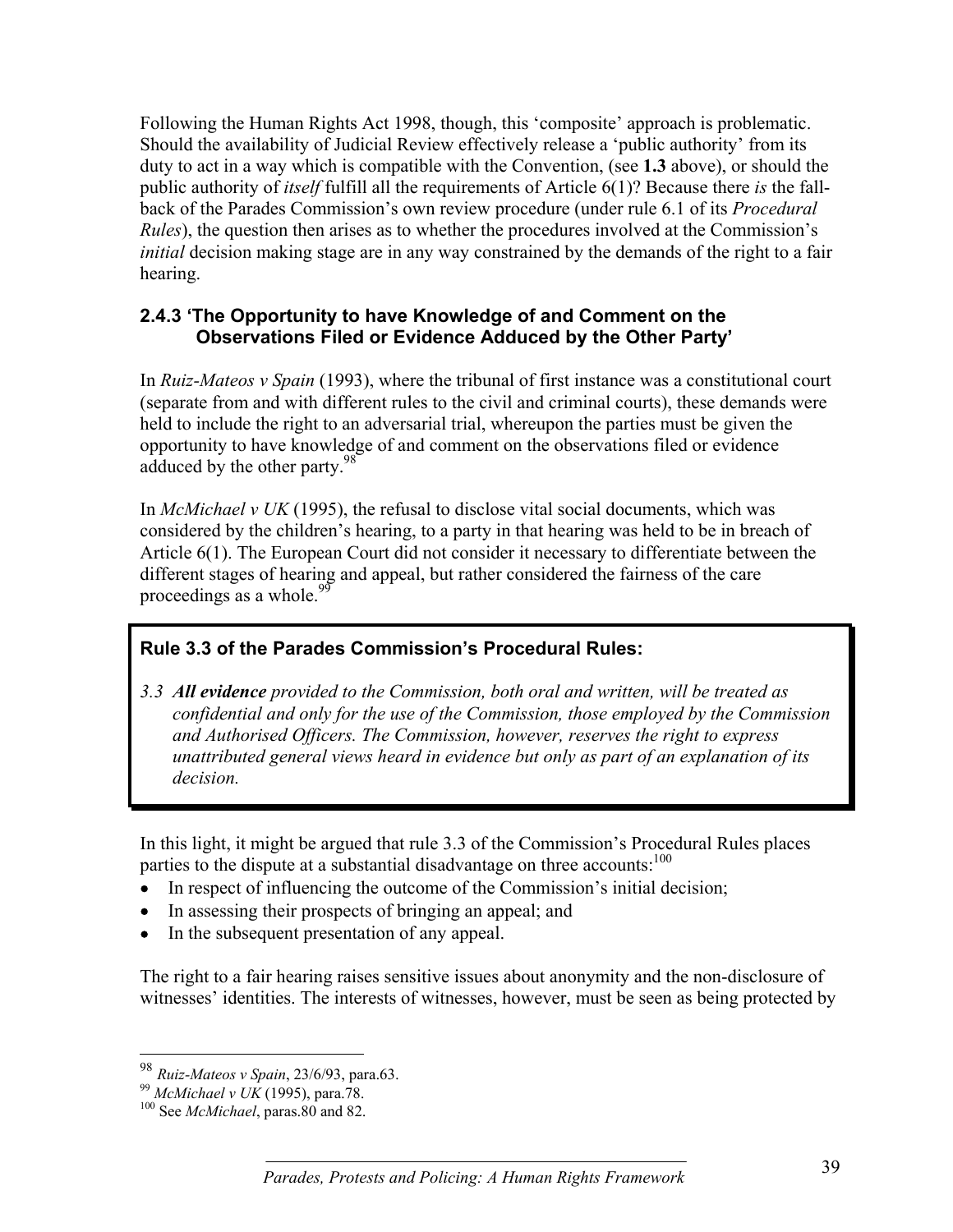other substantive provisions of the Convention, and so the interests of fair trial are to be balanced against those of witnesses.<sup>101</sup>

 $\overline{a}$ 

 $\overline{\phantom{a}}$  . The contract of  $\overline{\phantom{a}}$  ,  $\overline{\phantom{a}}$  ,  $\overline{\phantom{a}}$  ,  $\overline{\phantom{a}}$  ,  $\overline{\phantom{a}}$  ,  $\overline{\phantom{a}}$  ,  $\overline{\phantom{a}}$  ,  $\overline{\phantom{a}}$  ,  $\overline{\phantom{a}}$  ,  $\overline{\phantom{a}}$  ,  $\overline{\phantom{a}}$  ,  $\overline{\phantom{a}}$  ,  $\overline{\phantom{a}}$  ,  $\overline{\phantom{a$ <sup>101</sup> *Doorson v The Netherlands*, 26/3/96, p.470, para.70.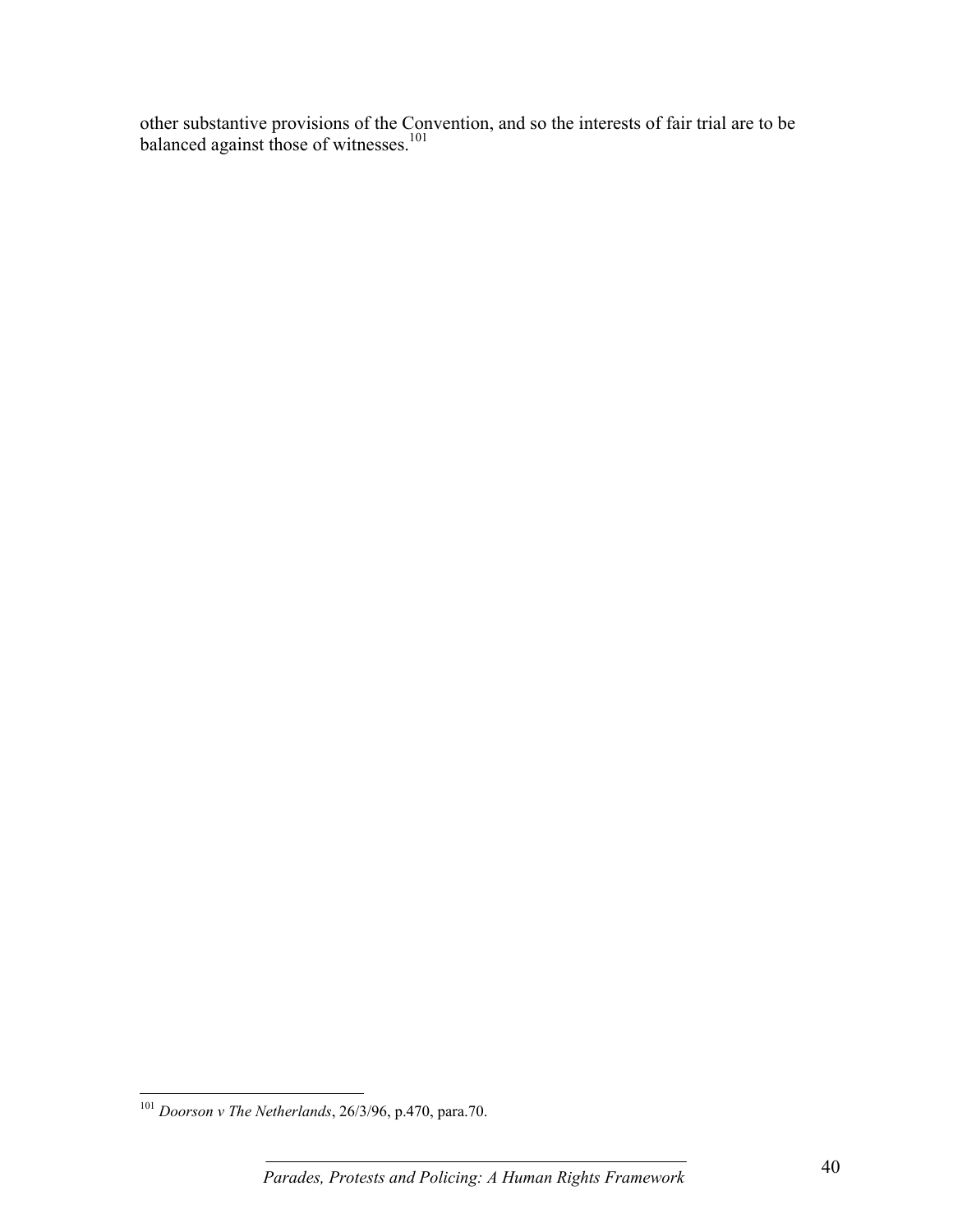# **3. AFFECTED INDIVIDUALS AND COMMUNITIES**

Having established, as far as is possible, the parameters of the right to march and the right to counter-demonstrate, the question of what rights ought to be enjoyed by individuals in the communities through which parades pass must be addressed. Both Article 17 of the European Convention and Article 5 of the International Covenant (which are always exercised in conjunction with other substantive rights) make it clear that where freedoms collide they are to be balanced according to the particular facts of the case. This chapter, therefore, makes no attempt to balance the rights enumerated here with those discussed in the previous chapter.

### **Article 17, European Convention on Human Rights:**

*Nothing in this Convention may be interpreted as implying for any State, group or person any right to engage in any activity or perform any act aimed at the destruction of any of the rights and freedoms set forth herein or at their limitation to a greater extent than is provided for in the Convention.*

### **Article 5, International Covenant on Civil and Political Rights:**

- *1) Nothing in the present Covenant may be interpreted as implying for any State, group or person any right to engage in any activity or perform any act aimed at the destruction of any of the rights and freedoms recognized herein or at their limitation to a greater extent than is provided for in the present Covenant.*
- *2) There shall be no restriction upon or derogation from any of the fundamental human rights recognized or existing in any State Party to the present Covenant pursuant to law, conventions, regulations or custom on the pretext that the present Covenant does not recognize such rights or that it recognizes them to a lesser extent.*

## **3.1 A Right to Freedom from Sectarian Harassment?**

One of the rights affirmed by the parties to the Belfast (Good Friday) Agreement was that to freedom from sectarian harassment. Building on the paragraphs in **2.3.7.4** above, and in particular the contrasting opinions in the case of *Otto-Preminger-Institut* (1994), it is clear that there is disagreement even within the European Court as to how much protection should be afforded to people's religious sensibilities. Certainly, there is no right not to be offended. But the concept of 'harassment' suggests something more than mere offence.

While the concept has little by way of international legal pedigree and discussion of its scope is therefore speculative, some guidance may be found in the *EU Code of Practice on Sexual*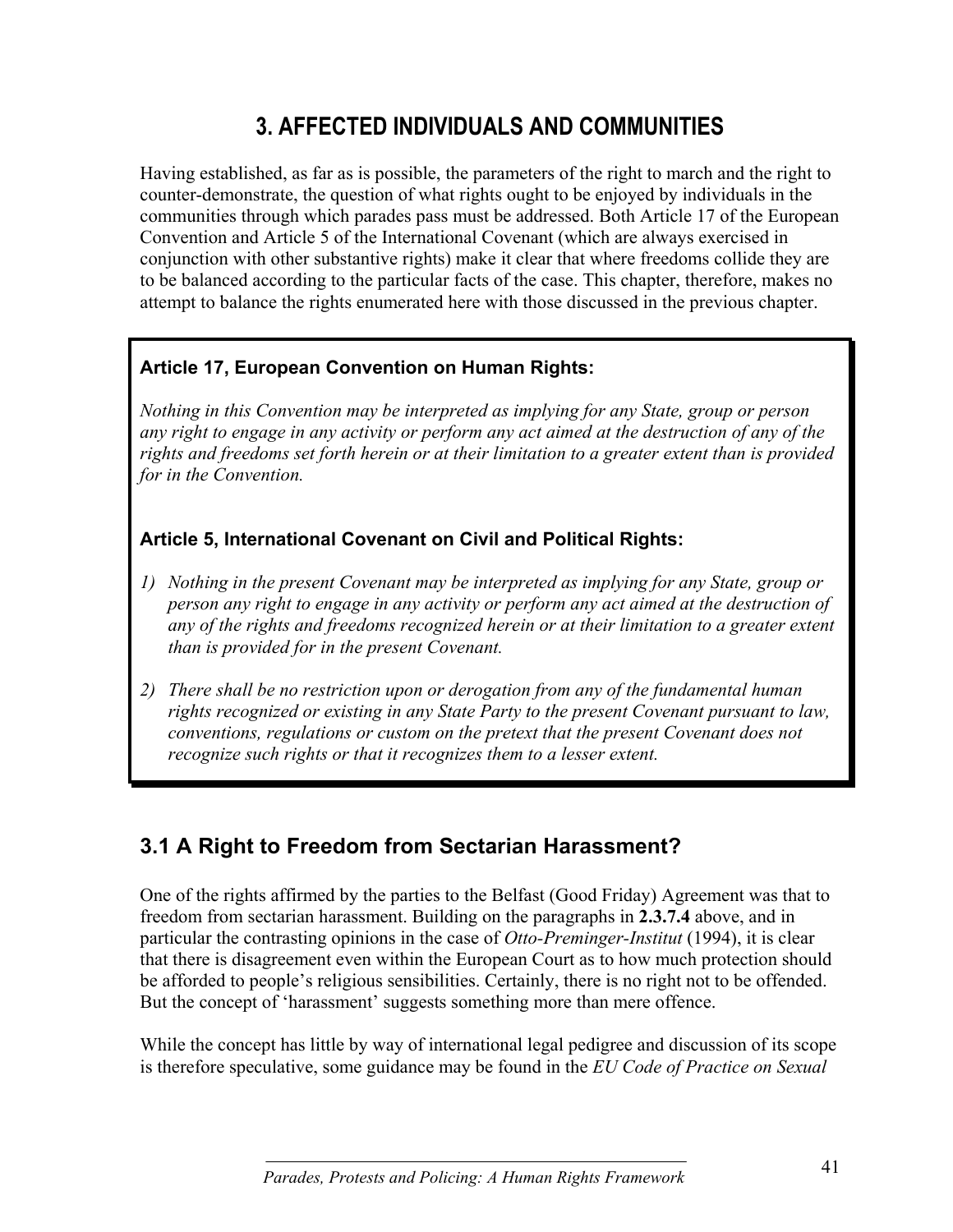Harassment.<sup>102</sup> In this document, "harassment" is defined as conduct which is "unwanted, unreasonable and offensive to the recipient". It may also create "an intimidating, hostile or humiliating…environment for the recipient." Such conduct affects the dignity of the recipient, and moreover, it is for each individual to determine what behaviour is acceptable to them and what they regard as offensive. Conduct becomes harassment if it is persisted in once it has been made clear that it is regarded by the recipient as offensive.

The rest of this chapter is confined to examination of some of the rights and principles already enshrined in international human rights law. These are, namely, 'degrading treatment', the right to respect for private and family life, peaceful enjoyment of one's possessions, and the rights of minorities.

## **3.2 Degrading Treatment**

 $\overline{a}$ 

### **Article 3, European Convention on Human Rights:**

*No one shall be subjected to torture or to inhuman or degrading treatment or punishment.*

### **Article 7, International Covenant on Civil and Political Rights:**

*No one shall be subjected to torture or to cruel, inhuman or degrading treatment or punishment. In particular, no one shall be subjected without his free consent to medical or scientific experimentation.*

There is a high threshold to be overcome in order for treatment to be deemed 'inhuman' or 'degrading'. In *ECW v The Netherlands* (1993), the UN's Human Rights Committee held that the applicant's conviction for violating the law, while protesting against the deployment of cruise missiles, did not raise an issue under Article 7, ICCPR.

More significantly, in *Smith and Grady v UK* (2000), the applicants were two homosexuals who were dismissed from the British army. They argued that the army's policy, the investigation procedure, and their subsequent discharge was discriminatory treatment, contrary to Article 3, ECHR, based on crude stereotyping and prejudice, which denied and caused affront to their individuality and dignity. The Court stated that:

Ill-treatment must attain a minimum level of severity if it is to fall within the scope of Article 3. The assessment of that minimum is relative and depends on all the circumstances of the case, such as the duration of the treatment and its physical or mental effects…Treatment may be considered degrading if it is such as to arouse in its victims feelings of fear, anguish and

<sup>&</sup>lt;sup>102</sup> Commission Recommendation of 27 November 1991 on the protection of the dignity of women and men at work (92/131/EEC).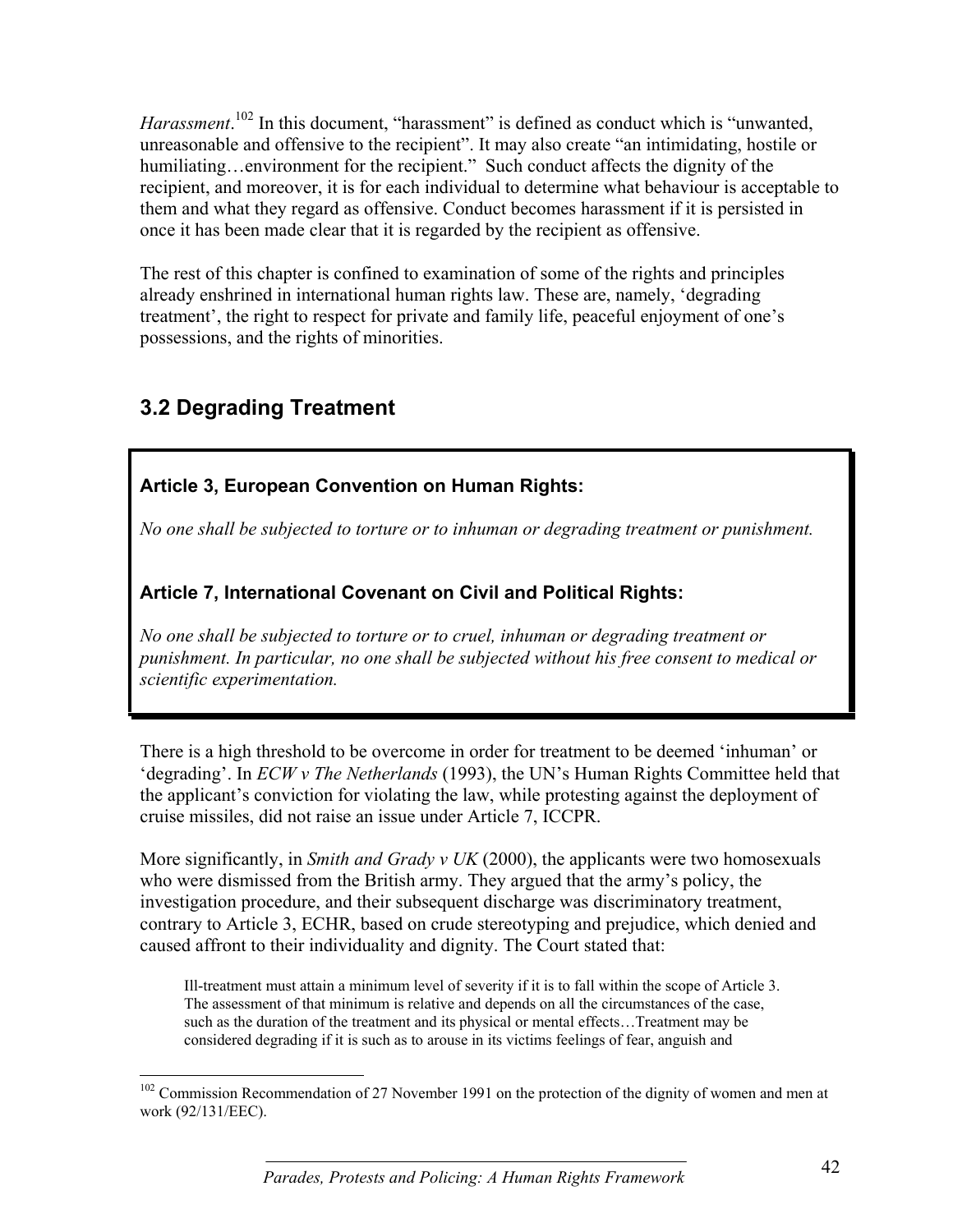inferiority capable of humiliating and debasing them and *possibly breaking their physical or moral resistance*. Moreover, it is sufficient if the victim is humiliated in his or her own eyes.

The Court did not deny that treatment 'grounded upon a predisposed bias on the part of a heterosexual majority against a homosexual minority' could, in principle, fall within the scope of Article 3, but the Court ruled in this case that the minimum level of severity had not been met, and there was no violation of Article 3 (see further **4.5**)

Given this minimum level, the application of this Article to the parades dispute in Northern Ireland is perhaps tenuous. In relation to **3.1** above, however, it would certainly seem that 'harassment' involves a lower threshold than 'degrading treatment'.

## **3.3 Private and Family Life**

In addition to the potential for disorder, one of the factors which the Parades Commission must have regard to when deciding whether or not to impose conditions on a parade is the level of disruption likely to be caused to the life of the community. Such disruption might be argued to infringe upon the right of individuals to respect for their private and family life.

#### **Article 8, European Convention on Human Rights:**

- 1) *Everyone has the right to respect for his private and family life, his home and his correspondence.*
- 2) *There shall be no interference by a public authority with the exercise of this right except such as is in accordance with the law and is necessary in a democratic society in the interests of national security, public safety or the economic well-being of the country, for the prevention of disorder or crime, for the protection of health or morals, or for the protection of the rights and freedoms of others.*

### **Article 17, International Covenant on Civil and Political Rights:**

- 1) *No one shall be subjected to arbitrary or unlawful interference with his privacy, family, home or correspondence, nor to unlawful attacks on his honour or reputation.*
- 2) *Everyone has the right to protection of the law against such interference or attacks.*

'Private life' covers the physical and moral integrity of the person. Moreover, the right to private and family life has been held (in *X and Y v The Netherlands* (1985)) not merely to compel the State to abstain from arbitrary interference with the individual, but also to include a positive obligation to ensure *effective* respect for private or family life, which may extend even in the sphere of relations between individuals.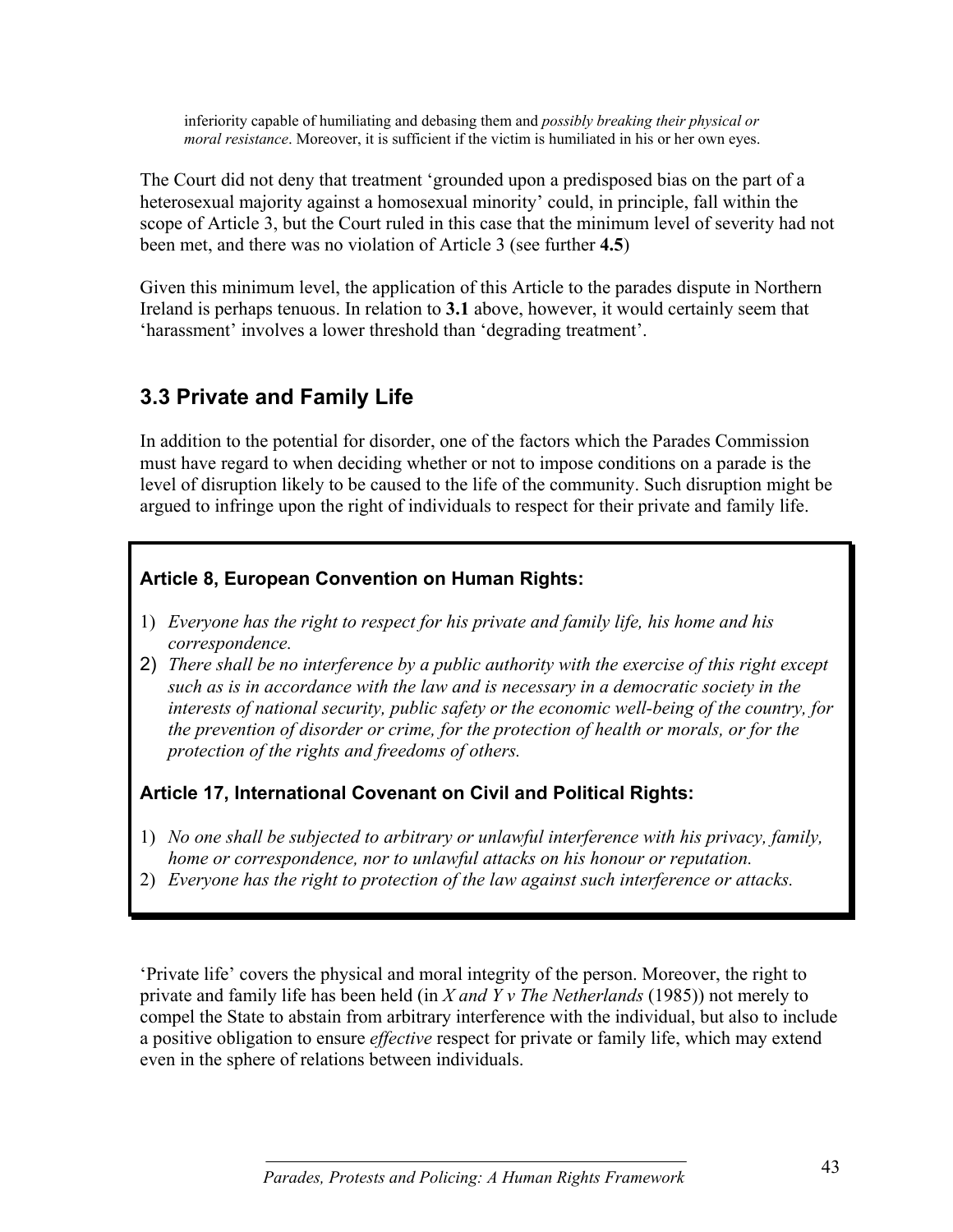From a different angle, in *Friedl v Austria* (1995), the police had photographed a participant in a sit-in demonstration, confirmed his identity, and compiled a record of his details. They did so only after requesting that the demonstrators disperse, and the European Commission held there to be no violation of Article 8. While this fairly mild response by the police did not constitute an infringement of Article 8, there may well be arguments to be made under this provision concerning the proportionality of any policing operation which imposes a virtual curfew on a local community (see further chapter 4).

Furthermore, one of the purposes enumerated in Article 8 of the Convention for which it is permissible to interfere with the exercise of that right is for *the economic well being of the country.* In *G and E v Norway* (1983), the Commission made no attempt to ascertain the exact extent and nature of the interference with the applicants' rights under Article 8(1), but rather, considered only the necessity of the State's siting of the hydro-electric power station in the particular location. Finding that this necessity was borne out in the interests of the country's economic well being, the applicant's complaint under Article 8 was declared manifestly ill founded. In relation to parade disputes, this could, in theory be extended to mean that a court may dismiss any claimed violation of the right to respect for private and family life if the necessity of a policing operation to give effect to a determination by the Parades Commission, for example, is borne out in the interests of the country's economic well-being.

# **3.4 Peaceful Enjoyment of Possessions**

### **Article 1 of Protocol 1, European Convention on Human Rights:**

*Every natural or legal person is entitled to the peaceful enjoyment of his possessions. No one shall be deprived of his possessions except in the public interest and subject to the conditions provided for by law and by the general principles of international law.*

*The preceding provisions shall not, however, in any way impair the right of a State to enforce such laws as it deems necessary to control the use of property in accordance with the general interest or to secure the payment of taxes or other contributions or penalties.*

The right to peacefully enjoy one's possessions has been strictly construed by the European institutions so as to offer protection only to proprietary interests. In *G and E v Norway* (1983), a group of people from the minority Lapp community in Norway were protesting that their reindeer business would be damaged as a result of the building of a hydro-electric power plant. The European Commission found that the traditional use of vast territories for grazing, hunting and fishing, did not constitute a property right as protected by Article 1 of the First Protocol. In so far as parade disputes are concerned, individuals living in any local community are highly unlikely to be able to demonstrate a proprietary interest in the roads along which a parade might pass.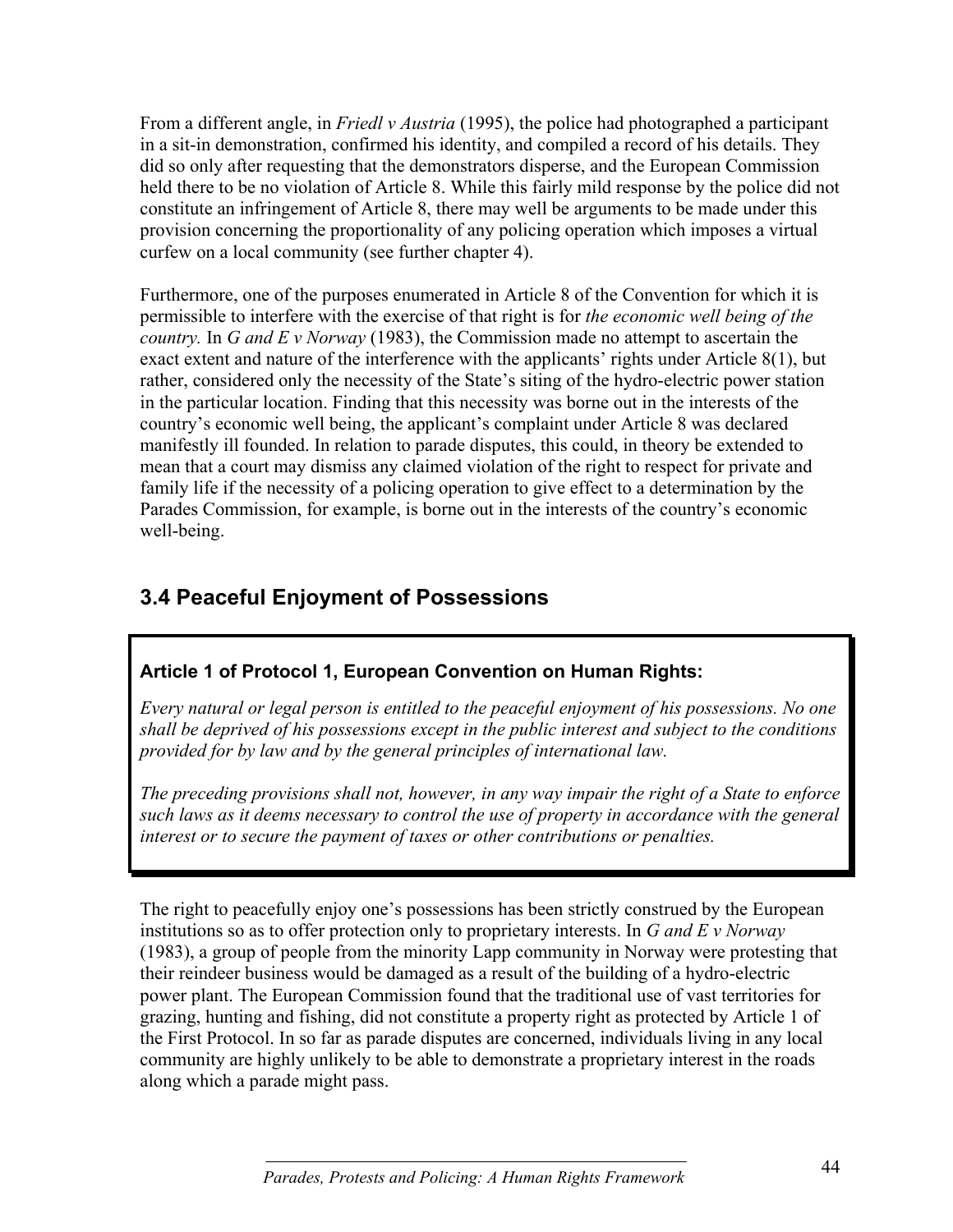The proprietary issue was also at the core of *Chassagnou and Others v France* (1999), a case which involved the balancing of 'a right to hunt' with 'a right to property'. It concerned an attempt to compel small landowners to transfer the hunting rights over their land to a municipal hunting association. The European Court held that although the applicants had not been deprived of their right to use their property, to lease it or sell it, the compulsory transfer of hunting rights prevented them from making use of the right to hunt, which is directly linked to the right of property, as they saw fit. Any interference with the right to enjoy one's possessions must be proportionate and achieve a 'fair balance' between the demands of the general interest of the community and the requirements of the protection of the individual's fundamental rights.

One case in which the jurisprudence *could* have been further developed, with particular significance for business owners in the vicinity of contentious parade routes, was *Torgny Gustafsson v Sweden* (1995). An owner of a restaurant refused to join the Hotel and Restaurant Workers Union (HRF) because he objected, on principle, to collective bargaining. As a result, HRF placed his restaurant under a blockade and declared a boycott against it. This ultimately led to deliveries to the restaurant being stopped and the restaurant closing. The European Commission declared admissible the applicant's complaints that the lack of State protection against such industrial action had violated, *inter alia*, his right to the peaceful enjoyment of his possessions (Article 1 of Protocol 1). However, because the Commission concluded that there had been a violation of the applicant's negative freedom of association under Article 11 (given, in particular, the financial consequences of the boycott), it considered it unnecessary to examine the applicant's complaint regarding the peaceful enjoyment of his possessions.

## **3.5 The Rights of Minorities**

In Northern Ireland, the question of whether there is a national minority is a vexed one. So too is the question of whether the protection afforded to minorities by international human rights standards also extends to self-defined minority groupings within a specific local community. The argument for such extension is perhaps strengthened by the loose definition of the term 'community' in section 8(6) (b) and (c) of the Public Processions (NI) Act 1998, which was approved by the Court of Appeal in *In the Matter of An Application By Patricia Pelan for Judicial Review*. Carswell LCJ stated that:

We do not consider that it is necessary to confine the meaning of the word 'community' in such a rigid manner. If it is construed as meaning a group of people in society, then in any passage where it is used the breadth of that group is determined by the context. So in paragraph (b) of section 8(6) the disruption referred to appears to be primarily (though perhaps not exclusively) that which may occur in the life of those members of the community who live in the area through which the procession is to pass. When one turns to paragraph (c), however, it seems to us quite possible to interpret the word 'community' as referring to a wider group.<sup>103</sup>

Notwithstanding these questions about the relevance of minority protection to communities affected by parades in Northern Ireland, it should be noted that the ECHR is concerned

 $\overline{a}$ 

 $103$  28 September 1998, p.18.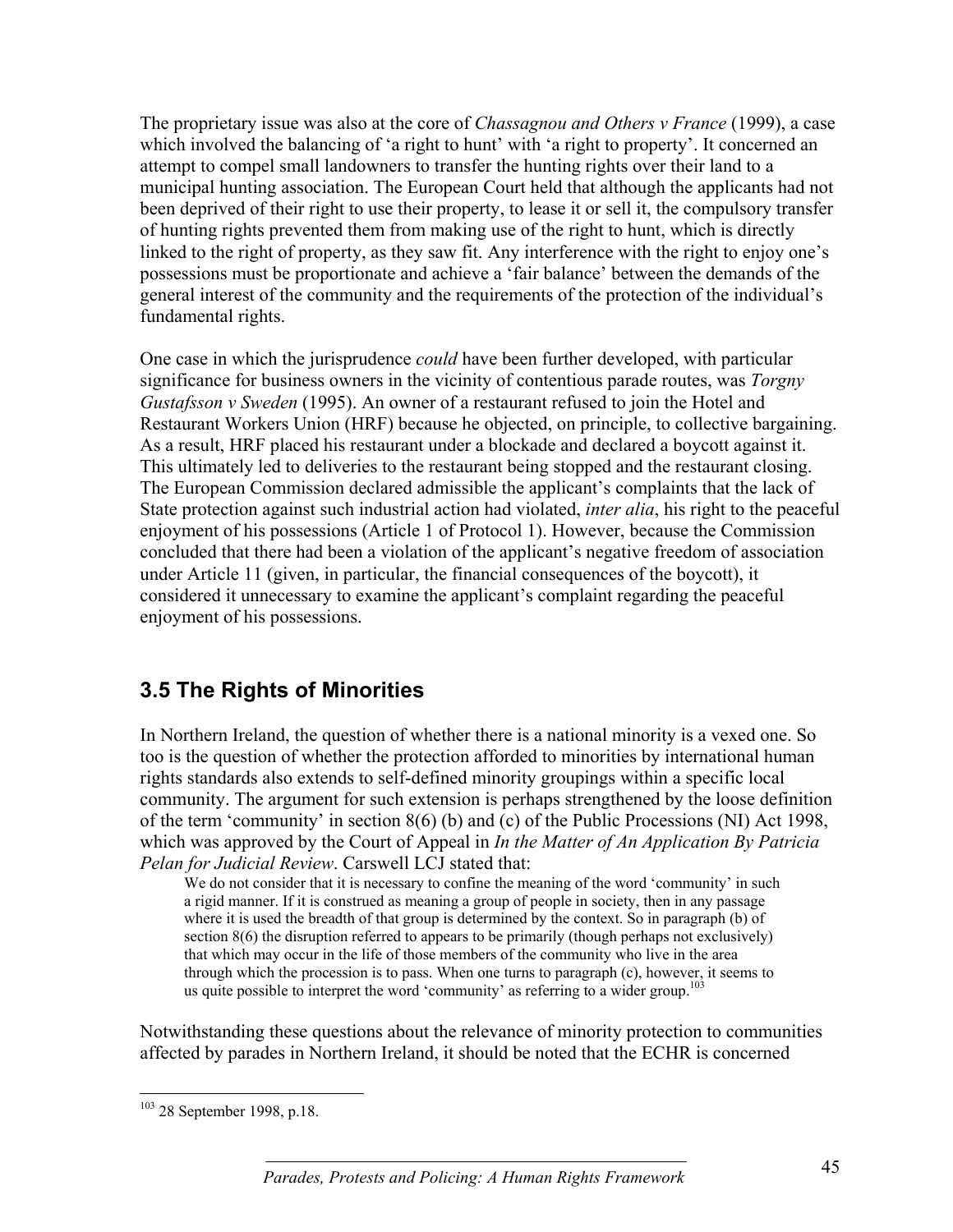essentially with individual rights and "is not designed to deal with the issues which typically arise in societies which are deeply divided along communal lines or in which there are clearly identifiable majority and minority communities."104 Article 1, ECHR obliges signatory States to secure to everyone within their jurisdiction the rights contained in Articles 1-18 of the Convention. In guaranteeing rights to "everyone", however, the Convention does not recognise specific rights for minorities<sup>105</sup>. In *G and E v Norway* (1983), the Commission concluded that:

The Convention does not guarantee any specific rights to minorities, but disrespect of the particular life style of minorities may raise an issue under Article 8. There is no indication that the applicants have been treated in a manner which could be considered as discrimination, contrary to Article 14, nor have they been forced to abandon their lifestyle.<sup>106</sup>

Article 27 of the ICCPR, however, goes further than the protection afforded to minorities by the ECHR. Furthermore, while not enforceable in Northern Ireland courts, the European Framework Convention on the Protection of National Minorities (recently ratified by both the British and Irish Governments) may be cited in support of any action.

#### **Article 27, International Covenant on Civil and Political Rights:**

*In those States in which ethnic, religious or linguistic minorities exist, persons belonging to such minorities shall not be denied the right, in community with the other members of their group, to enjoy their own culture, to profess and practise their own religion, or to use their own language.*

### **Article 6, Framework Convention for the Protection of National Minorities:**

- *1) The Parties shall encourage a spirit of tolerance and intercultural dialogue and take effective measures to promote mutual respect and understanding and co-operation among all persons living on their territory, irrespective of those persons' ethnic, cultural, linguistic or religious identity, in particular in the fields of education, culture and the media.*
- *2) The Parties undertake to take appropriate measures to protect persons who may be subject to threats or acts of discrimination, hostility or violence as a result of their ethnic, cultural, linguistic or religious identity.*

In the case of *Jouni E Länsman et al v Finland* (1996), the UN Human Rights Committee found that the Finnish Central Forestry Board's plans to approve logging and the construction of roads in an area covering 3,000 hectares which was used by reindeer breeders of Sami ethnic origin did not constitute a violation of Article 27. In their reasoning, the Committee held that "measures that have a certain limited impact on the way of life and the

 $\overline{a}$ 

<sup>&</sup>lt;sup>104</sup> Northern Ireland Human Rights Commission – "*A Bill of Rights – your questions answered*".<br><sup>105</sup> G. and E. v Norway.<br><sup>106</sup> At p.38.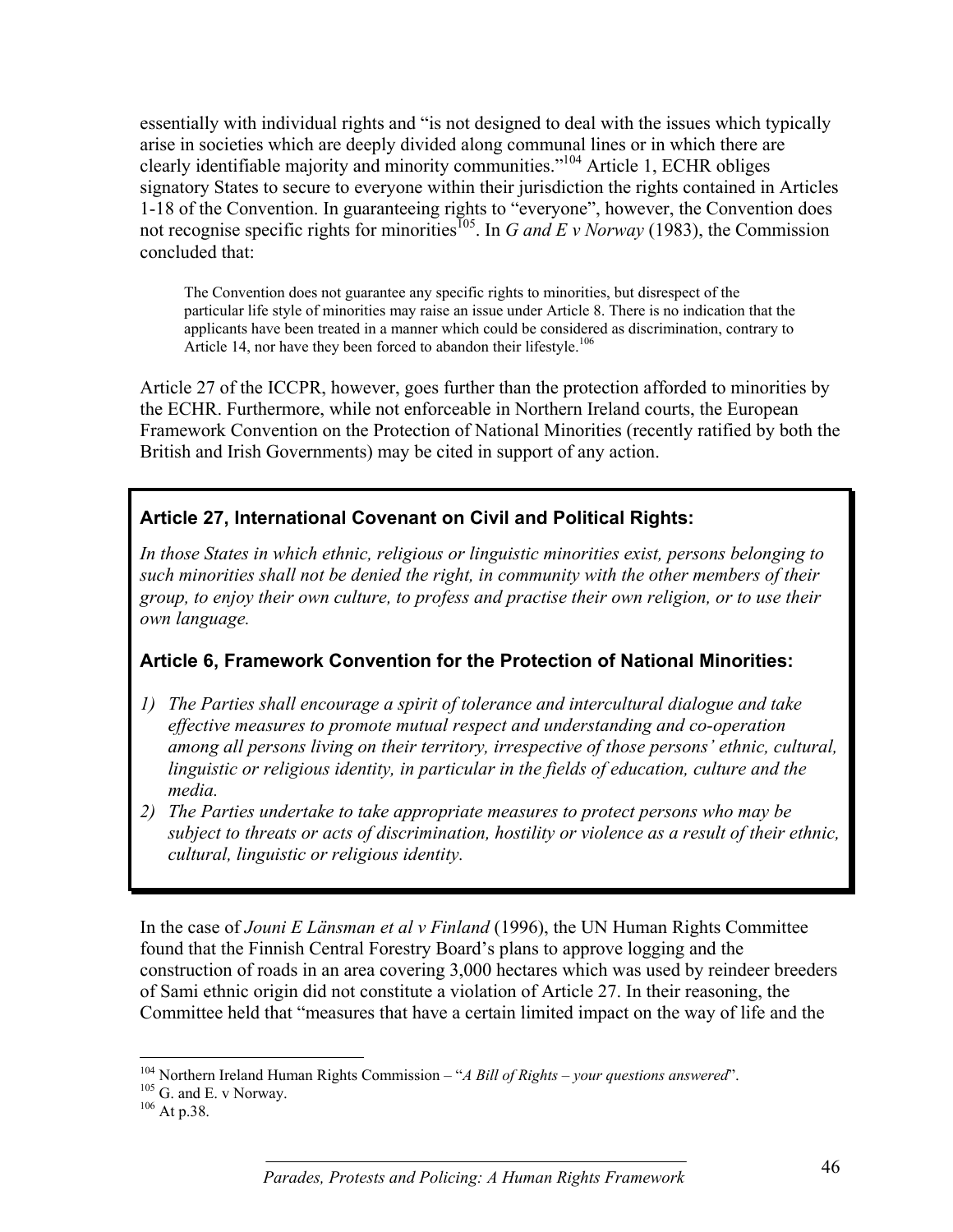livelihood of persons belonging to a minority will not necessarily amount to a denial of the rights under article  $27$ ",  $107$  although the cumulative impact of successive measures will be taken into account.<sup>108</sup>

## **3.6 A Right to be Consulted?**

In their deliberations in the *Länsman* case, the Human Rights Committee gave serious consideration to the extent to which the minority community had effectively participated in the decision affecting them. This was important particularly where the consequences of any decision would create considerable, long-lasting or even permanent harm.<sup>109</sup> The fact that the consultation process was felt to be unsatisfactory by the applicants did not sway the Committee's decision. In terms of communities in Northern Ireland which are affected by parades, this would appear to be particularly relevant to the consultation process and evidence gathering procedure conducted by the Parades Commission. Because such a consultation process exists, mere dissatisfaction with it and any consequent decision cannot of itself constitute a violation of minority rights.

Indeed, the possibility of '**a right to be consulted**' has already been given limited consideration in three judicial review proceedings involving the Parades Commission.<sup>110</sup> One of the three grounds for judicial review is that of procedural irregularity.<sup>111</sup> This draws upon the principle of *audi alteram partem* which provides that a person should not be denied the opportunity to make representations, or to a fair hearing, where they might be deemed to have a 'legitimate expectation' of being heard.<sup>112</sup> It does not, however, require that the hearings be oral, as opportunity to make written representations might be sufficiently fair. The fact that a parade route has not been changed for a number of years, for example, may give rise to a legitimate expectation on the part of residents in the area that they be consulted before any changes are made.

The Druid applicant in *ARM Chappell v UK* (1987) contended that the Druids had had a reasonable expectation of consultation with the Commissioner of English Heritage before the making of any decision to ban the Druids and the festival from Stonehenge at the time of the midsummer solstice. The judge in the judicial review proceedings stated that he had dealt with the case on the basis of the fundamental rights of individuals including Article 9 of the Convention. In this light, he noted that the opportunity for consultation had been given more than once by the Commissioner and that the Commissioner could not be faulted for not

<sup>112</sup> per Lord Denning in Schmidt v Secretary of State for Home Affairs [1969] 2 Ch 149; Cinnamond v British *Airports Authority* [1980] 1 WLR 582.

<sup>&</sup>lt;sup>107</sup> Para. 10.3.

<sup>&</sup>lt;sup>108</sup> Para. 10.7.<br><sup>109</sup> Paras. 6.14 and 7.15.<br><sup>110</sup> In the Matter of an Application by Kevin Farrell for Judicial Review (regarding Parkmount Junior Orange Lodge No.150 parade on 29/5/99); *In the Matter of an Application by Joseph McConnell for Judicial Review* (regarding the section of 'The Long March' in Lurgan on 3/7/99); and *In the Matter of an Application by Rachel Campbell for Judicial Review* (regarding the AOH Pipe Band Glassdrumman & Holy Cross Accordian Band parade in Kilkeel on 17/3/00).<br><sup>111</sup> per Lord Diplock in Council for Civil Service Unions v Minister for the Civil Service [1985] AC 374.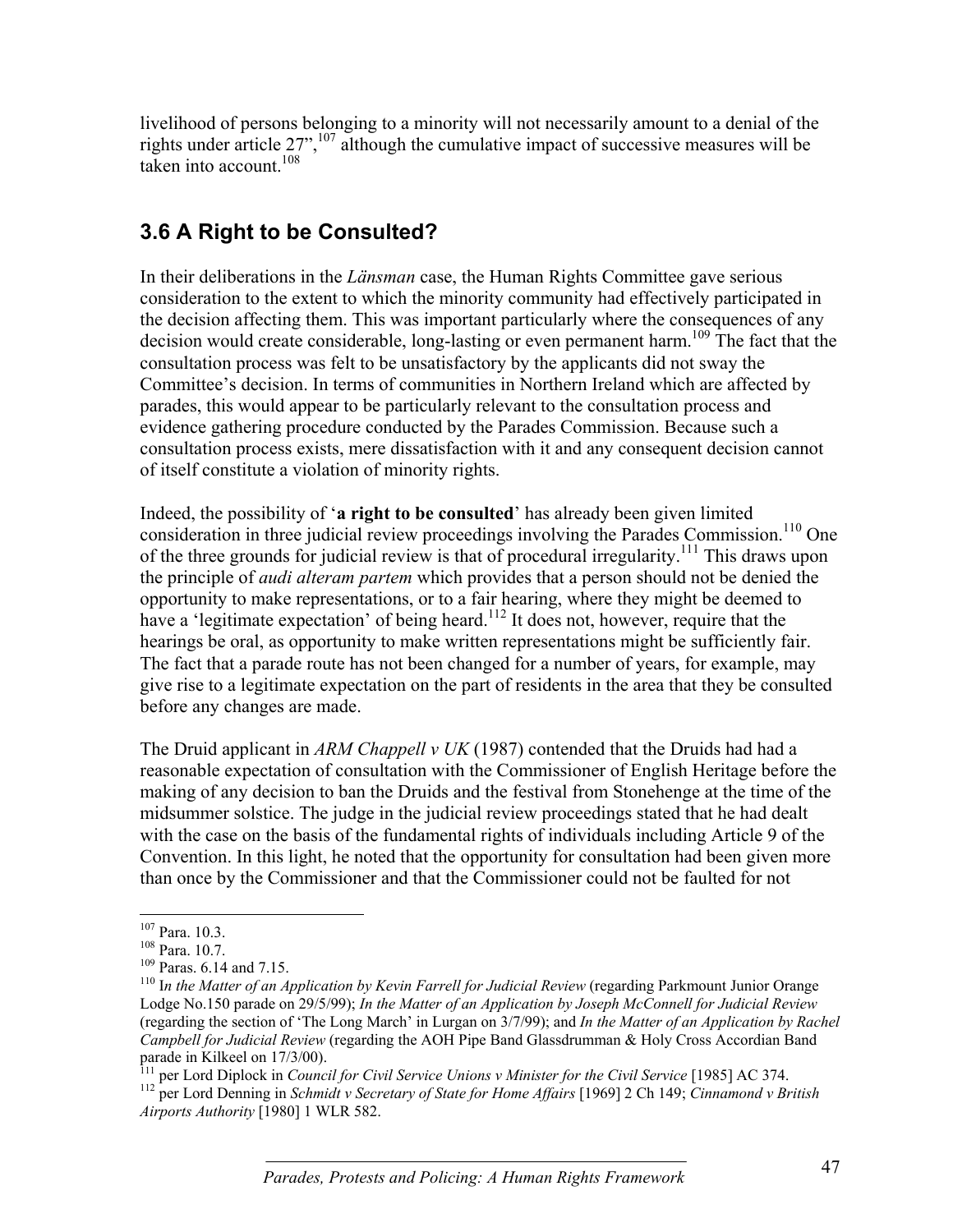offering further opportunities for consultation. The European Commission did not question the judge's findings on this account.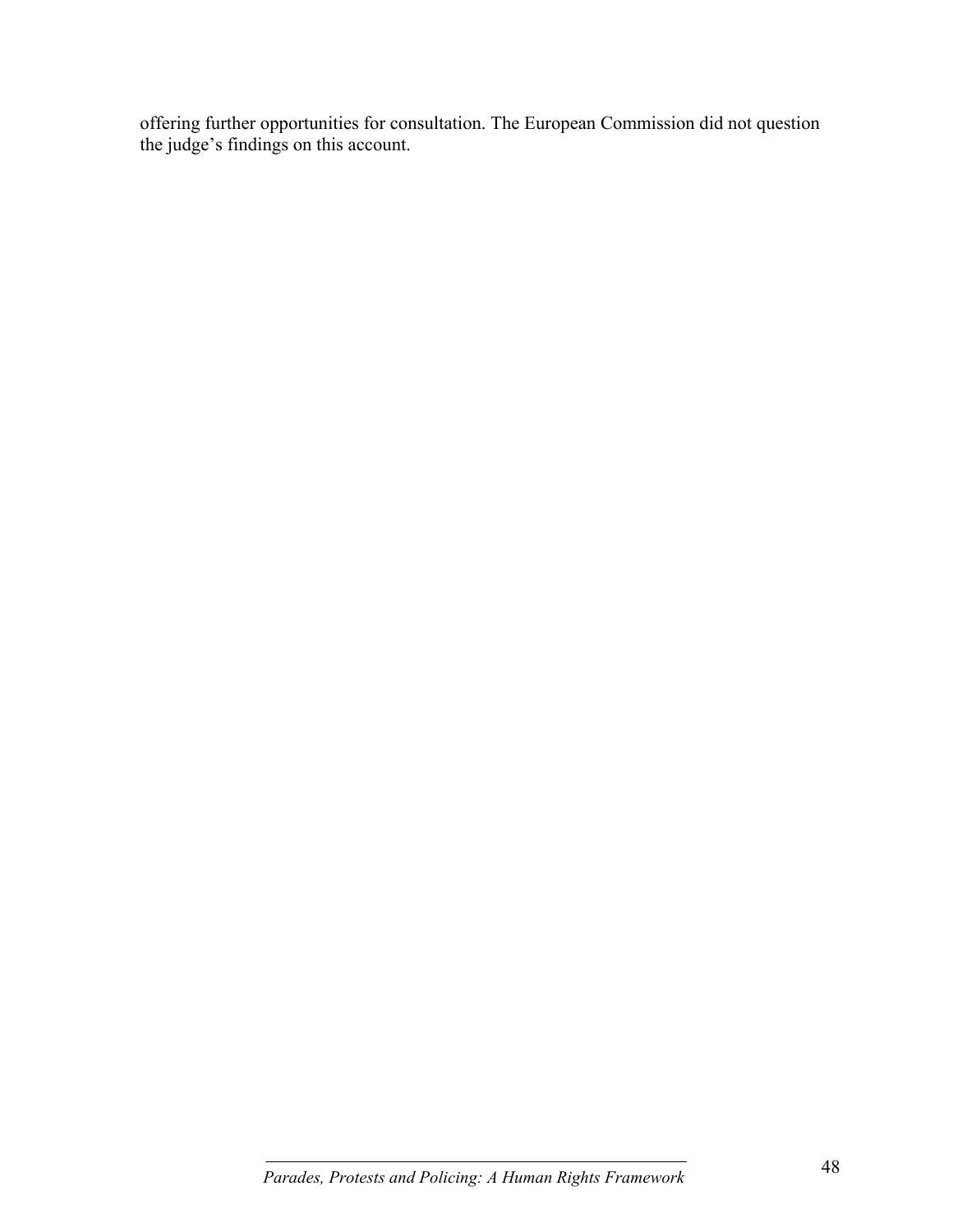# **4. POLICING PUBLIC ASSEMBLIES**

The introduction of the Public Processions (Northern Ireland) Act in 1998 removed the power of the police to re-route or impose conditions on parades. Although the police retain the authority to constrain static protests under the 1987 Public Order (NI) Order the Parades Commission now has the authority to impose restrictions and conditions on contentious parades.

However the police still have a primary responsibility to ensure that people are able to exercise their basic human rights, that peaceful and legal parades are able to take place, that lawful protest is possible and that public order is maintained. To do so the police have to try to strike a balance between the sometimes competing and conflicting rights of individuals and communities and they have to exercise discretion in their dual responsibility to uphold the law and maintain order.

The police also have to balance their authority to use force to maintain public order with their responsibility to protect the right to life.

In this following section we begin by reviewing the general responsibilities of the police with regard to managing public order. We then discuss the case law of the European Court of Human Rights to consider how they have clarified the role and limitations of the police. Finally we address the issue of the right to life and the use of force.

## **4.1 Policing and Human Rights**

The Patten Report on the future of policing in Northern Ireland stated clearly that 'the fundamental purpose of policing should be '…the protection and vindication of the human rights of all' (Patten 4.1). In saying this the report was reiterating the themes of two primary documents relating to police ethics and principles, the Council of Europe *Declaration on the Police* (1979) and the United Nations *Code of Conduct for Law Enforcement Officials* (1979). Although neither of these is a legally binding document, they nevertheless set down basic principles which establish the framework for policing and the boundaries of police behaviour and activities which are deemed to form the basis for law enforcement in all societies.

The *Declaration on the Police* does not refer directly to human rights but rather defines the duty of the police as being to protect their fellow citizens against violent, predatory and other harmful acts, and to act with integrity, impartiality and dignity. The UN *Code of Conduct* is more explicit, however, and in Article 2 states that law enforcement officials 'shall respect and protect human dignity and maintain and uphold the human rights of all persons'.

It is clear therefore that the Patten Report does no more that reflect international standards when it emphasise the importance of human rights for policing practice.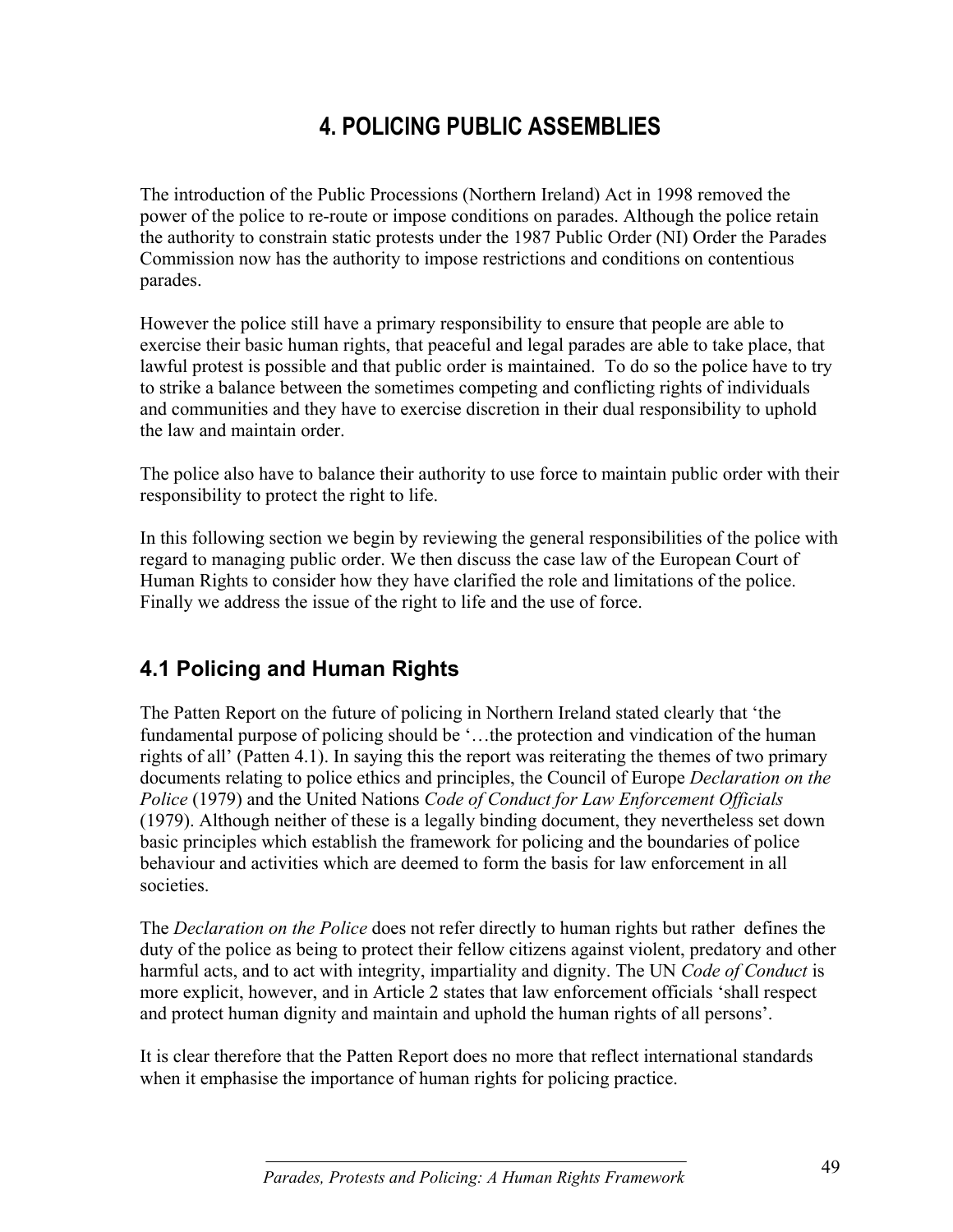The fact that the *Code of Conduct* refers to both respecting and protecting human dignity implies a positive expectation on the police. It indicates that they not only have a responsibility to respect people's human rights, but also a duty to protect people's rights from infringement by others and to ensure that people are able to exercise their rights. Human rights are therefore fundamental both to practical notions of democratic policing and also to policing in a democratic society.

However, the range of duties and responsibilities that are central to police practice can create contradictory demands - between facilitating the exercise of people's rights and protecting others' rights from infringement. As we have discussed, human rights are rarely absolute; there is normally a need to find a balance between exercising one's rights without unduly infringing other people's rights. For basic political rights such as freedom of assembly or freedom of expression, which are often exercised in public, it falls on the police to impose a balance between competing rights. The complexity involved in trying to achieve a balance between competing rights is further complicated by the fact that the police also have a primary responsibility to maintain and protect public order.

## **4.2 Human Rights and Public Order**

A key factor in the ability of people to exercise their rights is the establishment and maintenance of a degree of public order that provides the safety and security for people to express and demonstrate their opinions and ideas on a range of social and political issues. This is made explicit in Article 28 of the *Universal Declaration of Human Rights* (1948) which states that 'everyone is entitled to a social and international order in which the rights and freedoms set forth in this Declaration can be fully realised'.

The police therefore have the responsibility to protect the basic social conditions that enable people to exercise and enjoy their fundamental human rights. But the police are in a potentially contradictory position in so far as they also have the power and authority to restrict human rights to maintain public order. They have the power of arrest and the power to use force, both of which involve a restraint or an imposition on the rights of others. However police powers to restrict rights are not unlimited and they cannot be used indiscriminately. Article 29 of the UDHR states:

## **Article 29 UN Universal Declaration on Human Rights:**

*Everyone shall be subject only to such limitations as are determined by law solely for the purpose of securing due recognition and respect for the rights and freedom of others and of meeting the just requirements of morality, public order and the general welfare in a democratic society.*

Rights can be restricted to enable other people to exercise their rights. They can also be restricted to ensure other people's rights are not unduly curtailed and they can be restricted to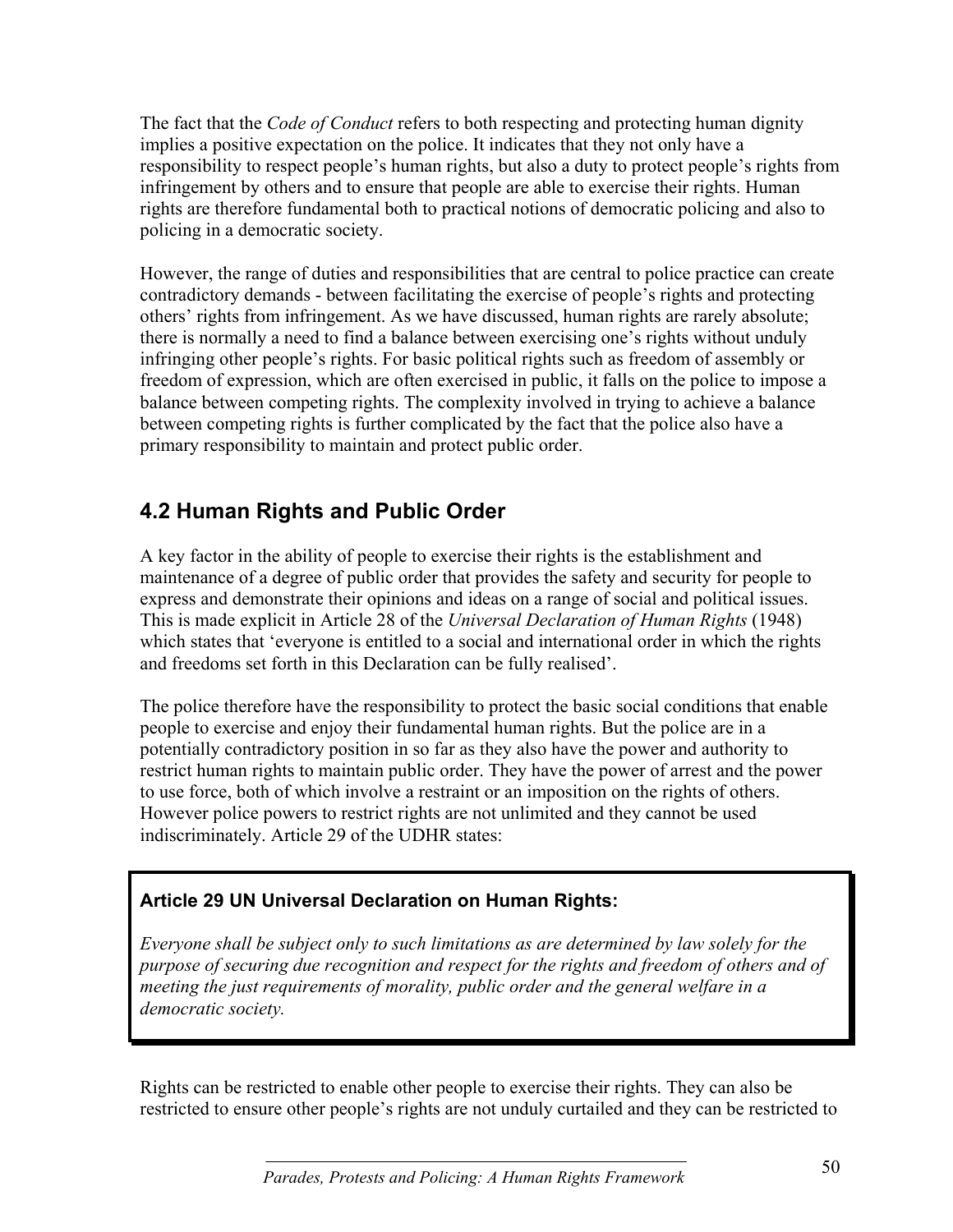ensure that public order is maintained. But, as Article 29 clearly states, this must be in accordance with the law.

The European Convention similarly allows restrictions to be imposed on freedom of assembly as long as they are both prescribed by law and 'necessary in a democratic society'. However, the Convention provides a wider range of reasons for which the state, and in practice the police, can restrict the exercise of human rights. These are: the interests of national security and public safety, to prevent crime or disorder, for the protection of health and morals or to protect the rights and freedoms of others (see Chapter 2.3.8 above).

In practice police forces in a range of European countries have relied on fear of public disorder as their primary justification for imposing restrictions on assemblies or protests. In the majority of cases the European Court has accepted that the fears expressed by the police over the threat of public disorder have been reasonable and therefore form an acceptable basis for imposing restraints on assemblies and protests. But this is by no means unproblematic because public order is itself an ill-defined and variable concept. In normal circumstances blocking a main road with the attended disruption to traffic and public transport could constitute a breach of public order but on some occasions it is considered acceptable. Blocking a road to try to sell people things would generally not be regarded as acceptable behaviour, but blocking a road as part of a political protest or a cultural event is widely accepted as a legitimate part of democratic society.

International understanding and practice diverges quite considerably on the issue of blocking roads. In the United States and Canada the police regard it as reasonable to restrict parades and demonstrations in order to reduce disruption to traffic and businesses. In contrast the Israeli Supreme Court decided that people had as much right to use roads for demonstrations as they did for driving on. The acceptable limits of public order can and do vary and in practice will be dependent on the location, the time and the nature of the event or the behaviour.

Although the Parades Commission issue determinations on which rights and whose rights should have priority with regards to parades, in many cases it is still left to the police to determine what action and behaviour is reasonable in the circumstances. Police officers will be expected to use their discretion to decide between competing claims of human rights, of unreasonable restrictions and the needs of public order.

## **4.3 Policing Freedom of Assembly**

We have already considered examples in which the European Court of Human Rights has addressed the issue of the limits to the right to freedom of assembly. In this section we review what the Court has said about the role of the police in the management of public assemblies and the right to protest. There has been only one case that has focused in any detail on the role of the police in facilitating these freedoms. The remainder of the cases to be considered have looked at the legitimacy of police intervention to prevent disorder.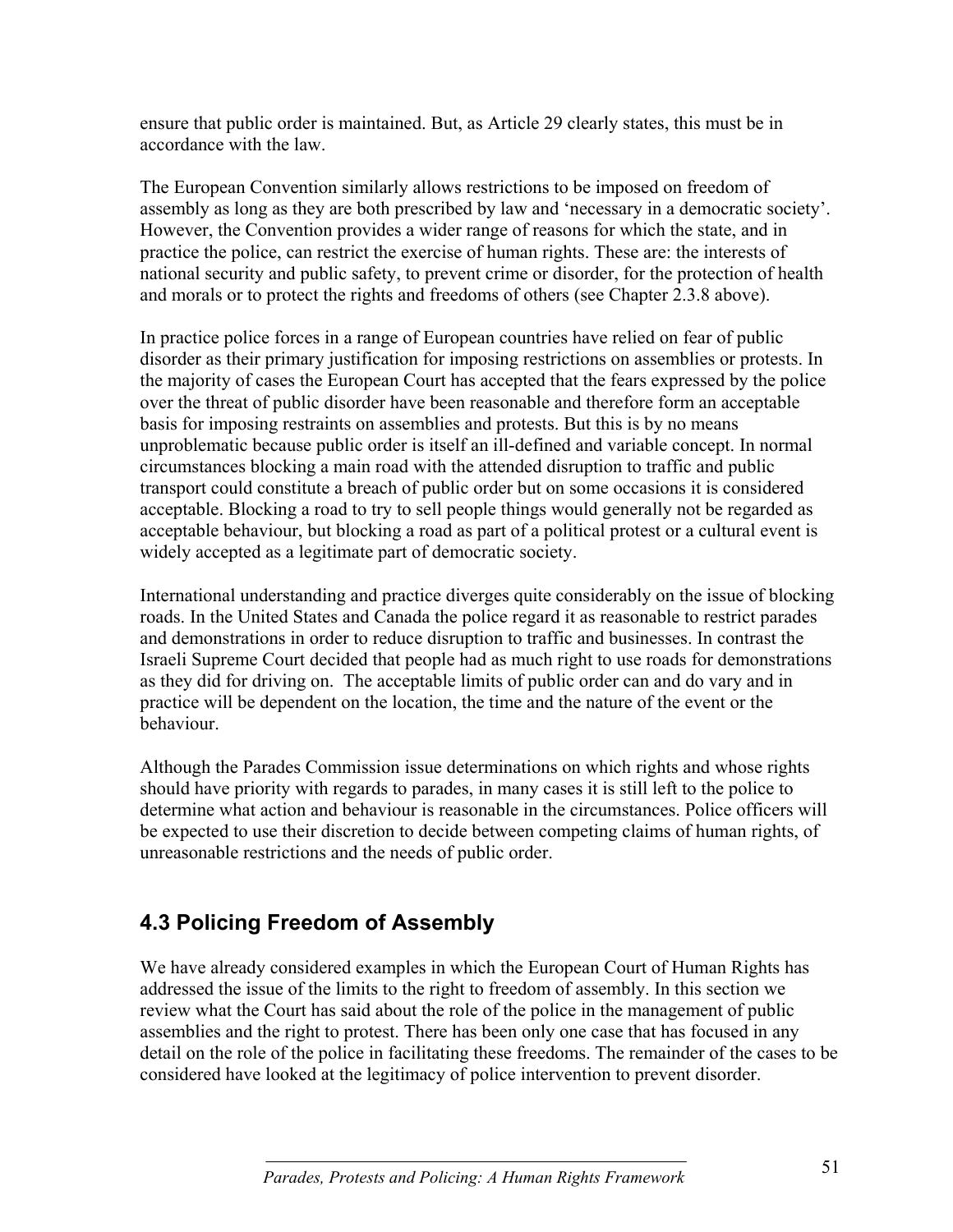In general the European Court has taken a position which has been sympathetic to the role of the state and its agents, the police, in managing public assemblies and protests. The Court has tended to accept claims made by the authorities about concerns for public order and the limits of their ability to restrain outbreaks of violence. It has therefore broadly accepted that restrictions should be imposed in advance of an event rather than expect the police to respond to unfolding and unpredictable situations. In the case of *Plattform Ärzte fűr das Leben v Austria* (1988), the European Court noted that the state has a responsibility to ensure that both the rights of demonstrators and counter-demonstrators should be met where possible. But it also noted that the right to counter-demonstrate does not extend to stopping a lawful assembly and the state has a 'positive obligation' to ensure peaceful demonstrations can take place. This means that the state has a responsibility to protect demonstrators from their opponents or from any counter-demonstrations.

However, at the same time the Court also noted that while the state should take 'reasonable and appropriate measures' to allow lawful assemblies to take place, it cannot guarantee this absolutely. Instead they stated that the police must strike a balance between intervention to protect a lawful assembly and intervention that will provoke some form of violence. In the *Plattform Ärzte* case the applicants complained that the police had not done enough to protect their procession and rally which had been disrupted by protesters who chanted and threw missiles. The Court noted that while there had been disturbances these had not stopped the events from being concluded and the action taken by the police had been reasonable in the circumstances.

## **4.4 Policing Protests**

There have been a limited number of cases where the Court has sought to establish the limits to legitimate protest against the actions of others and has thus addressed the limits to police action in managing protests. In *Steel and others v UK* (1998) the Court distinguished between legitimate peaceful protest and protest which involved disrupting the lawful activities of others. It found that the police had not infringed the rights of protesters when they arrested them in order to stop them disrupting a grouse shoot or to prevent them from disrupting building work on a new motorway. However, the Court found that the police had infringed the rights of three protesters who were holding a banner and handing out leaflets objecting to the arms trade outside a centre hosting a conference on military helicopters.

In none of these instances did the protesters behave violently but the Court accepted the argument that the disruptive behaviour at the grouse shoot and road protest had the potential for provoking violence and it was therefore reasonable for the police to arrest the parties involved.

A similar line of reasoning was accepted in the case of *Chorrherr v Austria* (1993). In this case the police arrested the applicant who was wearing a placard and handing out leaflets opposing the arms trade at a military commemoration. The police claimed that he was causing annoyance to spectators and his behaviour was threatening to disturb public order. The applicant on the other hand claimed he was simply exercising his right to freedom of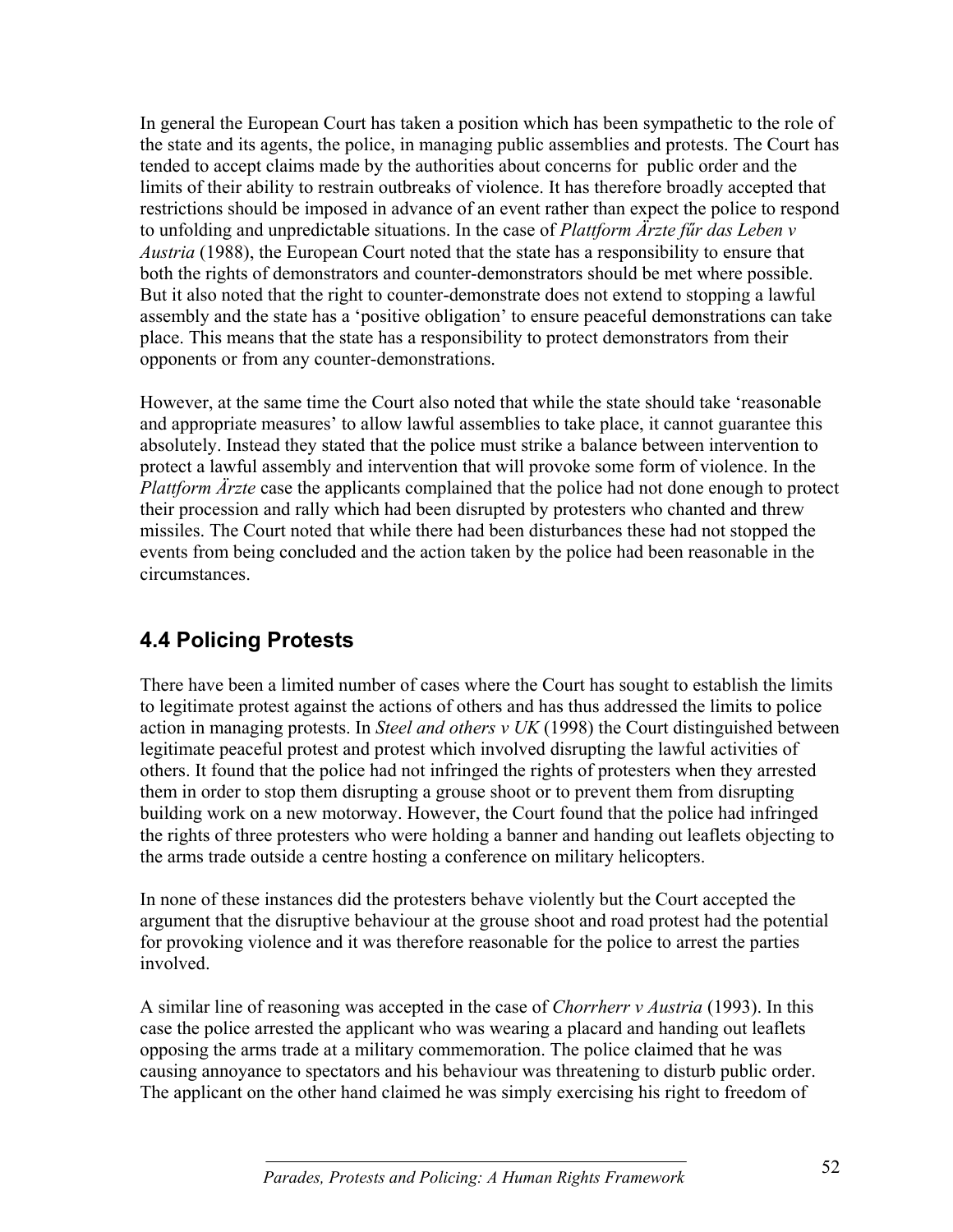expression. The Court again found for the State and agreed that it was 'reasonable and appropriate' for the police to arrest the man in these particular circumstances.

The Court has therefore established that while there is a right to peaceful protest this does not extend to the right to provoke others to violence. This implies that those engaging in protest should be mindful, not only that their own behaviour remains peaceful but also, that they have a responsibility to refrain from actions that might produce a violent reaction from others. Furthermore, the police have the authority to stop a protest that they believe may produce a violent response.

However, it is also clear that there are limits to the restrictions that the police can impose on protesters. This was revealed in the admission by the Metropolitan Police that they had acted unlawfully when they limited protests by the Free Tibet Campaign during the visit to England by the Chinese Premier in October 1999. During the visit the police removed flags and banners carried by peaceful protesters and used their vans to block the protesters from the view of the Chinese visitors. After an internal enquiry the police conceded that their actions had been unlawful.113 This example resonates with the case of *Kivenmaa v Finland* (1994) before the UN Human Rights Committee, where the Committee found a violation of the applicant's freedom of expression after the police removed a banner she was waving in protest during a visit of the Kenyan President to Finland. In neither of these examples was the threat of disorder regarded as significant enough for the police to restrict the protest.

In another case, *G v Federal Republic of Germany* (1989), the European Commission agreed that the police were within their rights when they arrested the applicant for blocking a public road during a protest. Once again he was involved in a peaceful demonstration but the Commission decided that the protest was causing more disruption than was reasonable and would normally arise in the exercise of the right of freedom of assembly. A similar decision over limits of the right to disrupt traffic during a protest was taken in case of *F v Austria* (1989) and in the case of *H v Austria* (1989) the Commission decided that the police were acting reasonably in dispersing an assembly that was causing considerable obstruction to pedestrian traffic.

In each of these cases the decision of the Commission seems in part to have been determined by the length of the protests. In the case of *G* the report suggests the protesters had blocked the road a number of times during the day for a short period; in *F* the applicant had intended to hold a static protest for a full day; and in the *H* case the protest had continued for over a week and was growing in scale and level of disruption. In each of these cases the protest and the associated disruption had been permitted to continue for some time before the police intervened.

In all three cases the Commission effectively agreed that it was the responsibility of the local police to decide what was an acceptable level of disruption to other people and when it was 'necessary in a democratic society' to disperse the protest or if necessary to arrest the participants.

 $\overline{a}$ <sup>113</sup> *The Guardian* 4/5/2000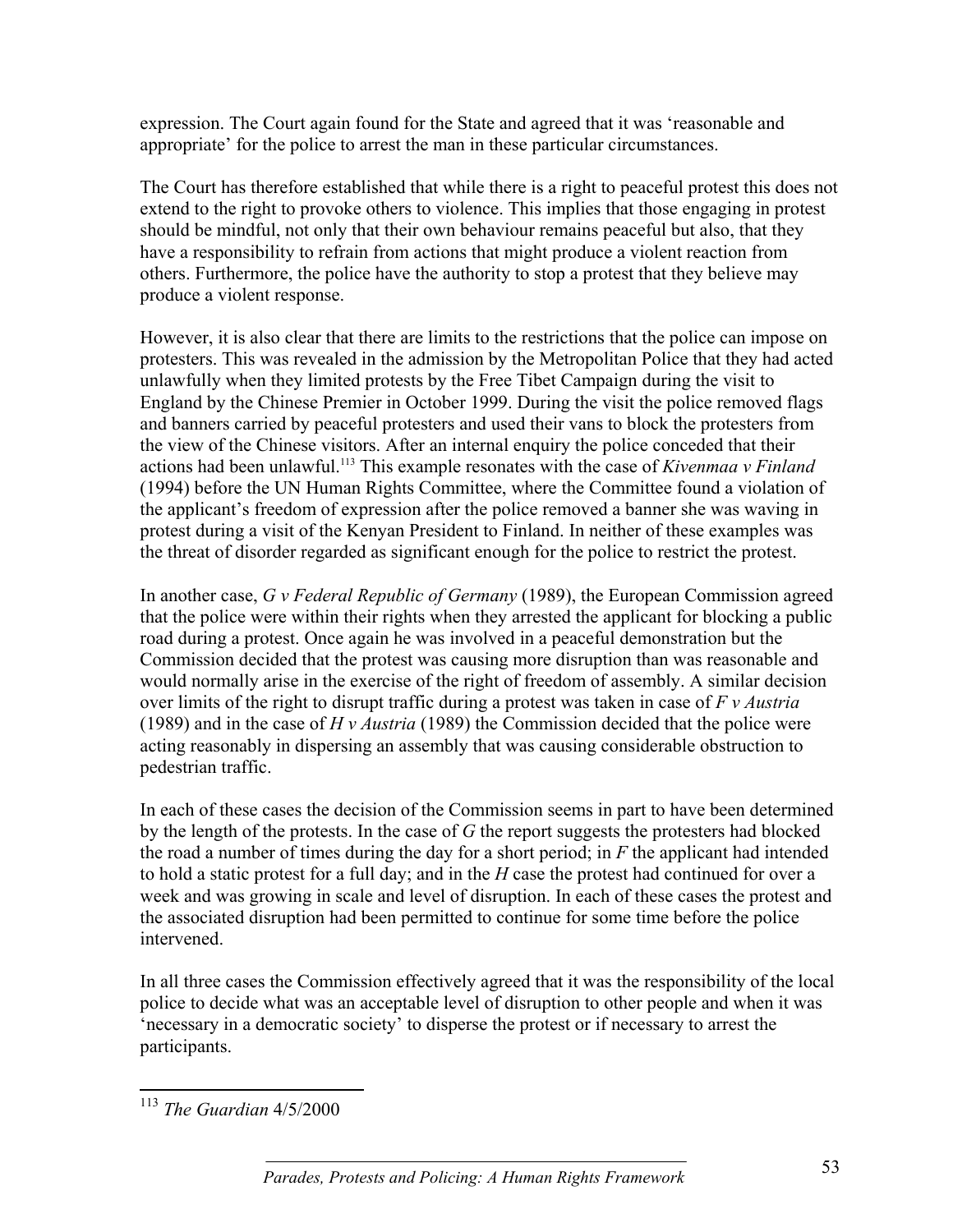A further issue raised by the *Chorrherr* and *Steel* cases was that the Court also ruled that the police had not acted in a disproportionate manner in detaining the applicants for some considerable time after their arrest. In the case of *Steel* (who disrupted the grouse shot) the applicant was detained for forty-four hours because she refused to be bound over to keep the peace, while *Chorrherr* and the anti-roads protester, in the *Steel* case, were detained for three and a half hours and seventeen hours respectively. The State argued successfully that in each case the extended period of detention was necessary to prevent the applicants from resuming their protests and causing further breaches of the peace.

It is clear therefore that the police have a responsibility to facilitate peaceful protest but also some considerable latitude to determine both what is reasonable and how far they can impose restriction to prevent disorder.

# **4.5 Use of Force by Police Officers**

The general principles governing the use of force by police officers are addressed in a range of relevant instruments. Article 3 of the UN *Code of Conduct* states that law enforcement officials may use force 'only when strictly necessary and to the extent required for the performance of their duty' and that this should be regarded as an exceptional measure and proportionate to the circumstances. The Council of Europe *Declaration on the Police* states in Article 12 that police officers are prohibited from using more force than is reasonable. This issue is dealt with in more detail in another United Nations instrument entitled *Basic Principles on the Use of Force and Firearms by Law Enforcement Officials (1990). This* contains twenty-six articles relating to the use of force and firearms which elaborate on the provisions contained in the legally binding conventions. Principles 12-14 of this document relate to 'Policing Unlawful Assemblies' and these state:

#### **Basic Principles on the Use of Force and Firearms by Law Enforcement Officials:**

- *12. As everyone is allowed to participate in lawful and peaceful assemblies …. Governments and law enforcement agencies and officials shall recognise that force and firearms may be used only in accordance with principles 13 and 14.*
- *13. In the dispersal of assemblies that are unlawful but non-violent, law enforcement officials shall avoid the use of force or, where that is not practicable, shall restrict such force to the minimum extent necessary.*
- *14. In the dispersal of violent assemblies, law enforcement officials may use firearms only when less dangerous means are not practicable and only to the minimum extent necessary. Law enforcement officials shall not use firearms in such cases except under the conditions stipulated in principle 9.*

We will consider the issue of the use of lethal force in the following section, here we will concentrate on issues related to the non-lethal use of force in the policing of assemblies. The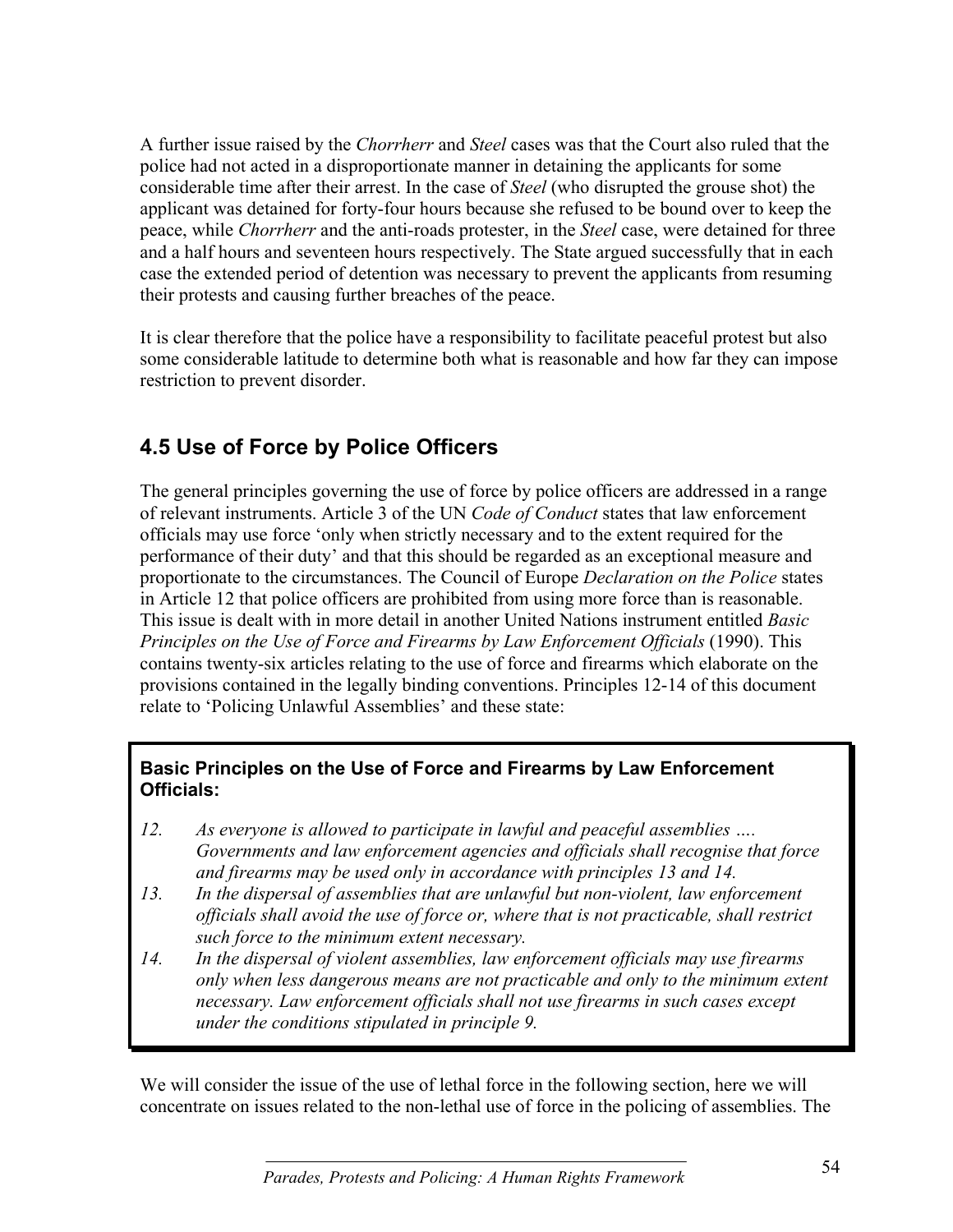*Principles* distinguish between violent and non-violent assemblies and also between levels of policing such events that range from avoidance of the use of force through use of minimal force to the use of firearms and lethal force. While the texts are clear that use of force should be avoided wherever possible, force can be used in certain situations. However, it should always be an exceptional practice rather than a norm. But police officers have to assess the appropriateness, the proportionality and the necessity of the use of force within the context of the specific assembly or protest. This is particularly pertinent in situations where they are policing or attempting to disperse an illegal but non-violent protest and where there is a temptation to use some degree of force to move people who are engaged in passive disobedience.

The cases referred to in the previous section are all examples where the police used peaceful or non-violent means to constrain a protest or to arrest individuals. But in recent years there have been a number of occasions when the police have resorted to the use of force in situations that suggest that the *Principles* might be being contravened. Several major assemblies have provoked an aggressive or violent responses from the police including anticapitalist protests in London in June 1999, the protests against the World Trade Organisation in Seattle in November 1999, in London in May 2000 and in Prague in October 2000, protests against the World Bank in Washington DC in April 2000, and in response to football hooliganism in Belgium during Euro 2000 in June 2000. In many of these situations there have been accusations that the violence of protesters or supporters was as much in response to police action to disperse peaceful protests as the police action was in response to violence by the protesters.

There have also been a number of occasions in relation to the recent disputes over parades when the RUC has resorted to the use of force to control or constrain crowd violence, to disperse protests or to enable lawful parades to take place. There have been other occasions when the police have used force to disperse unlawful but non-violent protest demonstrations during the same period, for example during the Tour of the North in June 1996, on the Garvaghy Road in July 1997 and on the Ormeau Road in August 1999. In each of these situations there have been accusations that the force used to remove non-violent protesters from blocking roads was disproportionate to the activities of the protesters. While concerns over the policing of such protests have been raised by a groups such as CAJ and Human Rights Watch, the various Courts of Human Rights have yet to be asked to respond to accusations of the disproportionate use of force by the police in controlling riots or violent assemblies. However, the European Court of Human Rights has been asked to address issues related to the use of force in the context of Article 3 which provides that 'No one shall be subjected to torture or to inhuman or degrading treatment or punishment.'

In both *Tomasi v France* (1992) and *Ribitsch v Austria* (1995) the Court found for the applicants after they had been subjected to physical abuse which amounted to inhuman and degrading treatment while in police custody. In the *Ribitsch* judgment the court stated that *'in respect of a person deprived of his liberty, any recourse to physical force which has not been made strictly necessary by his own conduct diminishes human dignity and is in principle an infringement of the right set forth in Article 3 of the Convention'* (para 38). While in *A v United Kingdom* (1998) the Court found that physical abuse of a child by a step-parent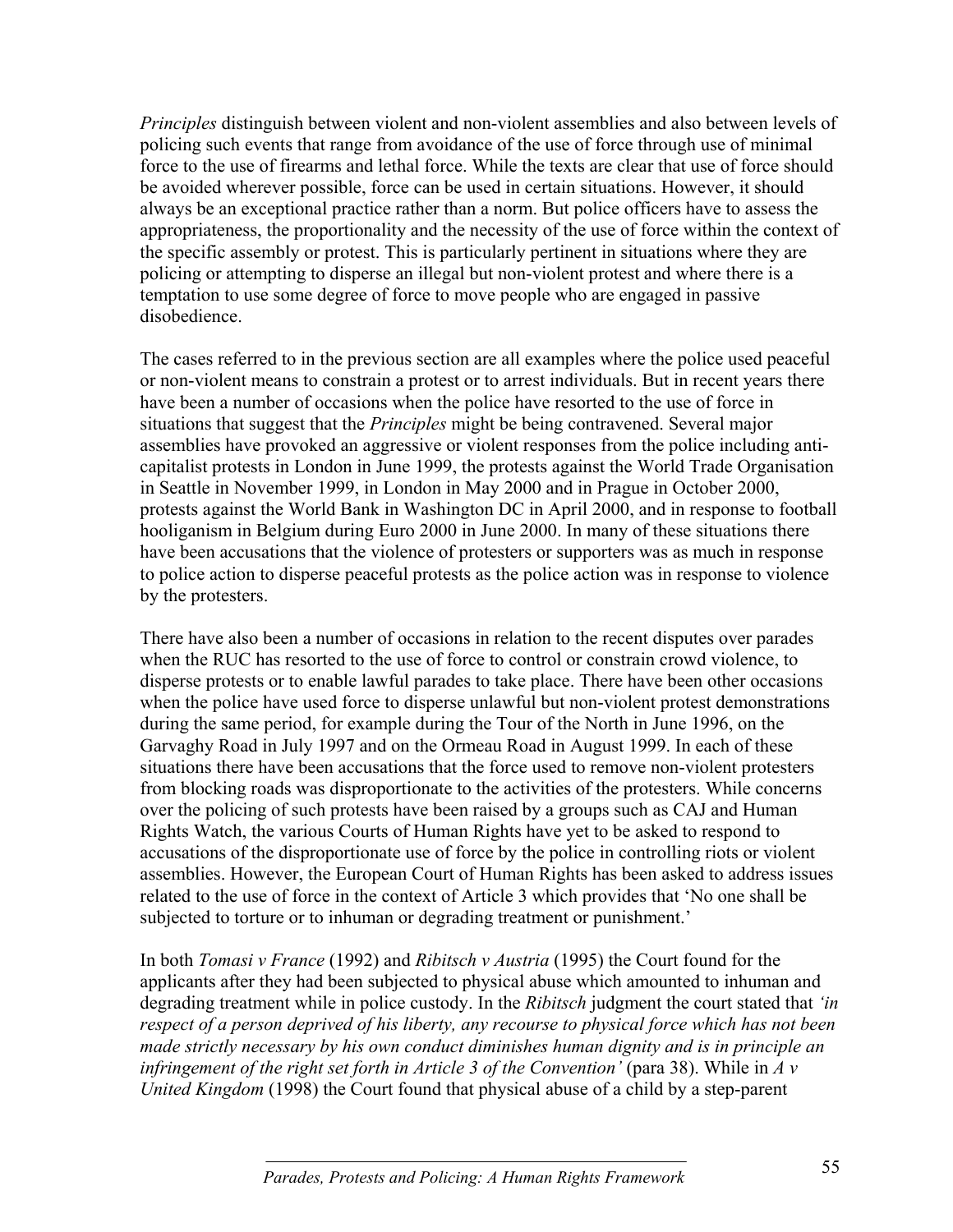amounted to a breach of Article 3. The Court also noted that while ill-treatment must attain a minimum level of severity if it is to fall within the scope of this Article, that minimum level *'is relative: it all depends on the circumstances of the case, such as the nature and context of the treatment, its duration, its physical and mental effects and, in some instances, the sex, age and state of health of the victim'* (para 20). Although these and other similar cases have been related to issues of ill treatment during detention or through the use of corporal punishment, there may equally be a relevance in relation to cases where the police use force to disperse peaceful assemblies or to arrest people engaged in some form of protest.

## **4.6 Right to Life and the Use of Force**

The various texts and instruments set down clear limits to the use of force but they also make it clear that the policing of assemblies, and violent assemblies in particular, is one situation where force and firearms might well be used, albeit within prescribed circumstances. The implications are that the use of such force should be a last resort in policing crowds and that such force should be the minimum necessary to exert control and to assist the restoration of order.

Principle 9 of the UN *Basic Principles on the Use of Force and Firearms* limits the use of firearms to self-defence, defence of others against imminent threat of death or serious injury, to prevent a particularly serious crime involving threat to life and to facilitate the arrest or to prevent the escape of someone presenting such dangers. It also states that firearms may only be used when less extreme means are insufficient. Finally it states that intentional lethal force may only be used when strictly unavoidable in order to protect life.

Each of the major human rights treaties affirms that the right to life is a fundamental human right.

- The Universal Declaration (Article 3) states 'Everyone has the right to life, liberty and security of the person'.
- The United Nations International Covenant on Civil and Political Rights goes further by stating (in Article 6) that 'every human being has an inherent right to life. This right shall be protected by law. No one shall arbitrarily deprived of his life'.
- The European Convention expresses similar sentiments. Article 2 states that 'Everyone's right to life shall be protected by law.'

However, the European Convention also makes it clear that right to life is not unconditional. In a secondary clause it sets down a limited range of situations in which the deprivation of life will not be regarded as a breach of the right to life, provided that the use of force is 'no more than absolutely necessary'. The three situations are:

- In the defence of any person from unlawful violence;
- To effect a lawful arrest or to prevent the escape of a person who has been lawfully detained; and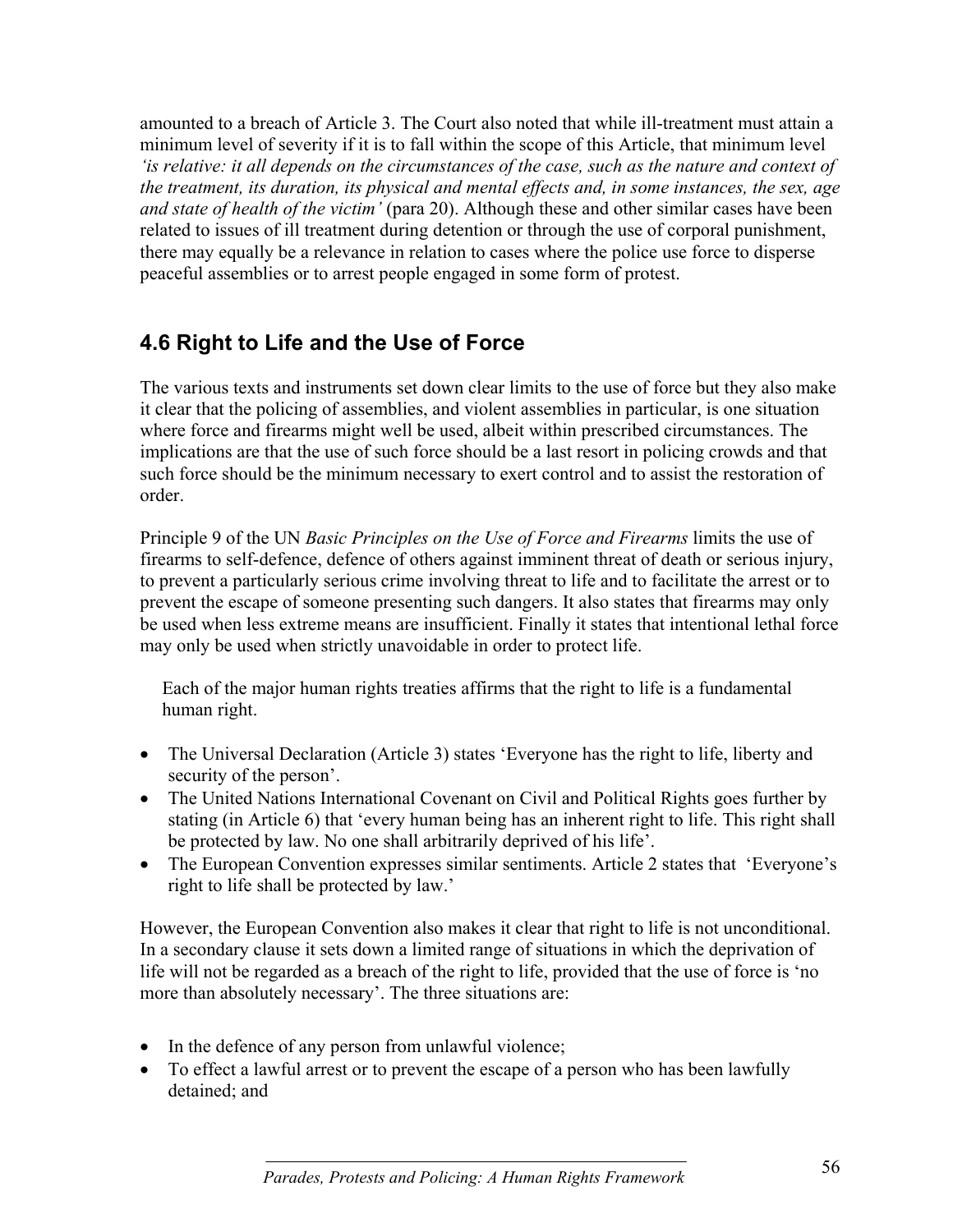• For the purpose of quelling a riot or insurrection.

This does not mean that it is legitimate for the authorities to intentionally kill someone in these circumstances but rather that the use of force, which results in death in these limited contexts, will not be regarded as a breach of the right to life. But it is also clear that the police may use lethal force providing it is 'absolutely necessary' and such force will only be determined as absolutely necessary if it is both proportionate and reasonable in the specific circumstances.

The parameters governing the use of force have been addressed in the small number of cases before the European Court relating to the killing of individuals by the State authorities, and which have direct relevance to the matter of managing public disorder. The most obviously connected case is *Stewart v UK* (1984). This was related to the death of a 13 year-old boy, Brian Stewart, who was killed by a plastic baton round fired by a soldier in Belfast in 1976. Local witnesses claimed the soldiers fired the plastic bullet in response to being stoned by a small group of young children. The soldiers claimed that they were being attacked by a crowd of about 150 rioters and fired a plastic bullet as a warning. When this had no effect a second bullet was fired but the soldier claimed he was hit by two missiles as he took aim and fired and the baton round hit Brian Stewart by accident.

In making its decision the Commission accepted the version of events given by the soldiers rather than the one given by local people. They also noted that the use of baton rounds was controversial and acknowledged that it was a dangerous weapon. However, they felt that in the circumstances prevailing in Northern Ireland at the time, in which the soldiers might well face the threat of a sniper attack, the use of plastic bullets was absolutely necessary to quell the riot.

In spite of this judgment both the UN Committee Against Torture and the Committee on the Rights of the Child have expressed their concern about the use of plastic baton rounds as an appropriate weapon for the control of public order. Although plastic bullets continue to be used in Northern Ireland the Patten Report recommended that *'an acceptable, effective and less potentially lethal alternative'* be sought and that a wider range of equipment be provided for police officers to reduce the current reliance on plastic baton rounds.

In the *Stewart* case, and in two other prominent 'right to life' cases *McCann and others v UK* (1995) (over the killing in Gibraltar of three members of the IRA by the SAS) and *Andronicou and Constantinou v Cyprus* (1997) (where police killed an armed man and his girlfriend whom he was holding hostage in the course of trying to free her), the Court has taken the side of the State and accepted the necessity of the use of lethal force where police officers or soldiers have claimed that they feared for their own lives. In a similar situation in the USA four New York Police Department officers were acquitted of murder over the killing of Amadou Diallo, whom they shot because they claimed they thought he was reaching for a gun. The Court has thus tended to prioritise the need to address the fears of operational law enforcement officials in many of the 'right to life' cases.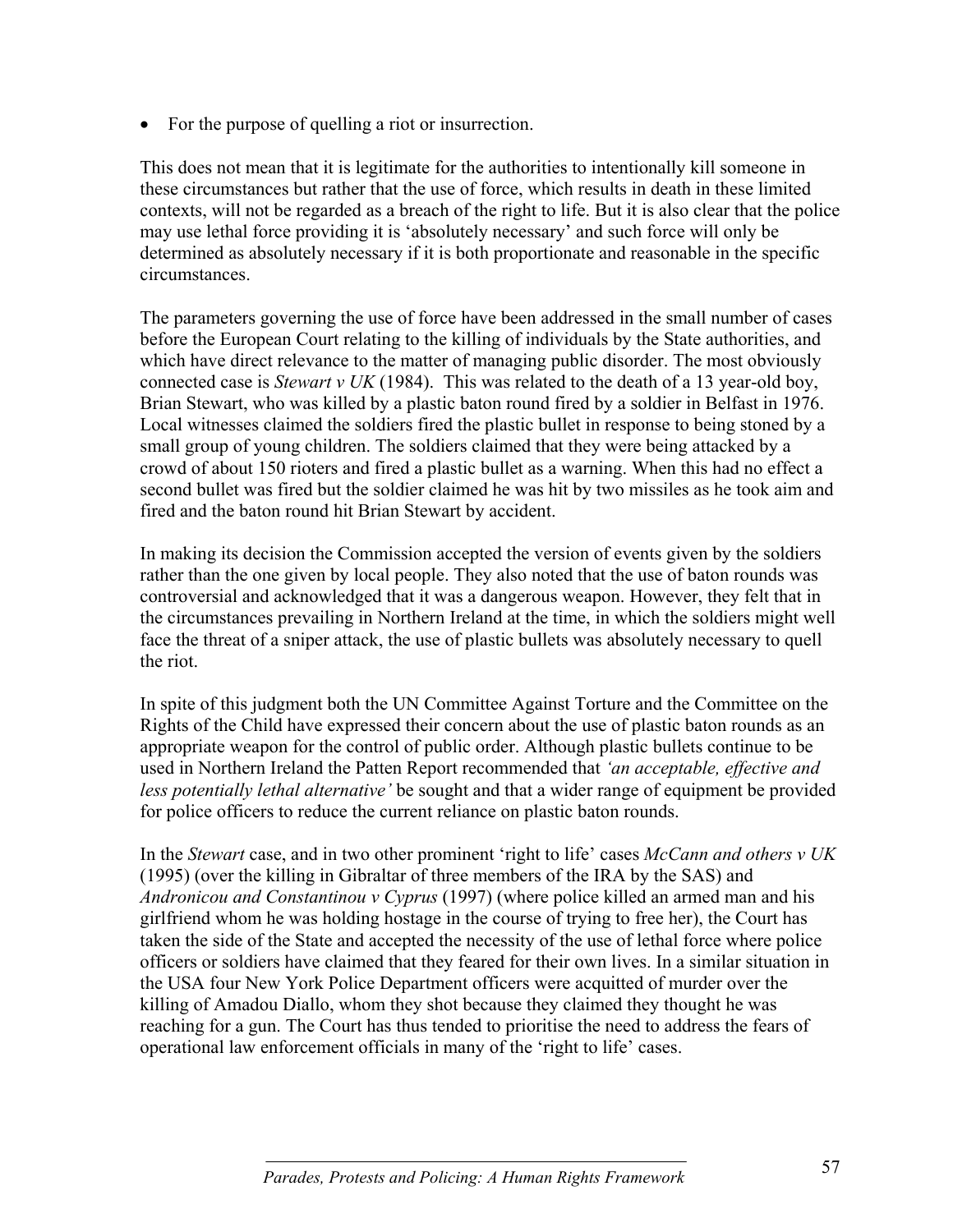At the same time the Court has been critical of the planning that has gone on behind some of these operations and the failure of the police to take action that could have reduced or prevented the need to use force. In *McCann* it was accepted that the State could have neutralised the IRA operation earlier and reduced the likelihood of the need to use lethal force. In *Andronicou* there was criticism of the failure to achieve a mediated outcome in the hostage situation and in another recent case, *Ergi v Turkey* (1998) the Court was again critical of the planning of a security operation which left an innocent civilian dead.

It is therefore clear that the police do have the authority to use proportionate and reasonable force in specific circumstances, however a recent case has also re-affirmed that the state does have a positive obligation to protect life. In *Osman v United Kingdom* (1998) the Court stated that: *'Article 2:1 enjoins the State not only to refrain from the intentional and unlawful taking of life, but also to take appropriate steps to safeguard the lives of those within its jurisdiction'114* the judgment went on to say that *'it is sufficient for an applicant to show that the authorities did not do all that could be reasonably expected of them to avoid a real and immediate risk to life of which they have or ought to have knowledge'115*. This might well mean that the preparation and planning of policing operations is brought under further consideration in cases related to the use of lethal force. But at the same time it might well also raise issues about such matters as the quality of the training of police officers in nonconfrontational conflict management techniques and in alternatives to the use of force.

Thus, although the European Convention permits the use of force by law enforcement officials, the Court has indicated a greater willingness to scrutinise the wider context of the planning and preparations of operations where lethal force is used. While the fears and judgments of operational officers may continue to be taken at face value in contentious situations involving the use of lethal force, these developments suggest that there will be an ever greater responsibility on police agencies to train their officers and to prepare and plan operations so as to reduce the possibility of the need to rely on force to resolve problematic situations.

# **4.7 Policing – Rights and Responsibilities**

- 1. The police have a dual role to protect people's rights and to adjudicate between those rights. They therefore have the responsibility to facilitate the exercise of human rights and the authority to restrict such practice. This is particularly pertinent with regard to issues related to freedom of assembly and maintaining public order.
- 2. The European Court of Human Rights has confirmed that the state has a positive obligation to enable peaceful demonstrations to take place and should take reasonable and appropriate measures to facilitate this. They also have to balance between protecting a lawful assembly and provoking violence themselves in trying to maintain order.

 $\overline{a}$ 114 Para. 115.

<sup>115</sup> Para. 116.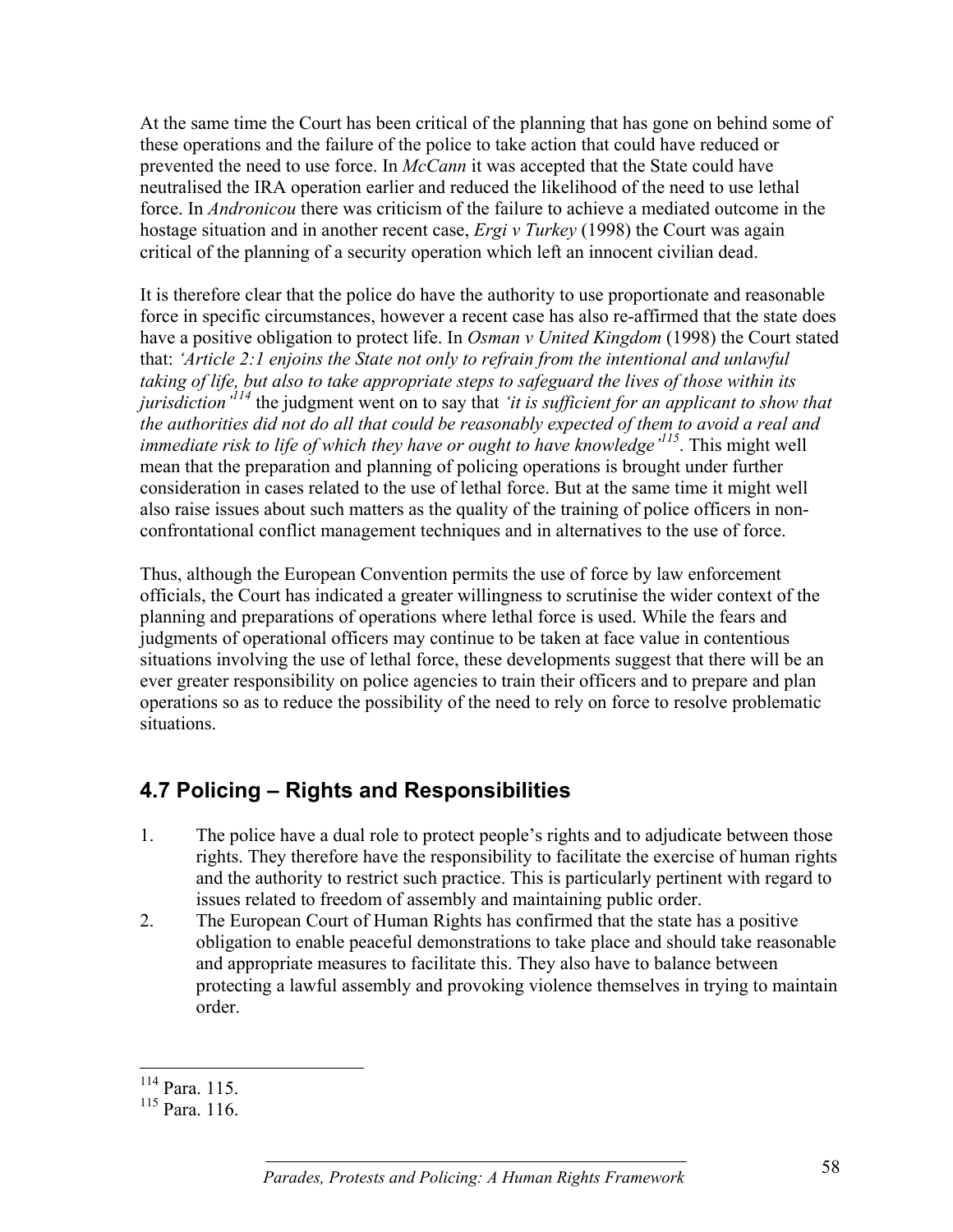- 3. The police have the authority to prevent or to disperse any assemblies that might create unreasonable disruption, that threatens to disturb public order or that have the potential to provoke violence from others because it interferes with their rights and freedoms.
- 4. In dispersing assemblies the police should always attempt to use peaceful means in the first instance. The police do have the right to use force to disperse assemblies but such force must always be both proportionate and necessary in the circumstances. Police should only use firearms to disperse violent demonstrations in so far as it is necessary for self-defence, to protect others from threat of death or serious injury, or to facilitate the arrest or prevent the escape of someone presenting such dangers.
- 5. The police also have a positive obligation to protect life and they have a responsibility to ensure that all operations are prepared and planned with this in mind. Preparation may extend to the training given and equipment supplied to police officers.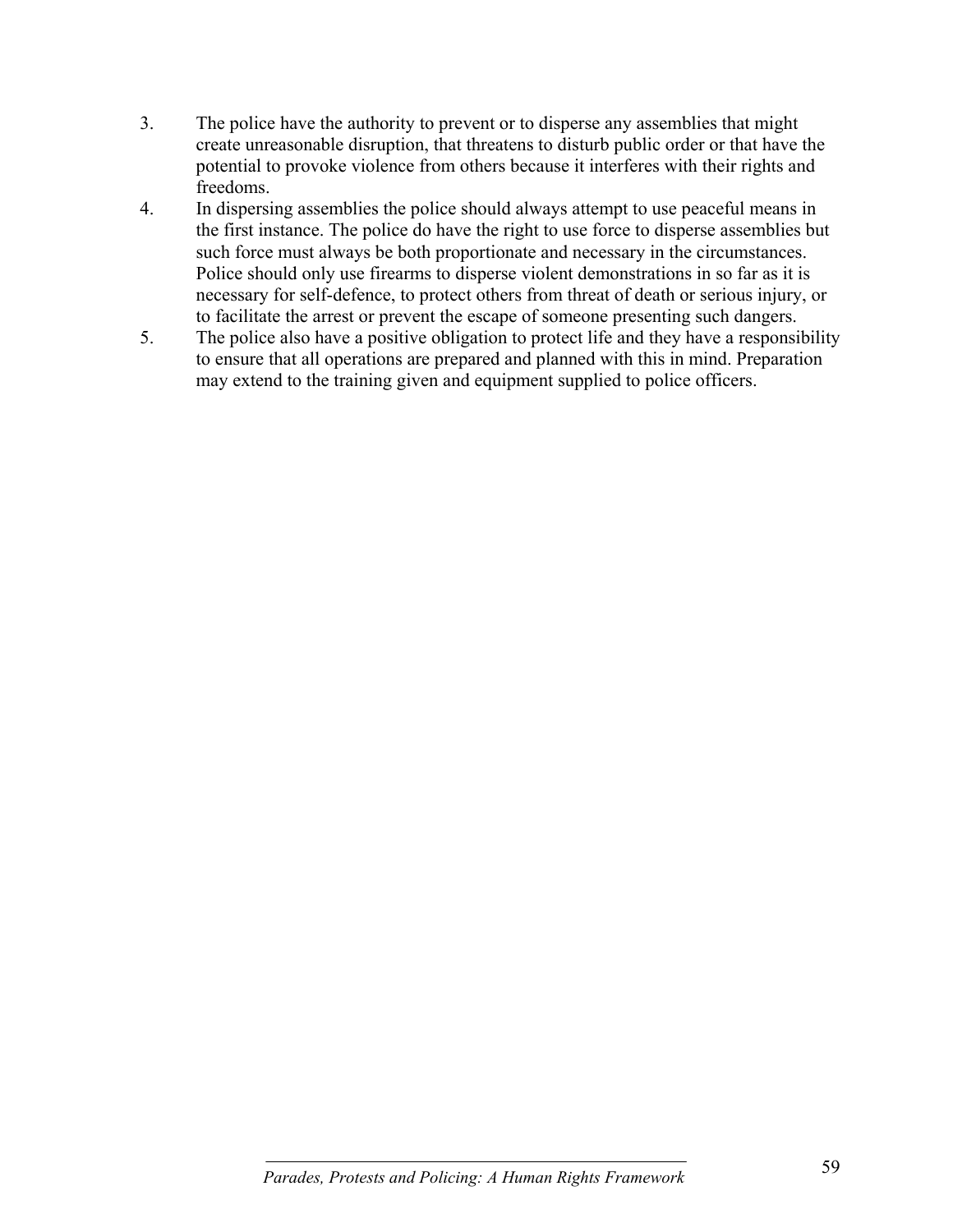# **APPENDIX: LEGAL CASES**

### **European Cases**

- 1. A v UK (1998 App 100/1997/884/1096)
- 2. A. Association and H v Austria (1984, App 9905/82) 36 DR 187
- 3. ARM Chappell v UK (1987, App 12587/86) 53 DR 241
- 4. Ahmed and Others v UK (2000)
- 5. Albert and Le Compte v Belgium, (1983)
- 6. Anderson et al v UK (1997, App 33689/96) 25 EHRR CD 172
- 7. Andronicou and Constantinou v Cyprus (1997) 25 EHRR 491
- 8. Axen Case, 25/10/83
- 9. Boris Stankov v Bulgaria (1998, App 29221/95) and United Macedonian Organisation "ILINDEN" v Bulgaria (1998, App 29225/95)
- 10. British-American Tobacco Company Ltd v The Netherlands, 20/11/95
- 11. Bryan v UK, 23/5/95
- 12. Campbell and Fell v UK, 28/6/84
- 13. Chassagnou and others v France (1999, Apps 25088/94, 28331/95, 28443/95)
- 14. Christians Against Racism and Fascism v UK (1980, App 8440/78) 21 DR 138
- 15. Chorherr v Austria (1993, App 13308/87) 17 EHRR 358
- 16. Çiraklar v Turkey (1995, App 19601/92)
- 17. Doorson v The Netherlands, 26/3/96
- 18. Ergi v Turkey (1998, App 66/1997/850/1057)
- 19. Ezelin v France (1991, App 11800/85) 14 EHRR 362
- 20. *ECW v The Netherlands, UN Doc CCPR/C/49/D/524/1992 (1993)*
- 21. F v Austria (1989, App 14923/89)
- 22. Friedl v Austria (1995, App 15225/89)
- 23. G v The Federal Republic of Germany (1989, App 13079/87) 60 DR 256. Also, Schiefer; CS; W.M, and HO v The Federal Republic of Germany)
- 24. GS v Austria (1992, App 14923/89)
- 25. G and E v Norway (1983, App 9278/81 & 9415/81) 35 DR 30
- 26. H v Austria (1989, App 15225/89)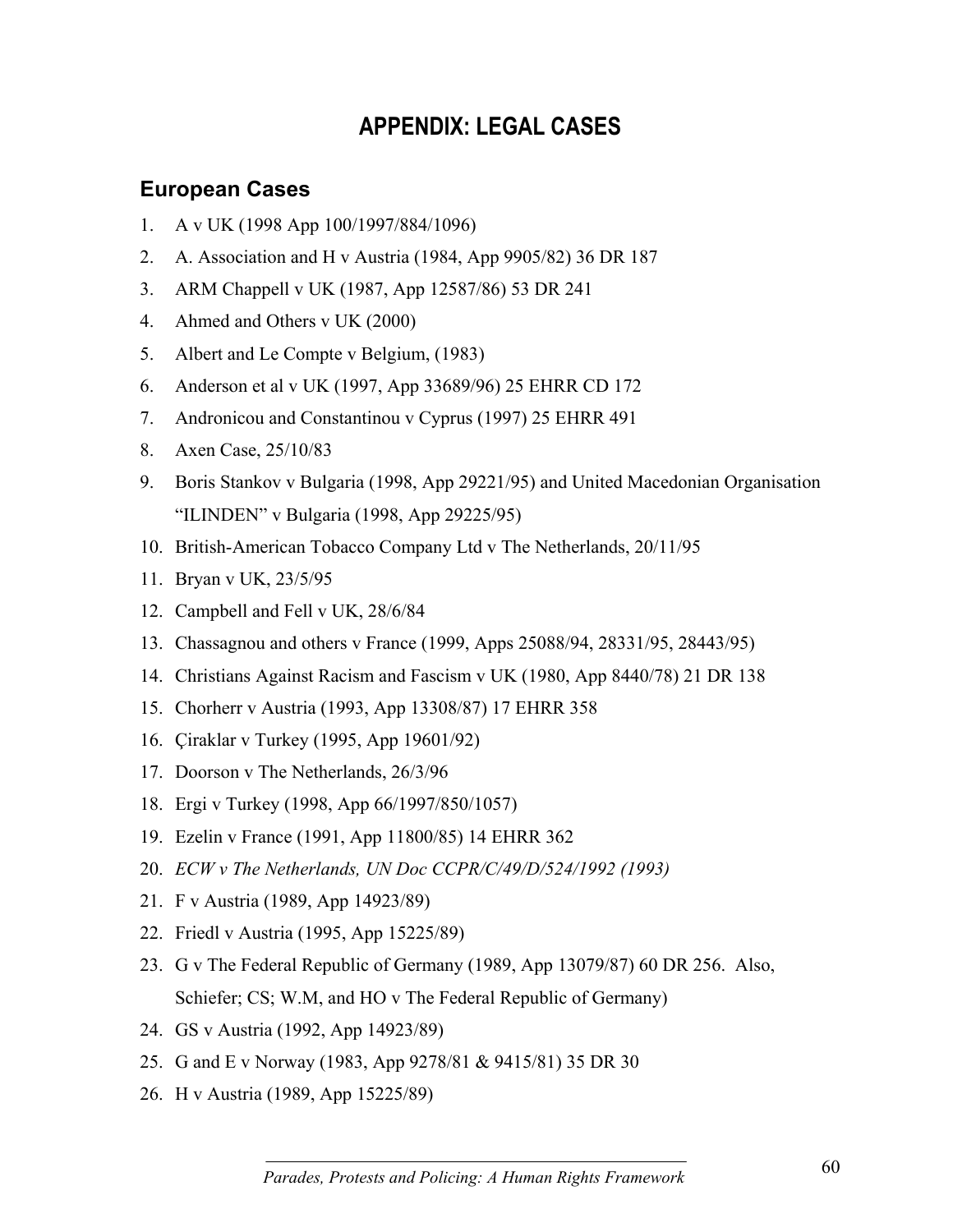- 27. Hashman and Harrup v UK (1999, App 25594/94)
- 28. Handyside v UK (1976) 1 EHRR 737
- 29. Incal v Turkey (1998, App 22678/93)
- *30. Jouni E Länsman et al. v Finland CCPR/C/58/O/671/1995. (1996)*
- 31. Kingsley v UK, 7/11/2000
- 32. *Kivenmaa v Finland, UN Doc. CCPR/C/50/D/412/1990 (1994)*
- 33. *Leonardus Johannes Maria de Groot v The Netherlands, UN Doc CCPR/C/54/D/578/1994 (1995)*
- 34. McCann and others v UK (1995) 21 EHRR 97
- 35. McMichael v UK (1995)
- 36. Müller and others v Switzerland (1988) 13 EHRR 212
- 37. Observer and Guardian v UK (A/216) (1991) 14 EHRR 153
- 38. Osman v UK (1998 App 87/1997/871/1083)
- 39. Otto-Preminger-Institut v Austria (1994, App 13470/87)
- 40. PH and HH v UK (1988, App 12175/86)
- 41. Pendragon v UK (1998, App 31416/96) 27 EHRR CD 179
- 42. Plattform "Ärzte für das Leben" v Austria (1988, App 10126/82) 13 EHRR 204
- 43. Rai, Allmond & "Negotiate Now" v UK (1995, App 25522/94) 19 EHRR CD 93
- 44. Rassemblement Jurassien & Unité Jurassienne v Switzerland (1979, App 8191/78) 7 DR 93
- 45. Ribitsch v Austria (1995) 21 EHRR 573
- 46. Ruiz-Mateos v Spain, 23/6/93
- 47. S v Austria (1990, App 13812/88)
- 48. Smith and Grady v UK (May 2000) 29 EHRR 493
- 49. Steel and others v UK (1998, App 24838/94)
- 50. Stewart v UK (1984) 38 DR 162
- 51. Tomasi v France (1992) 15 EHRR 1
- 52. Torgny Gustafsson v Sweden (1995, App 15573/89)
- 53. WG v Austria (1992, App 15509/89)
- 54. Wingrove v UK (1996, App 17419/90) 24 EHRR 1
- 55. X and Y v The Netherlands (1985)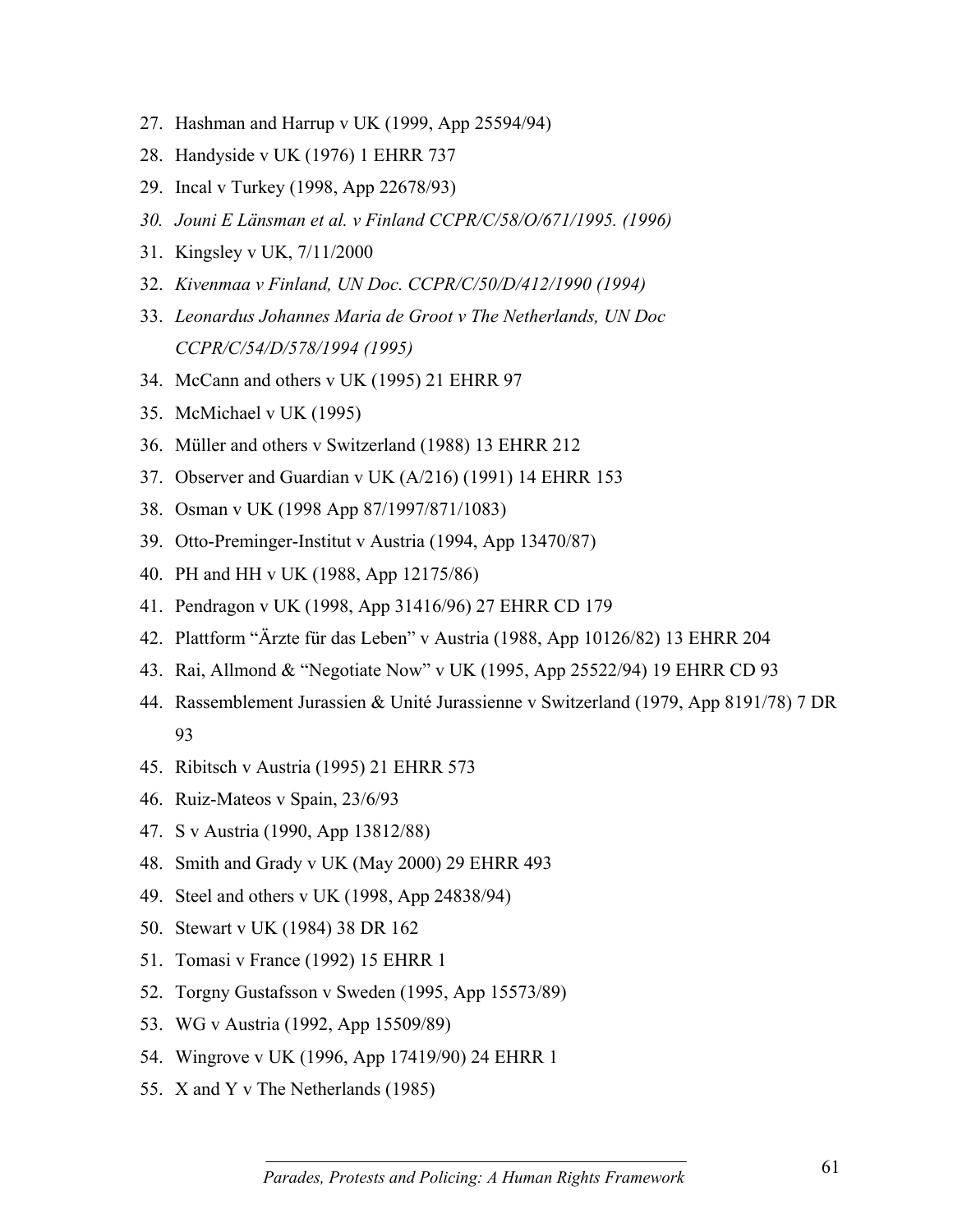- 56. YL v Canada, 112/1981 (ICCPR)
- 57. Zander v Sweden, 25/11/93

### **English Cases**

- 58. DPP v Jones (Margaret) and another (1999) 2 All ER 257, (1999) 2 WLR 625
- 59. Redmond-Bate v DPP (1999)
- 60. R v Tunbridge Wells Borough Council and another ex.p. Gipsy Council for Education Culture Welfare and Civil Rights and another, QBD, 7/9/2000

### **Northern Ireland Cases**

- 61. In the Matter of an Application by Rachel Campbell for Judicial Review (AOH Pipe Band Glassdrumman & Holy Cross Accordian Band parade in Kilkeel on 17/3/00)
- 62. In the Matter of an Application by Kevin Farrell for Judicial Review (Parkmount Junior Orange Lodge No.150 parade on 29/5/99)
- 63. In the Matter of an Application by Joseph McConnell for Judicial Review (section of 'The Long March' in Lurgan on 3/7/99)
- 64. In the Matter of an Application by Patricia Pelan for Judicial Review (Ormeau Road, 28/9/98)
- 65. In the matter of an Application by David Alexander Tweed for Leave to Apply for Judicial Review (Dunloy LOL No.496 parade on 29/10/2000)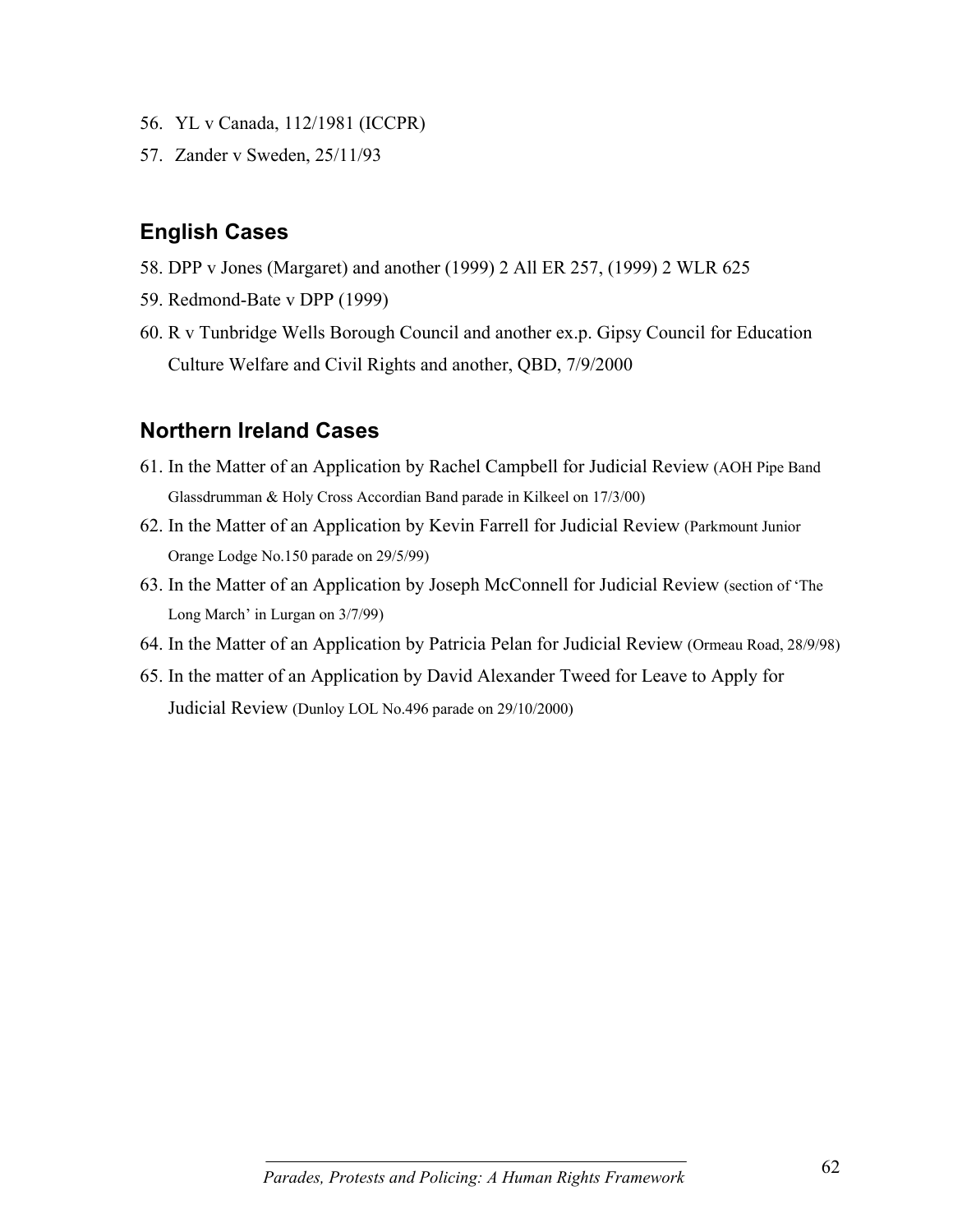# **PARADES – RESOURCES/RESEARCH**

### **Publications**

Bell, Desmond

1989 *Acts of Union.* London: Macmillan.

Brewer, John & Gareth Higgins

1999 *Anti-Catholicism in Northern Ireland: The Moat and the Beam*. London; MacMillan Press.

#### Bryan, Dominic

- 1994. 'Interpreting the Twelfth' in *History Ireland* 2.2:37-41.
- 1995 'Orangutango' *Fortnight* 341:14-15.
- 1998 '"Ireland's Very Own Jurassic Park": The Mass Media and the Discourse of 'Tradition' on Orange Parades', in Tony Buckley (ed) *Symbols in Northern Ireland*. Belfast: Institute of Irish Studies.
- 1998 '"The Right to March" Parading a loyal Protestant Identity in Northern Ireland', in *International Journal on Minority and Group Rights*. 4:373-396.
- 2000 'Drumcree and "The Right to March": Ritual and Politics in Northern Ireland.' in TG Fraser (ed), *We'll Follow the Drum: The Irish Parading Tradition*. Basingstoke: Macmillan.
- 2000 *Orange Parades: Ritual Tradition and Control.* London: Pluto Press.

Bryan, Dominic, TG Fraser & Seamus Dunn

1995 *Political Rituals: Loyalist Parades in Portadown.* Coleraine: Centre for the Study of Conflict.

Bryan, Dominic & Neil Jarman

1997. 'Parading tradition, protesting triumphalism: utilising anthropology in public policy'. In *Culture and Policy in Northern Ireland: Anthropology in the Public Arena*. Hastings Donnan and Graham McFarlane (eds) Belfast: Institute of Irish Studies.

Bryson, Lucy & Clem McCartney

1994 *Clashing Symbols: A Report on the use of Flags, Anthems and other National Symbols in Northern Ireland.* Belfast: Institute for Irish Studies.

#### Buckley, Anthony

1985 'The chosen Few: Biblical Texts in the Regalia of an Ulster Secret Society'. *Folklife*.  $Vol.24.5-24.$ 

Buckley, Anthony & TK Anderson

1988 *Brotherhoods in Ireland.* Belfast: Ulster Folk and Transport Museum.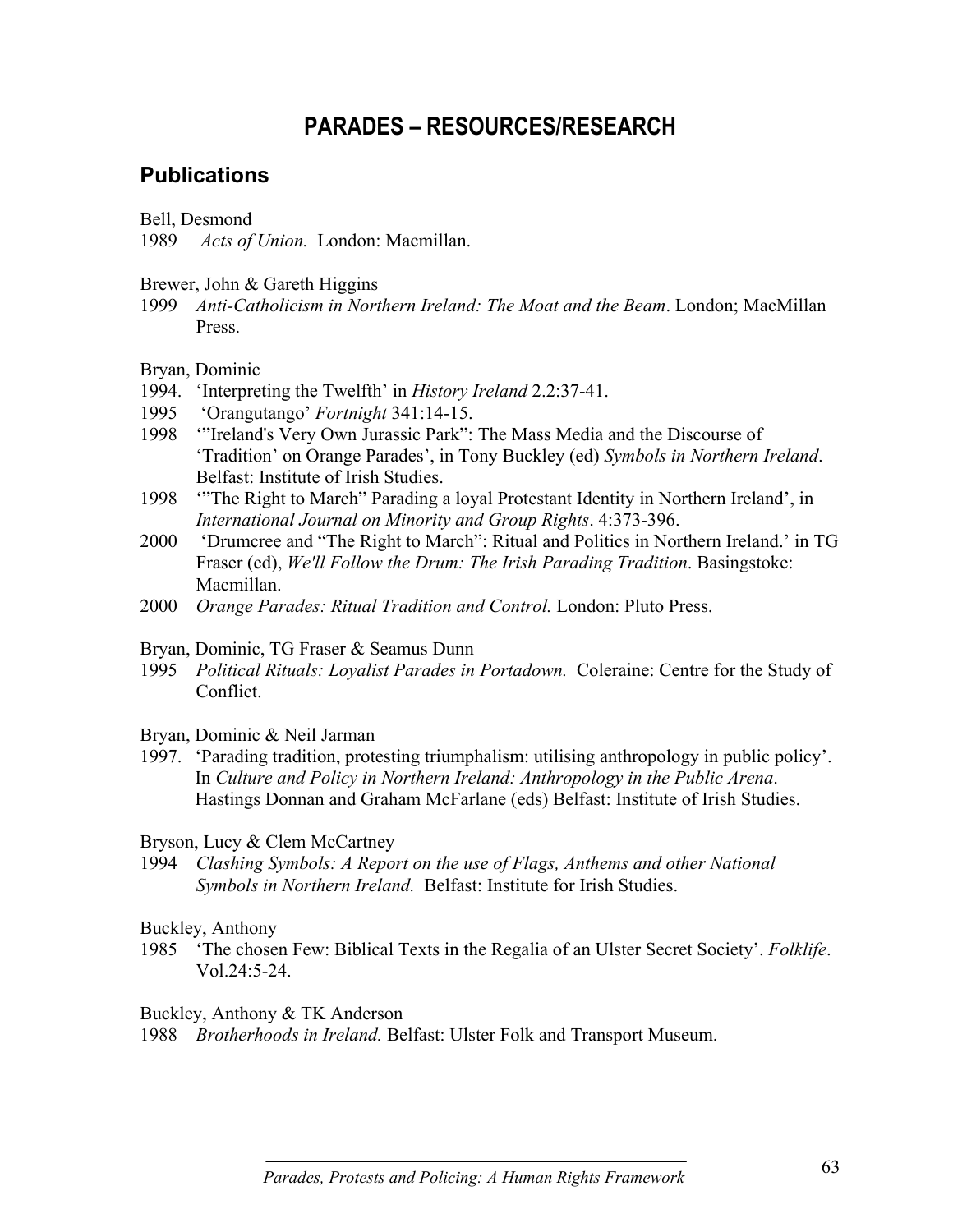Buckley, Anthony & Mary Kenney

1995 *Negotiating Identity: Rhetoric, Metaphor and Social Drama in Northern Ireland.* Washington: Smithsonian Institute.

#### Cecil, Rosanne

1993 'The Marching Season in Northern Ireland: An Expression of Politico-Religious Identity' in *Inside European Identities.* Sharon MacDonald (ed.) Oxford: Berg.

Dudley-Edwards, Ruth

1998 *The Faithful Tribe: An Intimate Portrait of the Loyal Institutions*. London: Harper Collins.

Farrell, Michael

1976 *Northern Ireland: The Orange State.* London: Pluto Press.

### Fraser, TG

1998 *The Irish Parading Tradition: Following the Drum*. London; MacMillan Press.

Garvaghy Road Residents

1999 *Garvaghy: A Community Under Siege*. Belfast: Beyond the Pale.

### Hadden, Tom & Anne Donnelly

1997 *The Legal Control of Marches in Northern Ireland.* Belfast: Community Relations Council.

Haddick-Flynn, Kevin

1999 *Orangeism: The Making of a Tradition.* Dublin: Wolfhound Press.

Jarman, Neil

- 1992 'Troubled Images'. *Critique of Anthropology* Vol. 12(2):133-165.
- 1991 'Intersecting Belfast' in *Landscape Politics and Perspectives.* B. Bender (ed.) Oxford: Berg Publications.
- 1996 'Violent Men, Violent Land: Dramatising the Troubles and the Landscape of Ulster' Journal of Material Culture. Vol.1(1) pp39-61
- 1997 *Material Conflicts: Parades and Visual Displays in Northern Ireland.* Oxford: Berg.
- 1999 'Regulating Rights and Managing Public Order: Parade Disputes and the Peace Process', 1995-1998. Fordham International Law Journal Vol.22 No.4 pp1415-1439.
- 1999 *Displaying Faith: Orange, Green and Trade Union Banners in Northern Ireland*. Belfast: The Institute of Irish Studies.

Jarman, Neil & Dominic Bryan

- 1995 *Parades and Protest: A Discussion of Parading Disputes in Northern Ireland.* Coleraine: Centre for the Study of Conflict.
- 1996 *From Riots to Rights: Nationalist Parades in the North of Ireland.* Coleraine: Centre for the Study of Conflict.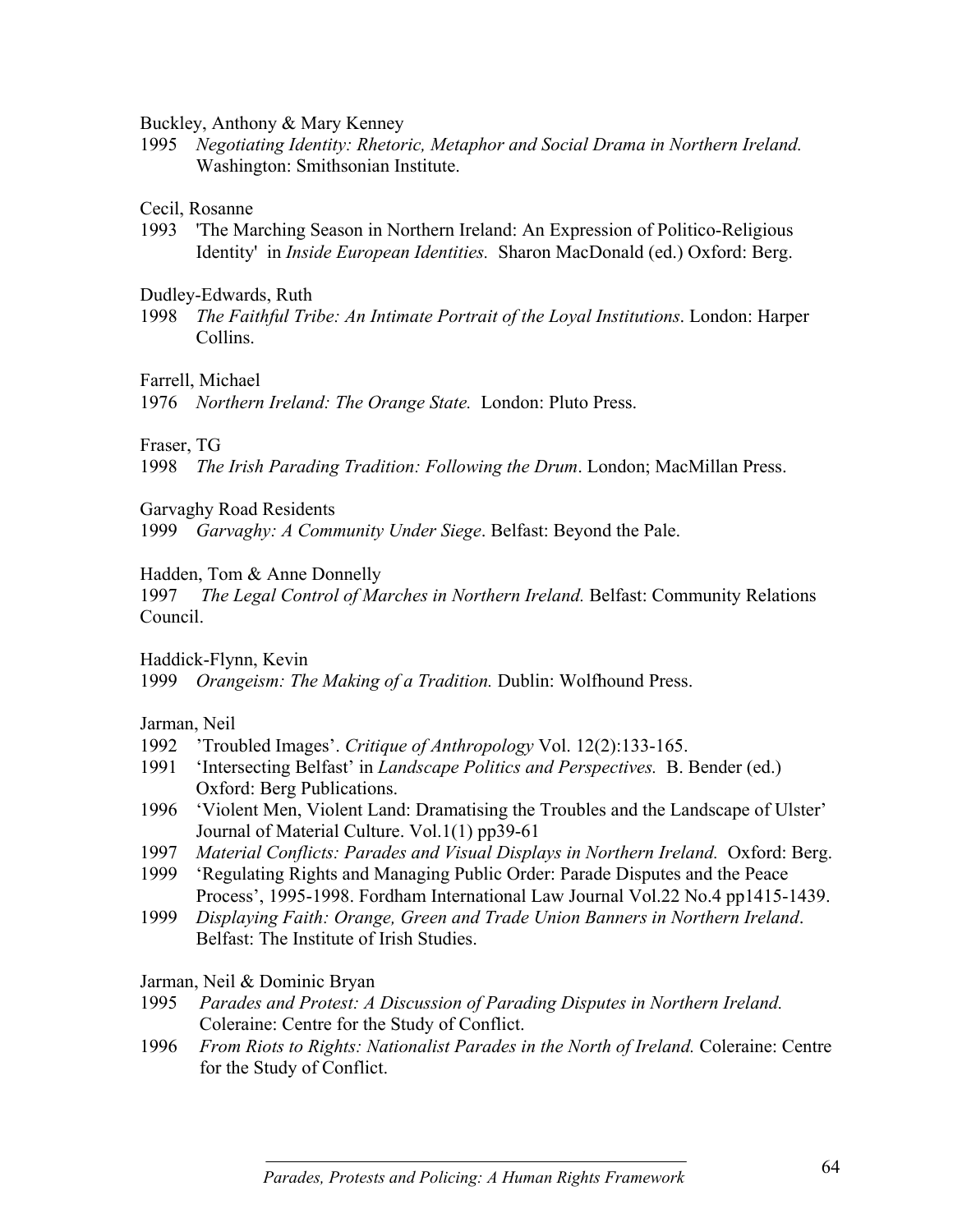- 1999 *Independent Intervention: Monitoring the Police, Parades and Public Order*. Belfast: Democratic Dialogue
- 2000 *Stewarding Crowds and Managing Public Safety: Developing a Co-ordinated Policy for Northern Ireland.* Belfast: Community Development Centre, North Belfast.

Jarman, Neil, Dominic Bryan, Natalie Caleyron & Ciro De Rosa.

1997 *Politics in Public: Freedom of Assembly and the Right to Protest - A Comparative Analysis.* Belfast: Democratic Dialogue.

Kelly, Grainne

1998 *Mediation in Practice: A report of the Art of Mediation Project.* Derry: Incore.

Larsen, SS

1982 'The Glorious Twelfth: A Ritual expression of a Collective Identity.' in *Belonging: Identity and Social Organisation in British Rural Cultures* in Anthony Cohen (ed) Manchester: Manchester University Press.

Loftus, Belinda

- 1990 *Mirrors: William III and Mother Ireland.* Dundrum: Picture Press.
- 1991 *Mirrors: Orange and Green.* Dundrum: Picture Press.

Lucy, Gordon

1998 *Stand-Off: Drumcree: July 1995 and 1996*. Lurgan: Ulster Society.

Lucy, Gordon & Elaine McClure

1997 *The Twelfth: What it means to me.* Lurgan: Ulster Society.

McKay, Susan

1999 *Northern Protestants: An Unsettled People*. Belfast: Blackstaff.

Tonkin, Elizabeth & Dominic Bryan

1995 'Political Ritual: Temporality and Tradition.' In *Political Ritual.* Asa Boholm (ed.). Gothenburg: Advanced Studies in Social Anthropology.

Walker, Brian.

- 1991 '1641, 1689, 1690, And All That: The Unionist Sense of History' *The Irish Review*. 12 Spring/Summer.
- 1996 *Dancing to History's Tune: History, Myth and Politics in Ireland.* Belfast: The Institute for Irish Studies.
- 2000 *Past and Present: History, Identity and Politics in Ireland.* Belfast: Institute of Irish Studies.

## **Government Reports**

1997 Independent Review of Parades and Marches. Chair: Peter North.